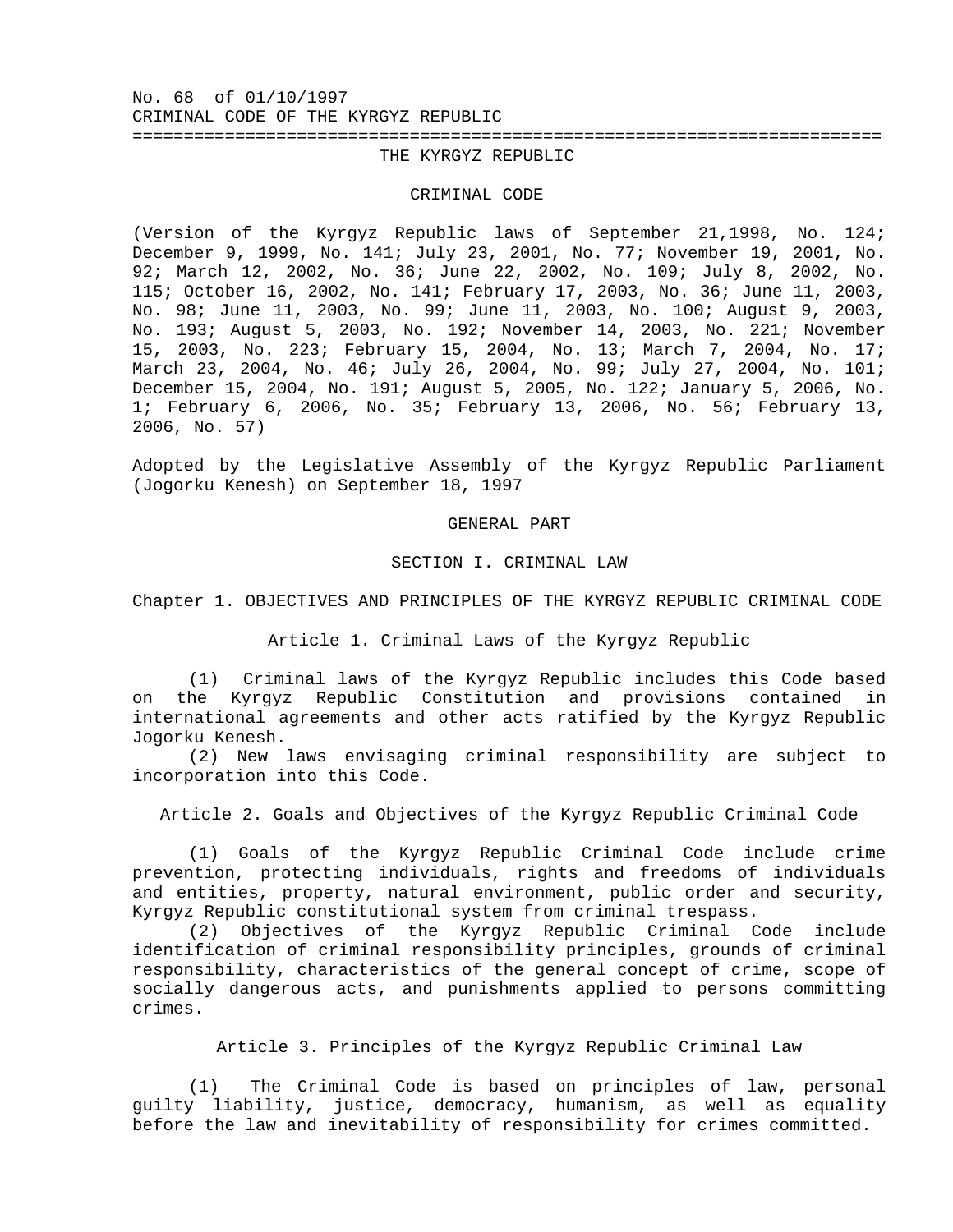(2) No person shall be returned guilty of committing a crime until the guilt is recognized by an effective court verdict.

(3) No person shall be held responsible twice for the same crime.

Article 4. Grounds of Criminal Responsibility

Grounds of criminal responsibility are commitment of a socially dangerous act with attributes of corpus delicti as provided by the criminal law.

## CHAPTER 2. CRIMINAL LAW BOUNDS

Article 5. Application of the Criminal Law to Persons Committing Crimes within the Kyrgyz Republic

(1) Any person committing crime within the Kyrgyz Republic shall be held responsible hereunder.

(2) In case of a crime committed outside of the Kyrgyz Republic, responsibility shall take effect hereunder if such crime is accomplished or prevented within the Kyrgyz Republic.

 (3) Should a crime be committed within the Kyrgyz Republic by a diplomatic representative of a foreign states or other person outside the competence of the Kyrgyz Republic courts according to current laws and international agreements, such matter shall be resolved diplomatically based on international law provisions.

# Article 6. Application of the Criminal Law to Persons Committing Crimes outside of the Kyrgyz Republic

(1) The Kyrgyz Republic nationals as well the Kyrgyz Republic stateless residents committing crimes outside the Kyrgyz Republic shall be held responsible hereunder unless sentenced by foreign state court.

(2) The Kyrgyz Republic nationals committing crimes in another country shall not be extradited to that country.

(3) Foreign citizens and stateless persons committing crimes outside the Kyrgyz Republic and staying within its area may be extradited to foreign state to be held responsible or serve sentence in accordance with international agreement.

Article 7. The Criminal Law Force in Time

(1) Criminality and penality of an act shall be determined by law effective at the time such act was committed.

(2) The law that eliminates penality of an act or mitigates sentence is retroactive, i.e. applied to persons who committed the crime before the effective date of such law, including those serving or having served sentence but having prior conviction.

(3) The law that determines penality of act, aggravates sentence or otherwise deteriorates the state of the person shall not have retroactive effect.

#### SECTION II. CRIME

CHAPTER 3. NOTION AND TYPES OF CRIME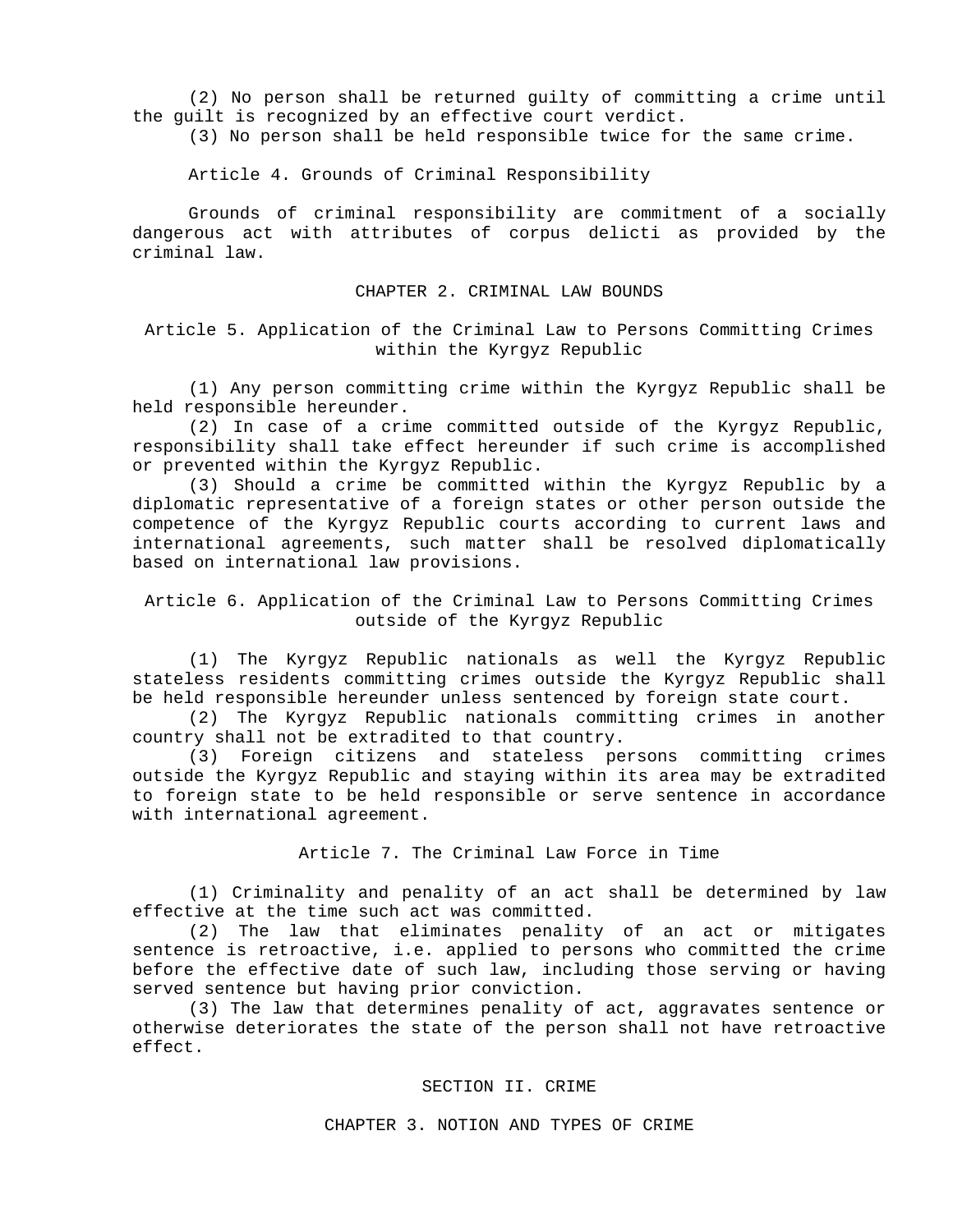#### Article 8. Notion of Crime

(1) Crime is an act (action or omission) recognized as socially dangerous, guilt and punishable as provided by criminal law.

(2) Action or omission representing no social danger due its insignificance, however formally having attributes of an act provided in the Special Part hereof, shall not be considered a crime.

### Article 9. Crime Classification

(1) Crimes are subcategorized as those petty, less severe, grave, and particularly severe, based on their nature and degree of social danger.

(2) Crime gravity shall be determined by maximum term of a more severe sentence provided by the article sanction.

### Article 10. Petty Crimes

Petty crimes are intended crimes, sentenced by 2 years of imprisonment as maximum term, as well as those committed through carelessness and sentenced by 5 years of imprisonment as maximum term.

#### Article 11. Less Severe Crime

Less severe crimes are intended crimes sentenced under law by imprisonment for a period not exceeding 5 years, as well as those committed through carelessness and sentenced by over 5 years of imprisonment.

### Article 12. Grave Crimes

Grave crimes are intended crimes to be sentenced under law by imprisonment for a period exceeding 5 years but less than 10 years.

Article 13. Particularly Severe Crimes

Particularly severe crimes are intended crimes for which the law provides sentence of over 10 years of imprisonment or death penalty.

### Article 14. Recurrence of Crime

Recurrent crime is commission of two or more crimes envisaged by one article or a part of an article of the Special Part hereof, as well as commitment of two or more crimes envisaged by different articles if such is specifically stipulated in the Special Part hereof.

### Article 15. Cumulative Crime

(1) Cumulative crime is commission of two or more crimes envisaged by different articles or parts of article of the Criminal Code, for none of which the person was convicted. With all this, no offences shall be taken into account for which the person was exempted from criminal responsibility under conditions established by law.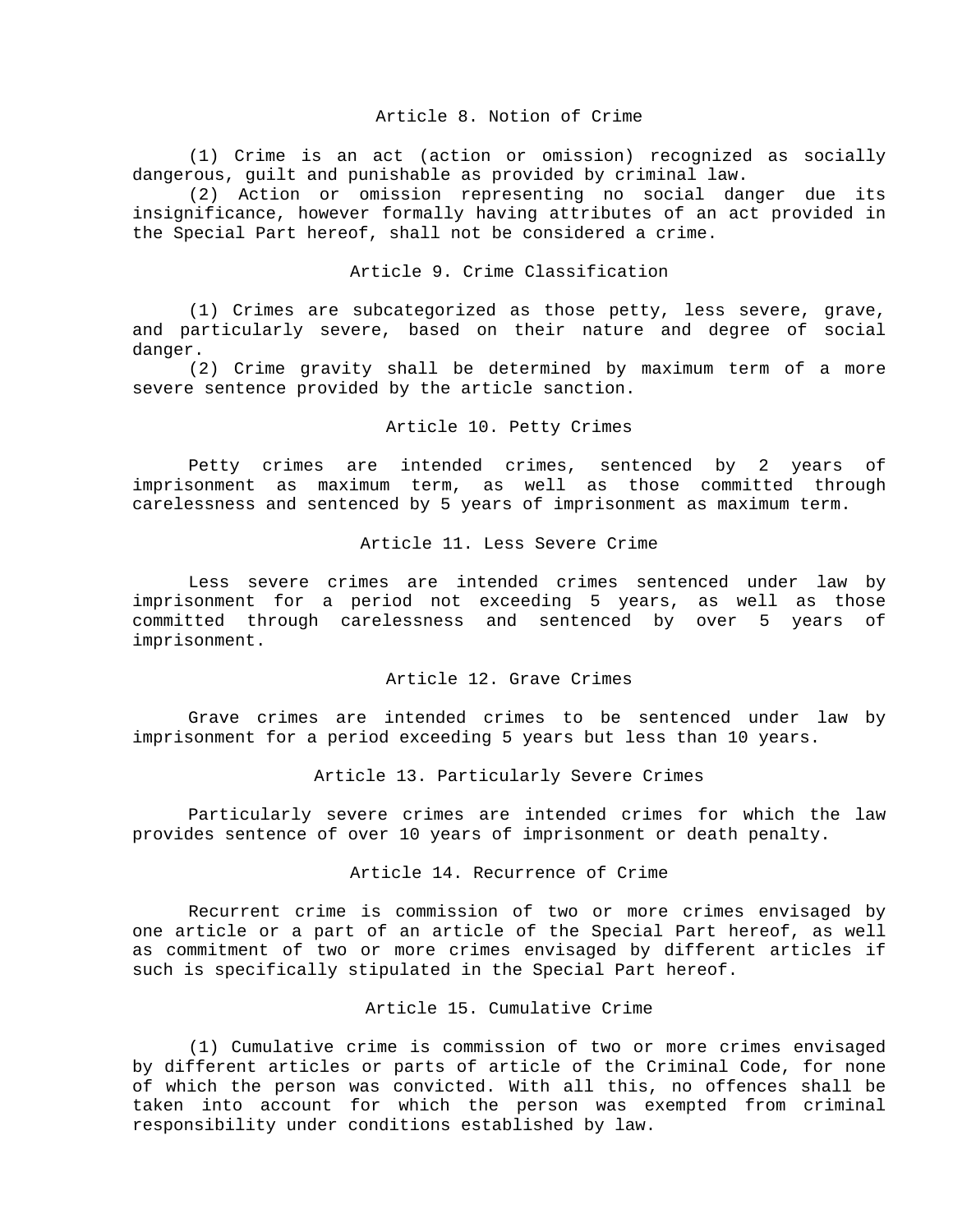(2) Cumulative crime is as well a single action/omission having attributes of corpus delicti envisaged by two or more article hereof.

(3) If a crime is envisaged by both general and special provisions and there is not cumulative, criminal responsibility shall take its effect under the special provision.

## Article 16. Recidivism

(1) Criminal recidivism is the commission of an intended offence by a person with previous conviction for previously committed intended crime.

(2) Repeated commission of a crime shall be recognized dangerous in the following cases:

1) a person has committed an intended crime for which such person is sentenced by imprisonment – if such person had previously been three times sentenced by imprisonment for intended crimes.

2) a person has committed a severe offence – if such person had previously been twice convicted for a severe crime.

(3) Repeated commission of a crime shall be recognized particularly dangerous in the following cases:

1) a person has committed an intended crime for which such person is sentenced by imprisonment – if such person had previously been three or more times sentenced by imprisonment for severe crimes.

2) a person has committed a severe offence – if such person had previously been three times convicted for a severe crime and convicted twice for particularly severe crimes.

3) a person has committed a particularly severe offence – if such person had previously been convicted for a particularly severe crime.

(4) In recognition of repeated commission of crime, the following shall not been taken into account:

1) previous convictions for petty intended crimes;

2) previous convictions for crimes committed by a person under 18 years old;

3) previous convictions for crimes sentenced conditionally or for which the sentence execution was suspended if conditional conviction or execution suspension has not been cancelled and the person has not been sent to serve the sentence, as well as previous convictions recalled under procedures established by Article 76 hereof.

(5) Repeated commission of crime involves a severer punishment based on and limited by this Code.

Note: Previous conviction for a crime committed prior to January 1, 1998, by a person under 18 years old shall not be taken into account in recognition of a repeated commission of offence.

Previous conviction of a person in a foreign state for an act also recognized as a crime in the Kyrgyz Republic shall be taken into account in recognition of a repeated commission of offence.

(Version of the Kyrgyz Republic laws of March 12, 2002, No. 36; June 11, 2003, No. 99; February 13, 2006, No. 56)

### CHAPTER 4. CRIMINALLY LIABLE PERSONS

Article 17. General Conditions of Criminal Liability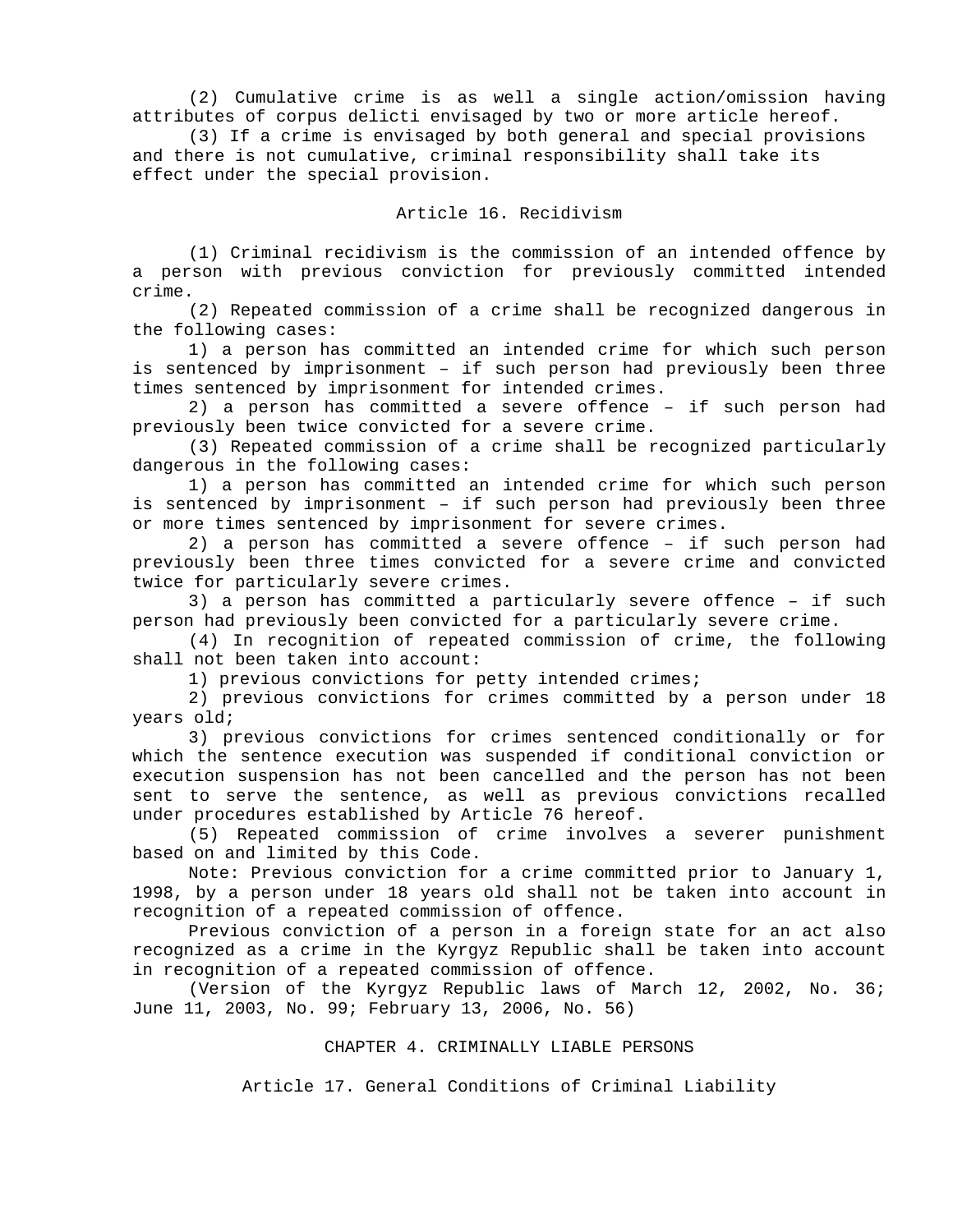Criminal liability shall only be imposed on sane persons of the age established hereby that have committed crimes.

Article 18. Age of Criminal Liability

(1) Criminal liability shall be imposed on persons that have reached the age of 16 prior the commission of crime.

(2) Persons that have reached the age of 14 prior the commission of crime shall be criminally liable for killing (Article 97), intended doing of severe harm to health (Article 104), intended doing of less severe harm to health (Article 105), kidnapping (Article 123), human trafficking (Article 124), rape (Article 129), sexual violence (Article 130), theft (Article 164), abaction (Article 165), abbrochment (Article 167), brigandage (Article 168), major property stealage (Article 169), extortion (Article 170), misappropriation of an automobile or other motor vehicles (Article 172), intended destruction or damaging of property through arson or in any other generally dangerous way or with severe consequences (part two of Article 174), terrorism (Article 226), androlepsy (Article 227), hooliganism under aggravating circumstances (parts two and three of Article 234), vandalism (Article 235), stealing or extortion of firearms, ammunition or explosives (Article 245), illegal manufacturing, purchase, keeping, transport, forwarding for sale purposes or sale of drugs or psychotropics (Article 247), stealing or extortion of drugs or psychotropics (Article 248), putting carriers or communications out of commission (Article 283).

(Version of the Kyrgyz Republic laws of September 21, 1998, No. 124; July 8, 2002, No. 115; August 9, 2003, No. 193)

### Article 19. Legal Insanity

(1) Criminal responsibility shall not be imposed on a person that was insane when committing a socially dangerous act, i.e. was unaware of one's actions, unable to manage oneself due to a mental disease, temporary mental disorder, imbecility or another mentally sick state.

(2) Court may assign medical coercive measures provided herein to apply to a person recognized insane.

# Article 20. Criminal Responsibility of a Person with Mental Disorder not Excluding Sanity

(1) A sane person that could not fully realize actual nature and social danger of one's actions (omission) or was unable to manage oneself due to mental disorder, shall be recognized criminally liable.

(2) Mental disorder not excluding sanity shall be taken into account by court in assigning a punishment and may serve as a ground for assigning medical coercive actions.

# Article 21. Criminal Responsibility of a Person Committing a Crime under Alcohol Intoxication

A person that has committed a crime under intoxication caused by consumption of alcohol, drugs or other narcotic substances shall be recognized as criminally liable.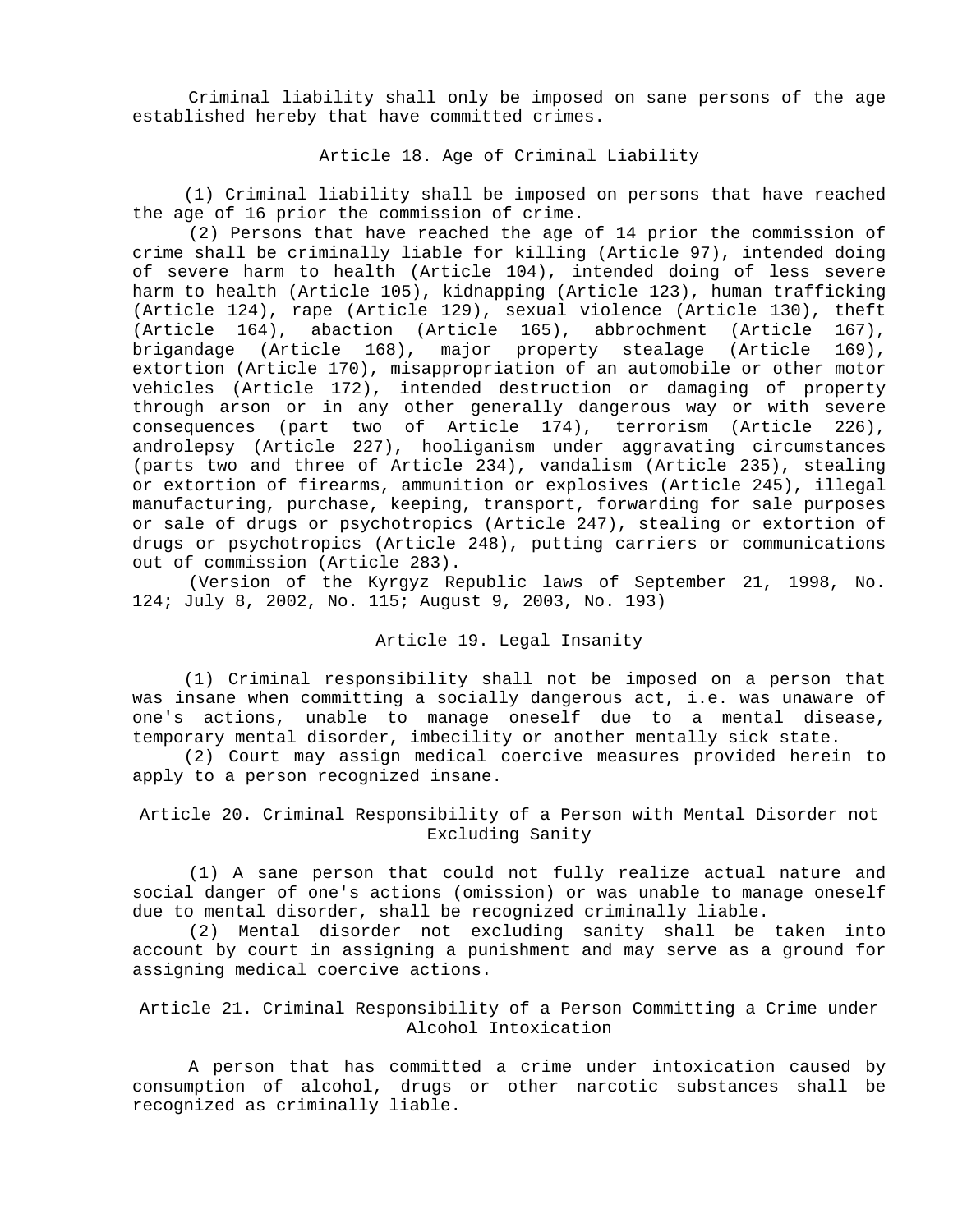#### CHAPTER 5. GUILT

#### Article 22. Types of Guilt

Only a person that has committed a socially dangerous act, whether deliberately or through carelessness, shall be recognized guilty.

## Article 23. Intended Crime

(1) An act committed with direct or indirect intent shall be recognized an intended crime.

(2) A crime shall be recognized committed with direct intent if the person realized social danger of one's action (omission), could foresee its socially dangerous implications and wished them to occur.

(3) A crime shall be recognized committed with indirect intent if the person realized social danger of one's action (omission), could foresee probability of socially dangerous consequences, did not wish them but wittingly admitted them.

Article 24. Crime Committed through Carelessness

(1) An act committed through thoughtlessness or negligence shall be recognized as a crime committed through carelessness.

(2) A crime shall be recognized committed through thoughtlessness if the person could foresee probability of socially dangerous consequences of one's action (omission), but expected them to be prevented with no sufficient ground for that.

(3) A crime shall be recognized committed through negligence if the person could not foresee probability of socially dangerous consequences of one's action (omission) however must and was able to foresee them.

Article 25. Innocent Infliction (Occasion)

An act shall be recognized committed innocently if the doer did not realize, must not and was unable to realize social danger of one's action (omission) or could not foresee its socially dangerous consequences, and, under circumstances of the case, must not and was unable to foresee them.

CHAPTER 6. CRIME COMPLETED AND UNCOMPLETED

Article 26. Liability for an Uncompleted Crime

(1) A crime shall be recognized completed if the act committed by the doer has all corpus delicti attributes envisaged herein.

(2) Preparation for crime and criminal attempt shall be recognized as an uncompleted crime.

(3) Criminal liability for an uncompleted crime shall take its effect under the article hereof providing liability for a completed crime with reference to Articles 27 or 28 hereof.

#### Article 27. Preparation for Crime

(1) Preparation for crime shall include directly intended search or device of means or instruments, scheming of crime or another intended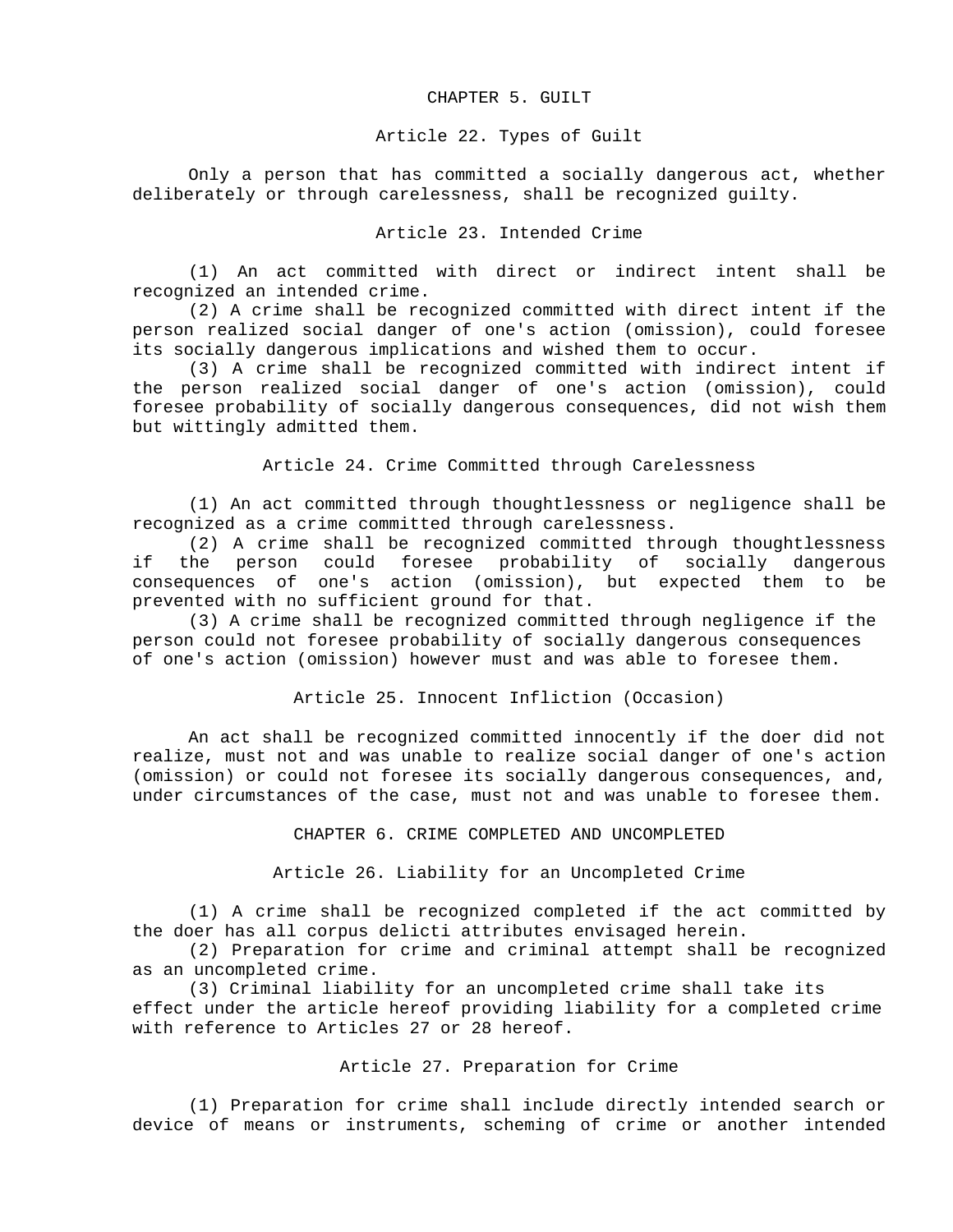arrangement of crime, if consequently such crime was not finished due to uncontrolled circumstances.

(2) Criminal liability shall only be imposed for preparation for severe or particularly severe crime.

#### Article 28. Criminal Attempt

Action or omission committed with direct intent, directly aimed at completion of crime, shall be recognized a criminal attempt if such crime was not finished due to circumstances out of doer's control.

Article 29. Voluntary Renunciation of Criminal Purpose

(1) Seizure of preparatory activities or action or omission aimed directly at commitment of a crime by doer shall be recognized voluntary renunciation of criminal purpose if the doer realized and had actual opportunity for finishing the crime.

(2) An act which criminal purpose was voluntarily renunciated shall not lead to criminal liability. A person voluntarily renunciating to complete the crime shall only be criminally liable if actually completed act contains components of another crime.

(3) Voluntary renunciation by crime organizer, instigator or accomplice shall exclude criminal liability if such person have in good time undertaken all possible measures to prevent completion of crime and occurrence of socially dangerous consequences.

CHAPTER 7. CRIMINAL COMPLICITY

Article 30. Criminal Complicity

(1) Criminal complicity is an intended joint involvement of two or more persons in commitment of an intended crime.

(2) Criminal participants, along with principal offenders, are crime organizers, instigators and accomplices.

(3) Principal offender is a person directly committing the crime or directly participating in its completion jointly with other persons as well as those committing crime through engagement of other persons not criminally liable by act of law.

(4) Organizer is a person that organized the crime or managing its execution, as well as person that formed or managed an organized group or criminal association.

(5) Instigator is a person that induced the crime.

(6) Accomplice is a person that assisted the crime through counseling, instructing, providing means or eliminating obstacles, or other person that in advance promised to conceal offender's traces, instruments or means of crime, crime traces or objects obtained illegally, and a person that in advance promised to obtain or dispose of such objects.

(7) Liability imposed on organizer, instigator and accomplice shall take its effect under the same article of the Special Part of the Criminal Code as applied to the principal offender, with reference to this article.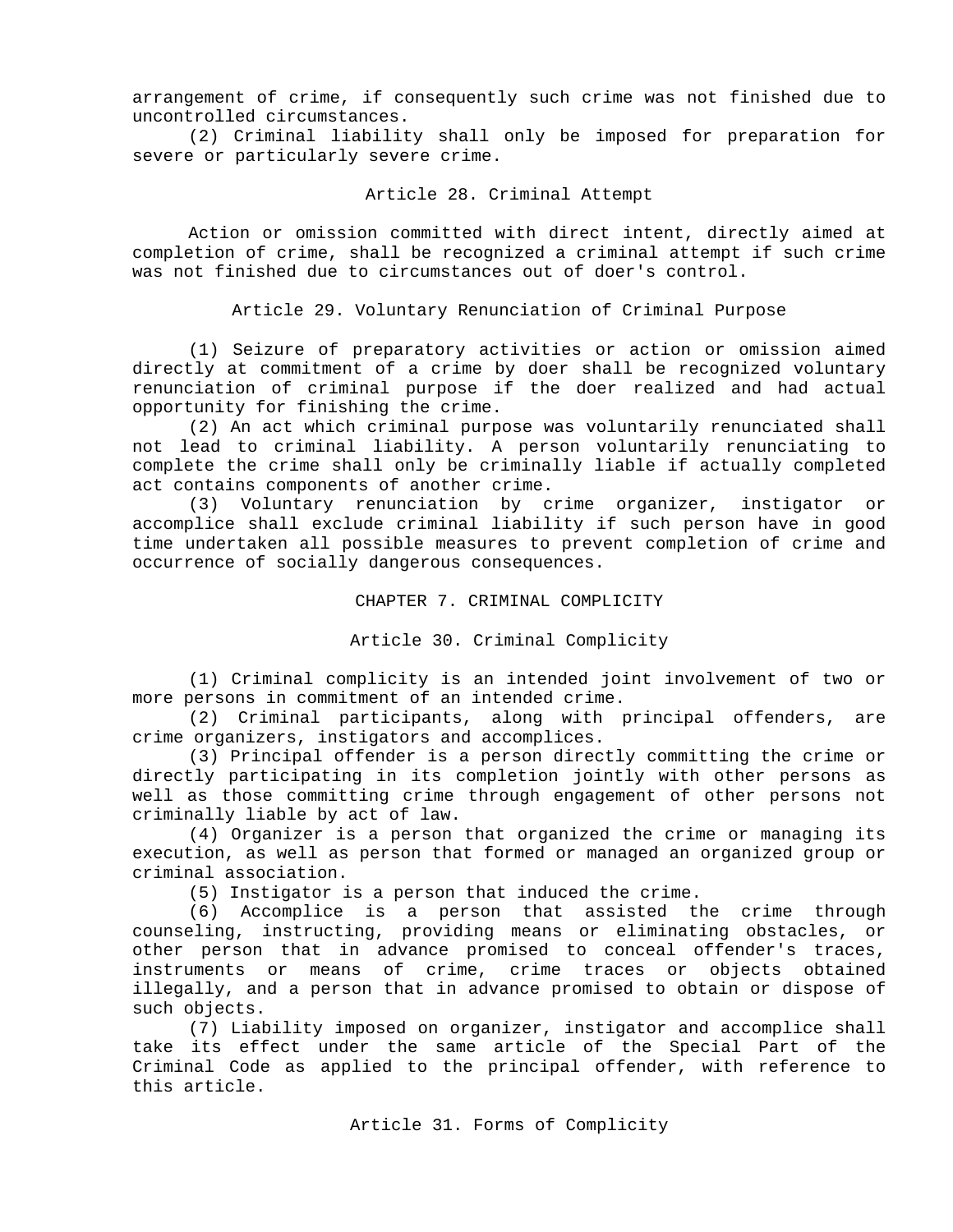(1) Forms of criminal complicity include simple complicity, compound complicity, organized group, and criminal association.

(2) Simple complicity is commitment of a crime by two or more persons each executing actions provided in corpus delicti (joint participation). There may be two types of simple complicity:

1) crime committed by a group of persons with no previous concert;

2) crime committed by a group of persons under previous concert;

(3) Compound complicity is commitment of a crime by two or more persons with role allocation (organizer, instigator, principal offender and accomplice).

(4) An organized criminal group is a steady group of two or more persons previously organized to commit crimes.

(5) A criminal association is a steady, solid association of two or more persons or groups previously organized to systematically commit severe and particularly severe crimes.

## Article 32. Excessive Act

Excessive act is execution of actions by doer that exceed the bounds of concert of participators and are not covered by their intent.

Article 33. Liability for Crimes Committed by an Organized Group

(1) A person that formed or managed an organized group shall be held responsible for all crimes committed by such group and covered by intent of such person.

(2) Other members of the organized group shall be held responsible for crimes committed by the organized group and covered by their intent regardless of criminal activities they accomplished as members of the group.

Article 34. Liability fro Crimes Committed by a Criminal Association

(1) Organizer and leader of criminal association shall be held responsible for crimes committed by such criminal association that were covered by intent of such persons and corresponded to criminal purpose of such association.

(2) Members of a criminal association, regardless of criminal duties in their relation to the association, shall be held responsible as accomplices for all crimes committed by the association if such were covered by their intent and included in scope of purposes of the criminal association.

### Article 35. Harboring

(1) Harboring of an offender as well as of crime means, instruments and traces or objects obtained illegally, that was not promised in advance, shall only be subject to criminal liability in cases specifically envisaged hereby.

(2) Spouse or immediate relatives of the suspect, accused person or defendant shall not be liable for harboring that was not promised in advance.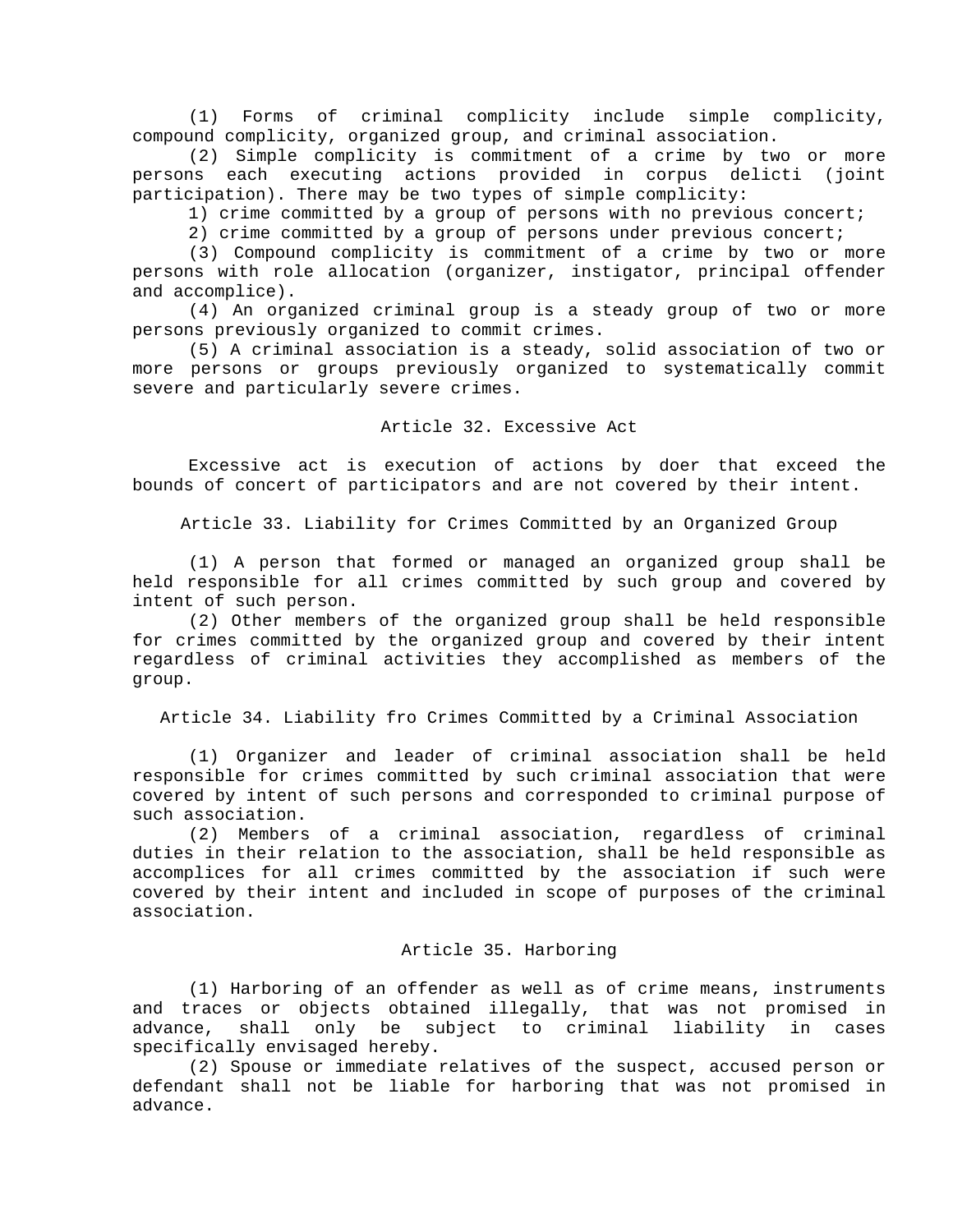### CHAPTER 8. CIRCUMSTANCES EXCLUDING CRIMINALITY OF ACT

#### Article 36. Necessary Defense

(1) Infliction of harm to trespasser as a necessary defense, i.e. in protecting personality and rights of the defender or other persons, interests of society and the state shall not be recognized as crime unless with excess of bounds of necessary defense.

(2) Any person is entitled to necessary defense regardless of opportunity to avoid trespassing or request help from other persons or authorities.

(3) Excess of limits of necessary defense is a flagrant inconsistence between the defense and the nature and danger of trespassing. Infliction of harm to trespasser through carelessness shall not lead to criminal liability.

### Article 37. Extreme Necessity

(1) Infliction to legally protected interests under extreme necessity, i.e. aimed at elimination of threat to individuality and rights of this person and other persons, interests of society and the state, shall not be recognized a crime unless such threat could be eliminated by other means and if such infliction is less significant than that prevented.

(2) Excess of bounds of extreme necessity is infliction flagrantly inconsistent with the nature and danger of threat and circumstances under which the threat was eliminated when such interests were trespassed to extent equal to or more significant than the harm prevented. In such case, infliction through carelessness shall not lead to criminal liability.

Article 38. Trespassing in Detention of Person that Committed a Crime

(1) Infliction of harm to a person in detention of such at the time or immediately after the crime committed by the detainee, with the purpose of passing the detainee to authorities, shall not be recognized a crime unless with flagrant inconsistence of detention measures with the nature and degree of social danger of detainee's acts and with detention circumstances.

(2) Excess of measures necessary for detention of a person that committed a socially dangerous act is a flagrant inconsistence of means and methods of detention with the danger of the act and the doer, as well with detention circumstances, resulted in intended harm to the detainee not caused by necessity of detention. In this case, infliction through carelessness shall not lead to criminal liability.

#### Article 39. Execution of Order

(1) Infliction of harm in lawful execution of order by a person, as well as fulfillment of duties provided for by position of such person, shall not be recognized a crime.

(2) A person that committed a crime under knowingly criminal order shall be held criminally liable on common grounds.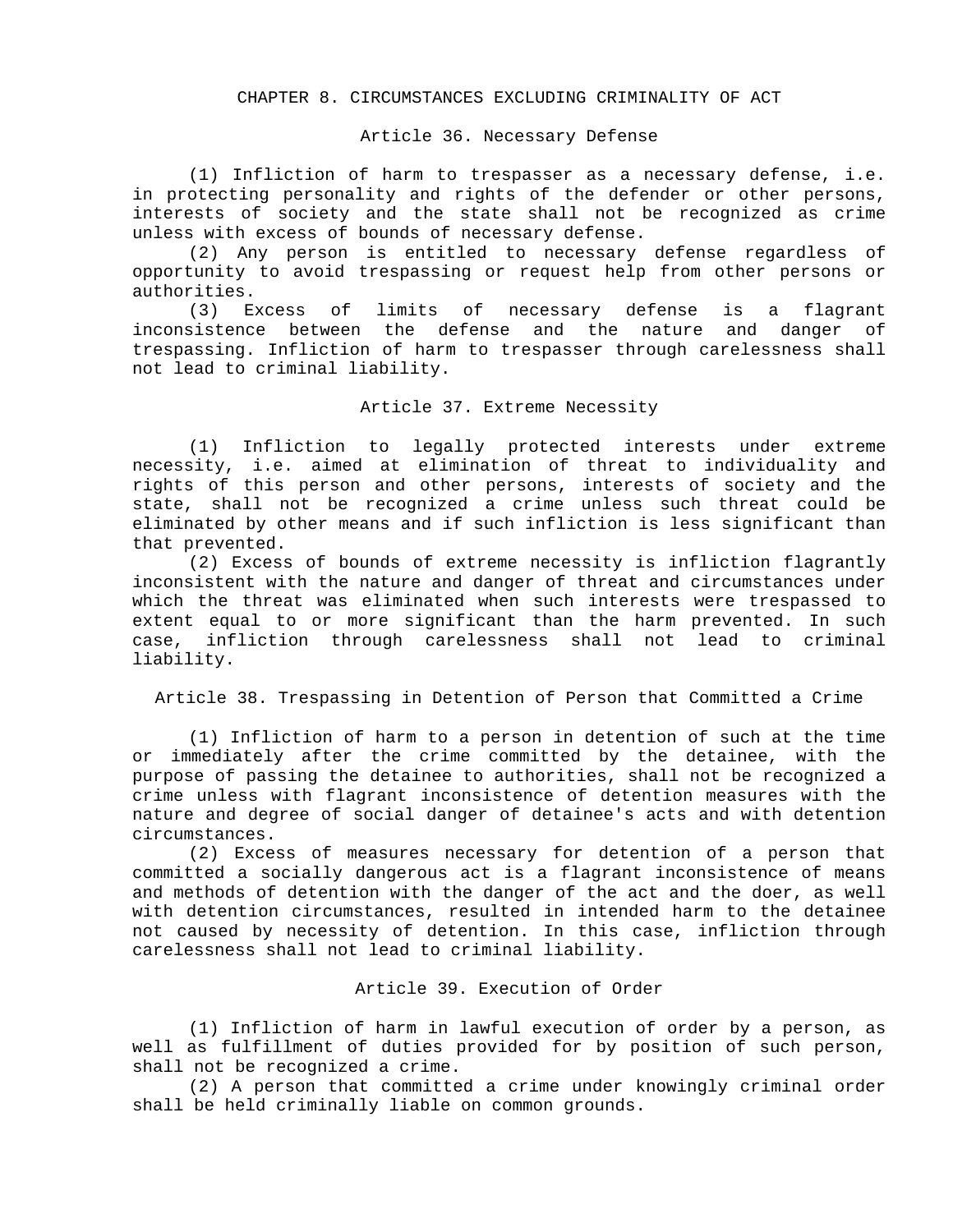(3) A person shall not be criminally liable for non-execution or violation of order or duties assigned to such person unlawfully. Liability shall only be applied if the act actually committed by such person contains components of another crime.

### Article 40. Reasonable Risk

(1) Trespassing of legally protected interests under reasonable risk for socially useful purpose shall not be recognized a crime.

(2) Risk shall be recognized reasonable if the act committed corresponds with up-to-date scientific and technical expertise and experience, and the objective set could not be achieved by actions not connected with risk, and the person that admitted such risk undertook all possible steps to prevent trespassing of legally protected interests.

(3) Risk shall not be recognized reasonable if such was known to cause threat of loss of life, ecological catastrophe or other severe consequences.

### SECTION III. SENTENCE

#### CHAPTER 9. SENTENCE NOTION AND PURPOSE. TYPES OF SENTENCE

Article 41. Sentence Notion and Purpose

(1) Sentence is a coercive measure (retribution) applied on behalf of the state under court decision to a person found guilty of a crime, and consisting in deprivation or restraint of rights and freedom of the convicted person.

(2) Sentence is applied with the purpose of justice restoration, convicted person treatment, as well as prevention of commitment of new crimes both by convicted persons and by other persons.

(3) Sentence is neither aimed at physical cruelty nor at humiliating human dignity.

### Article 42. Types of Sentence

(1) The primary types of sentences that may be applied to persons that have committed crimes include the following:

1) engagement in public work;

2) fine;

3) triple ayip (triple fine);

4) deprivation of the right to hold certain positions or be engaged in certain types of activities;

5) keeping in disciplinary military unit;

6) arrest;

7) imprisonment;

8) death penalty.

(2) In addition to primary types of sentence, the following measures may be applied to convicted persons:

1) deprivation of special or military rank;

2) seizure of property.

(3) Fine and deprivation of the right to hold certain positions or be engaged in certain types of activities may be applied as both main and additional sentence.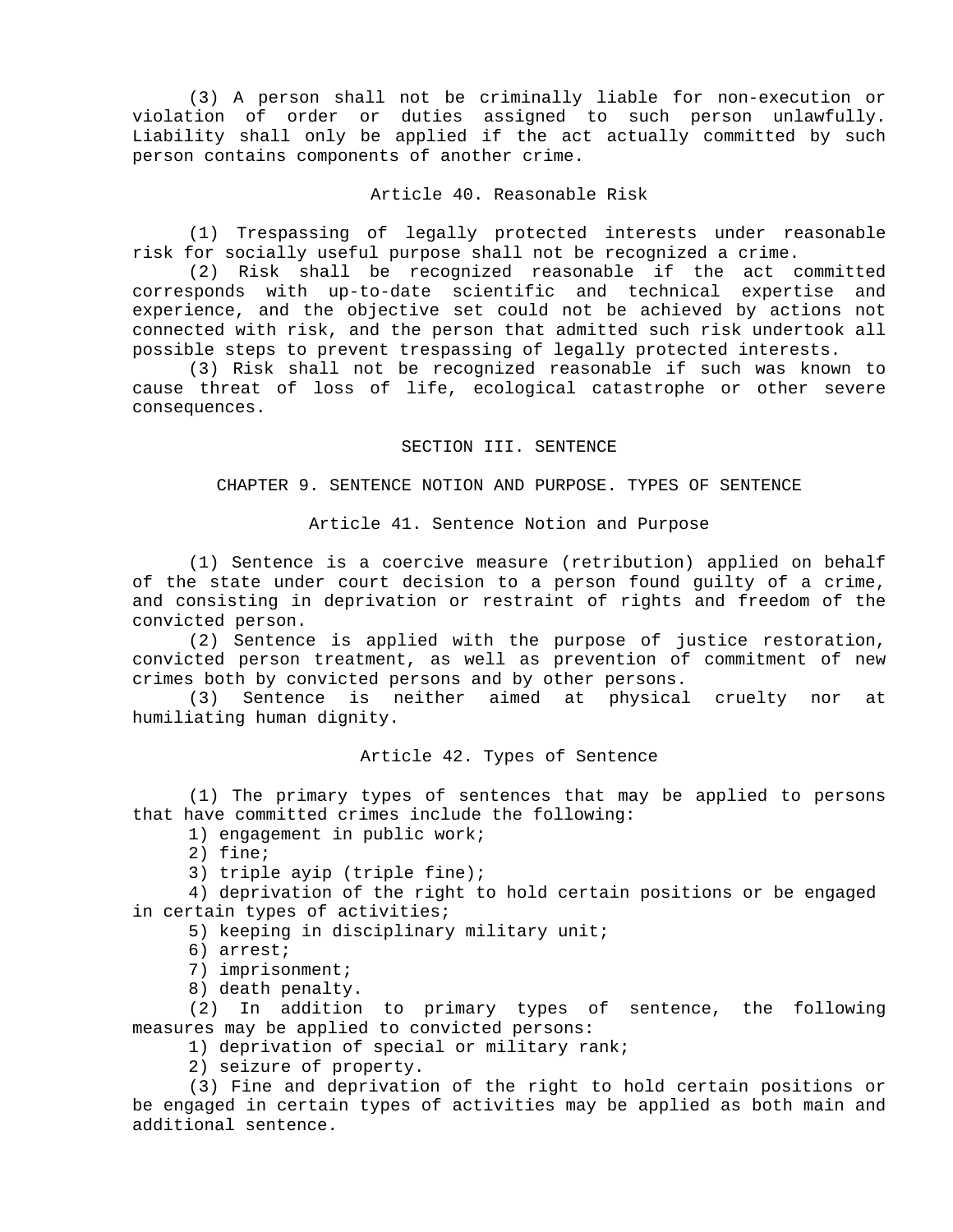(1) Public work consists in execution in time free from primary job or training of non-paid labor by the convicted person in favor society. The type of such labor shall be determined by bodies responsible for sentence execution.

(2) Public work shall be assigned for a period of 40 to 240 hours and fulfilled by convicted person in time free from primary job or training for not more than 4 hours a day or 8 hours a day by those unemployed.

(3) In case of convicted person's gross public work evasion, the judge, in response to appeal of the body that assigned the work, may substitute the sentence with fine, triple ayip, deprivation of the right to hold certain positions or be engaged in certain types of activities, or arrest as provided for by the law under which the person was found guilty.

The time worked by the convicted person shall be accounted for as an extenuation.

(4) Public works shall not be applied to:

- 1) military staff;
- 2) women aged under 55 and men aged under 60;
- 3) pregnant women;
- 4) women on child rearing leave;
- 5) disabled persons of groups I and II
- 6) minors.

Note: In applying the  $3<sup>rd</sup>$  part of this Article, the term of deprivation of the right to hold certain positions or be engaged in certain types of activities, arrest, amount of fine, and triple ayip shall be determined by authorization of the law under which the person was found guilty.

Public works may also be substituted by arrest if the authorization of the law under which the person was found guilty provides imprisonment. In such case, the term of arrest shall be determined according to Article 48 hereof.

(Version of the Kyrgyz Republic laws of September 21, 1998, No. 124; March 12, 2002, No. 36)

### Article 44. Fine

(1) Fine is a money recovery imposed by court in cases and amounts provided for herein.

(2) The fine imposed on the guilty person depends on the nature and severity of the crime committed, ranging from 20 to 1,000 minimum monthly wages.

(3) As an additional penalty, fine may only be imposed in cases provided for by law.

(4) In case of recovery evasion, fine shall be substituted by arrest within the term provided for in Article 48 hereof. Article 45. Triple Ayip

(1) Triple ayip is a recovery imposed by court in amount of threefold damage caused, in cash or in-kind.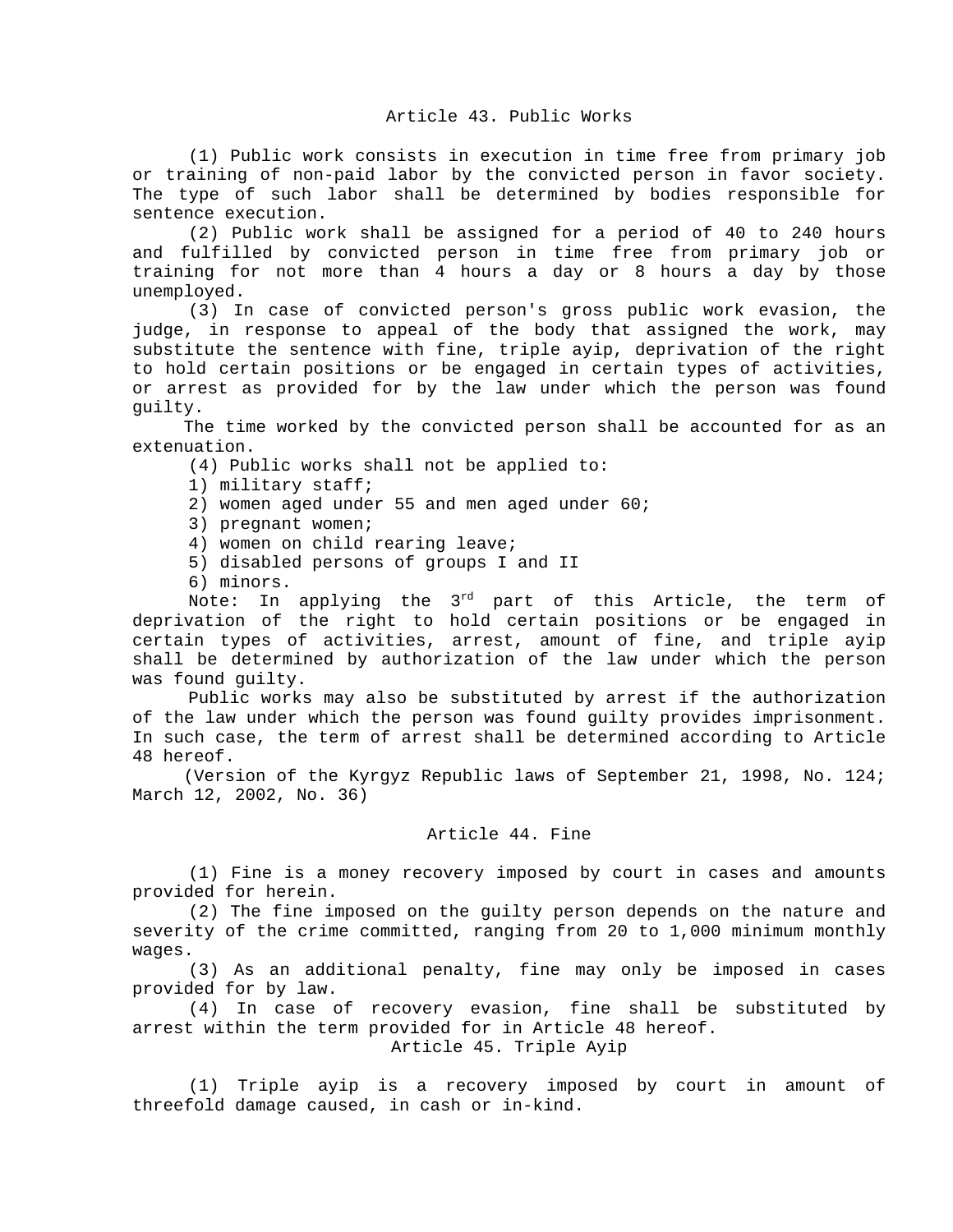(2) Two parts of triple ayip shall be recovered in favor of complainant as a compensation of material and moral damage, and the third part in favor of the state. Such sentence shall be applied to persons convicted for intended crime for the first time.

Article 46. Deprivation of the Right to Hold Certain Positions or Be Engaged in Certain Types of Activities

(1) Deprivation of the right to hold certain position or be engaged in certain types of activities may be assigned by court for a period of 1 to 5 years as primary sentence and 1 to 3 years as an additional sentence.

(2) As an additional sentence, deprivation of the right to hold certain position or be engaged in certain types of activities may be assigned by court if this measure is not provided for by article of the Special Part hereof, and, depending on the nature of the crime committed, court will recognize impossible for the convicted person to retain the right to hold certain position or be engaged in certain types of activities.

(3) If such sentence is assigned in addition to imprisonment, keeping in a disciplinary military unit or arrest, the term of the sentence shall start after serving the primary sentence as determined by the verdict. If deprivation of the right to hold certain position or be engaged in certain types of activities is assigned as an addition to other sentences, as well as in case of conditional conviction, the term of the sentence shall start on the date of the verdict effect.

## Article 47. Keeping in a Disciplinary Military Unit

Keeping in a disciplinary military unit shall be applied to fixedperiod military staff for a term ranging from 6 months to 2 years in cases provided for herein, as well as if court, having taken into account circumstances of the case and personality of the convicted, finds it necessary to substitute imprisonment for less than 2 years with keeping in a disciplinary unit for the same term.

# Article 48. Arrest

(1) Arrest consists in detention of a person under strict isolation.

(2) Arrest shall be assigned for a term of 1 to 6 months.

(3) Should arrest be applied to substitute public works in case of evasion from serving the sentence, arrest shall be assigned for a term of at least 1 month.

(4) Arrest shall not be applied to pregnant women, women with infants, minors under 16 by the date of sentencing.

(5) Military staff shall serve sentence in military detention.

### Article 49. Imprisonment

(1) Imprisonment is coercive isolation of convicted person through placing such person in settlement or correctional facility of general, medium, high or particular security or in prison.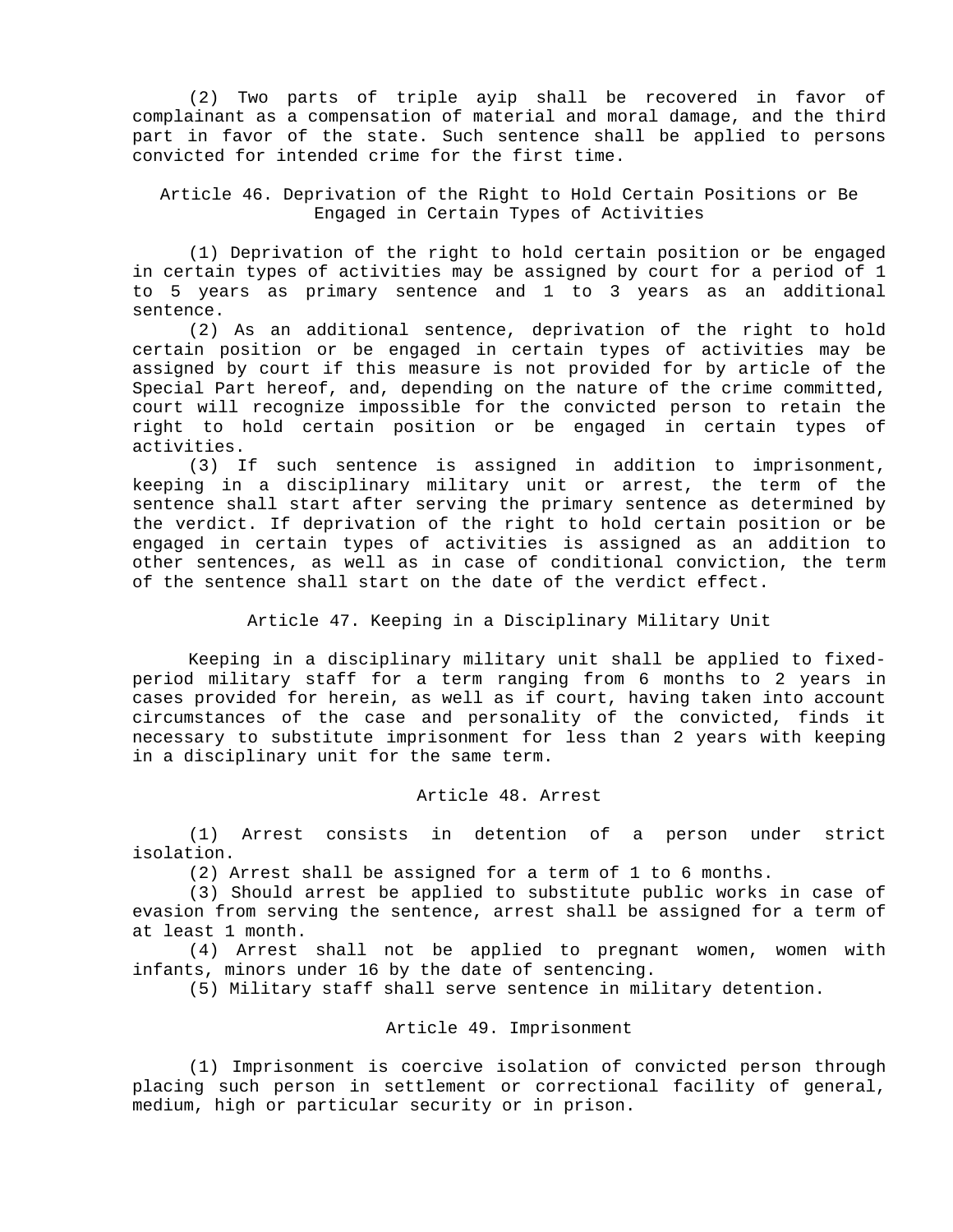(2) Imprisonment shall be limited by a term ranging from 6 months to 20 years.

(3) In case of partial or full composing of imprisonment terms of sentences for cumulative crimes, the maximum imprisonment term shall not exceed 25 years, or 30 years under several verdicts.

(4) As a clemency, death penalty may be substituted by 30-year imprisonment term.

(5) Service of sentence shall be applied as follows to persons sentenced to imprisonment:

1) persons convicted for the first time for crimes committed through carelessness and sentenced to less than 5 years of imprisonment – in settlement;

2) persons convicted for the first time for petty or less severe intended crimes, as well as for crimes committed through carelessness, and sentenced to over 5 years of imprisonment – in general security correctional facilities;

3) persons sentenced to imprisonment for the first time for severe or particularly severe crimes – in medium security correctional facilities;

4) in case of repeated commission, if the convicted person had previously served imprisonment, as well as in case of dangerous recidivism – in high security correctional facilities;

5) in case of special dangerous recidivism or clemency in the form of death penalty substitution with imprisonment – in maximum security correctional facilities.

(6) For women sentenced to imprisonment, service of sentence is assigned as follows:

1) persons sentenced to less than 5 years of imprisonment for crimes committed through carelessness – in settlements;

2) persons convicted for particularly severe crimes as well as in case of special dangerous recidivism – in high security facilities;

3) other convicted persons – in general security facilities.

(7) For persons sentenced to imprisonment for particularly severe crimes as well as in case of special dangerous recidivism, a part (not exceeding 5 years) of the sentence term may be assigned to serve in prison.

(8) Persons sentenced to imprisonment aged under 18 by the date of verdict pronouncement shall be placed in educational general or medium security facilities.

(9) Should the assigned type of correctional facility have to be changed, it should be done by court based on grounds and under procedures established by the laws of the Kyrgyz Republic.

Article 50. Death Penalty

(1) Death penalty may only be inflicted as an exclusive punitive measure for particularly severe crimes implying encroachment on life.

(2) Death penalty shall not be applied to a woman or person that committed crime being underage.

(Version of the Kyrgyz Republic laws of September 21, 1998, No. 124)

Article 51. Deprivation of Special or Military Rank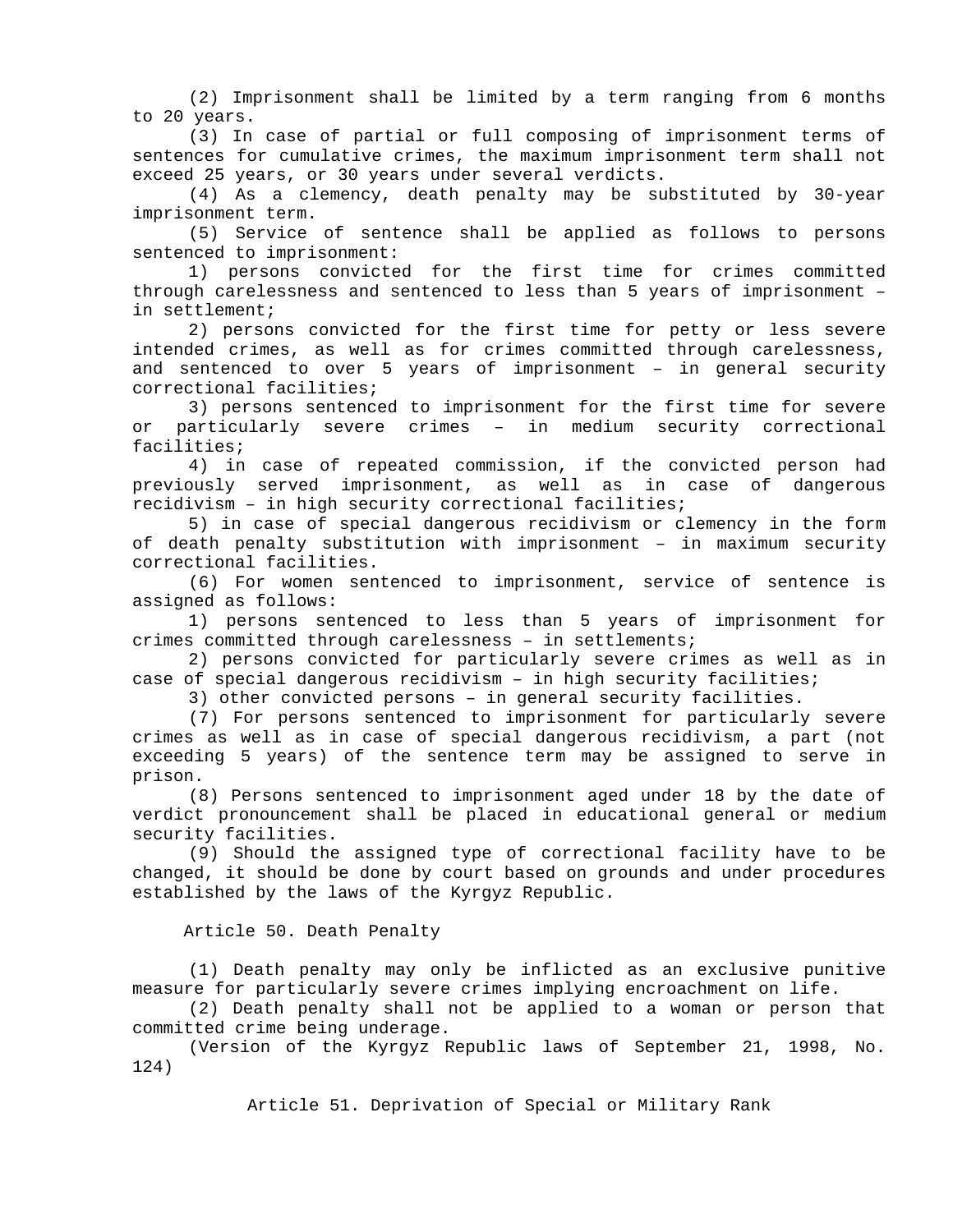In case of conviction for a severe or particularly severe crime, the convicted person with a special or military rank may be deprived of such rank by court decision.

### Article 52. Property Seizure

(1) Property seizure consists in coercive, gratuitous attachment by the state of the convicted person's property that was used or planned to be used as the crime instrument or obtained as a result of crime, except for property subject to be returned under the procedures established by the Kyrgyz Republic laws. If only a part of property is subject to seizure, court shall name exactly which part it is or list objects to be seized.

(2) Property seizure may only be imposed by court for severe or particularly severe acquisitive crimes provided for in specific articles of the Special Part hereof.

(3) In property seizure, the state is not responsible for debts and liabilities of the convicted person if such occurred after measures taken by investigating bodies or court to save the property with no consent of such bodies.

(4) With regard to claims to be satisfied with the seized property, the state is only responsible within the bounds of the assets, and with regard to priority of allowance of claim, regulations established by the Kyrgyz Republic Civil Procedural Code shall be observed.

(Version of the Kyrgyz Republic law of November 19, 2001, No. 92)

### CHAPTER 10. IMPOSITION OF SENTENCE

## Article 53. General Principles of Sentence Imposition

(1) Court imposes sentence within bounds set by an article of the Special Part hereof providing for liability for the committed crime, taking into account provisions of the General Part hereof. In imposing a sentence, court shall take into account the nature and degree of social danger of the crime, as well as impulse of the act, personality of the person found guilty, nature and amount of damage caused, and circumstances aggravating and mitigating the liability.

(2) Sentence imposed on the person that committed the crime shall be fair, necessary and sufficient to treat such person and prevent new crimes. Sentence in the form of imprisonment may only be imposed if its purpose cannot be achieved by another, milder sentence provided for by appropriate article of the Special Part hereof.

### Article 54. Extenuating Circumstances

(1) Circumstances mitigating liability include:

1) giving oneself up, frank repentance, active assistance in investigating a crime;

2) voluntary reparation of damage caused or damage recovery;

3) crime commission due to concourse of difficult domestic or other circumstances;

4) commission of crime under threat or coercion due to material, service or other dependence, as well as in fulfillment of an unlawful order;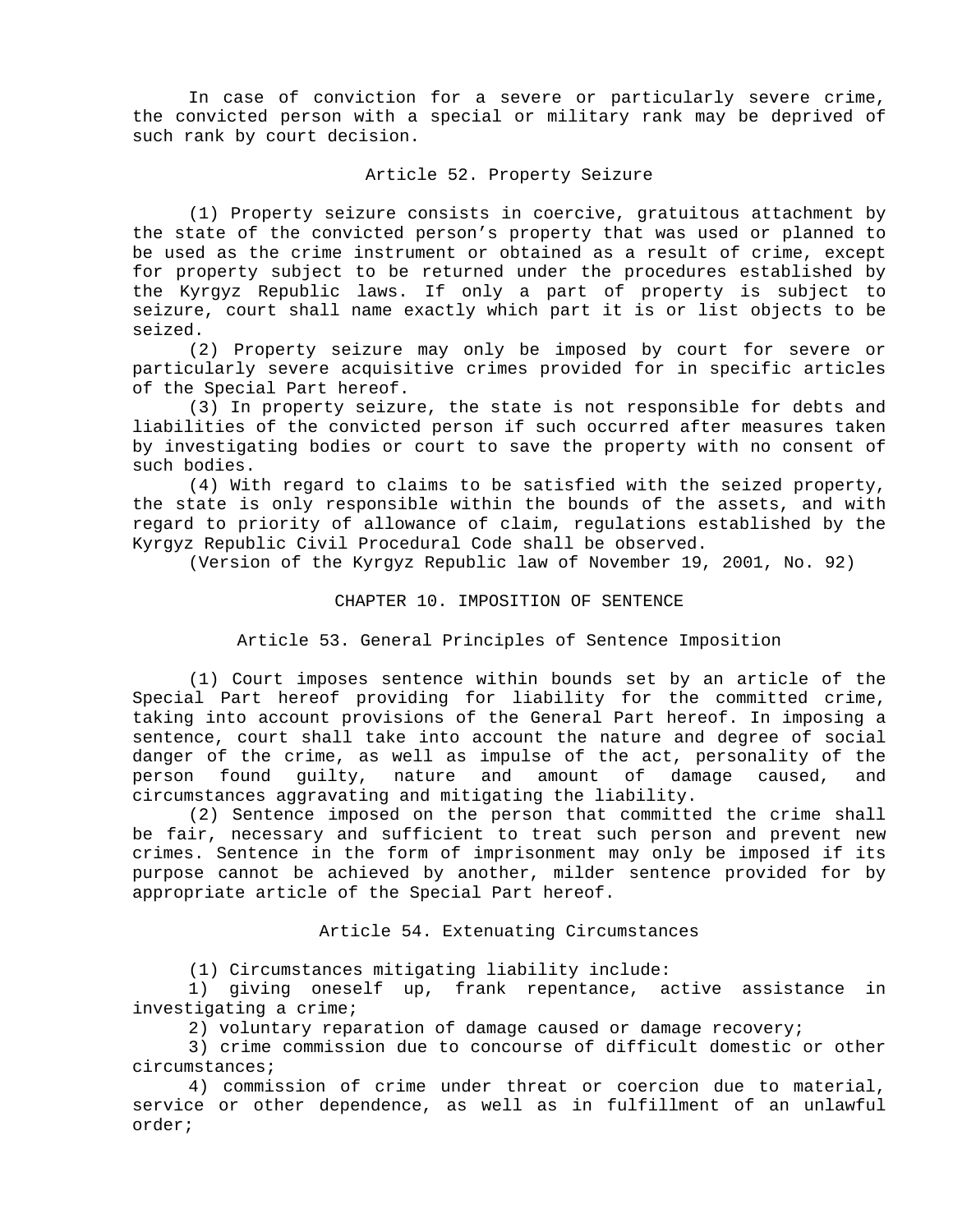5) commission of crime under strong excitement caused by violence, severe insult or other wrongful acts by the offence victim;

6) commission of crime under violation of relevance of necessary defense, extreme necessity, or detention of an offender;

7) commission of crime by a minor;

8) commission of crime by a pregnant woman.

(2) In sentencing, court may also recognize extenuating other circumstances not listed in this Article.

(3) An extenuation provided for in the Article of the Special Part hereof as an offence attribute shall not be taken into account anew in imposition of sentence.

(4) In case of giving oneself up or active assistance in investigating a crime and absence of aggravating circumstances, the term or amount of sentence shall not exceed three fourth of the severest sentence provided for in the appropriate article of the Special Part hereof.

Article 55. Aggravating Circumstances

(1) Circumstances aggravating liability include:

1) recurrence of crime commitment, recidivism, and commission of crimes as a business;

2) commission of crime in a group of people, under concert of a group, organized group or criminal association (criminal organization);

3) commission of crime for lucrative or another base motive;

4) offending a person in connection with such person's service or public duty or at the person's immediate relatives;

5) causing severe consequences through crime;

6) offending a helpless infant or elder person;

7) offending a woman knowingly pregnant;

8) offending a person that is under material, service or other dependence on the offender;

9) commission of crime using an infant or a person knowingly suffering from mental disease or dementia;

10) commission of crime with special cruelty or humiliation;

11) commission of crime using the context of public disaster, mass riot or state of emergency;

12) commission of crime by a generally dangerous method;

13) commission of crime using arms, ammunition, explosives, explosive device or its simulator, specially assembled technical means, poisoning and radioactive substances, medical products or other chemical and pharmacological products, as well as with physical or mental coercion;

14) commission of crime aimed to conceal another crime or mitigate that;

15) commission of crime with the purpose of exploitation, threading to person's life or health.

(2) Depending on the nature of crime, court has the right not to recognize aggravating any of the circumstances listed above in the first part.

(3) In imposition of sentence, court shall not recognize circumstances not mentioned in this article as those aggravating.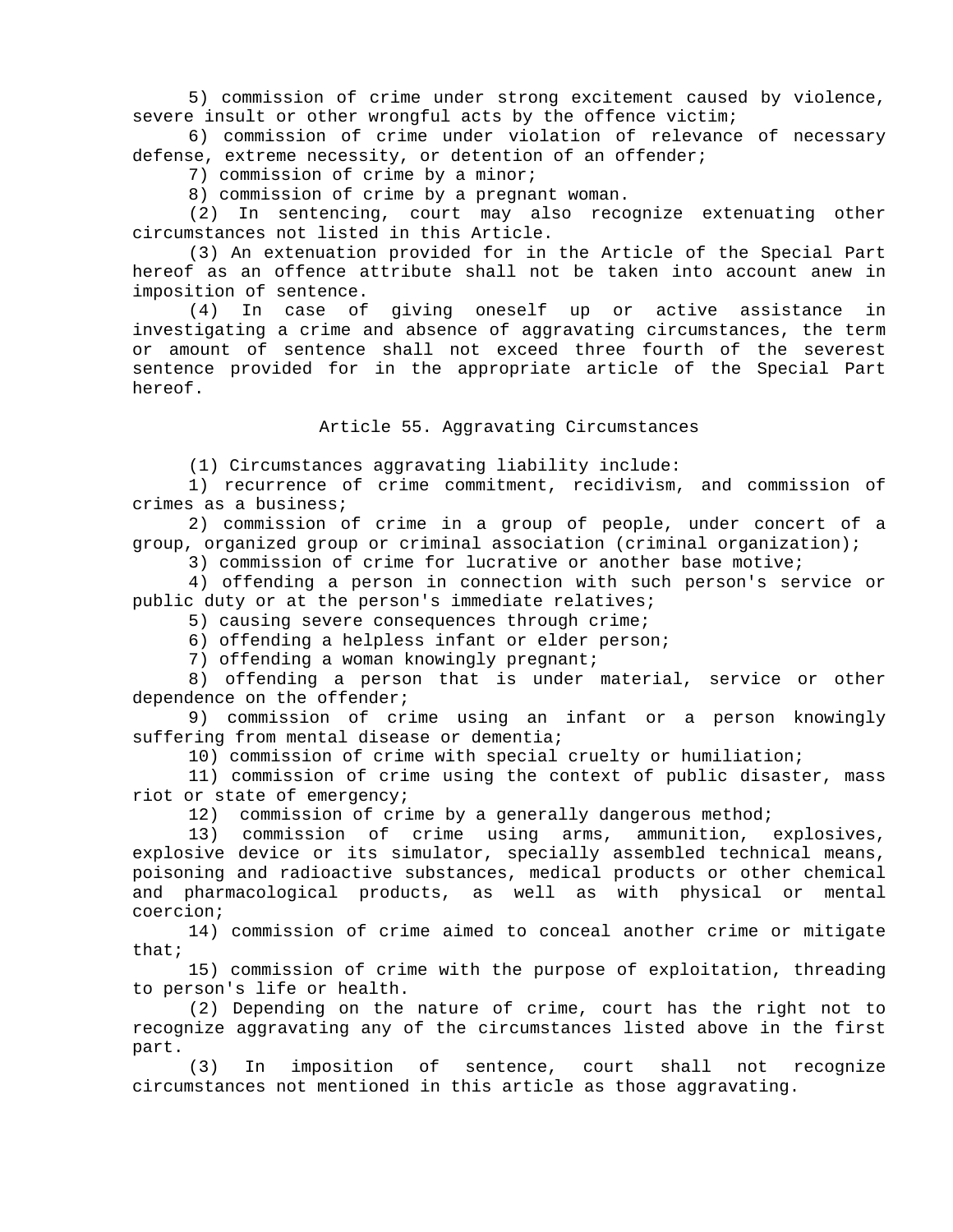(4) Aggravating circumstances provided for by an article of the Special Part hereof as an offence attribute shall not be taken into account anew in sentence imposition.

(Version of the Kyrgyz Republic Law of August 9, 2003, No. 193)

Article 56. Imposition of a Sentence Milder than that Provided for by Law

(1) Court, based on exceptional circumstances significantly reducing the degree of social danger of the committed act, and taking into account the accused person's personality, recognizing it necessary to impose a sentence milder than that mildest provided for such crime by law or impose another sentence, may admit such commutation stating its motive. In this case, the term and amount of the sentence shall not be less than the lowest limit provided for such type of sentence by part 2 of Article 43, part 2 of Article 44, part 1 of Article 45, part 1 of Article 46, Article 47, part 2 of Article 48, part 2 of Article 49, and Articles 80 and 81 hereof.

(2) Based on the above grounds, court may not impose additional sentence which is obligatory according to an article of the Special Part hereof providing for liability for the committed crime.

(3) Both separate extenuating circumstances and a body of such circumstances may be recognized exceptional.

(Version of the Kyrgyz Republic Law of March 12, 2002, No. 36)

Article 57. Imposition of Sentence for a Criminal Attempt and for a Crime Committed in Complicity

(1) In imposing a sentence for preparation for crime and for a criminal attempt, court shall take into account the nature and degree of social danger of actions committed by the guilty person, as well as the completeness of the criminal intent and reasons why the crime was not finished.

(2) In imposing a sentence on crime participants, court shall take into account the nature and degree of participation of each of them in commission of the crime. Aggravating and extenuating circumstances related to a single participant shall only be considered by court in imposing a sentence on such participant.

Article 58. Imposition of Sentence for Recidivism

(1) In imposing a sentence for recidivism, dangerous recidivism and special dangerous recidivism, court shall consider number, nature, severity and consequences of crimes committed, as well as circumstances due to which correctional effect of the previous sentence was insufficient, and severity and consequences of newly committed crimes.

(2) In sentencing recidivism, the sentence shall at least be a half of maximum punishment provided for recidivism, two thirds of that for dangerous recidivism, and three fourth of that for special dangerous recidivism.

(3) Should there be exceptional circumstances provided for in Article 56 hereof, sentence for recidivism, dangerous recidivism or special dangerous recidivism shall be imposed with no consideration of limits provided for by part 2 of this Article.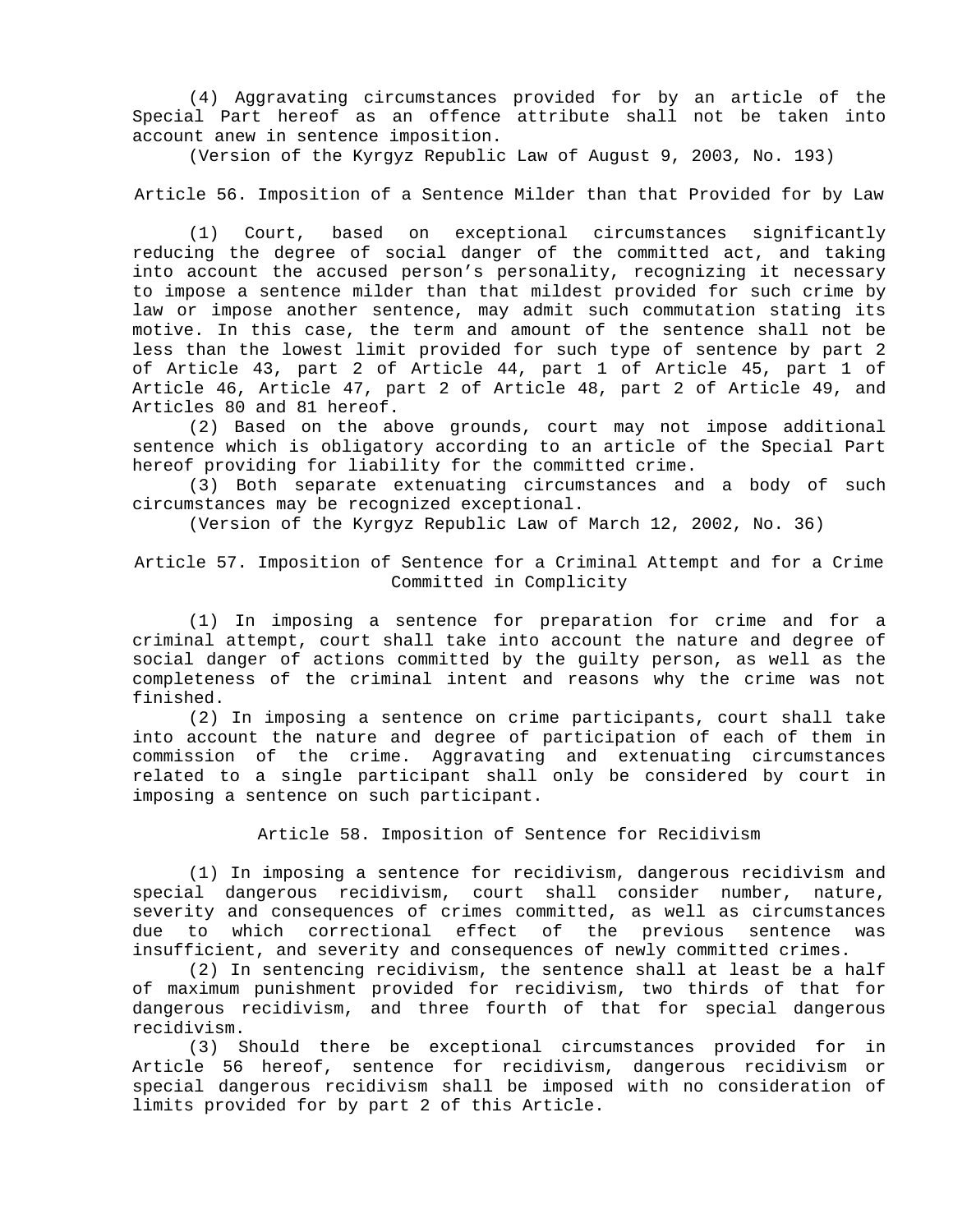Article 59. Imposition of Sentence for Commission of Several Crimes

(1) In case of cumulative crime, court having imposed sentences for each crime shall finally determine a sentence by full or partial composition within the bounds provided for by Article 49 hereof.

(2) To the primary sentence, court may add additional sentences imposed for crimes of which the person was found guilty.

(3) Should the crimes included in the cumulative crime be sentenced by different punishments for which no substitution is provided for herein, such punishments shall be executed separately.

(4) The same regulation shall govern sentencing if following the pronouncement of the verdict the person is found guilty of another crime committed prior to the verdict on the first case. In this case, the sentence served for the first crime shall be included in the second sentence term.

(Version of the Kyrgyz Republic Law of September 21, 1998, No. 124)

Article 60. Imposition of Sentence for Cumulative Verdict

(1) Should the convicted person commit a new crime after previous verdict pronouncement and prior to complete service of the sentence, court shall fully or partially add the non-served part of the previous sentence to the punishment imposed by the new verdict.

(2) If the final sentence under the cumulative verdict is milder than imprisonment, it shall not exceed the maximum term and amount provided for such sentence in the General Part hereof.

(3) Term of imprisonment as the final sentence under the cumulative verdict shall not exceed 30 years.

(4) Final sentence under the cumulative verdict shall be more than both the sentence under the previous verdict and the non-served part of the previous sentence.

(Version of the Kyrgyz Republic Laws of September 21, 1998, No. 124, and March 12, 2002, No. 36)

Article 61. Regulations of Sentence Composition and Set-off

(1) In composing sentences for a cumulative crime and under a cumulative verdict, 1 day of imprisonment is equal to:

1) 1 day of arrest or confinement in a disciplinary unit;

2) 16 hours of public works.

(2) Court shall include the preliminary confinement term in the sentence term. In this case, 1 day of preliminary confinement shall be equal to:

1) 3 days of confinement in a settlement;

2) 2 days of confinement in a correctional facility of general, medium or high security or in a disciplinary unit;

3) 1 day of confinement in a particular treatment facility, prison or under arrest.

Note: Preliminary confinement is a custodial placement as a restraint applied until the court decision takes its effect.

(Version of the Kyrgyz Republic Laws of December 9, 1999, No. 141, and July 26, 2004, No. 99)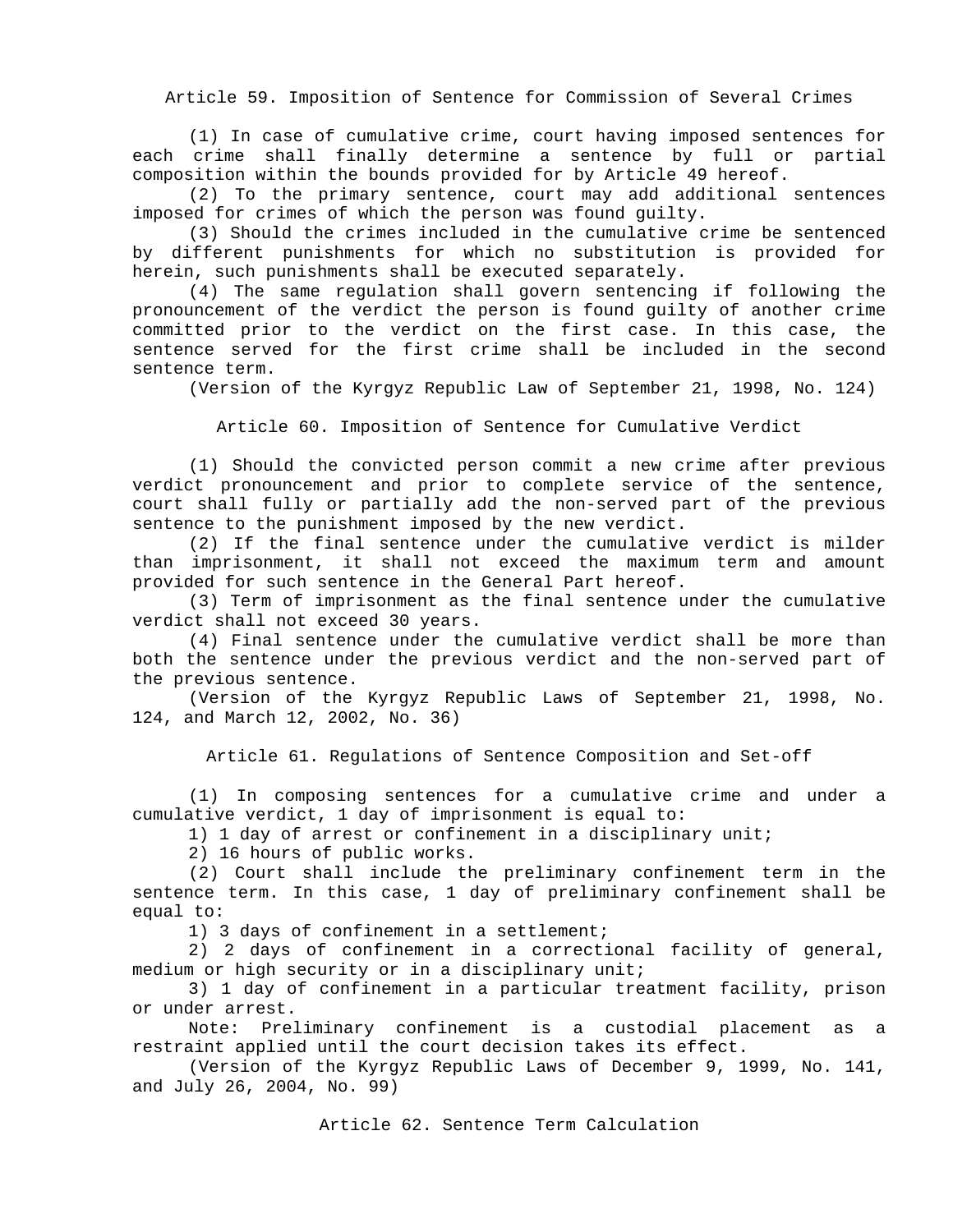(1) Sentence term shall be calculated in days, months and years.

(2) Public work terms shall be calculated in hours.

## Article 63. Conditional Conviction

(1) If in imposing a sentence in the form of imprisonment or confinement in a disciplinary unit, based on nature and social danger of the committed crime and taking into account the offender's personality and other circumstances, court comes to conclusion on possible treatment of the convicted person without service of sentence but with control of such person's behavior, it may decide on conditional non-application of sentence to the convicted person. In this case, the verdict shall not be executed if the convicted person commits no crime during the probation period and fulfills all obligations imposed by court.

(2) Under conditional conviction, additional sentences may be imposed, except property seizure.

(3) Probation period shall be assigned ranging from 1 to 3 years.

(4) In case of conditional conviction, if there are any grounds, court may oblige the convicted person to recover the caused damage within a certain period, find employment or enter an educational institution, not to change residence without interior body's consent, report employment or education institution change to interior bodies, regularly visit the interior body for registration, not to leave permanent residence without notice to interior bodies, not to visit certain places, stay at permanent residence location after a certain time, undergo course of treatment of alcohol, drug or toxic addiction or venereal disease.

 (5) Control of behavior of conditionally convicted persons is a responsibility of interior bodies or military unit/institution command in case of military staff conditional conviction.

(6) At request of the body responsible for control of the convicted person, court may fully or partially revoke or add previously imposed obligations during the probation period.

(7) Conditional conviction shall not be applied to persons convicted for special severe crimes as well as to foreign nationals and stateless persons being temporary residents of the Kyrgyz Republic.

(Version of the Kyrgyz Republic Law of March 12, 2002, No. 36)

# Article 64. Conditional Conviction Revocation or Probation Period Extension

(1) Should the conditionally convicted person prove oneself successfully corrected prior to the probation period completion, court, at request of the body responsible for control of the convicted person, may decide on revocation of conditional conviction and cancellation the criminal record. In this case, conditional conviction may be revoked upon at least a half of the imposed probation period.

(2) Should the conditionally convicted person evade from fulfillment of obligations imposed by court or committed public disturbance for which such person was sentenced by administrative discipline, court, at request of the body mentioned in part 1 of this Article, may extend the probation period, but not more than by 1 year.

(3) Should the conditionally convicted person systematically or persistently evade from fulfillment of obligation imposed by court during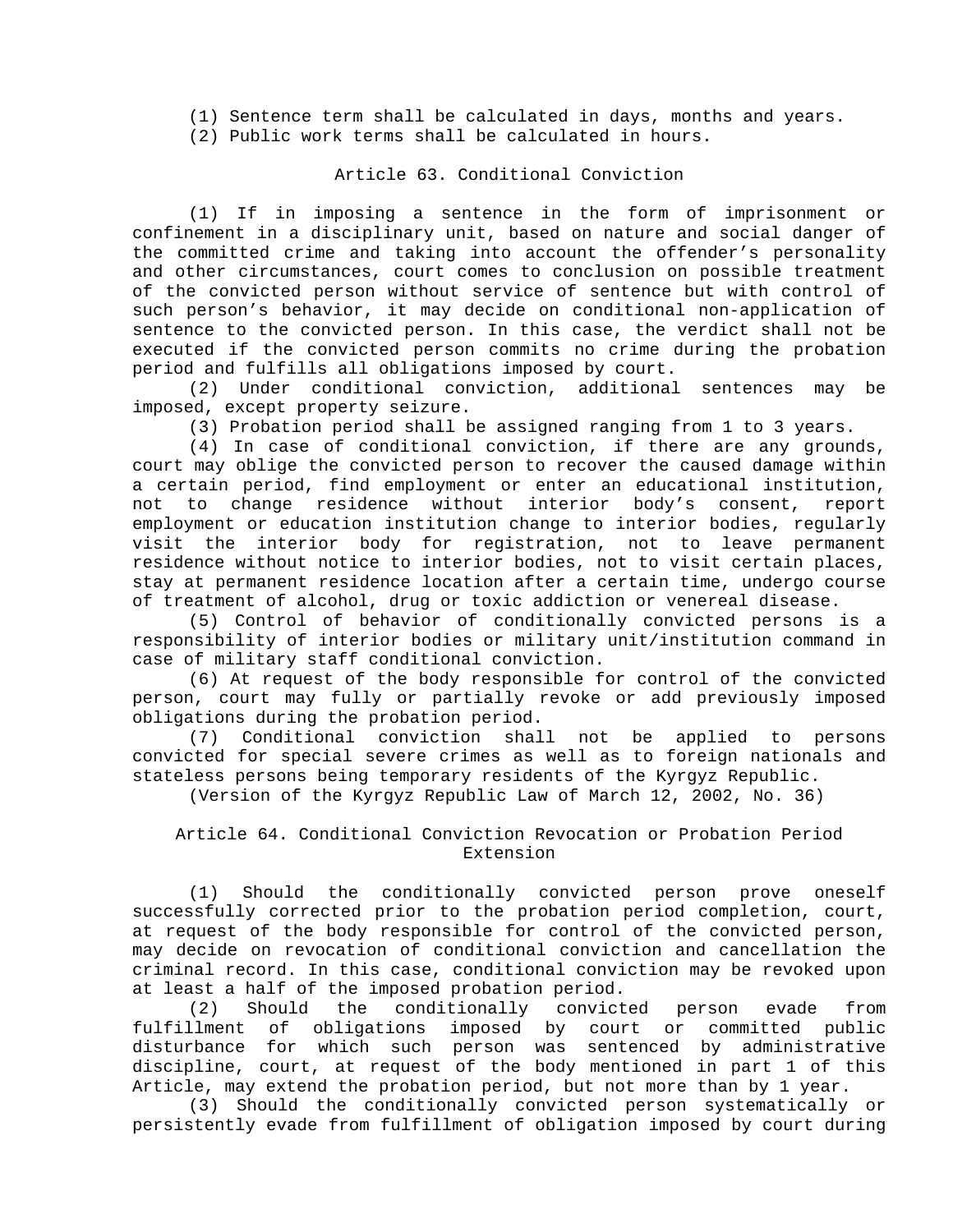the probation period, court, at request of the body mentioned in part 1 of this Article, may decide on revocation of conditional conviction and execution of the sentence imposed under the court verdict.

(4) Should the conditionally convicted person commit another crime during the probation period, court shall impose a sentence in accordance with regulations provided for in Article 60 hereof. In this case, court shall revoke the conditional conviction and consider the sentence under the previous verdict unserved, except for the term of preliminary confinement.

(Version of the Kyrgyz Republic Law of March 12, 2002, No. 36)

SECTION IV. EXEMPTION FROM LIABILITY AND INDEMNITY

CHAPTER 11. CONDONATION

Article 65. Exemption from Liability Due to Situation Change or Loss of Social Danger by the Person

A person that committed a petty crime or a less severe crime for the first time may be exempted from criminal liability if it is recognized that due to situation change the act committed by such person has lost its socially dangerous nature or the person is no longer socially dangerous.

Article 66. Exemption from Criminal Liability after Reaching an Agreement with the Offence Victim

A person that committed a petty crime for the first time may be exempted from criminal liability if having reached an agreement with the offence victim.

Article 67. Prescription of the Bringing to Criminal Liability

(1) A person may be exempted from criminal liability if the following periods of time have passed:

- 1) 2 years after a petty crime;
- 2) 5 years after a less severe crime;
- 3) 10 years after a severe crime;

4) fifteen years after a special severe crime except for the case provided for in part 5 of this Article.

(2) Time limitation shall be calculated starting from the date of the crime to the date of the verdict pronouncement and shall not be interrupted by commencement of the criminal action.

(3) Running of the statute of limitations shall be interrupted if prior to expiry of such limitations the offender commits a new intended crime. In this case, the time limitation shall commence on the date of the new crime.

(4) Running of the statute of limitations shall be suspended if the offender escapes from investigation or absconds. In such cases, running of the statute of limitations shall be renewed from the moment of the person's detention or giving oneself up. In this case, time limitations provided for in part 1 of this Article shall be extended twofold but shall not exceed 15 years.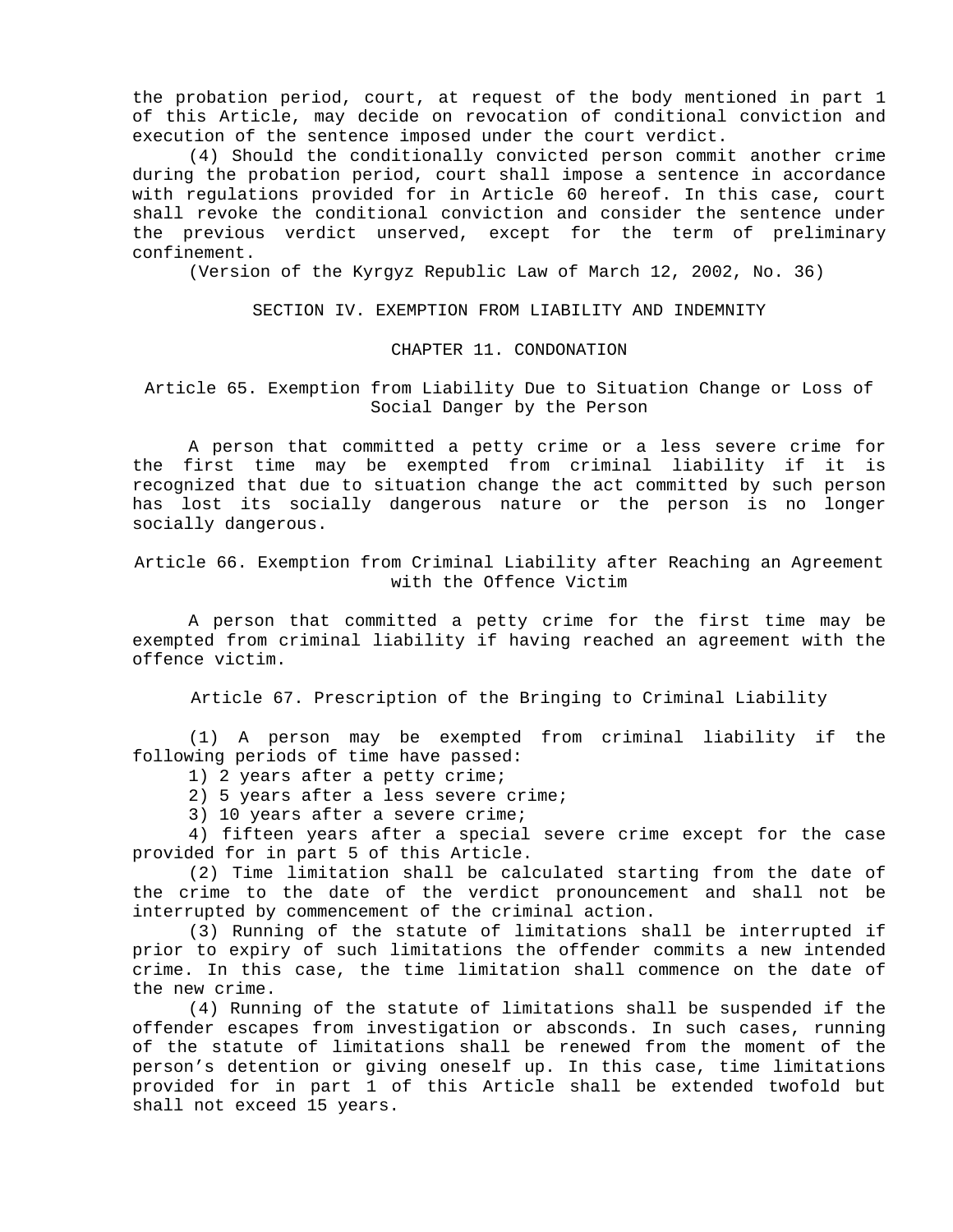(5) The issue of prescription application to a person guilty of a crime to be sentenced by death penalty shall be solved by court. Should court consider it possible to apply prescription, death penalty shall not be applied, and imprisonment shall be imposed.

(6) Prescription shall not be applied to crimes against peace and security of humanity in cases specially provided for by the Kyrgyz Republic laws.

### CHAPTER 12. INDEMNITY

Article 68. Indemnity Due to Loss of Social Danger by the Person

An offender may under the court decision be indemnified if such person is recognized no longer dangerous after the crime commitment due to irreproachable conduct and conscientious attitude to labor or learning.

## Article 69. Grant of Parole

(1) A person serving imprisonment or confinement in a disciplinary military unit may be given grant of parole if court recognizes that such person does not need complete service of the sentenced imposed by court for correction. In this case, the person may also be fully or partially indemnified from the additional sentence.

(2) Applying grant of parole, court may oblige the person with duties provided for in part 4 of Article 64 hereof that the person will be obliged to fulfill through the remanent term.

(3) Grant of parole may only be applied if the person has actually served:

1) at least a half term of the sentence imposed for a petty crime or for a less severe crime;

2) at least two thirds of the term of the sentence imposed for a severe crime;

3) at least three fourth of the term of the sentence imposed for a special severe crime.

(4) The term of sentence actually served by the person in confinement shall not be less than 6 months.

(5) Control of conduct of the person given grant of parole is a responsibility of interior bodies or military unit/institution command in case of military staff.

(6) If during the remanent:

1) the convicted person commits public disturbance resulted in imposition of administrative discipline, or persistently evades from duties obliged under the grant of parole, at request of the bodies stated in part 5 of this Article, court shall decide on revocation of the grant of parole and execution of the remanent;

2) the convicted person commits a crime through carelessness, the issue of the grant of parole revocation or continuation shall be solved by court;

3) the convicted person commits an intended crime, court shall impose a sentence according to regulations provided for in Article 60 hereof. Under the same regulations shall the court impose a sentence in case of a crime committed through carelessness if court has revoked the grant of parole.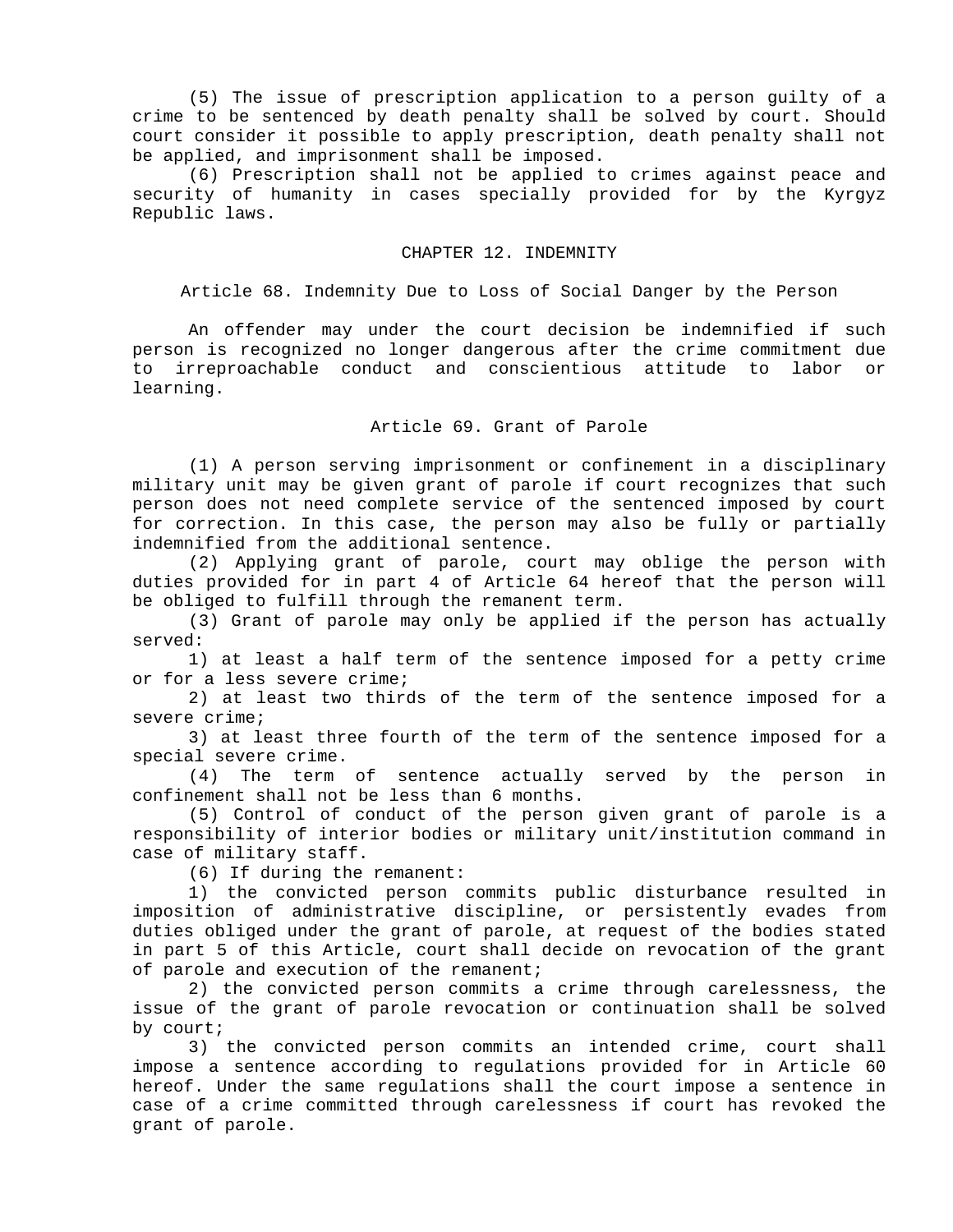- (7) Grant of parole shall not be applied:
- 1) in case of special dangerous recidivism;
- 2) if death penalty is substituted by imprisonment as a clemency.

Article 70. Substitution of Remanent with a Milder Sentence

(1) Court may substitute the remanent of imprisonment served for a petty crime, less severe crime, severe crime or special severe crime with a milder sentence taking into account the offender's conduct in serving the sentence. In this case, such person may be fully or partially exempted from serving an additional sentence.

(2) The remanent may be substituted with a milder sentence after at least one third of the term is served actually by the convicted person.

(3) In substitution of the remanent, court may choose any milder sentence in accordance with punishment types stated in Article 42 hereof, within the bounds provided for herein for each type of punishment.

(Comments: In accordance with the Kyrgyz Republic Jogorku Kenesh Bulletin No. 7 of 1998, p. 229, there are no words "severe or special severe crime" in part 1 of Article 70 of the Kyrgyz Republic Criminal Code).

### Article 71. Indemnity due to Serious Illness

(1) A person that after the verdict pronouncement was taken ill with a mental disease preventing such person from realizing or managing one's actions, as well as a person taken ill with another serious disease preventing from serving the sentence shall be indemnified based on opinion of medical board.

(2) Court may apply medical coercive measures to persons mentioned in part 1 of this Article.

(3) In case of recovery, sentence may be applied to such persons if such recovery takes place prior to completion of time limitation provided for in Article 67 hereof and calculated starting from the date of medical coercive measure application by court.

(4) Should military staff sentenced by confinement in a disciplinary military unit be recognized unfit for military service due to health condition, they shall be indemnified.

## Article 72. Sentence Service Suspension for Pregnant Women and Women with Infants

(1) For sentenced pregnant women and those with children under 8 years, except those sentenced to imprisonment for special severe crimes, court may suspend service of sentence until the child is 8 years old.

(2) Should a convicted woman such as mentioned in part 1 of this article deny her child or continues to evade bringing her child up after a warning of the body responsible for control of the convicted woman whose sentence service was suspended, at request of such body, court may revoke the service suspension and send the convicted woman to the destination assigned under the court verdict.

(3) As the child reaches the age of 8, court shall exempt the convicted woman from the remanent or substitute that with a milder sentence or decide on sending her to an appropriate institution to service the remanent.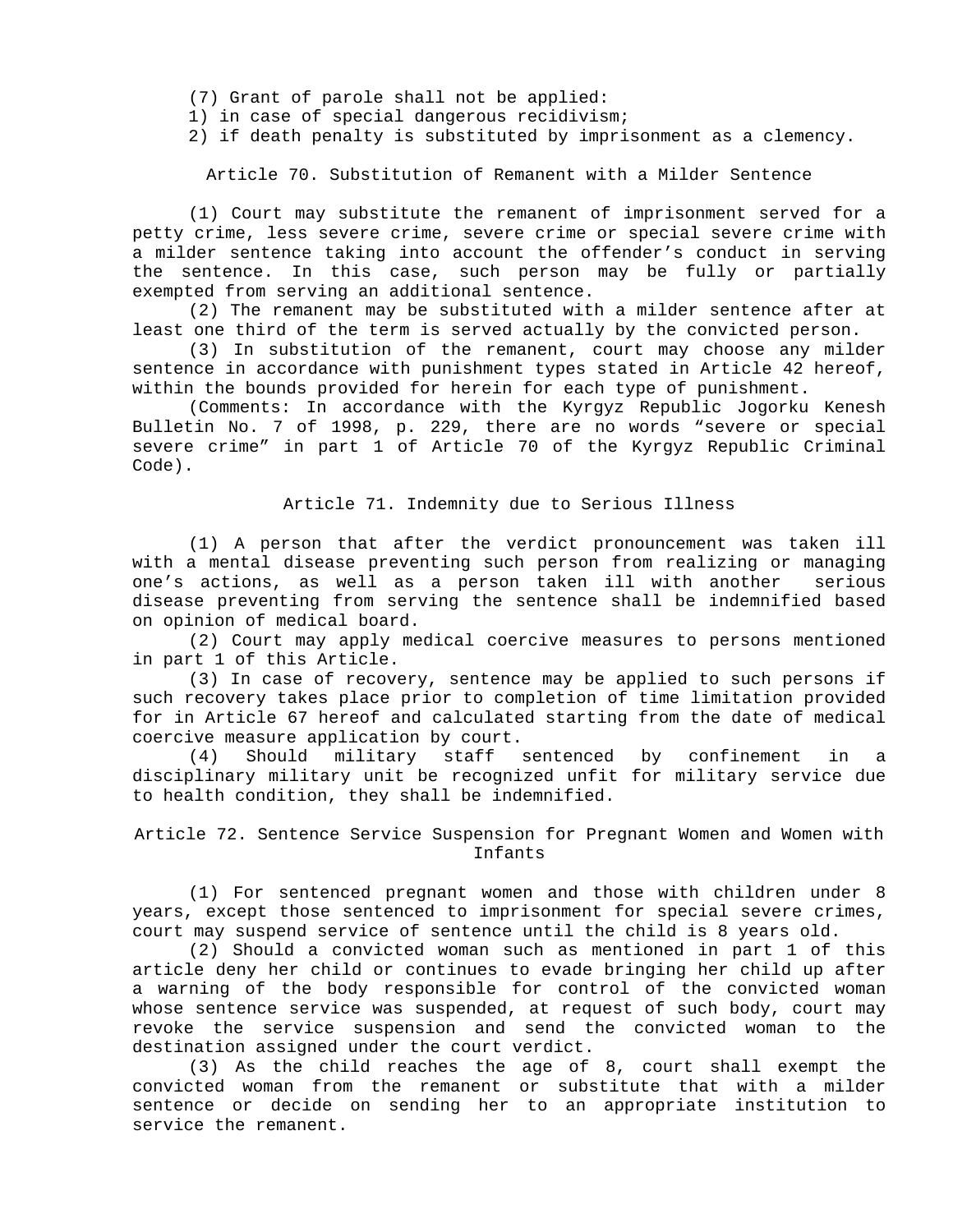(4) Should the convicted woman commit a new crime during the suspension of her sentence service, court shall impose her with a sentence under regulations provided for in Article 60 hereof.

Note: Regulations of part 4 of this Article are applied to persons convicted prior to January 1, 1998, subject to Article 41-1 of the Kyrgyz Republic Criminal Code in version of December 29, 1960.

(In version of the Kyrgyz Republic Laws of March 12, 2002, No. 36, and July 27, 2004, No. 101)

Article 73. Indemnity Due to Expiration of the Time Limitation for the Conviction Execution

(1) Person shall be exempted from the primary and additional sentence if the conviction has not been executed within the following periods of time of its effect:

1) 2 years – for sentencing to imprisonment for a term not exceeding 2 years or a sentence not related to imprisonment;

2) 4 years – for sentencing to imprisonment for a term not exceeding 5 years;

3) 7 years – for sentencing to imprisonment for a term not exceeding 10 years;

4) 10 years – for sentencing to a punishment severer than 10 years of imprisonment.

(2) Running of the statute of limitations shall be interrupted if the convicted person evades the sentence service. In this case, running of the statute of limitations shall recommence from the moment such person gives oneself up for sentence service or from the moment of such person detention. In such case, time limitations provided for in part 1 of this Article shall be doubled but shall not exceed 15 years.

(3) The issue of prescription application to a person sentenced by death penalty shall be solved by court. Should court consider it impossible to apply prescription, death penalty shall be substituted with imprisonment.

(4) Prescription shall not be applied to crimes against peace and security of humanity, as well as to cases specially provided for by the Kyrgyz Republic laws.

CHAPTER 13. AMNESTY. CLEMENCY. CRIMINAL RECORD

### Article 74. Amnesty

(1) Jogorku Kenesh of the Kyrgyz Republic issues Deed of Amnesty with regard to individually unspecified circle of persons.

(2) By the Deed of Amnesty, offenders may be exempted from criminal liability. Persons convicted for crimes may be indemnified or their sentences may be reduced or substituted with milder ones, either may such persons be exempted from additional sentence.

## Article 75. Clemency

(1) With regard to individually specified circle of persons, clemency may be granted by President of the Kyrgyz Republic.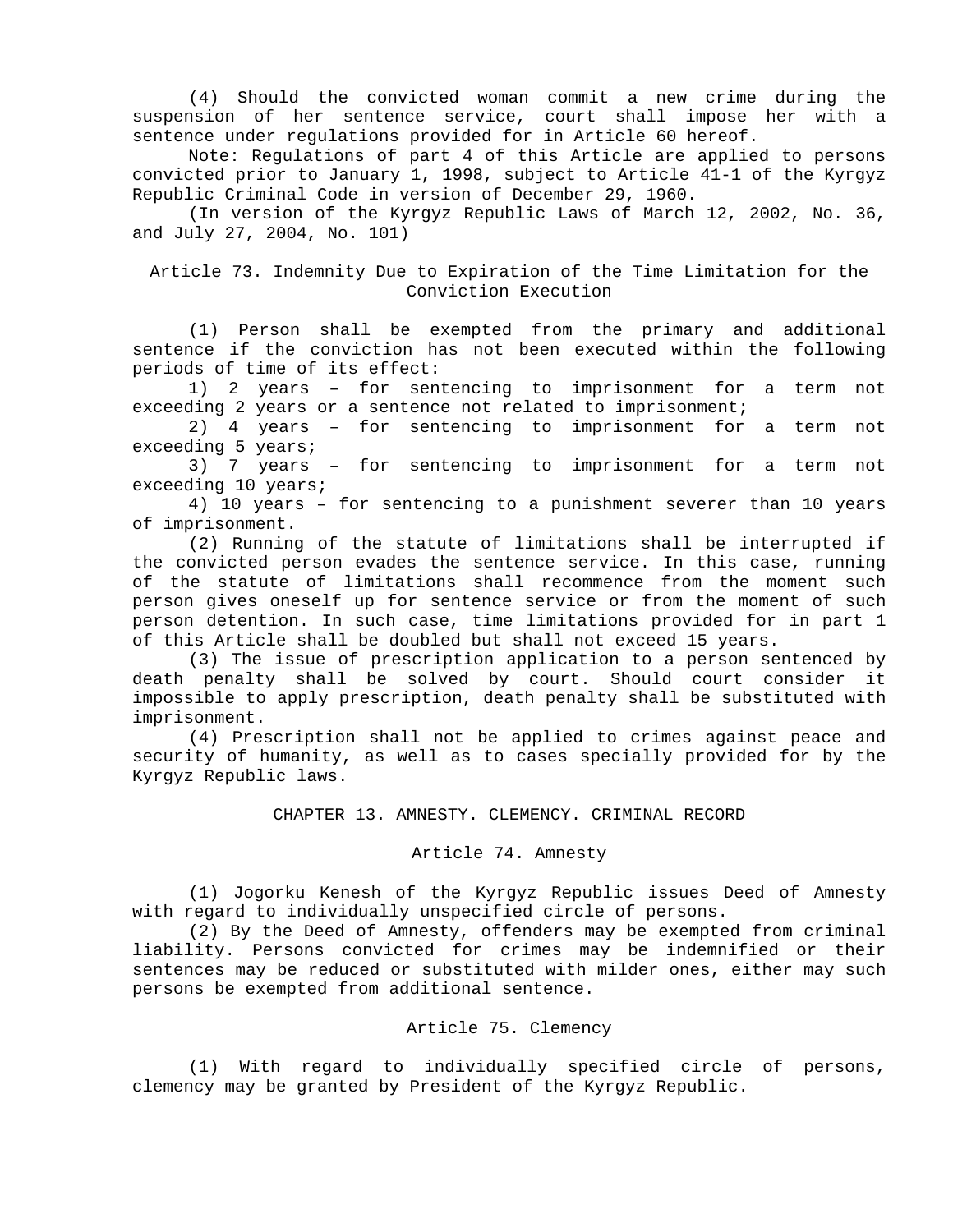(2) A person convicted for a crime may by the deed of clemency be exempted from further service of sentence or the imposed sentence may be substituted with a milder one.

(3) A person sentenced to death penalty is entitled to submit a clemency application after the effective date of the verdict.

(4) A person sentenced to imprisonment is entitled to submit a clemency application after serving at least a half term of the sentence.

## Article 76. Criminal Record

(1) A person convicted for a crime is recognized convicted since the effective date of the court verdict until such conviction is cancelled. In accordance herewith, previous conviction shall be taken into account in case of recidivism and in sentence imposition.

(2) Person exempted from sentence under court verdict shall be recognized non-convicted.

(3) Conviction shall be cancelled as follows:

1) with regard to persons convicted conditionally – upon probation period expiration;

2) with regard to persons sentenced to punishment milder than imprisonment – in a year of sentence service;

3) with regard to persons sentenced to imprisonment for petty crimes – in 3 years of sentence service;

4) with regard to persons convicted for less severe crimes – in 5 years of sentence service;

5) with regard to persons sentenced to imprisonment for severe crimes – in 8 years of sentence service;

6) with regard to persons convicted for special severe crimes – in 10 years of sentence service.

(4) Should a convicted was legally granted a parole or the remanent substituted with a milder sentence, the term of conviction cancellation shall be calculated based on actually served term starting from the date of exemption from service of primary and additional sentences.

(5) Should the convicted person show irreproachable conduct after the sentence service, court may consider application for conviction cancellation prior to the cancellation period expiration.

(6) Conviction cancellation shall nullify legal effect related to such conviction.

(In version of the Kyrgyz Republic Law of July 27, 2004, No. 101)

SECTION V. CRIMINAL LIABILITY OF JUVENILES

CHAPTER 14. PECULIARITIES OF CRIMINAL LIABILITY OF JUVENILES

Article 77. Criminal Liability of Juveniles

(1) Juveniles are persons under age of 18 by the time of the crime commission.

(2) Juvenile offenders may be imposed with sentence or coercive education measures.

Article 78. Types of Sentences Applied to Juveniles

Only the following sentences may be applied to juvenile offenders: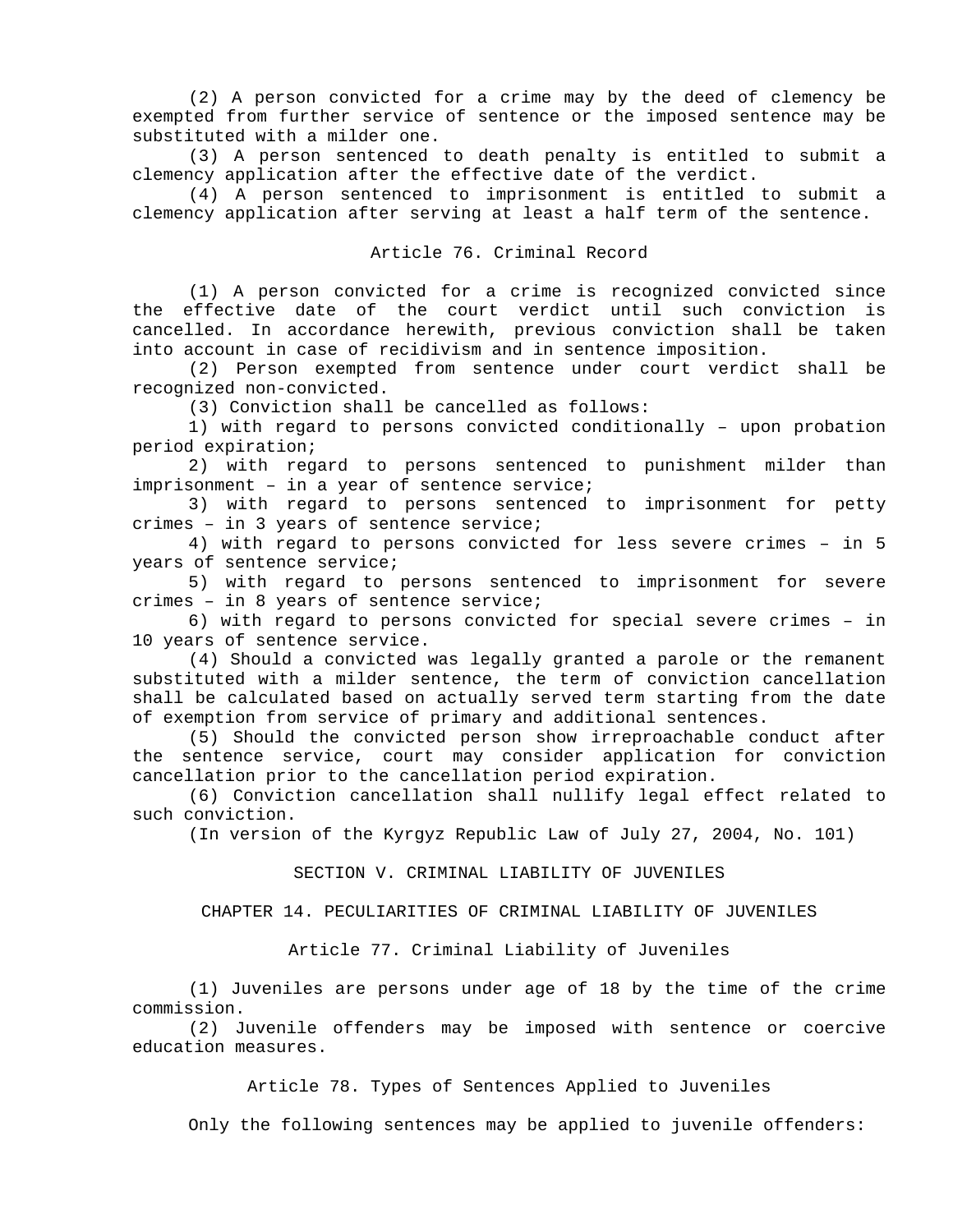```
 1) fine; 
2) triple ayip;
 3) arrest; 
 4) imprisonment; 
(In version of the Kyrgyz Republic Law of September 21, 1998, No.
```
124)

Article 79. Imposition of Sentence for Juvenile Offenders

(1) In addition to circumstances provided for in Article 53 hereof, imposition of sentence to a juvenile offender shall be based on consideration of factors such as living conditions, education, mental development, other personal peculiarities, as well as influence of older persons.

(2) Minority status shall be taken into account as an extenuation in aggregate with other mitigating and aggravating circumstances.

Article 80. Imposing a Fine on a Juvenile

(1) Fine shall be applied to juveniles that have reached the age of 16. The fine amount shall range from 20 to 30 minimum monthly wages.

(3) Deleted

(In version of the Kyrgyz Republic Law of September 21, 1998, No. 124)

Article 81. Imposing an Arrest on a Juvenile

Arrest shall be applied to juveniles that have reached the age of 16 by the time of the crime commission, with term of 1 to 3 months.

(In version of the Kyrgyz Republic Law of September 21, 1998, No. 124)

Article 82. Sentencing a Juvenile to Imprisonment

(1) The term of imprisonment imposed on a juvenile offender shall not exceed:

1) 3 years – for a less severe crime;

2) 5 years – for a severe crime;

3) 15 years – for a special severe crime.

(2) In imposition of sentence for a cumulative crime or under a cumulative verdict, maximum term of imprisonment shall not exceed 15 years.

(3) A juvenile offender that have not reached the age of 18 by the verdict pronouncement shall serve imprisonment in a general or medium security educational colony.

(4) Service of sentence in educational facilities shall be imposed on:

1) male juveniles sentenced to imprisonment for the first time and to female juveniles – in a general security facility;

2) male juveniles that previously served imprisonment terms – in a medium security facility.

(5) Depending on the nature and social danger of the crime committed, as well as on the offender's personality and other circumstances of the case, court, stating the motives of the decision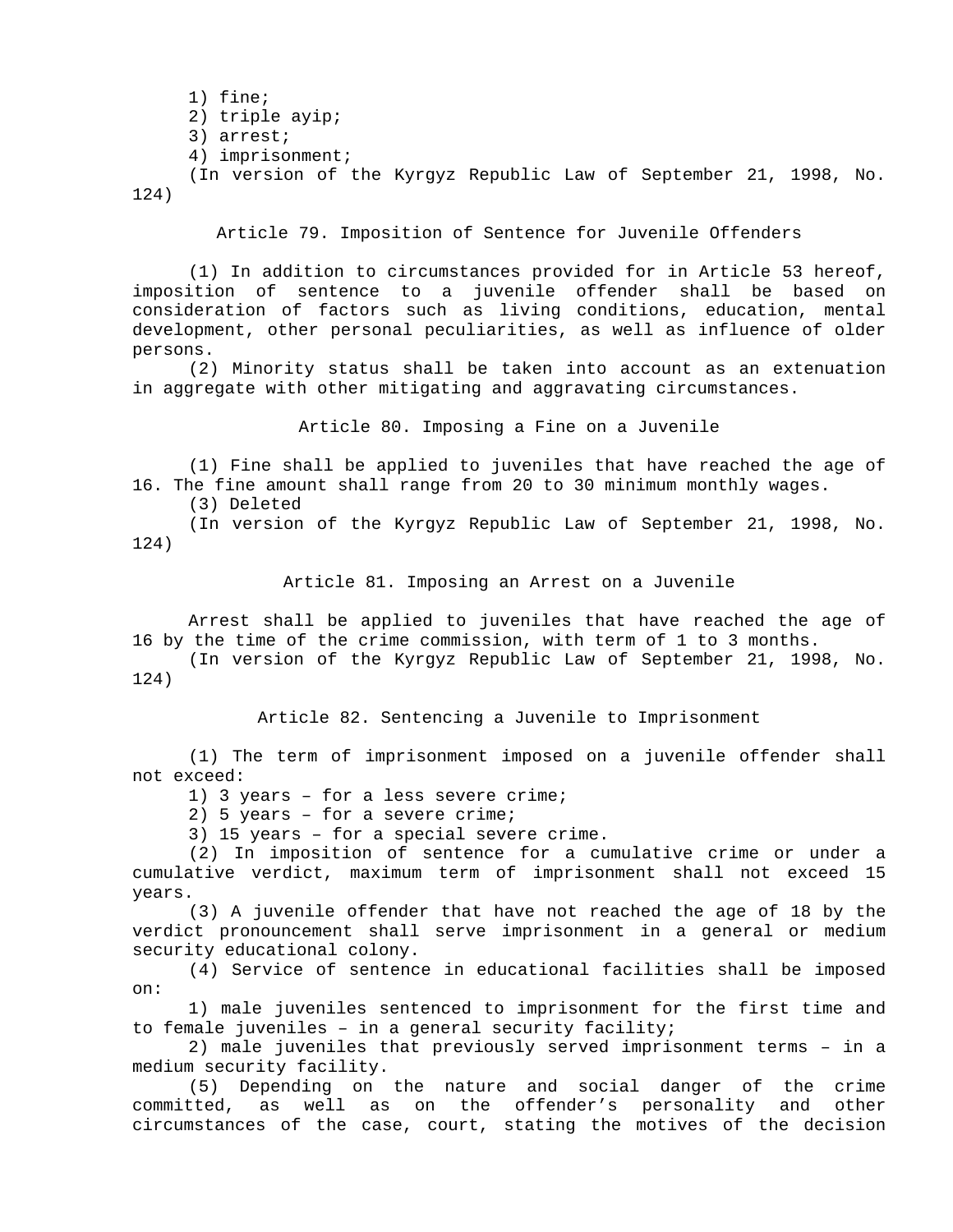taken, may sentence convicted male juveniles to serve the imprisonment term in general security educational facilities.

Article 83. Coercive Educational Measures

(1) A juvenile that has committed a petty or a less severe crime for the first time may be exempted from criminal liability if it is recognized possible to achieve the offender's correction through coercive educational measures.

(2) A juvenile offender may be imposed with the following coercive educational measures:

1) notice;

2) handing over to parents or their substitutes or juvenile commission;

3) leisure time limitation and setting special requirements to the juvenile's conduct.

(3) A juvenile may at one time be imposed with a number of coercive educational measures. Terms of coercive educational measure application as provided for in points 2 and 3 of part 2 of this Article shall be set by the body imposing such measures.

(4) In case of systematic non-fulfillment of coercive educational measure by the juvenile, at request of the juvenile commission, such measure shall be revoked, and the file forwarded for consideration of criminal liability for the juvenile.

(In version of the Kyrgyz Republic Law of September 21, 1998, No. 124)

Article 84. Substance of Coercive Educational Measures

(1) Prevention consists in explaining to the juvenile the damage of the act such person committed and implications of repeated crime as provided hereby.

(2) Handing over to parents or their substitutes or to the juvenile inspectorate or juvenile inspection of interior bodies means obliging them with applying educational measures to the juvenile and control of the juvenile's conduct.

(3) Leisure time limitation and special requirements to the juvenile's conduct may include prohibition to visit certain places, be engaged in certain leisure activities, including those related to driving of a mechanical vehicle, limitations on time spent outdoors after a certain moment, or leaving to other locations without consent of the juvenile commission. A juvenile may also be required to return to the educational institution or find employment with the assistance of the juvenile commission.

The above list is not exhaustive.

Article 85. Juvenile Indemnity

(1) A juvenile convicted for a petty crime or a less severe crime may be indemnified with application of coercive educational measures provided for in part 2 of Article 82 hereof.

(2) A juvenile convicted for a less severe crime may be indemnified by court if it the purpose of sentence is recognized possible to be achieved by placing the juvenile in a special educational or a medical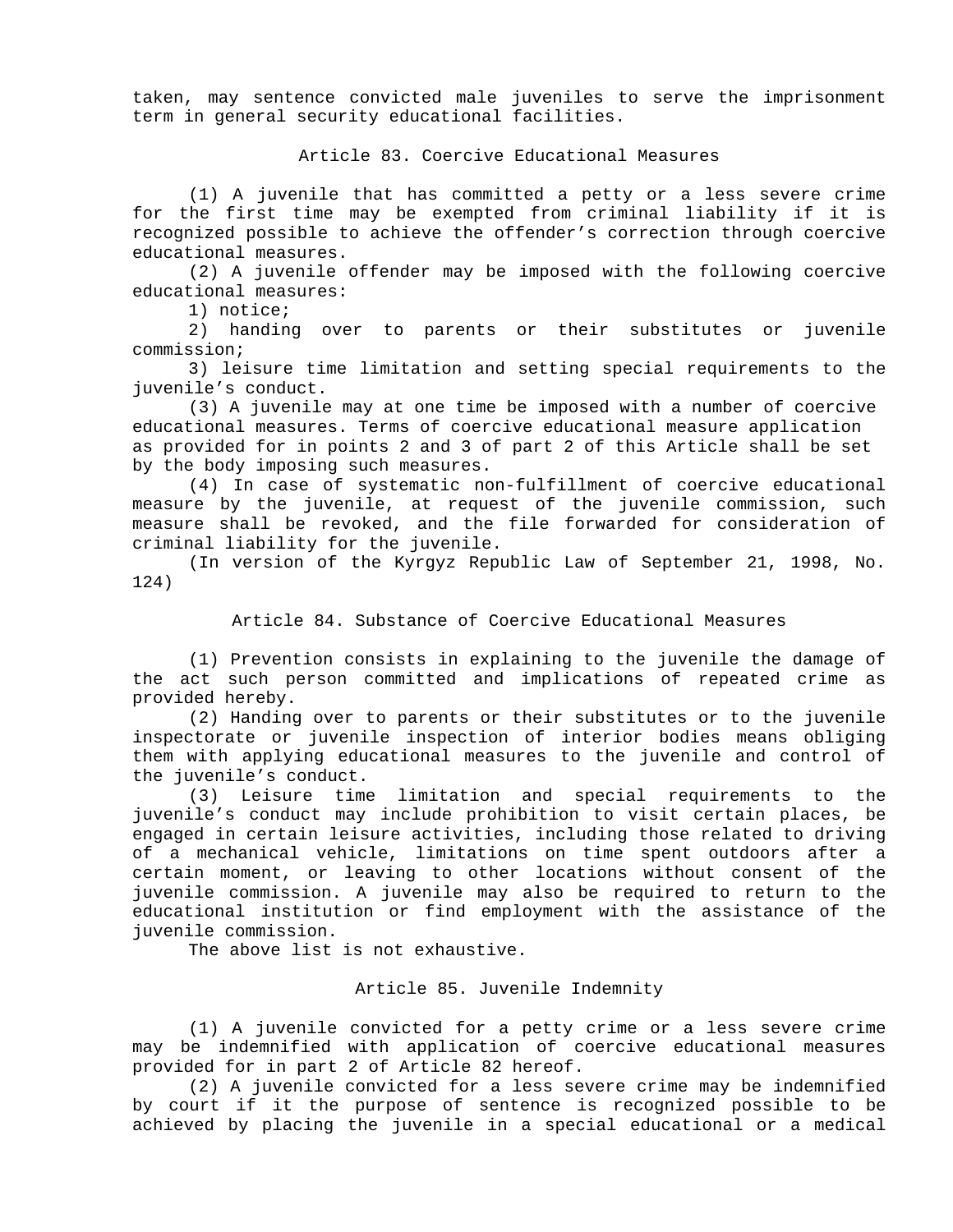and educational institution for juveniles. In this case, the term of staying in such institution shall not exceed the maximum term of the sentence provided for hereby for the crime committed by the juvenile.

Article 86. Exempting a Juvenile from Liability or Indemnity with Application of Coercive Measures

(1) A juvenile that has committed a petty crime for the first time may be exempted from liability and the file forwarded to the juvenile commission for consideration if the juvenile's treatment is achievable without sentencing, taking into account the nature of the act committed, offender's personality and other circumstances.

(2) A juvenile that has committed a petty crime for the first time may be indemnified and exempted from a coercive measure by court if there are grounds provided for in part 1 of this Article.

(3) In case of juvenile's significant age underdevelopment preventing the juvenile from realizing in full the implications of the act committed, court may substitute sentence with coercive measures.

### Article 87. Grant of Parole for Juveniles

(1) Persons sentenced to imprisonment for crimes committed under the age of 18 may be granted parole.

(2) Parole may only be applied to a convicted person if such person demonstrates excellent conduct and honest attitude to labor and learning.

(3) Parole shall be applied after actually serving of:

1) at least one third of the term imposed by court for a petty crime or a less severe crime;

2) at least a half term imposed by court for a severe crime;

3) at least two thirds of the term imposed by court for a special severe crime, or if the person had previously been sentenced to imprisonment for an intended crime.

(4) Should a person granted parole commit a new crime during the remanent period, court shall impose such person with sentence as provided for in Article 60 hereof.

Article 88. Exempting a Juvenile from Criminal Liability or Indemnity Due to the Time Limitations Expiration

In case of the time limitations expiration, persons that committed crimes being underage, shall be granted parole based on terms twice as less as those applied to adults offenders.

Article 89. Cancellation of Conviction of Persons Convicted When Being Juveniles

For persons that committed crimes before reaching the age of 18, the periods of conviction cancellation as provided for in Article 76 hereof shall be reduced and respectively be as follows:

- 1) 2 years after service of imprisonment for petty crimes;
- 2) 3 years after service of sentence– for less severe crimes;
- 3) 5 years after service of sentence for severe crimes;
- 4) 7 years after service of sentence for special severe crimes.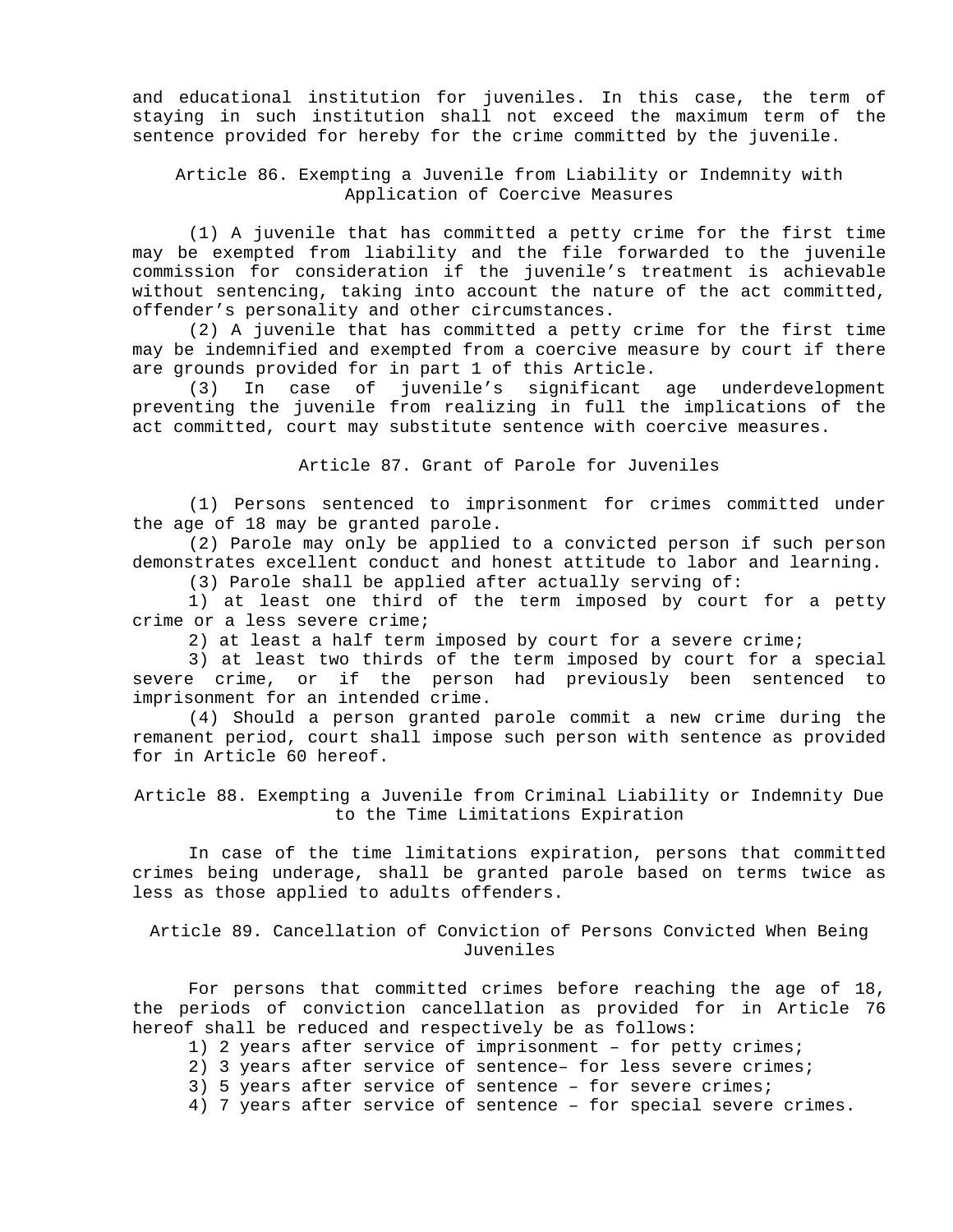SECTION VI. COERCIVE AND OTHER MEDICAL MEASURES

CHAPTER 15. COERCIVE AND OTHER MEDICAL MEASURES

Article 90. Coercive and Other Medical Measures

(1) Coercive medical measures may be imposed by court on mentally ill offenders in order to treat them and prevent from commission of new socially dangerous acts.

(2) Medical measures in combination with sentence may be imposed by court on convicted persons, suffering from alcohol, drug or toxic addiction, in order to treat them and place them in an environment conducive to sentence purpose achievement.

Article 91. Applying Coercive Medical Measures

Persons that committed socially dangerous acts being mentally insane or being sane but were taken ill with a mental disease prior to the verdict pronouncement or during service of sentence which made them unable to realize or manage one's actions, may be imposed by court with the following coercive medical measures to be carried out by medical institutions of public health authorities:

1) obligatory outpatient supervision and treatment psychiatrist (compulsory examination); with a

- 2) placement in a mental hospital under general supervision;
- 3) placement in a mental hospital under intensified supervision;
- 4) placement in a mental hospital under close supervision.

Article 92. Grounds for Imposing Coercive Medical Measures

psychiatrist (compulsory examination) may be prescribed to mentally ill (1) Obligatory outpatient supervision and treatment with a persons not showing signs of exacerbation, as well as to those that suffered a morbid mental disorder, for their active supervision and prevention of disease recurrence and commission of new socially dangerous acts.

 supervision may be prescribed to a patient that needs to be kept in a (2) Compulsory treatment in a mental hospital under general hospital judging by the mental state and the nature of the socially dangerous act committed.

(3) Compulsory treatment in a mental hospital under intensified supervision may be prescribed to a mentally ill person that committed a socially dangerous act not connected with encroachment on people's lives and does not represent any threat to people, but needs to be kept in a hospital under intensified supervision.

(4) Compulsory treatment in a mental hospital under close supervision may be prescribed to a mentally ill person that, based on the mental state and the nature of the committed socially dangerous act represents a special threat to public and needs to be kept in a hospital under close supervision.

(5) Persons placed in mental hospitals under intensified or close supervision shall be kept in conditions preventing them from commission of new socially dangerous acts.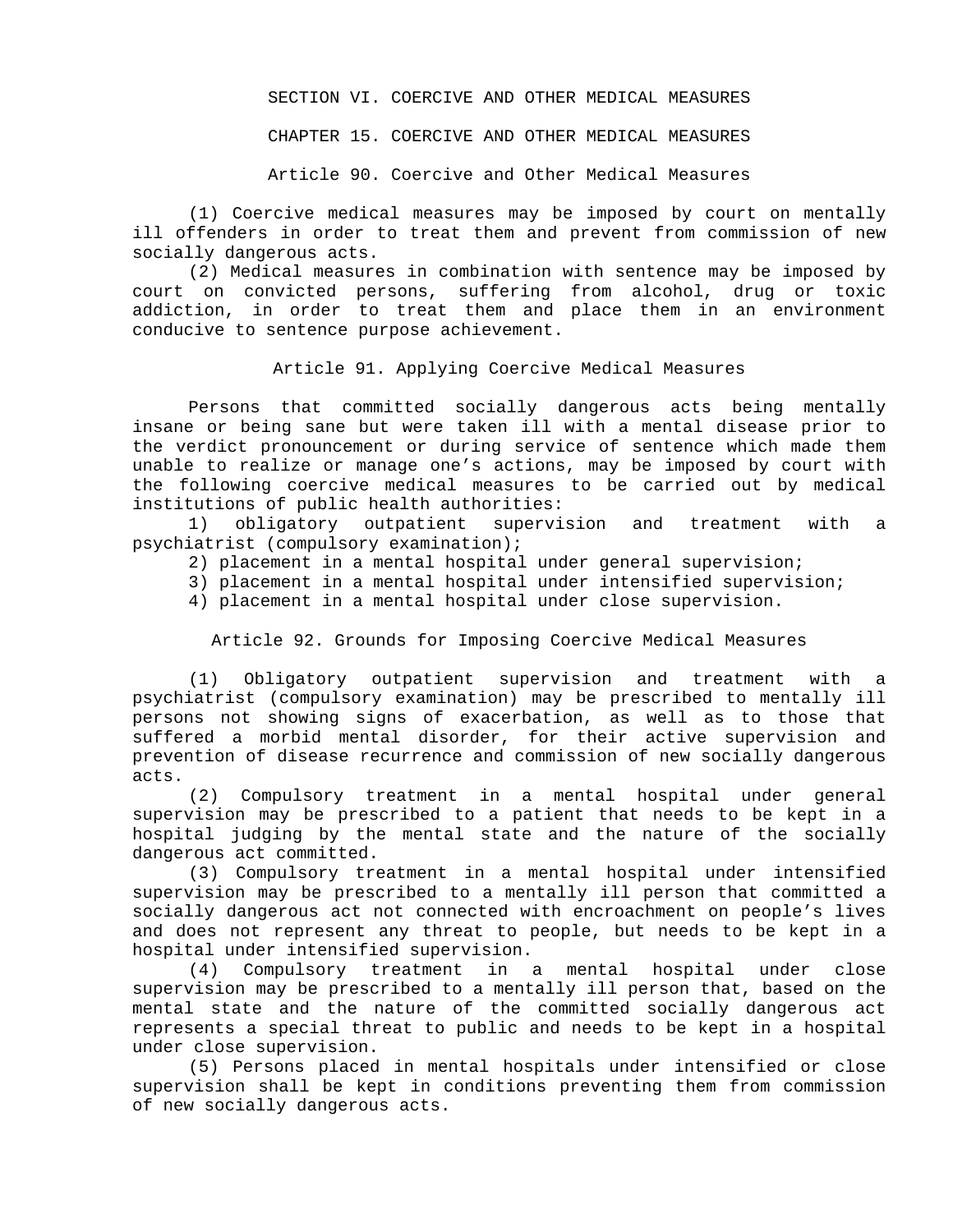Article 93. Prolongation, Alteration or Discontinuance of Coercive Medical Measures

(1) Court may decide on prolongation, alteration or discontinuance of coercive medical measures based on conclusion drafted by the board of psychiatrists.

(2) Persons undergoing coercive medical measures under court decision shall at least once in 6 months undergo examination by the board of psychiatrists in order to decide on possible solicitation to court about discontinuance or alteration of coercive medical measures. Should there be no grounds to alter or discontinue coercive medical measures, the board of psychiatrists shall draft a conclusion on prolongation of such measures which shall at least once a year be submitted by the medical institution administration to court for consideration.

Article 94. Reckoning of the Coercive Medical Measures Term

A person that after commission of the crime or during service of sentence has been taken ill with a mental disorder preventing such person from realizing or managing one's actions, may be sentenced by court after recovery of the ability to realize and manage one's actions, unless the time limitation period expires or there are any other grounds for indemnity and exemption from criminal liability. Should such person be sentenced, the time of coercive medical measures application shall be included in the sentence term based on the rate of a day in the mental hospital equal to a day in prison.

Article 95. Applying Medical Measures to Persons Ill with Mental Disorder not Excluding Legal Sanity

Medical measures applied to persons with mental disorder not excluding legal sanity of persons sentenced to imprisonment shall include outpatient examination by psychiatrist, treatment in a mental hospital, as well as providing conditions for psychotherapeutic and psychocorrectional measures during the service of sentence. In-patient treatment shall be carried out as recommended by psychiatrist in case of adverse changes in the person's mental state. Persons sentenced to punishment not related to imprisonment or arrest shall be treated under general conditions.

Article 96. Applying Medical Measures to Persons Addicted to Alcohol, Drugs or Other Toxic Substances or those with Tuberculosis, Venereal Diseases or HIV

(1) Should a crime be committed by a person addicted to alcohol, drugs or other toxic substances or that with tuberculosis, venereal diseases or HIV, court may impose medical measures in combination with a sentence, subject to appropriate medical report.

(2) The above mentioned persons sentenced to punishment not related to imprisonment, shall be treated in medical institutions. Persons sentenced to imprisonment shall be treated in facilities of their sentence service and in medical institutions upon completion of sentence service, if necessary.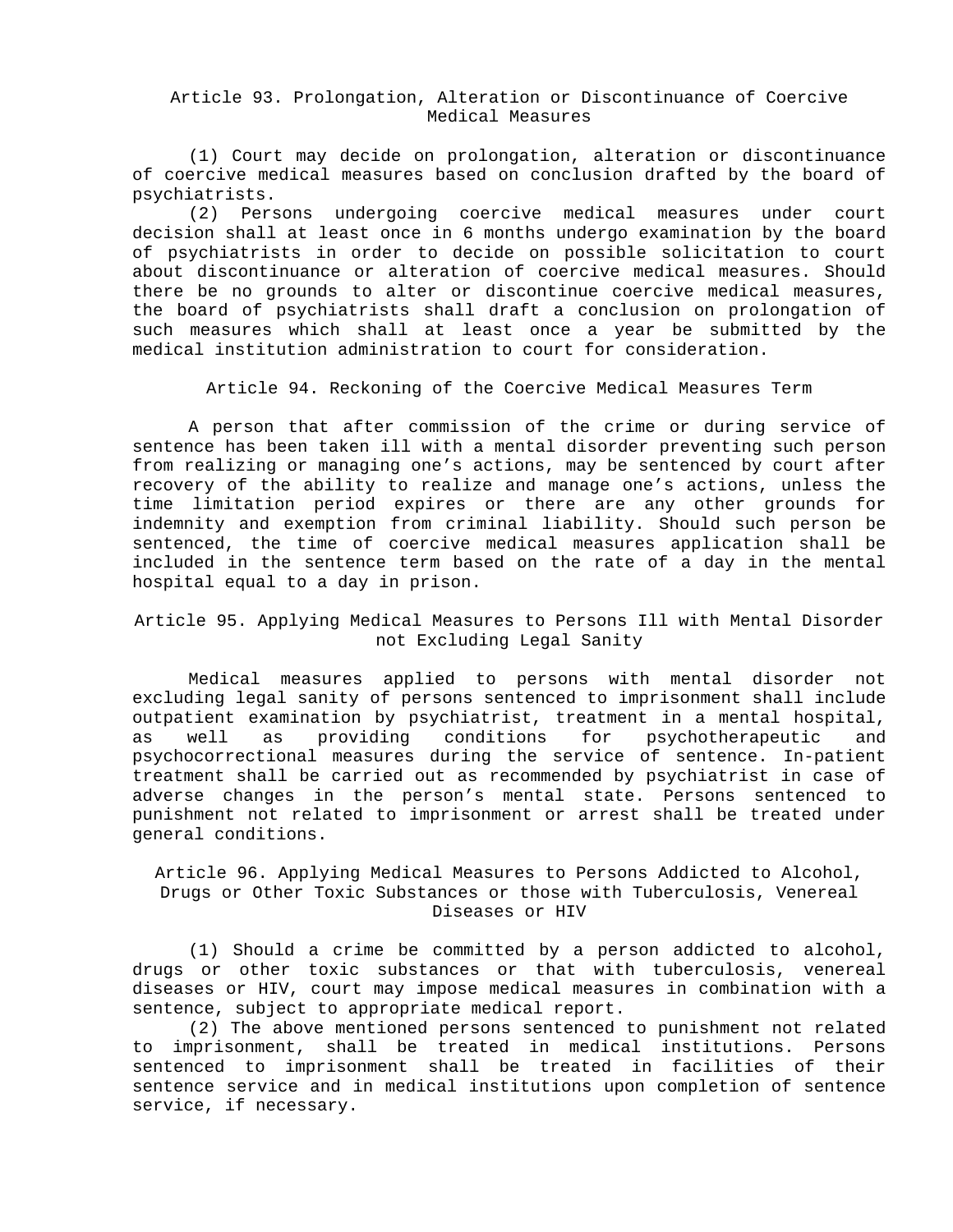#### SPECIAL PART

#### SECTION VII. PERSONAL CRIMES

CHAPTER 16. CRIMES AGAINST LIFE AND HEALTH

Article 97. Killing

(1) Killing, intended depriving another person of life shall be sentenced by 8 to 15 years of imprisonment.

(2) Killing:

1) of 2 or more persons (mass killing);

2) of a woman knowingly pregnant;

3) of a person knowingly helpless or juvenile person;

4) of a person or person's family members in connection with service or public duty of such person;

5) in a manner threading lives of many people;

6) with special atrocity;

7) connected with rape or another form of violent satisfaction of sexual needs;

8) lucrative or hired or connected with robbery, extortion or brigandage;

9) due to interethnic, race or religious hostility;

10) for hooliganism;

11) connected with kidnapping or androlepsy;

12) with the purpose of using the victim's organs or tissues;

13) aimed to conceal or extenuate another crime;

14) committed by a group of persons;

15) committed under a group concert;

16) committed repeatedly;

17) committed by an organized group or a criminal association, -

shall be sentenced by 12 to 25 years of imprisonment with or with no property seizure or by death penalty with or with no property seizure.

Article 98. Killing under Strong Excitement

(1) A killing committed under a sudden strong excitement (affective state), caused by wrongful violence or severe insult by the victim or other actions of the victim, as well as by psychologically traumatizing context resulted from systematic wrongful or immoral conduct of the victim, -

shall be sentenced by up to 3 years of imprisonment.

(2) A killing of 2 or more persons committed under a sudden strong excitement, -

shall be sentenced by 3 to 5 years of imprisonment.

Article 99. Killing Committed under Excess of Necessary Defense or Excess of Measures Required for an Offender Detention

Killing committed under excess of necessary defense or excess of measures required for an offender detention, -

shall be sentenced by up to 3 years of imprisonment.

Article 100. Killing of a Newborn Infant by the Mother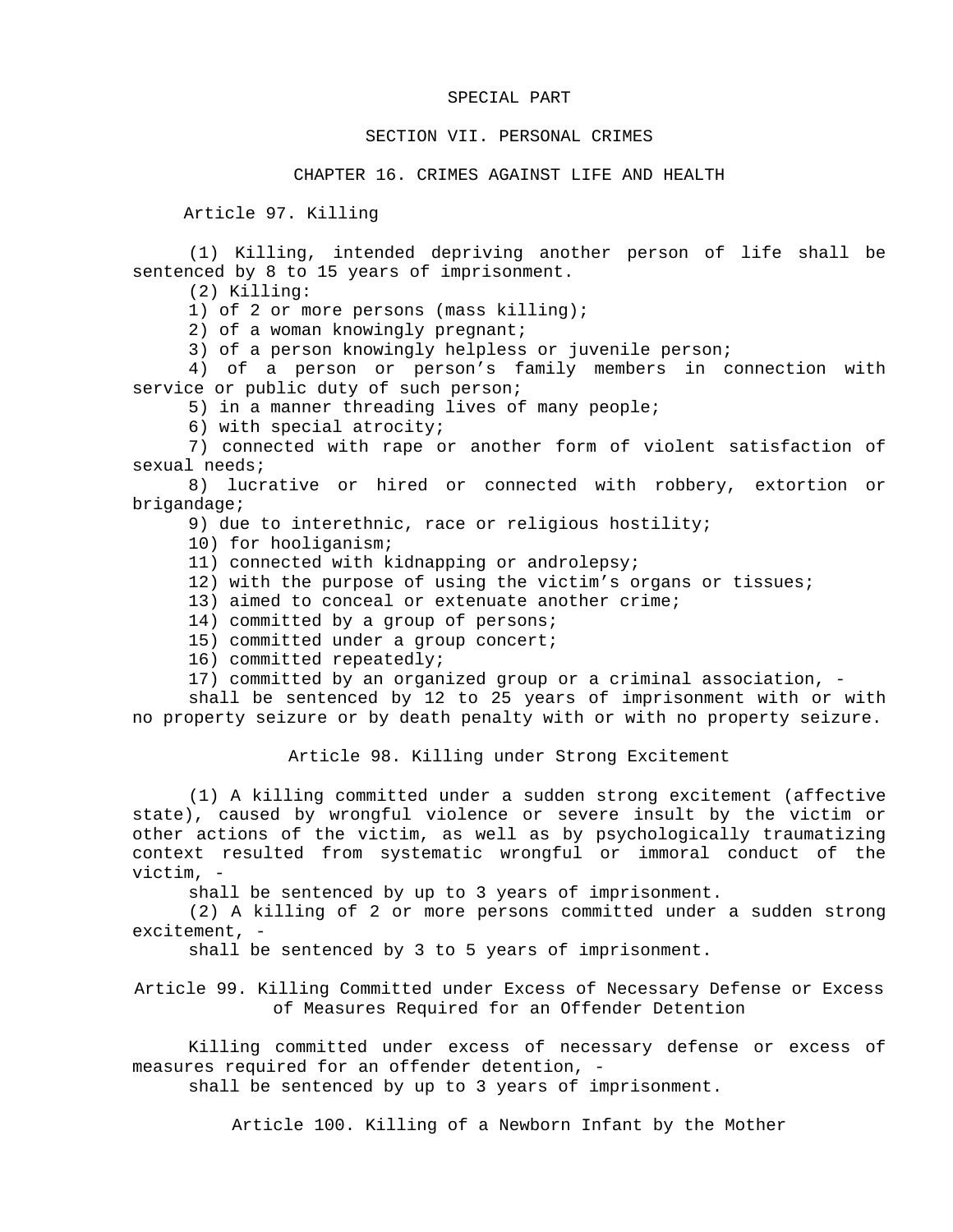Killing of a newborn infant by the mother during or immediately after the delivery or killing of a newborn infant in a psychologically traumatizing context or under mental disorder not excluding legal sanity,

-

shall be sentenced by up to 3 years of imprisonment.

Article 101. Killing through Carelessness

(1) Killing through carelessness -

shall be sentenced by up to 3 years of imprisonment.

(2) Killing through carelessness due to inappropriate fulfillment of one's duties, and killing of 2 or more persons through carelessness -

shall be sentenced by 3 to 5 years of imprisonment with or with no revocation of the right to hold certain position or be engaged in certain activities for up to 3 years.

Article 102. Reducing to Suicide

(1) Reducing a person to suicide or attempted suicide by threats, abuse or systematic humiliation -

shall be sentenced by 2 to 5 years of imprisonment.

(2) The same act towards a person materially or in other way dependent on the offender, -

shall be sentenced by 3 to 7 years of imprisonment.

Article 103. Compassing to Suicide

Compassing to suicide, i.e. raising another person's determination to commit suicide by persuasion, deception or in any other way, that lead to such person's suicide or attempted suicide, -

shall be sentenced by up to 5 years of imprisonment.

Article 104. Intended Physical Trespass

(1) Intended physical trespass, dangerous to health or resulted in loss of sight, hearing loss, loss of an organ or a function of such organ, mental illness or other health disturbance connected with stable loss of earning capacity by at least one third or resulted in miscarriage or irrecoverable face disfigurement, -

shall be sentenced by 5 to 8 years of imprisonment.

(2) The same act:

1) committed towards a woman knowingly pregnant;

2) committed towards a person or person's family members in connection with service or public duty of such person;

3) characterized by cruelty and torture;

4) lucrative or hired;

- 5) committed for hooliganism;
- 6) committed towards a kidnapped person or a hostage;

7) aimed to obtain victim's organs or tissues;

8) aimed to extenuate another crime;

9) committed by a group of persons;

10) committed under a group concert, -

shall be sentenced by 6 to 10 years of imprisonment.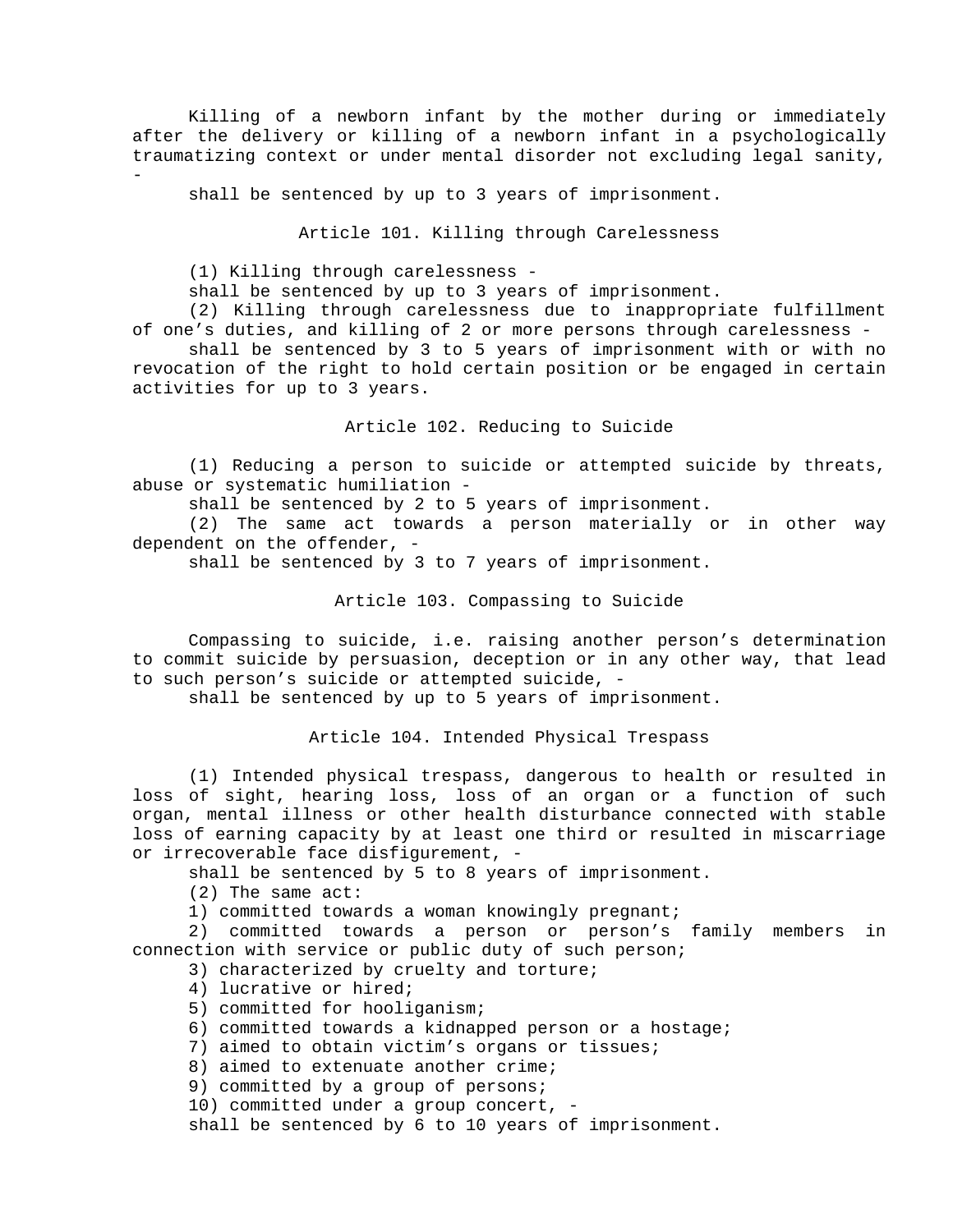(3) The same acts as provided in parts 1 and 2 of this Article, if committed:

1) towards 2 or more persons;

2) with special cruelty;

3) by an organized group;

4) repeatedly or by a person that previously committed a killing as provided by Article 97 hereof, -

shall be sentenced by 8 to 12 years of imprisonment.

(4) Acts provided for in parts 1, 2 and 3 of this Article and resulted in victim's death through carelessness, -

shall be sentenced by 8 to 15 years of imprisonment.

Article 105. Intended Infliction of a Less Severe Damage to Health

(1) Intended infliction of physical damage not dangerous to life and having no consequences provided for in Article 104 hereof but leading to a lasting health disorder or a stable loss of working ability by at least one third,

shall be sentenced by up to 6 months of arrest or up to 5 years of imprisonment.

(2) The same act committed:

1) towards 2 or more persons;

2) towards a person or person's family members in connection with service or public duty of such person;

3) with cruelty and humiliation of the victim, as well as towards a person knowingly helpless;

4) under a group concert;

5) organized by a group;

6) for hooliganism;

-

7) repeatedly or by a person previously found guilty of an intended infliction of severe damage to health as provided for in Article 97 hereof, -

shall be sentenced by 3 to 7 years of imprisonment.

Article 106. Intended Infliction of Severe or Less Severe Damage to Health under Strong Excitement

Intended infliction of severe or less severe damage to health under sudden strong excitement caused by violence or heavy insult by the victim as well as by a lasting psychologically traumatizing context resulted from systematic wrongful or immoral conduct of the victim, -

shall be sentenced by fine in amount of up to 100 minimum monthly wages or up to 3 months of arrest or up to 3 years of imprisonment.

Article 107. Intended Infliction of Severe or Less Severe Damage to Health as a Result of Excess of Necessary Defense

Intended infliction of severe or less severe damage to health as a result of excess of necessary defense, -

shall be sentenced by fine in amount of up to 50 minimum monthly wages or up to 3 months of arrest or up to 1 year of imprisonment.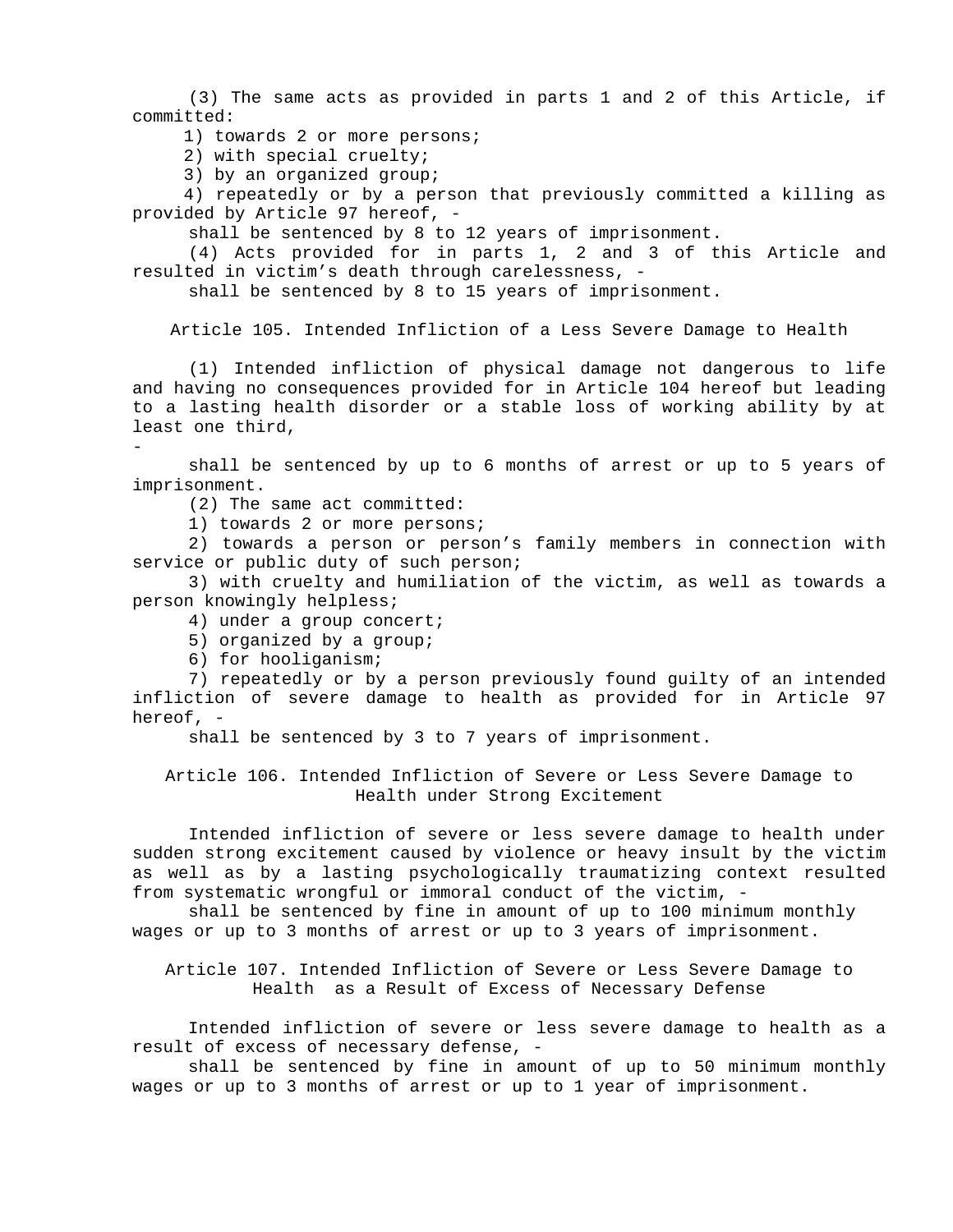# Article 108. Intended Infliction of Severe or Less Severe Damage to Health as a Result of Excess of Measures Required for an Offender Detention

Intended infliction of severe or less severe damage to offender's health as a result of excess of measures required for the offender, -

shall be sentenced by fine in amount of up to 50 minimum monthly wages or up to 3 months of arrest or up to 1 year of imprisonment.

Article 109. Infliction of Severe or Less Severe Damage to Health through Carelessness

(1) Infliction of severe damage to health through carelessness, -

shall be sentenced by fine in amount of up to 30 minimum monthly wages or up to 3 months of arrest.

(2) Infliction of less severe damage to health through carelessness, -

shall be sentenced by fine in amount of up to 25 minimum monthly wages or up to 2 months of arrest.

## Article 110. Battery

Battery or other violent actions causing physical pain but not leading to consequences as provided for in Article 112 hereof, -

shall be sentenced by fine in amount of up to 30 minimum monthly wages or up to 3 months of arrest.

## Article 111. Torture

(1) Infliction of physical or emotional suffering by systematic beating or other violent actions unless with consequences provided for in Articles 104 and 105 hereof, -

shall be sentenced by up to 3 years of imprisonment.

(2) The same act committed:

1) towards 2 or more persons;

2) towards a person or person's family members in connection with service or public duty of such person;

3) towards a woman knowingly pregnant;

4) towards a knowingly juvenile person or a person knowingly helpless or materially or in other way dependent on the offender, as well as towards a kidnapped person or a hostage;

5) with torture;

6) by a group of offenders;

7) under a group concert;

8) organized by a group;

9) hired, -

shall be sentenced by 3 to 7 years of imprisonment.

Article 112. Intended Infliction of Light Damage to Health

(1) Intended infliction of harm leading to a short-time health disorder or insignificant steady loss of working ability, -

shall be sentenced by up to 6 months of arrest or up to 1 year of imprisonment.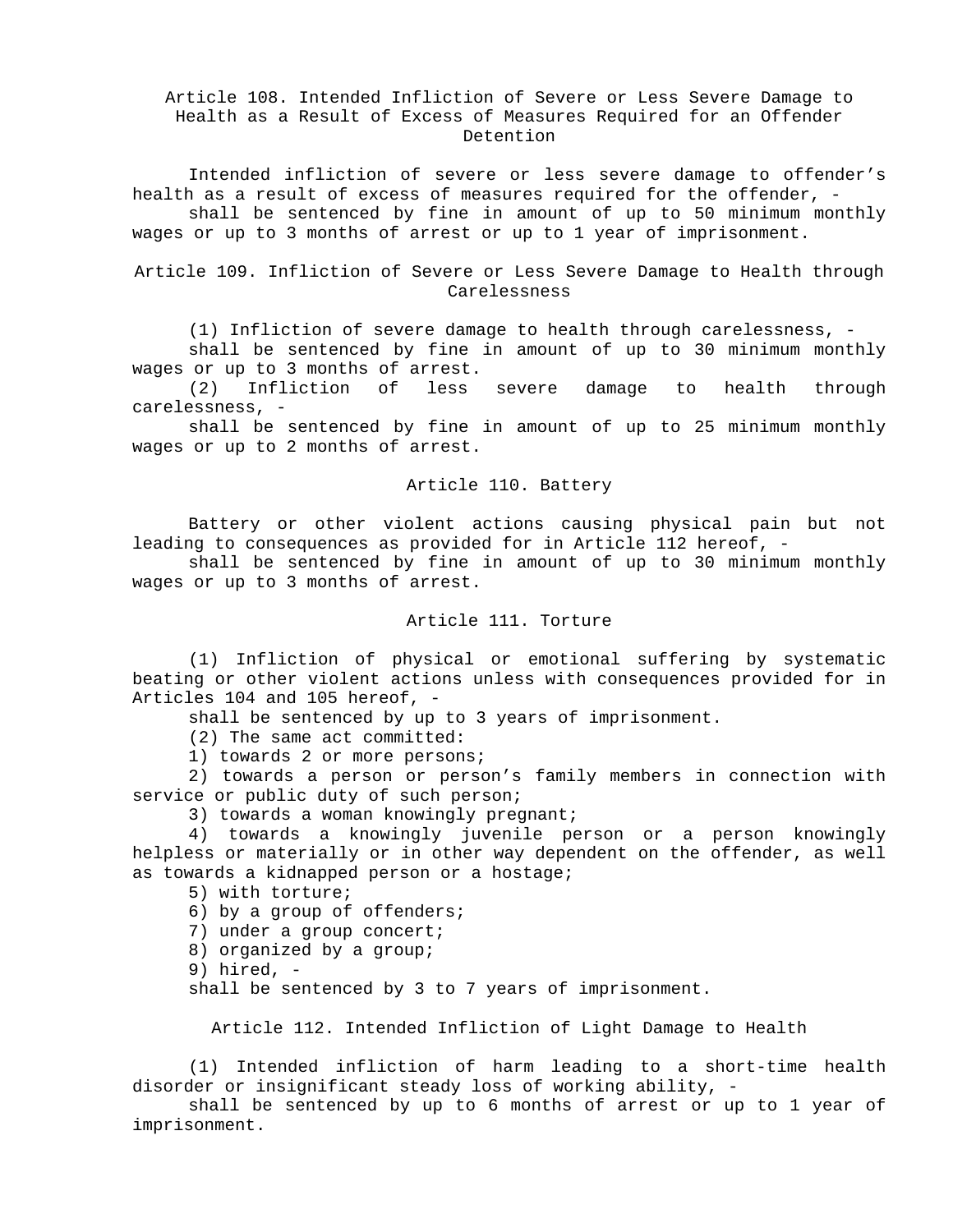(2) The same acts with no consequences mentioned in part 1 of this Article, -

shall be sentenced by fine up to 30 minimum monthly wages or by up to 3 months of arrest.

## Article 113. Threat of Killing

(1) Threat of killing with sufficient reasons to apprehend such killing, -

shall be sentenced by up to 6 months of arrest or up to 2 years of imprisonment.

(2) The same act committed:

1) by an organized group member or in the interests of such group;

2) towards a person or person's family members in connection with service or public duty of such person, -

shall be sentenced by 3 to 5 years of imprisonment.

## Article 114. Forcing to Remove Human Organs or Tissues for Transplantation

(1) Forcing a person to remove one's organs or tissues for transplantation purposes, violently or under threat of violence or by deception,

shall be sentenced by up to 4 years of imprisonment with or with no revocation of the right to hold certain positions or be engaged in certain activities for up to 3 years.

(2) The same act committed towards a person depending on the offender materially or in other way, -

shall be sentenced by 2 to 5 years of imprisonment with or with no revocation of the right to hold certain positions or be engaged in certain activities for up to 3 years.

(In version of the Kyrgyz Republic Law of August 9, 2003, No. 193)

Article 115. Violation of the Transplantation Surgery Rules

(1) Violation of requirements and procedures of human organ and/or tissue removal or requirements and procedures of transplantation provided by law, leading to severe or less severe harm to recipient through carelessness, -

shall be sentenced by up to 3 years of imprisonment.

(2) The same act causing death of recipient through carelessness,-

shall be sentenced by up to 5 years of imprisonment.

### Article 116. Unlawful Abortion

(1) Unlawful abortion executed by a person with a medical academic degree in the related field, -

shall be sentenced by fine in amount of 50 to 100 minimum monthly wages.

(2) Unlawful abortion executed by a person without a medical academic degree in the related field, -

shall be sentenced by a fine in amount of 150 to 200 minimum monthly wages.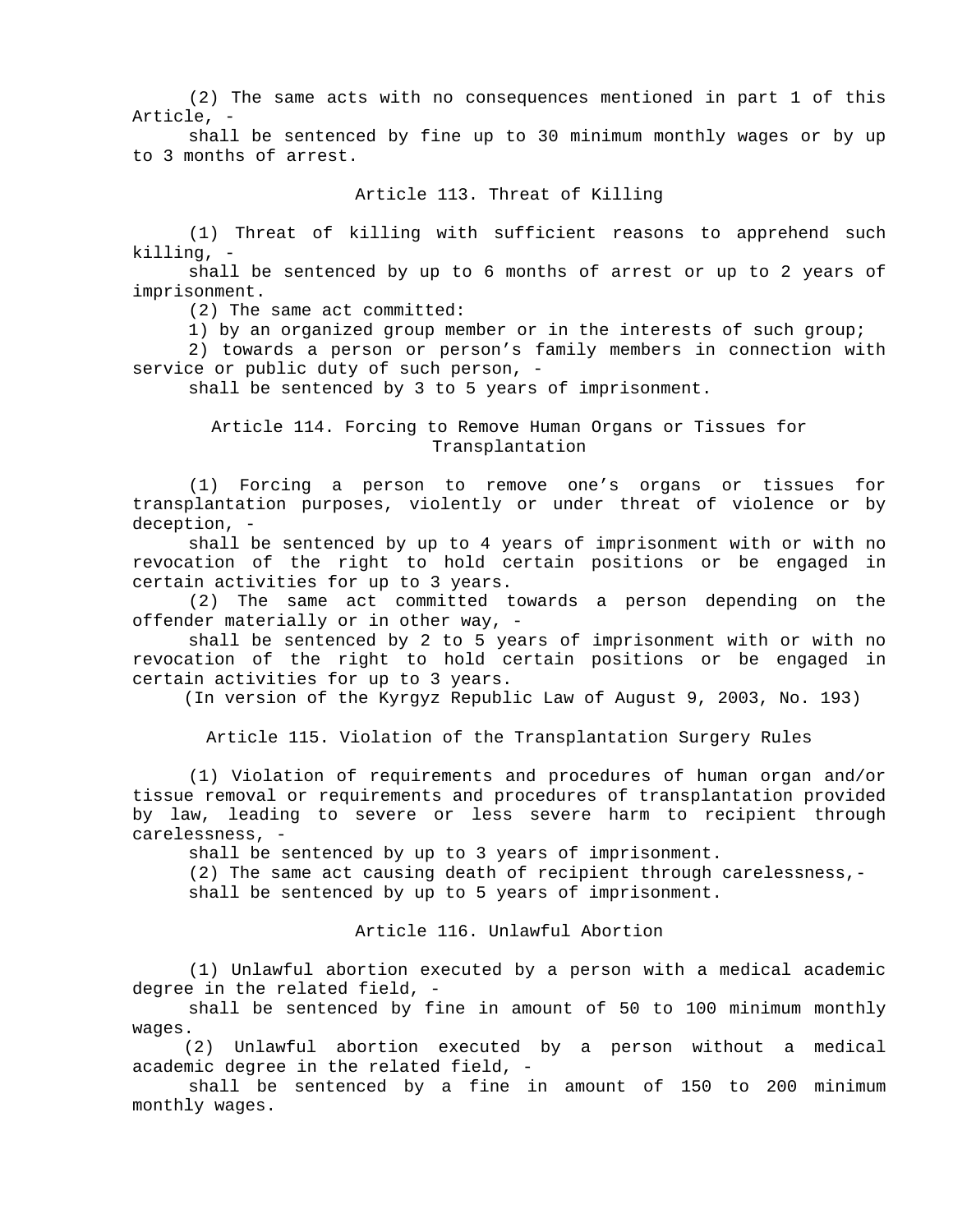(3) The act provided by part 2 of this Article committed more than once, -

shall be sentenced by 4 to 6 months of arrest or up to 3 years of imprisonment.

(4) Acts provided for in parts 1, 2 and 3 of this Article, if resulted in death of the victim through carelessness or other severe consequences, -

shall be sentenced by 2 to 5 years of imprisonment.

### Article 117. Infecting with HIV

(1) Known endangering of a person with threat of HIV infection, -

shall be sentenced with 3 to 6 months of arrest or up to 1 year of imprisonment.

(2) Infecting a person with HIV by a person knowing of being HIVinfected, -

shall be sentenced by up to 5 years of imprisonment.

(3) The act provided by part 2 of this Article committed towards 2 or more persons or towards a juvenile, -

shall be sentenced by up to 8 years of imprisonment.

(4) Infecting another person with HIV through inappropriate fulfillment of professional duties by a medical staff, -

shall be sentenced by up to 5 years of imprisonment.

Article 118. Infecting with a Venereal Disease

(1) Infecting a person with a venereal disease by a person knowing of being, -

shall be sentenced by fine in amount of 50 to 100 minimum monthly wages or up to 3 years of imprisonment.

(2) The act provided by part 1 of this Article committed by a person previously convicted for infecting people with venereal disease, as well as infecting 2 or more persons or a juvenile, -

shall be sentenced by up to 5 years of imprisonment.

Article 119. Inappropriate Professional Duty Fulfillment by Medical Staff

1) Non-fulfillment or inappropriate fulfillment of professional duties by medical staff leading to a lasting health disorder connected with steady loss of working ability by at least one third, -

shall be sentenced by revocation of the right to hold certain positions or be engaged in certain activities for up to 5 years or by fine in amount of 20 to 50 minimum monthly wages.

(2) The same act causing death of the victim, -

shall be sentenced by 3 to 7 years of imprisonment with revocation of the right to hold certain positions or be engaged in certain activities for up to 3 years.

Article 120. Unlawfully Interrupted Patient Treatment

Medical staff unlawfully interrupting treatment of a patient in serious condition leading to severe consequences due to carelessness, shall be sentenced by up to 3 years of imprisonment.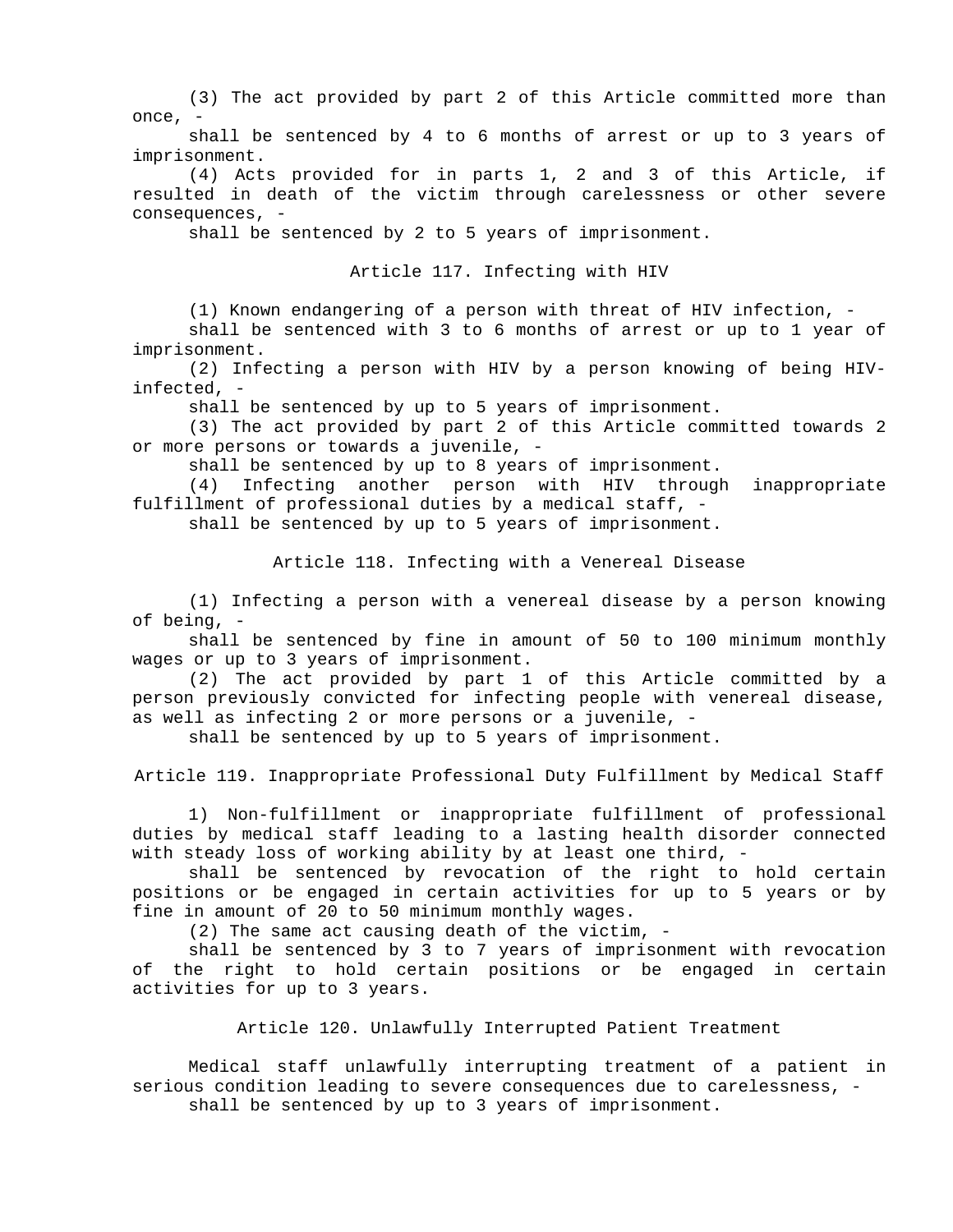(1) Knowingly leaving a person in hazardous condition with no opportunity to take measures for self-preservation due to infancy, old age, sickness or helplessness, in the guilty person was able to help the victim and must take care of such person, as well as endangering such person, -

shall be sentenced by fine in amount of up to 25 minimum monthly wages or up to 3 months of arrest.

(2) The act provided by part 1 of this Article leading to severe consequences, -

shall be sentenced by up to 3 years of imprisonment.

Article 122. Illegal Doctoring

(1) Illegal doctoring resulting in lasting health disorder or other severe consequences, -

shall be sentenced by fine in amount of 50 to 200 minimum monthly wages or up to 5 years of imprisonment.

(2) Illegal doctoring by a person with a special license however resulting in consequences provided by part 1 of this Article, -

shall be sentenced by fine in amount of up to 100 minimum monthly wages or up to 3 years of imprisonment.

CHAPTER 17. CRIMES AGAINST PERSONAL FREEDOM, HONOR AND DIGNITY

### Article 123. Kidnapping

(1) Kidnapping against the will of the kidnapped person, followed by displacement and consequent holding such person in a place other than the permanent residence, with no attributes of the offence provided by Article 227 hereof, committed through capture, deception or in another manner, using non-hazardous violence, -

shall be sentenced by 4 to 8 years of imprisonment.

(2) The same act committed:

- 1) under a preliminary group concert;
- 2) repeatedly;
- 3) with hazardous violence;
- 4) using arms or objects used as arms;
- 5) towards a knowingly juvenile person;
- 6) towards a knowingly pregnant woman;
- 7) towards 2 or more persons;
- 8) for acquisitive purposes, -

shall be sentenced by 5 to 7 years of imprisonment.

(3) Acts provided by parts 1 and 2 of this Article, if committed towards a juvenile with the purpose of gaining a ransom, or for another personal interest, or by an organized group, or leading to death of the victim or other severe consequences, -

shall be sentenced by 10 to 20 years of imprisonment.

Note: A person that voluntary released a kidnapped person shall be exempted from criminal liability if no components of another crime are found in such person's actions.

Juvenile means a person under age of 14.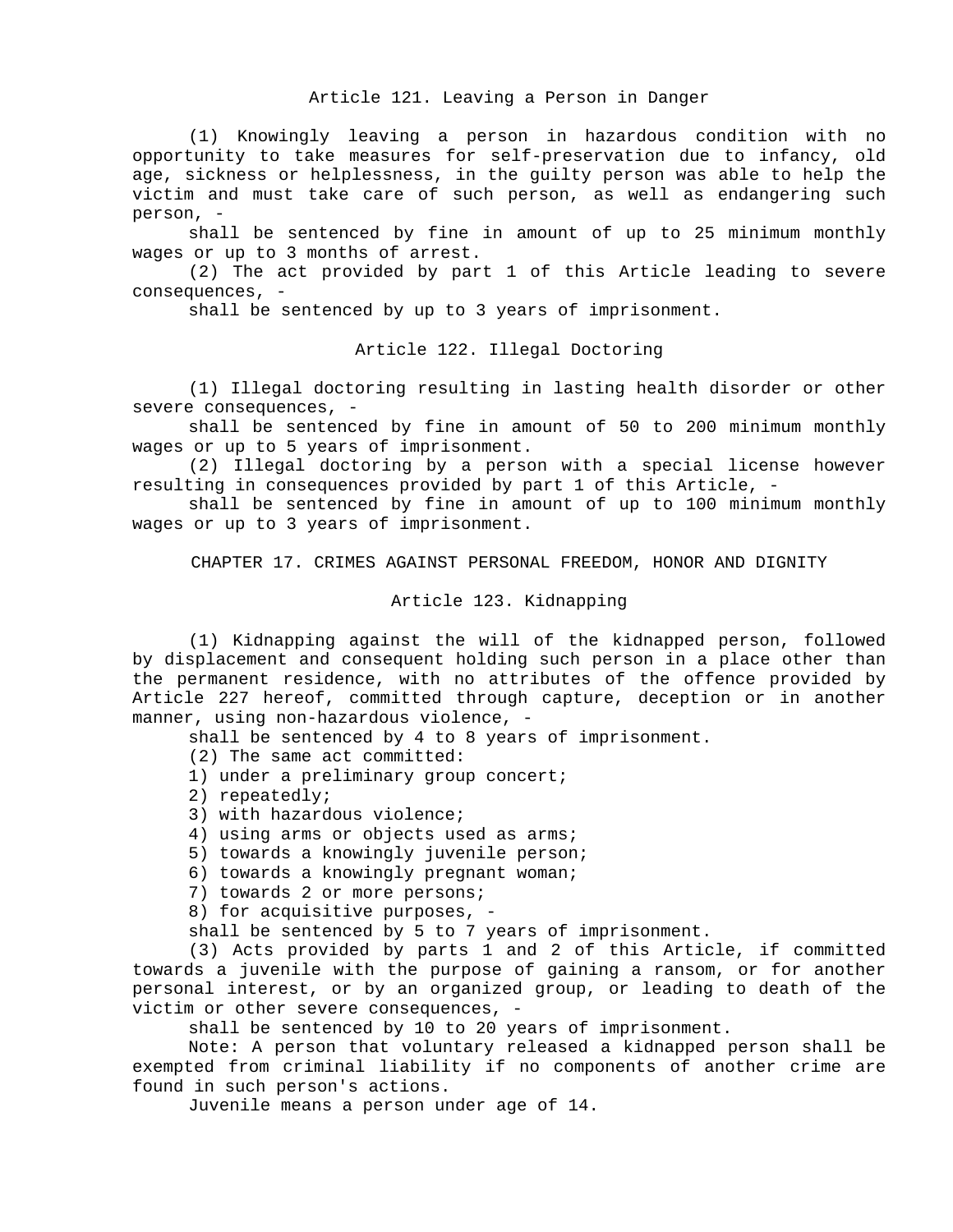(In version of the Kyrgyz Republic Laws of July 8, 2002, No. 115; August 9, 2003, No. 193)

### Article 124. Trafficking in Person

(1) Trafficking, including recruiting, transport, harboring, reception, transfer, purchase and sale of a person or another unlawful transaction with or without such person's consent, using force, blackmail, fraud, deception, kidnapping for the purpose of further exploitation or other interests, -

shall be sentenced by 5 to 10 years of imprisonment with or with no property seizure.

(2) The same act committed:

1) towards several persons;

2) towards a juvenile;

3) repeatedly;

4) under a preliminary group concert;

5) abuse of power or position;

6) towards a person materially or in other way dependent on the offender;

7) with illegal exporting a person abroad or illegal importing a person from abroad;

8) threading with or using non-hazardous violence;

9) using forged documents, as well as with seizure, concealment or destruction of the victim's identity documents, -

shall be sentenced by 8 to 15 years of imprisonment with property seizure.

(3) The same act committed:

1) with the purpose of removal of the person's organs or tissues for transplantation;

2) threading with or using hazardous violence;

3) towards a knowingly pregnant woman;

4) towards a juvenile;

5) using arms or objects used as arms;

6) in a manner threading many people's lives and health;

7) resulting in death of the person or other severe consequences through carelessness;

8) by an organized group, -

shall be sentenced by 15 to 20 years of imprisonment with property seizure.

Note: Exploitation means involvement of a person in criminal activities, forcing into prostitution or other sexual activities, forced labor or services, slavery, adoption for commercial purposes, or using in armed conflicts.

A person that became a trafficking victim shall be exempted from criminal liability for actions considered criminal offences if such person assists law-enforcement bodies in identifying and making criminally liable of trafficking organizers, executors and participants.

(In version of the Kyrgyz Republic Laws of August 9, 2003, No. 193; January 5, 2006, No. 1)

Article 125. Illegal confinement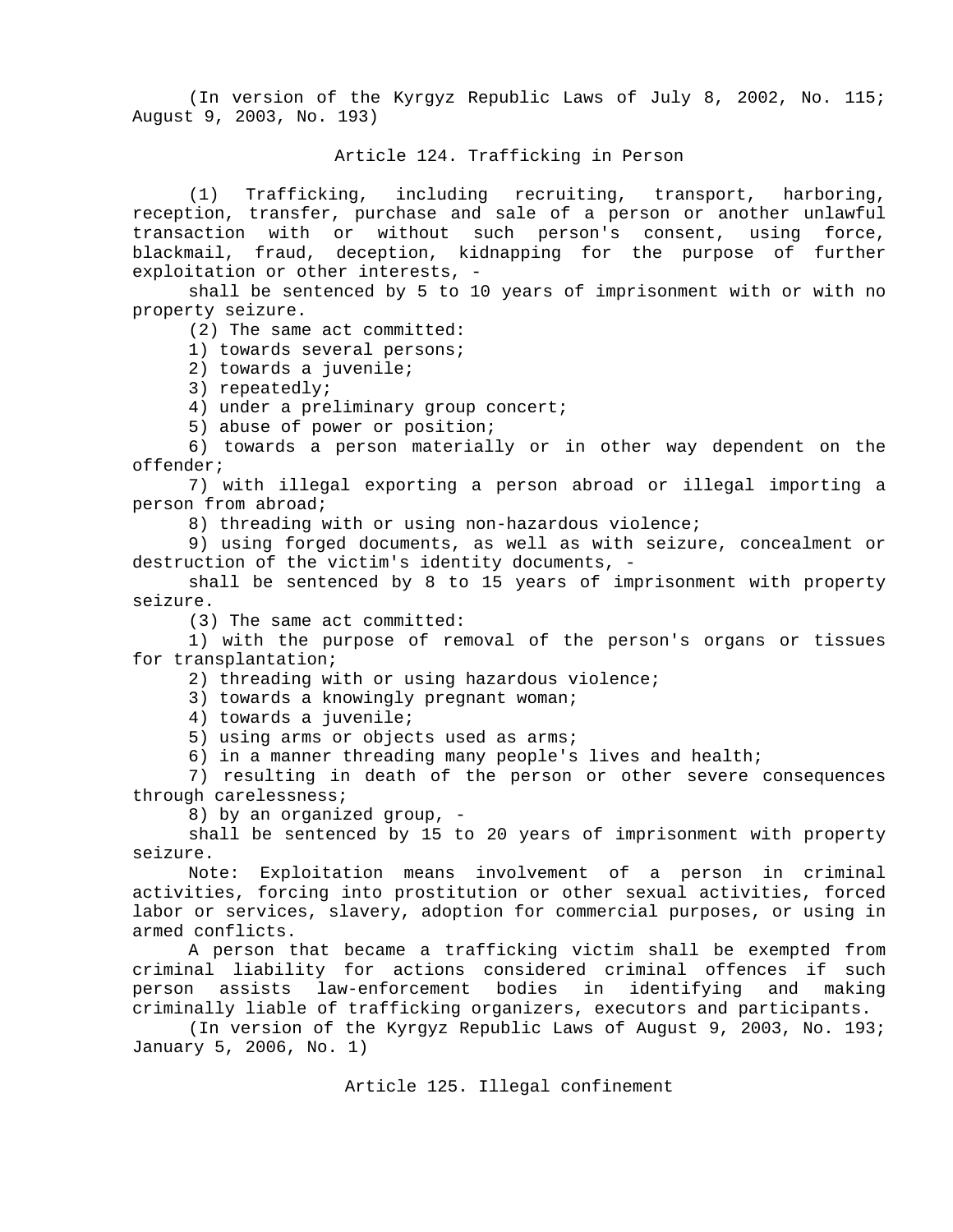(1) limiting the person's freedom of movement with violent confinement and with no attributes of malfeasance, -

shall be sentenced by 3 to 6 months of arrest or up to 3 years of imprisonment.

(2) The same act if committed:

1) by a group of persons under preliminary concert;

2) repeatedly;

3) with hazardous violence;

4) using arms or other objects used as arms;

5) towards a knowingly juvenile person;

6) towards 2 or more persons;

7) towards a woman knowingly pregnant, -

shall be sentenced by 3 to 7 years of imprisonment.

(3) Acts provided by parts 1 and 2 of this Article, if committed by an organized group or leading to death of the victim or other severe consequences through carelessness, -

shall be sentenced by 7 to 10 years of imprisonment.

(In version of the Kyrgyz Republic Law of August 9, 2003, No. 193)

Article 126. Unlawful Placement of a Person in a Mental Hospital

(1) Unlawful placement of a person in a mental hospital –

shall be sentenced by up to 3 years of imprisonment.

(2) The same act if committed by a person using one's service post or leading to death of the victim or other severe consequences through carelessness, -

shall be sentenced by 3 to 7 years of imprisonment with or with no revocation of the right to hold certain positions or be engaged in certain activities.

## Article 127. Libel

(1) Libel i.e. dissemination of a knowingly false information, damaging honor and dignity or undermining reputation of another person, -

shall be sentenced by fine in amount of 50 to 100 minimum monthly wages.

(2) Calumny contained in public presentation, in a publicly demonstrated work or libel in media, -

shall be sentenced by fine in amount of 100 to 1000 minimum monthly wages.

(3) Calumny connected with accusation of a severe or special severe crime, -

shall be sentenced by 3 to 6 months of arrest or up to 3 years of imprisonment.

#### Article 128. Outrage

(1) Outraging a person, i.e. intently humiliating person's honor and dignity expressed indecently, -

shall be sentenced by fine of 20 to 50 minimum monthly wages.

(2) Outraging a person in a public performance, publicly demonstrated work or media, -

shall be sentenced by fine of 50 to 100 minimum monthly wages.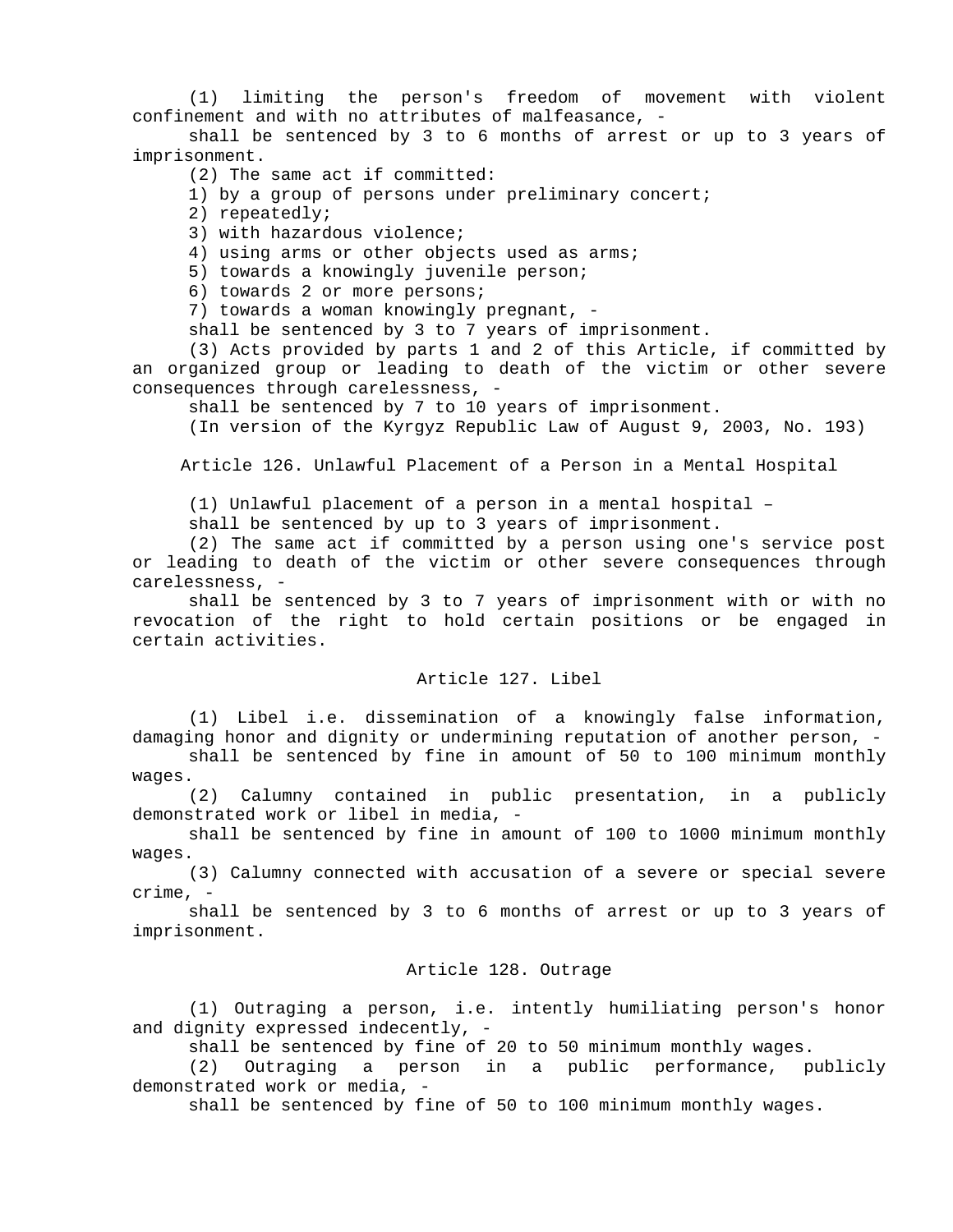CHAPTER 18. CRIMES AGAINST SEXUAL IMMUNITY AND INDIVIDUAL SEXUAL FREEDOM

### Article 129. Rape

(1) Rape, i.e. sexual connection using or threading with physical violence to the victim or the victim's family members, as well as using the victim's state of helplessness, -

shall be sentenced by 5 to 8 years of imprisonment.

(2) Rape:

1) committed repeatedly or by a person previously convicted for crimes provided by articles of this Chapter;

2) committed by a group of persons;

3) committed by a group of persons under a preliminary concert;

4) connected with thread of killing or physical harm, as well as that committed with special cruelty towards the victim or other persons;

5) resulting in infection of the victim with a venereal disease;

6) committed towards a juvenile person, -

shall be sentenced by 8 to 15 years of imprisonment.

(3) Rape:

1) resulting in death of the victim, infecting the victim with HIV or other severe consequences;

2) committed by an organized group;

3) committed towards a young child, -

shall be sentenced by 15 to 20 years of imprisonment.

(4) Rape of a young child leading to special severe consequences, -

shall be sentenced by 20 to 25 years of imprisonment or by death penalty.

Note: In cases when the offender soundly believed the victim to be an adult person, criminal liability shall be applied under part 1 of this Article, unless there are attributes in the act as provided by points 1 to 5 of part 2 of this Article.

In cases when the offender soundly believed the young child victim to be a juvenile person, criminal liability shall be applied under point 6 of part 1 of this Article, unless there are attributes in the act as provided by points 1 and 2 of part 3 of this Article.

Other severe consequences provided for in point 1 of part 3 of this article shall include suicide or attempted suicide of the victim (adult or juvenile), victim's mental disorder, any serious harm inflicted by the offender to the victim's health (miscarriage, abdominal pregnancy as a result of the rape), including that dangerous to life at the moment of commission.

Special severe consequences provided for by part 4 of this Article shall include suicide or attempted suicide of the young child victim, victim's mental disorder, any serious harm inflicted by the offender to the young child victim's health (abdominal pregnancy, loss of possibility of issue, loss of possibility of sexual life as a result of rape), including that dangerous to life at the moment of commission, causing a young child victim's death through carelessness, infecting her with HIV.

A young child is a girl under 14.

(In version of the Kyrgyz Republic Law of March 12, 2002, No. 36)

Article 130. Sexually Violent Actions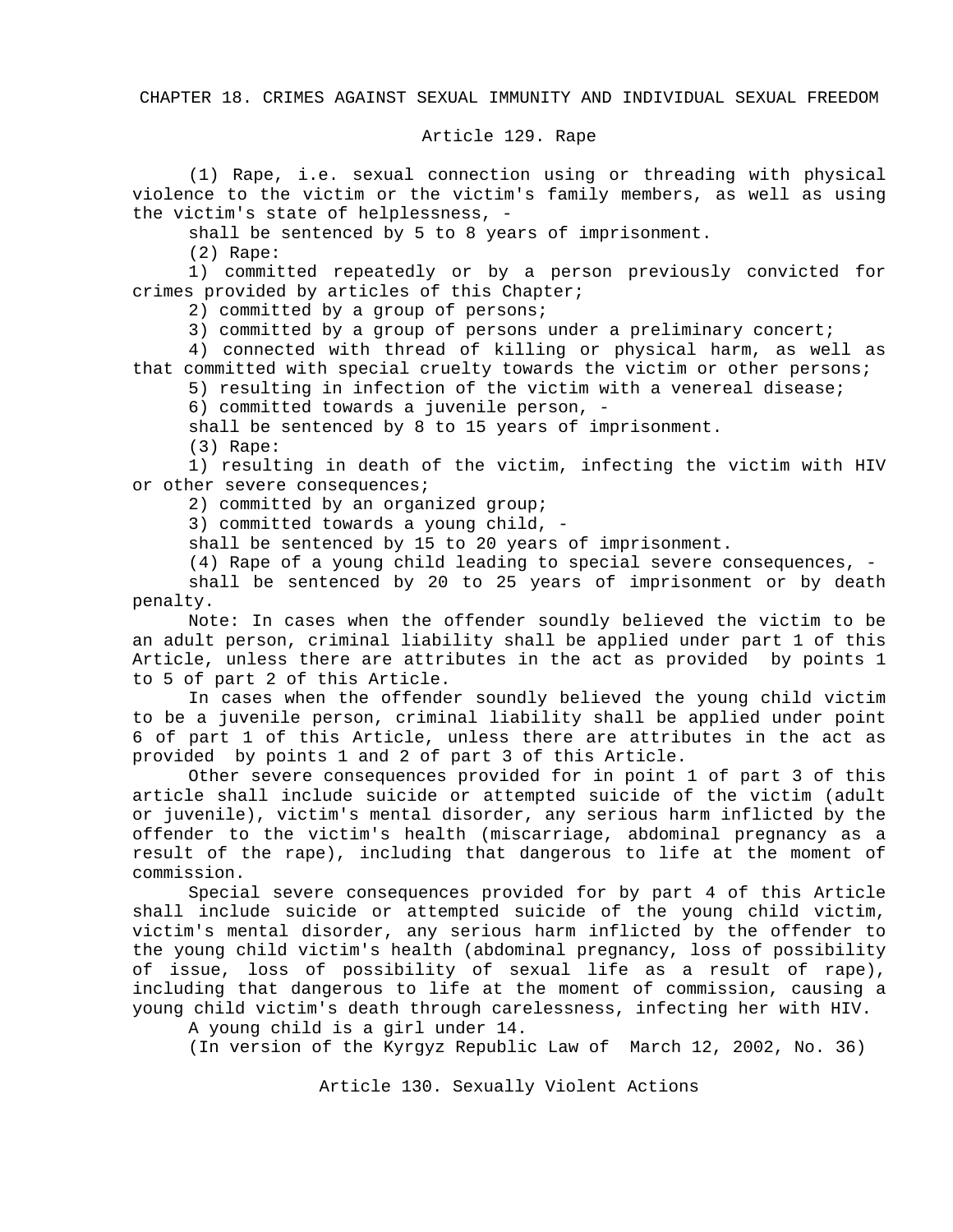(1) Pederasty, lesbianism or other sexual actions using or threading with violence to the victim or other persons, as well as using the victim's helplessness, -

shall be sentenced by 3 to 8 years of imprisonment.

(2) The same acts:

1) committed repeatedly or by a person previously found guilty of sexually violent actions provided by articles of this Chapter;

2) committed by a group of persons;

3) committed by a group of persons under a preliminary concert;

4) connected with thread of killing or severe physical harm, as well as that committed with special cruelty towards the victim or other persons;

5) resulting in the victim's infection with a venereal disease;

6) committed towards a knowingly juvenile person, -

shall be sentenced by 8 to 15 years of imprisonment.

(3) Acts provided by parts 1 and 2 of this Article, if:

1) resulting in death of the victim through carelessness;

2) resulting through carelessness in severe harm to the victim's health, infection with HIV or other severe consequences;

3) committed towards a person knowingly under age of 14;

4) committed by an organized group, -

shall be sentenced by 15 to 20 years of imprisonment.

Article 131. Concussion to Sexual Actions

Concussing a person sexual connection, pederasty, lesbianism or other sexual actions by blackmailing, under threat of destruction, damage or seizure of property or using material or other dependence of the victim, -

shall be sentenced by fine in amount of 100 to 200 minimum monthly wages or up to 2 years of imprisonment.

Article 132. Sexual Connection and Other Sexual Actions with a Person under Age of Sixteen

Sexual connection, pederasty or lesbianism committed by a person of the age of 18 or older towards a person knowingly under 16, shall be sentenced by up to 3 years of imprisonment.

Article 133. Lecherous Actions

Commission of lecherous actions without violence towards a person knowingly under 14, -

shall be sentenced by fine in amount of 100 to 200 minimum monthly wages or up to 3 years of imprisonment.

### CHAPTER 19. CRIMES AGAINST CONSTITUTIONAL RIGHTS AND FREEDOMS OF A HUMAN BEING AND A CITIZEN

### Article 134. Equality Infringement

(1) Either direct or indirect violation of rights and freedoms of human being and citizen based on gender, race, ethnic origin, language, social background, property status or official capacity, residence,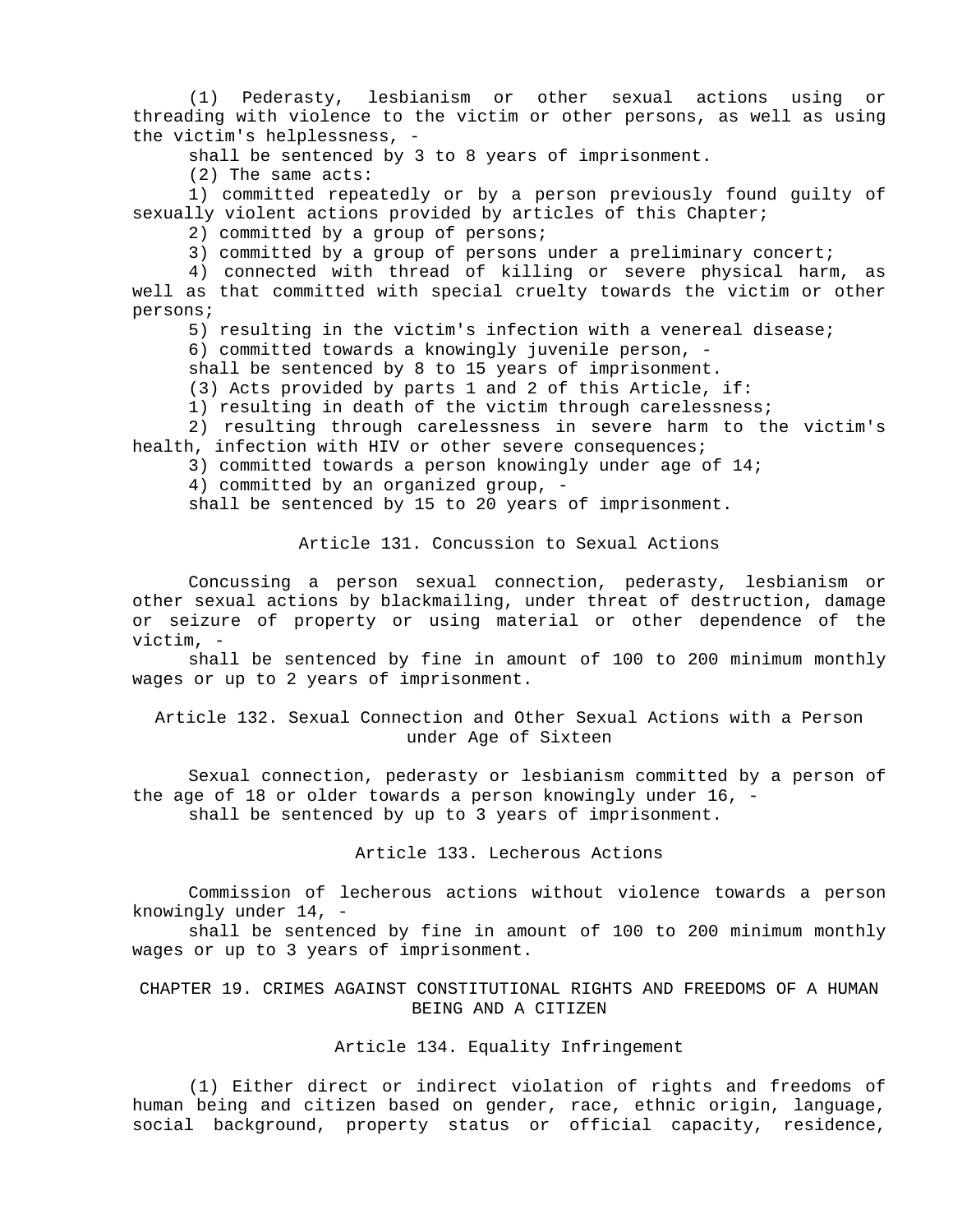religious and other beliefs, membership in public associations, that infringed legitimate interests of a citizen, -

shall be sentenced by fine in amount of up to 50 minimum monthly wages or up to 2 months of arrest.

(2) The same act committed with the use of official post, -

shall be sentenced by fine in amount of up to 100 minimum monthly wages or up to 2 years of imprisonment.

Article 135. Infringement of Personal Privacy

(1) Unlawful collection with the purpose of dissemination of information on private life constituting another person's personal or family secret without such person's consent, or dissemination of such information through public presentation, in publicly demonstrated work or in media, inflicting damage to rights and legitimate interest of the victim, -

shall be sentenced by fine in amount of up to 50 minimum monthly wages.

(2) The same acts committed by a person with the use of one's official position, -

shall be sentenced by fine in amount of 50 to 200 minimum monthly wages or 1 to 4 months of arrest.

Article 136. Violation of Privacy of Correspondence, Telephone Communication, Postal, Telegraph or Other Messages

(1) Violation of privacy of correspondence, telephone communication, postal, telegraph or other messages of citizens, -

shall be sentenced by fine in amount of 50 to 100 minimum monthly wages.

(2) The same act committed by a person with the use of one's official position or special technical means designed to obtain information secretly, -

shall be sentenced by fine in amount of 100 to 300 minimum monthly wages, or revocation of the right to hold certain positions or be engaged in certain activities for up to 5 years, or up to 3 months of arrest.

(3) Unlawful manufacturing, sale or purchase with the purpose of sale of special technical means designed to obtain information secretly,

shall be sentenced by fine in amount of 200 to 500 minimum monthly wages, or up to 3 years of imprisonment with revocation of the right to hold certain positions or be engaged in certain activities for up to 3 years.

Article 137. Violation of Security of Residence

(1) Unauthorized entry of residence against the resident's will, -

shall be sentenced by fine in amount of 50 to 100 minimum monthly wages, or up to 3 months of arrest.

(2) The same act committed using or threading with physical violence, -

shall be sentenced by fine in amount of 100 to 200 minimum monthly wages, or up to 3 years of imprisonment.

Note: Residence, in this Article and other Articles hereof, means residential houses, as well as residential premises in other buildings,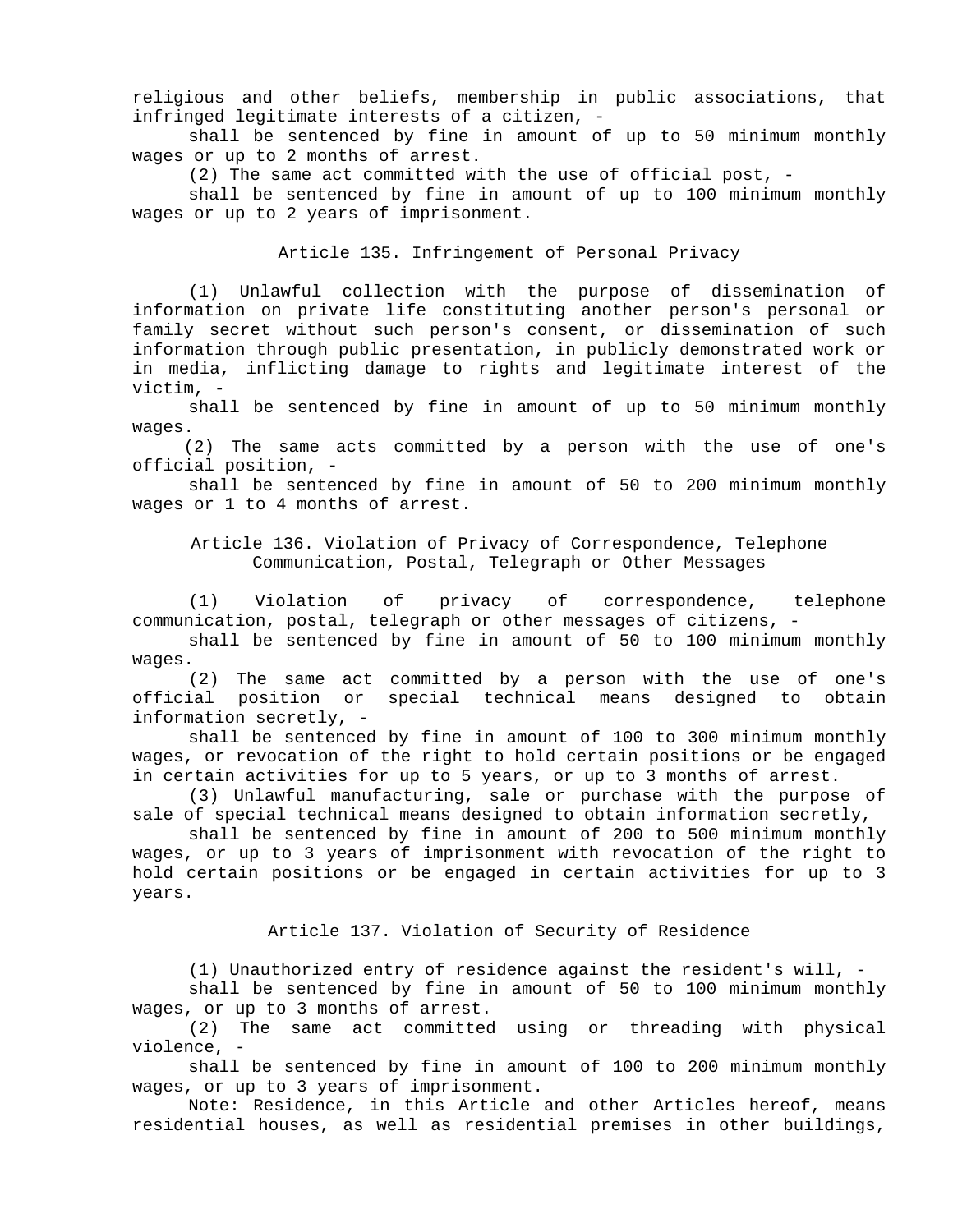regardless of ownership type, registered as housing and designed for permanent or temporary residence.

(In version of the Kyrgyz Republic Law of July 26, 2004, No. 99)

Article 138. Denial of Information

Official's illegitimate denial to provide documents and materials collected under established procedures, directly concerning rights and freedoms of a citizen, or providing the citizen with knowingly incomplete or false information, if substantially damaging rights and legitimate interests of citizens, -

shall be sentenced by fine in amount of up to 50 minimum monthly wages, or revocation of the right to hold certain positions or be engaged in certain activities for up to 5 years, or up to 3 months of arrest.

Article 139. Hindering Realization of Electoral Franchise or Election Committee Performance

(1) Preventing a citizen from realization of electoral franchise or the right to take part in referendum, as well as hindering election or referendum committee performance, -

shall be sentenced by fine in amount of 50 to 100 minimum monthly wages.

(2) The same acts:

- 1) connected with bribery, use or thread of violence;
- 2) committed by a person with the use of one's official position;
- 3) committed by a group of persons under a preliminary concert;
- 4) committed by an organized group, -

shall be sentenced by fine in amount of 200 to 500 minimum monthly wages, or up to 6 months of arrest, or up to 5 years of imprisonment.

(3) Elector voting for another person or a group of persons in a referendum, presidential elections in the Kyrgyz Republic, elections of deputy of the Kyrgyz Republic Jogorku Kenesh or local councils, as well as heads of local administrations, with the purpose to influence referendum or elections results, as well as joint participation in such actions with the same purpose, -

shall be sentenced by fine in amount of 500 to 1000 minimum monthly wages, or up to 6 months of arrest, or 6 months to 3 years of imprisonment.

(In version of the Kyrgyz Republic Law of November 14, 2003, No. 221)

#### Article 140. Vote Bribery

Bribing votes by a candidate for the Kyrgyz Republic president, a candidate for a deputy of the Kyrgyz Republic Jogorku Kenesh or a local council and other elected state bodies, as well as by those relatives, authorized persons and representatives by providing or disseminating material items or assisting in obtaining of a post or other benefits, -

shall be sentenced by fine in amount of 500 to 1000 minimum monthly wages, or 2 to 5 years of imprisonment.

(In version of the Kyrgyz Republic Laws of November 14, 2003, No. 221; December 15, 2004, No. 191)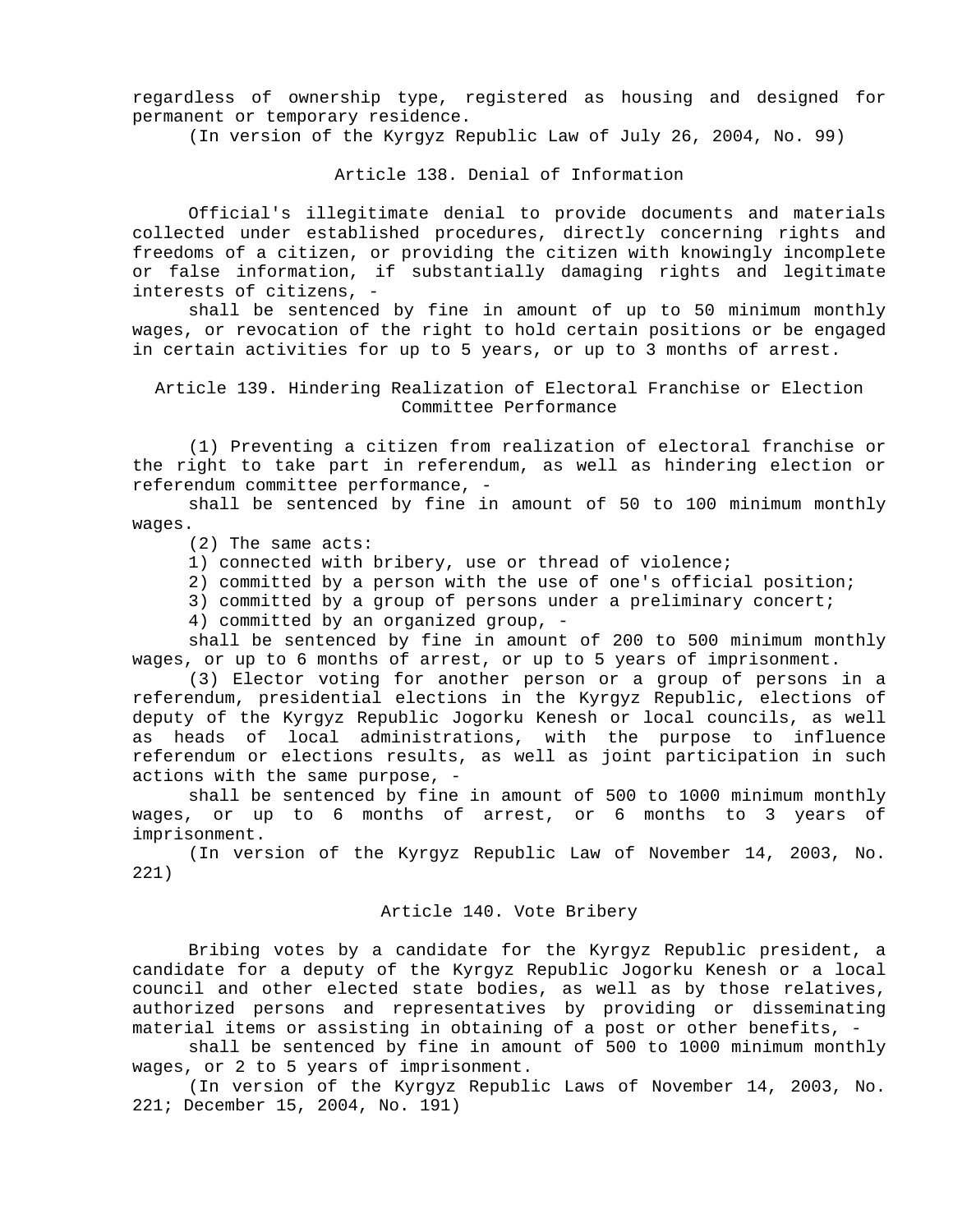## Article 141. Tampering of Electoral Documents, Referendum Documents or Incorrect Poll

(1) Tampering of electoral documents, referendum documents, knowingly incorrect poll or knowingly incorrect presentation of election results or referendum results, violation of voting secrecy or procedures, if all committed by a member of the election committee, stirring group or referendum committee, -

shall be sentenced by fine in amount of 500 to 700 minimum monthly wages, or up to 6 months of arrest, or 2 to 5 years of imprisonment.

(2) The same actions committed by chairman, deputy chairman of election or referendum committee, as well as under a preliminary concert,

shall be sentenced by fine in amount of 700 to 1000 minimum monthly wages, or up to 6 months of arrest, or 3 to 7 years of imprisonment.

(In version of the Kyrgyz Republic Law of November 14, 2003, No. 221)

### Article 142. Occupational Safety Regulations Violation

(1) Violation of safety precautions, industrial sanitary rules or other occupational safety regulations by a person responsible for observation of safety precautions resulting in a less severe damage to health, -

shall be sentenced by fine in amount of up to 30 minimum monthly wages, or up to 2 years of imprisonment.

(2) The same act resulting in severe consequences, -

shall be sentenced by 2 to 5 years of imprisonment with or with no revocation of the right to hold certain positions or be engaged in certain activities for up to 3 years.

### Article 143. Labor Law Violation

Knowingly unlawful dismissal of a person, as well as other significant Labor Law violation committed for personal interest, -

shall be sentenced by fine in amount of up to 50 minimum monthly wages, or revocation of the right to hold certain positions or be engaged in certain activities for up to 5 years.

Article 144. Unjustified Denial of Employment or Dismissal of a Pregnant Woman, as well as of a Woman with Children Aged under Three

Unjustified denial of employment or unjustified dismissal of a woman motivated by her pregnancy, unjustified denial of employment or unjustified dismissal of a woman with children aged under 3, and the salary cut, -

shall be sentenced by fine in amount of up to 100 minimum monthly wages.

### Article 145. Medical Secrecy Disclosure

(1) Disclosure of information of patient's illness or medical examination results by medical, pharmaceutical or other staff, with no professional or service necessity, -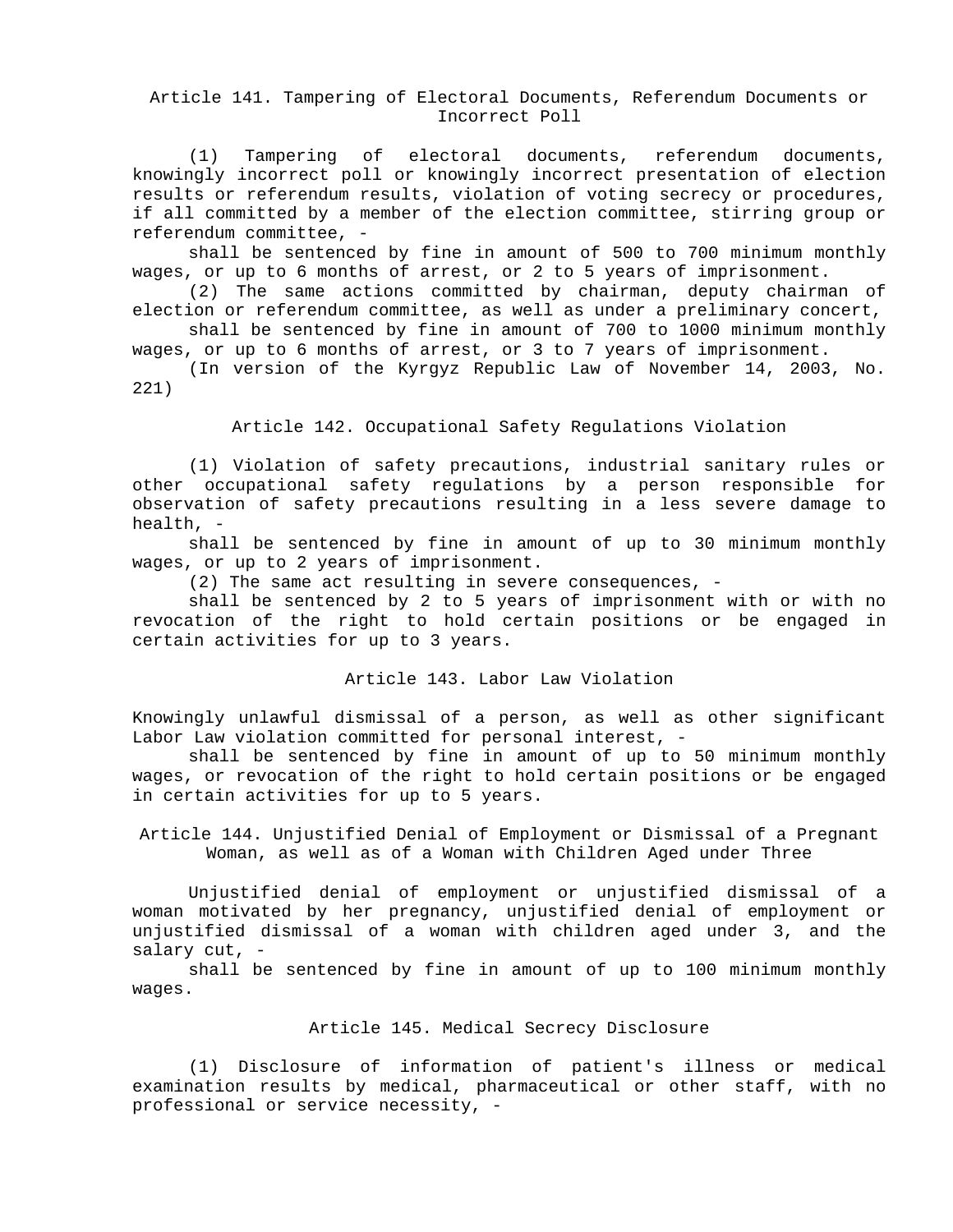shall be sentenced by fine in amount of up to 30 minimum monthly wages.

(2) The same act expressed in communication of information on a person's being HIV-infected, -

shall be sentenced by fine in amount of up to 50 minimum monthly wages, or up to 2 years of imprisonment.

(3) Acts provided by parts 1 and 2 of this Article, if resulting in severe consequences through carelessness, -

shall be sentenced by up to 3 years of imprisonment.

Article 146. Preventing from Realization of the Right to Freedom of Conscience and Religion

Unlawful prevention of religious organization activities or religious exercise, -

shall be sentenced by fine in amount of up to 100 minimum monthly wages, or up to 3 months of arrest.

Article 146-1. Impeding Activities of the Kyrgyz Republic Ombudsman

Impeding in any manner the realization of powers of the Kyrgyz Republic Ombudsman provided by the Kyrgyz Republic Law on Ombudsman of the Kyrgyz Republic, -

shall be sentenced by fine in amount of 100 to 200 minimum monthly wages.

(In version of the Kyrgyz Republic Law of June 11, 2003, No. 100)

Article 147. Encroachment on People's Personality and Rights under the Pretext of Religious Exercise

(1) Organization or supervision of a group acting under the pretext of religious preaching and exercise connected with infliction of damage to people's health or other forms of encroachment on people's personality and rights, or inducing people to give up public activities or civil duties, as well as involvement of juveniles in such group, -

shall be sentenced by up to 5 years of imprisonment.

 (2) Active participation in activities of a group stated in part 1 of this Article, as well as systematic propaganda aimed at commission of above state acts, -

shall be sentenced by up to 3 years of imprisonment.

Note: If acts committed by persons mentioned in part 2 of this Article and such persons themselves constitute no significant social danger, they may be sentenced to measures of social influence.

Article 148. Impeding the Conduction of an Assembly, Meeting, Demonstration, Procession, Picket or Preventing from Participation in such Events

Unlawful impeding of conduction of an assembly, meeting, demonstration, procession, picket or preventing from participation in such events, or forcing to take part in them, if such acts are committed by an official using one's official position, or using or threading with violence, -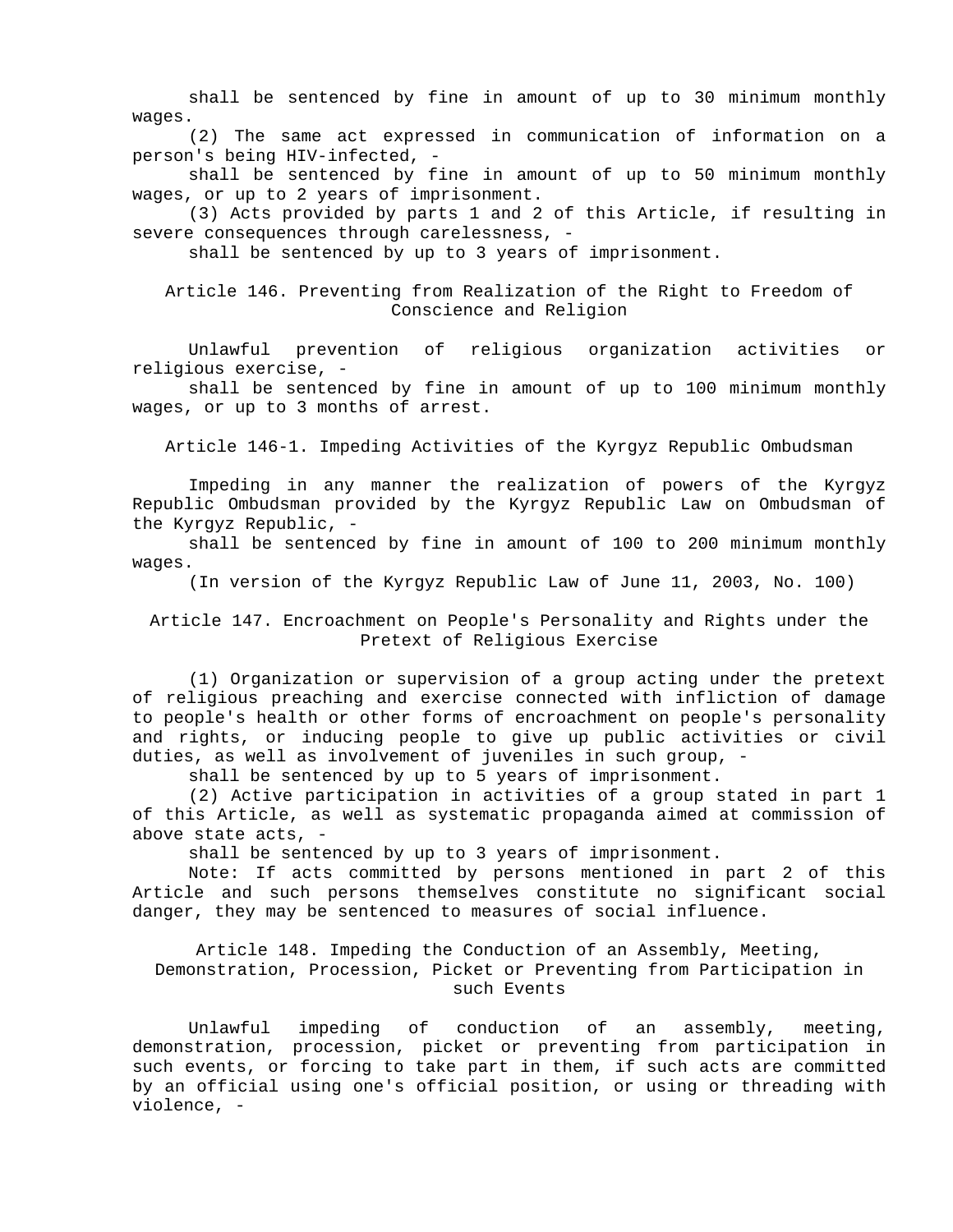shall be sentenced by fine in amount of 300 to 500 minimum monthly wages, or up to 3 years of imprisonment with or with no revocation of the right to hold certain positions or be engaged in certain activities.

Article 149. Non-compliance with the Law on Universal Compulsory Education

An official's Gross non-compliance with the Law on Universal Compulsory Education, -

shall be sentenced by fine in amount of up to 200 minimum monthly wages.

Article 150. Violation of Copyright, Allied Rights and Patent Holder Rights

(1) Release of other person's academic, literary, musical or art work, as well as computer software or database under one's own name or other misappropriation of authorship of such work, assumption of authorship and invention, as well as coercion into joint authorship, -

shall be sentenced by fine in amount of up to 50 minimum monthly wages.

(2) Unlawful use of copyright or allied right subjects, as well as unlawful use of invention, utility model or pattern, computer software or database, disclosure of essence of invention, utility model or pattern prior to official publication of related information with no author's or applicant's consent, in case of significant damage caused by such acts, either intently or through carelessness, -

shall be sentenced by triple ayip, or up to 3 years of imprisonment with or with no revocation of the right to hold certain positions or be engaged in certain activities for up to 3 years.

(3) Acts provided by parts 1 and 2 of this Article committed repeatedly, by group of persons under a preliminary concert or by an organized group, -

shall be sentenced by triple ayip, or revocation of the right to hold certain positions or be engaged in certain activities for up to 3 years, or 3 to 5 years of imprisonment with revocation of the right to hold certain positions or be engaged in certain activities for up to 3 years.

Note: Significant damage in part 2 of this Article means damage 500 times as much as minimum monthly wage established by the Kyrgyz Republic laws by the moment of the crime commission.

Article 151. Preventing Journalists from Legal Professional Activities

(1) Preventing journalists from legal professional activities by forcing them to disseminate or not to disseminate information, -

shall be sentenced by fine in amount of 50 to 100 minimum monthly wages.

(2) The same act committed by a person using one's official position, -

shall be sentenced by up to 3 years of imprisonment with or with no revocation of the right to hold certain positions or be engaged in certain activities for up to 3 years.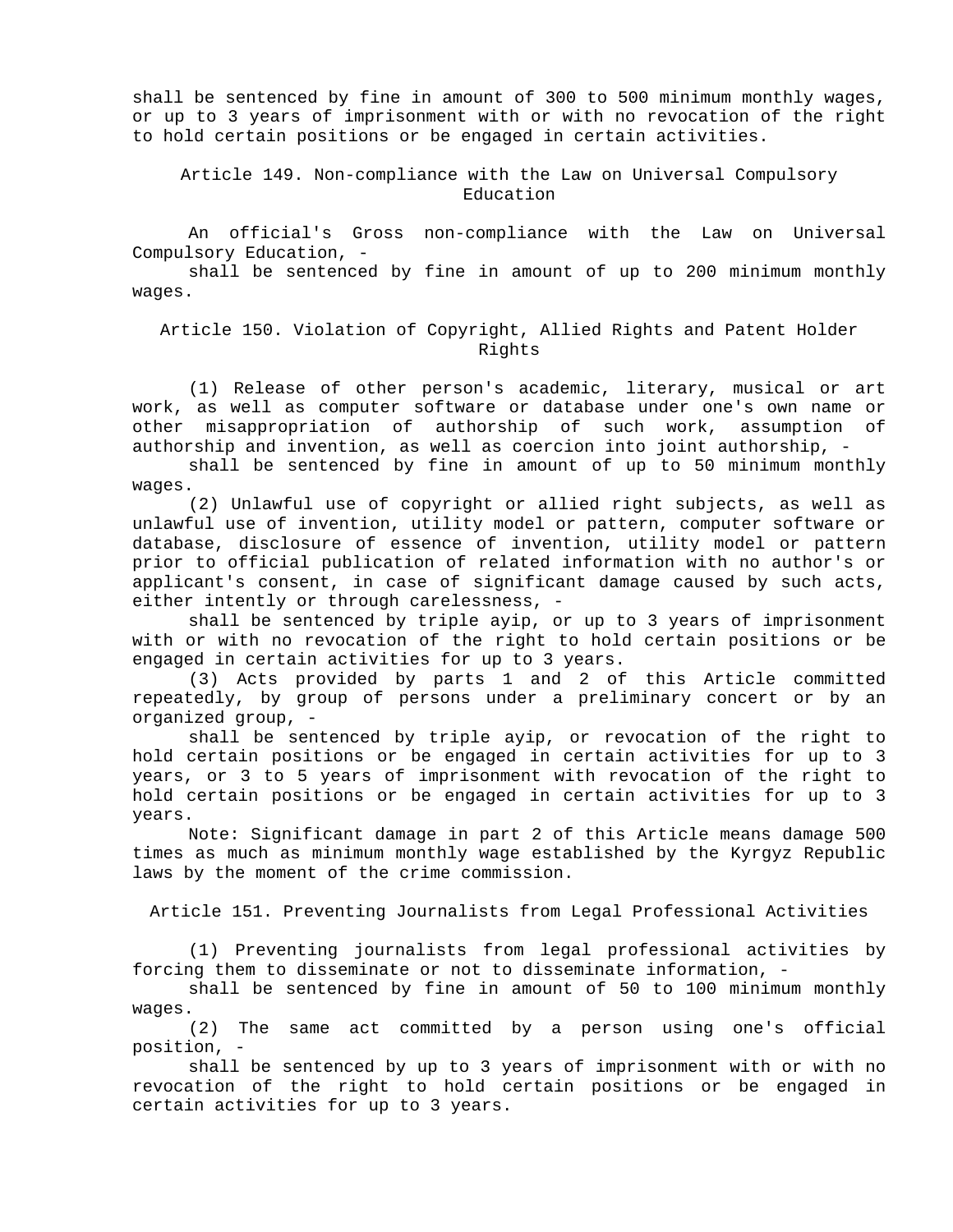Article 152. Misuse of Funds Intended for Payment of Salary, Pensions, Benefits and other Social Payments

(1) Misuse of funds intended for payment of salary, pensions, benefits and other social payments by officials of companies, institutions and organizations regardless of ownership type, -

shall be sentenced in amount of 100 to 500 minimum monthly wages.

(2) The same act committed repeatedly, -

shall be sentenced by up to 3 years of imprisonment.

CHAPTER 20. CRIMES AGAINST FAMILY AND JUVENILES

Article 153. Bigamy and Polygamy

Bigamy or polygamy, i.e. cohabitation with 2 or more women in common household, -

shall be sentenced by up to 2 years of imprisonment.

Article 154. Contraction of Common-law Marriage with a Person under Age of Consent

(1) Contraction of common-law marriage with a person under age of consent, -

shall be sentenced by up to 3 years of imprisonment.

2) Contraction of common-law marriage with a person under age of 16 or coercion into such relationships, -

shall be sentenced by up to 5 years of imprisonment.

(3) Kidnapping of a person under age of 16 for further contraction of common-law marriage, -

shall be sentenced by 3 to 7 years of imprisonment.

Article 155. Coercion of a Woman into Marriage or Preventing from Marriage

Coercion of a woman into marriage, continuation of marriage cohabitation, or kidnapping for further marriage contraction against her will, as well as preventing a woman from contracting marriage, -

shall be sentenced by fine in amount of 100 to 200 minimum monthly wages, or up to 5 years of imprisonment.

Article 156. Involvement of a Juvenile in Crime Commission

(1) Involving a juvenile in a crime commission by means of promises, deception, threats or in other manner, committed by a person over age of 18, -

shall be sentenced by up to 3 years of imprisonment.

(2) The same act committed by a parent, teacher or any other person legally obliged to take care of the juvenile, -

shall be sentenced by 4 to 7 years of imprisonment.

(3) The acts provided by parts 1 and 2 of this Article committed with the use or threat of violence, -

shall be sentenced by 5 to 8 years of imprisonment.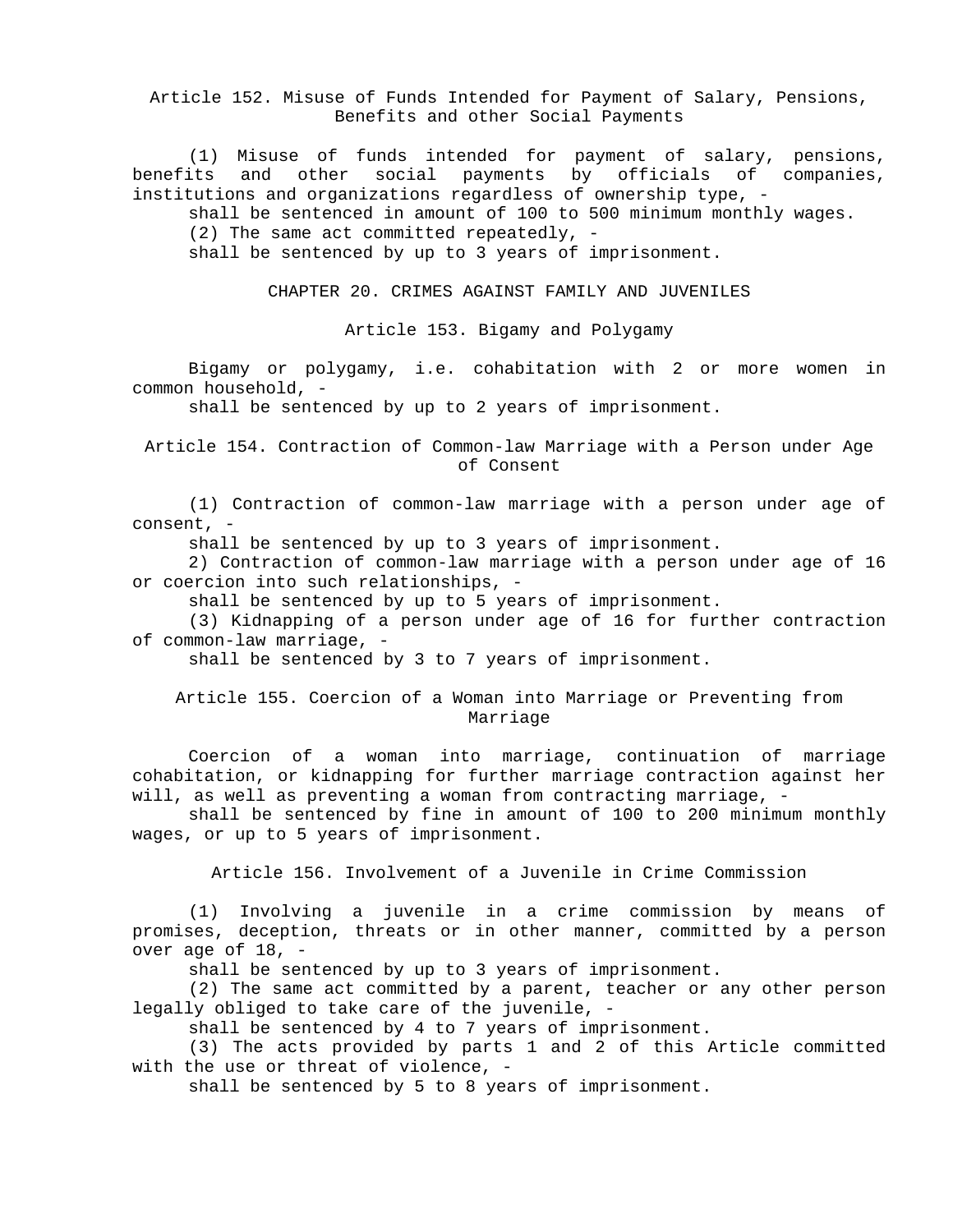(4) The acts provided by parts 1, 2 and 3 of this Article connected with involvement of a juvenile in an organized criminal group or criminal society or in commission of a severe or special severe crime, -

shall be sentenced by 8 to 10 years of imprisonment.

Article 157. Involvement of a Juvenile in Commission of Antisocial Actions

(1) Involvement of a juvenile in drunkenness, use of drugs and other toxic substances not prescribed medically, prostitution, vagrancy or beggary, sexual actions, as well as actions connected with production of materials or objects of pornographic character, committed by a person over 18, -

shall be sentenced by 3 to 6 months of arrest, or up to 3 years of imprisonment.

(2) The same acts, if:

1) committed repeatedly;

2) committed with the use or threat of physical violence, shall be sentenced by up to 5 years of imprisonment.

Article 158. Child Substitution

(1) Substitution of a child

shall be sentenced by up to 2 years of imprisonment.

(2) The same act committed for lucrative or other basic motives, shall be sentenced by up to 5 years of imprisonment.

Article 159. Child Trafficking - Deleted by the Kyrgyz Republic Law of August 9, 2003, No. 193.

Article 160. Disclosure of Adoption Secrecy

Disclosure of adoption secrecy against the will of the foster parent, -

shall be sentenced by fine in amount of up to 50 minimum monthly wages, or up to 2 months of arrest.

Article 161. Juvenile Care Duty Dereliction Dereliction

Juvenile care duty dereliction or inappropriate fulfillmet by a parent or another person obliged with such duties, as well as by a teacher or another worker of a training, educational, medical or other institution, obliged to supervise the juvenile person, if such act is connected with the juvenile abuse, -

shall be sentenced by fine in amount of 50 to 100 minimum monthly wages, or up to 2 years of imprisonment with or with no revocation of the right to hold certain positions or be engaged in certain activities.

Article 162. Parents Evading Child Maintenance

Parents grossly evading payment for maintenance of juveniles or adult but disabled children needing material support under court decision, -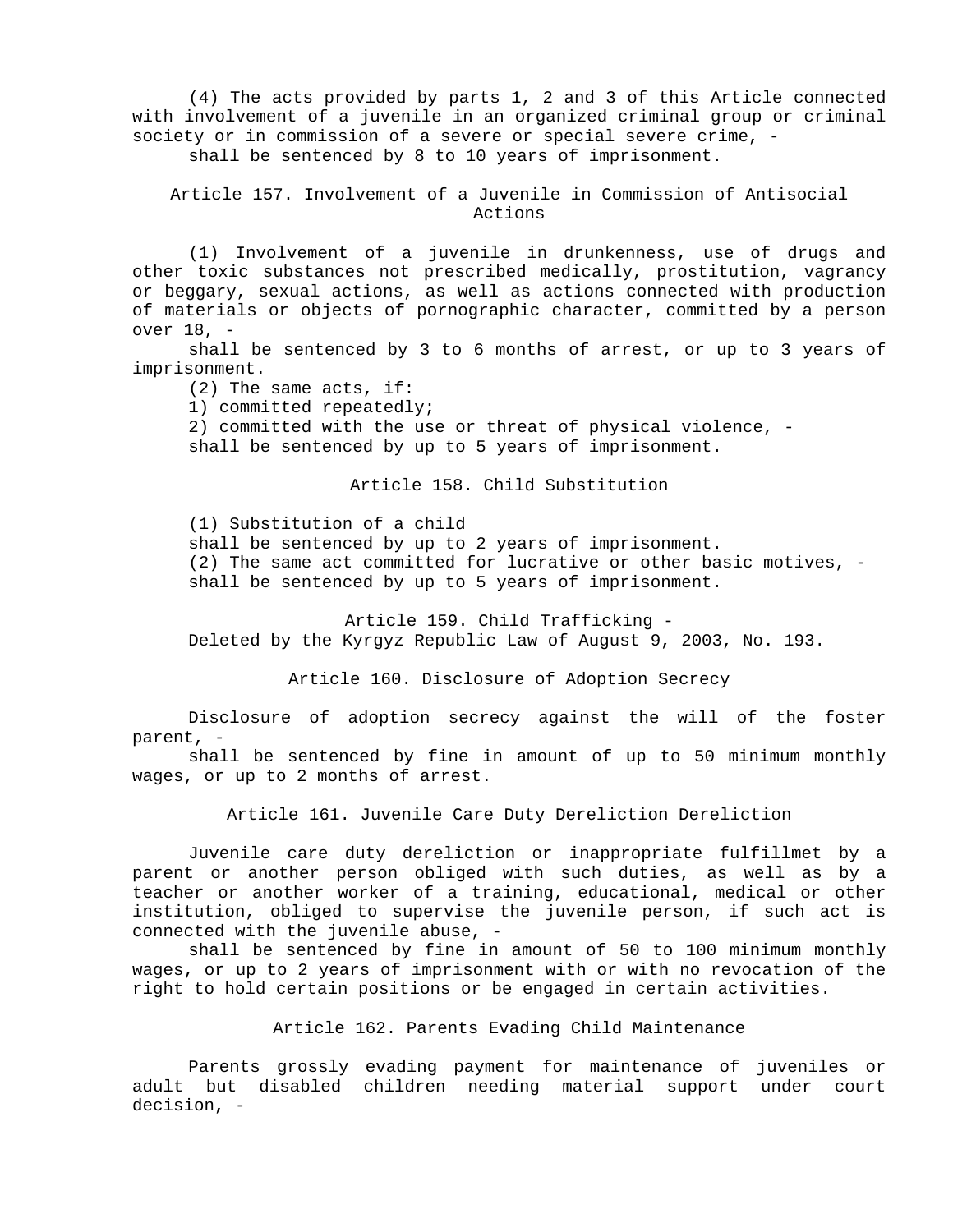shall be sentenced by fine in amount of up to 30 minimum monthly wages, or up to 6 months of arrest, or up to 2 years of imprisonment.

Article 163. Children Evading Parent Maintenance

Adult children grossly evading maintenance of disabled parents and those needing material support as prescribed by court, -

shall be sentenced by fine in amount of up to 30 minimum monthly wages, or up to 6 months of arrest, or up to 2 years of imprisonment.

SECTION VIII. CRIMES IN ECONOMY

CHAPTER 21. CRIMES AGAINST PROPERTY

Article 164. Theft

(1) Theft, i.e. secret stealage of somebody's property, -

shall be sentenced by triple ayip, or fine in amount of up to 50 minimum monthly wages, or up to 3 months of arrest, or up to 2 years of imprisonment.

(2) Theft committed:

1) by a group of persons;

2) by a group of persons under a preliminary concert;

3) repeatedly;

4) in significant amount;

5) from clothes or baggage held by the victim (pocket-picking), -

shall be sentenced by triple ayip, or 2 to 6 years of imprisonment with or with no property seizure.

(3) Theft committed:

1) by an organized group;

2) in large amount;

3) by a person two or more times previously convicted for stealage or extortion;

4) with unlawful entry of house, premises or another place of storage, -

shall be sentenced by 5 to 10 years of imprisonment with property seizure.

Notes. 1. Stealage means unlawful free appropriation of somebody's property in favor of the offender or other persons, committed for lucrative purposes, with damage caused to the owner or another holder of such property.

2. Acts provided for in Articles of this Chapter shall be recognized committed in significant amount if the value of the property is 10 times more than minimum monthly wage established by the Kyrgyz Republic laws by the moment of the crime commission.

3. Acts provided for in Articles of this Chapter shall be recognized committed in large amount if the value of the property is 200 times more than minimum monthly wage established by the Kyrgyz Republic laws by the moment of the crime commission.

4. In Articles 164 to 168 and 170 to 173 hereof, crime is recognized committed repeatedly if such was preceded by one or more crimes provided for in these parts of this Article, as well as in Articles 169, 230, 240, 245, 248 hereof.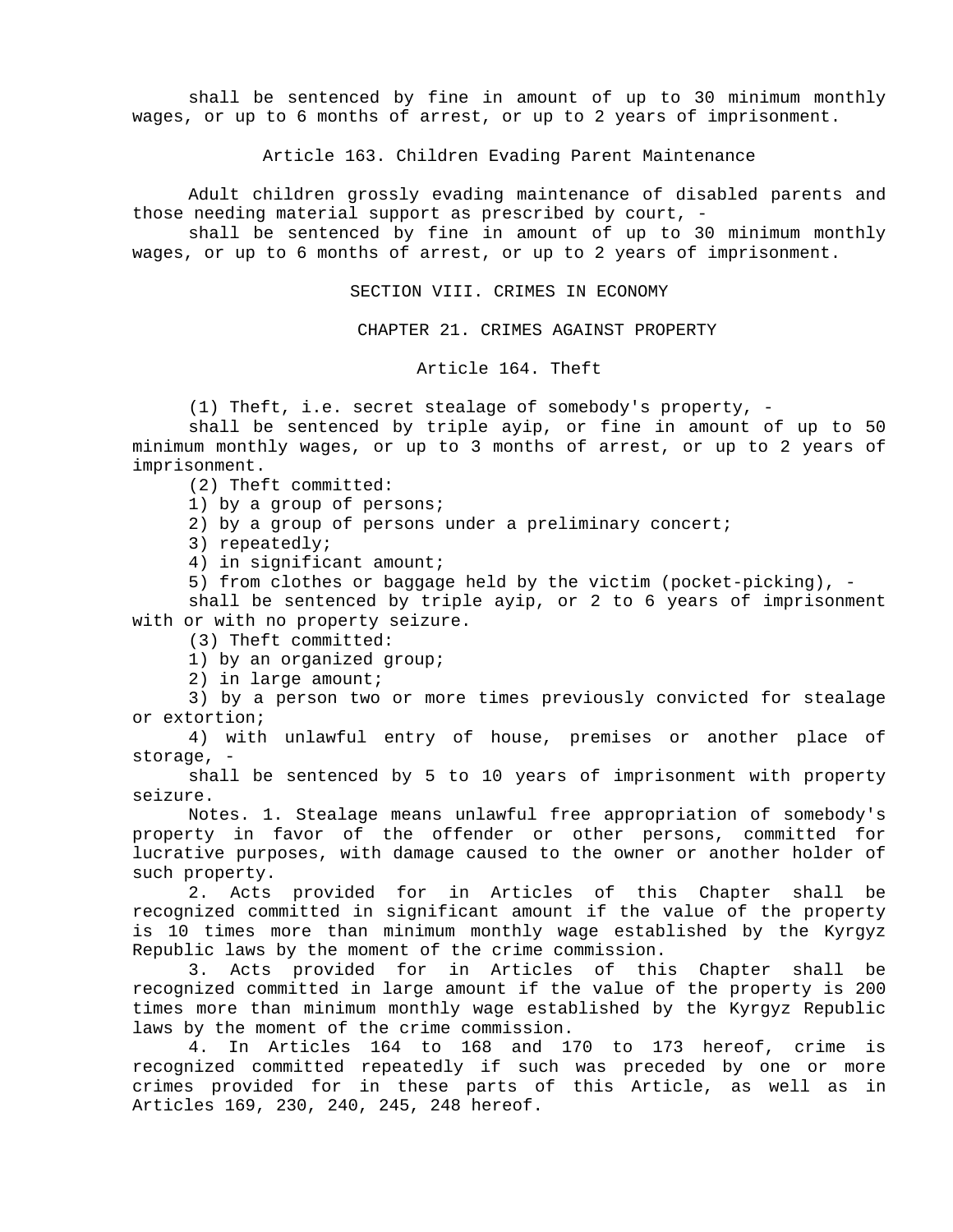5. In Articles of this Chapter and in other Articles hereof, a person previously convicted for stealage or extortion shall be recognized that previously convicted for one or more crimes provided for in Articles 164 to 168, 170 to 171, 230, 240, 245, and 248 hereof.

### Article 165. Abaction

(1) Abaction, i.e. secret stealage from somebody's livestock, -

shall be sentenced by triple ayip, or fine in amount of up to 50 minimum monthly wages, or up to 3 months of arrest, or up to 3 years of imprisonment.

(2) Abaction committed:

1) with entry of a house, industrial facility, organization or institution facility, farm yard or cattle-pen;

2) by a group of persons;

3) repeatedly;

4) in significant amount, -

shall be sentenced by 3 to 7 years of imprisonment with or with no property seizure.

(3) The same act committed:

1) by an organized group;

2) in large amount;

3) by a person two or more times previously convicted for stealage or extortion, -

shall be sentenced by 6 to 11 years of imprisonment with property seizure.

#### Article 166. Fraud

(1) Fraud, i.e. appropriation of somebody's property or ownership rights through deception or abuse of confidence, -

shall be sentenced by triple ayip, or fine in amount of up to 25 minimum monthly wages, or up to 3 months of arrest.

(2) Fraud committed:

1) by a group of persons;

- 2) by a group of persons under a preliminary concert;
- 3) repeatedly;

4) in significant amount, -

shall be sentenced by triple ayip, or fine in amount of 25 to 100 minimum monthly wages, or up to 5 years of imprisonment with or with no property seizure.

(3) Fraud committed:

1) by a person previously convicted for stealage or extortion;

2) in large amount;

3) by an organized group;

4) using one's official position, -

shall be sentenced by 5 to 10 years of imprisonment with property seizure.

#### Article 167. Robbery

(1) Robbery, i.e. overt appropriation of somebody's property, -

shall be sentenced by fine in amount of 50 to 100 minimum monthly wages, or 2 to 5 years of imprisonment.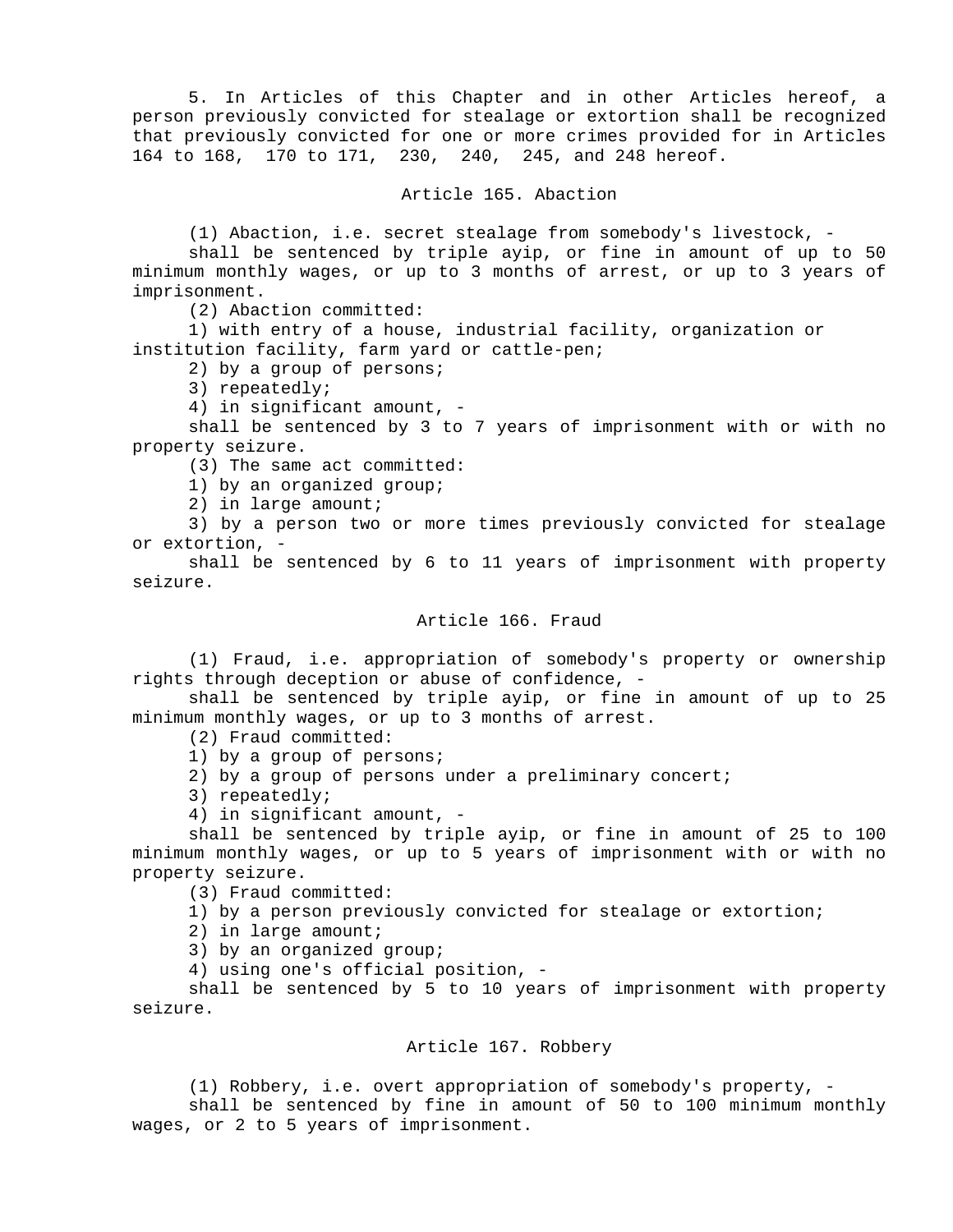(2) Robbery committed:

1) by a group of persons;

2) by a group of persons under a preliminary concert;

3) repeatedly;

4) with significant damage;

5) connected with the use or threat of non-hazardous violence, -

shall be sentenced by 7 to 12 years of imprisonment with or with no property seizure.

(3) Robbery committed:

1) by a person previously convicted for stealage or extortion;

2) in large amount;

3) with entry of house, premises or another place of storage;

4) by an organized group, -

shall be sentenced by 7 to 12 years of imprisonment with property seizure.

### Article 168. Brigandage

(1) Brigandage, i.e. commission of an attack with the purpose of somebody's property appropriation with the use or threat of hazardous violence, -

shall be sentenced by 3 to 7 years of imprisonment with property seizure.

(2) Brigandage committed:

1) by a group of persons;

2) by a group of persons under a preliminary concert;

3) repeatedly;

4) with entry of house, premises or another place of storage;

5) connected with the use of arms or objects used as arms, -

shall be sentenced by 6 to 12 years of imprisonment with property seizure.

(3) Brigandage committed:

1) by a person previously convicted for stealage, extortion or banditry;

2) to appropriate property in large amount;

3) with infliction of severe bodily harm to the victim;

4) by an organized group, -

shall be sentenced by 8 to 15 years of imprisonment with property seizure.

Article 169. Stealage of Property in Special Large Amount

Stealage of somebody's property in a special large amount, regardless of the method of commission (Articles 164-171), -

shall be sentenced by 10 to 20 years of imprisonment with or with no property seizure.

Note: Acts provided for in Articles of this Chapter shall be recognized committed in special large amount if the value of the property is 1000 times more than minimum monthly wage established by the Kyrgyz Republic laws by the moment of the crime commission.

# Article 170. Extortion

(1) Extortion, i.e. demand of conveyance of somebody's property or ownership or making of other proprietary actions under threat of violence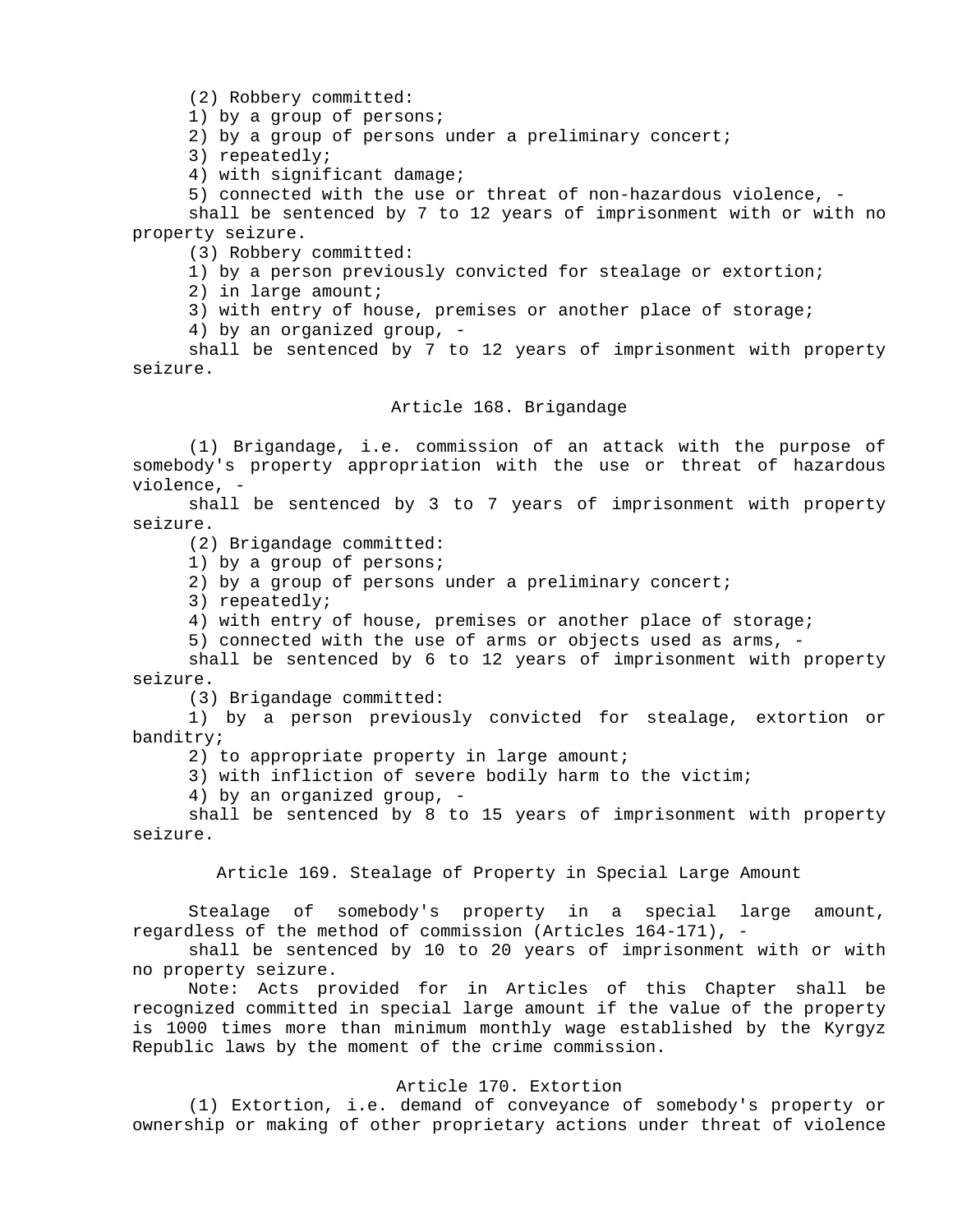or destruction or damage to somebody's property, as well as under threat of dissemination of information defaming the victim or victim's family members, or other information that may substantially damage the rights or legitimate interests of the victim or the victim's family members, -

shall be sentenced by triple ayip, or up to 6 months of arrest, or 2 to 4 years of imprisonment with fine in amount of up to 50 minimum monthly wages.

(2) Extortion committed:

1) by a group of persons under a preliminary concert;

2) repeatedly;

3) with the use of violence, -

shall be sentenced by 4 to 7 years of imprisonment with property seizure.

(3) Extortion committed:

1) by a person previously convicted for stealage or extortion;

2) with the purpose to extort property in large amount;

3) with infliction of severe harm to the victim's health;

4) by an organized group, -

shall be sentenced by 7 to 15 years of imprisonment with property seizure.

Article 171. Misappropriation or Embezzlement of Entrusted Property

(1) Misappropriation or embezzlement of entrusted property, -

shall be sentenced by triple ayip, or fine in amount of up to 50 minimum monthly wages, or up to 3 months of arrest.

(2) The same acts committed:

- 1) by a group of persons;
- 2) by a group of persons under a preliminary concert;

3) repeatedly, -

shall be sentenced by triple ayip, or fine in amount of 100 to 200 minimum monthly wages, or up to 5 years of imprisonment with or with no property seizure.

(3) The same acts committed:

1) by a person previously convicted for stealage or extortion;

2) in large amount;

3) with the use of one's official position, -

shall be sentenced by fine in amount of 500 to 1000 minimum monthly wages, or 5 to 10 years of imprisonment with property seizure and with or with no revocation of the right to hold certain positions or be engaged in certain activities for up to 3 years.

Article 172. Misappropriation of Motorcar or Other Vehicle

(1) Misappropriation of a motorcar or other vehicle, -

shall be sentenced by 5 to 10 years of imprisonment.

(2) The same acts committed:

1) by a group of persons;

2) by a group of persons under a preliminary concert;

3) repeatedly

4) with the use or threat of non-hazardous violence, -

shall be sentenced by 8 to 12 years of imprisonment with property seizure.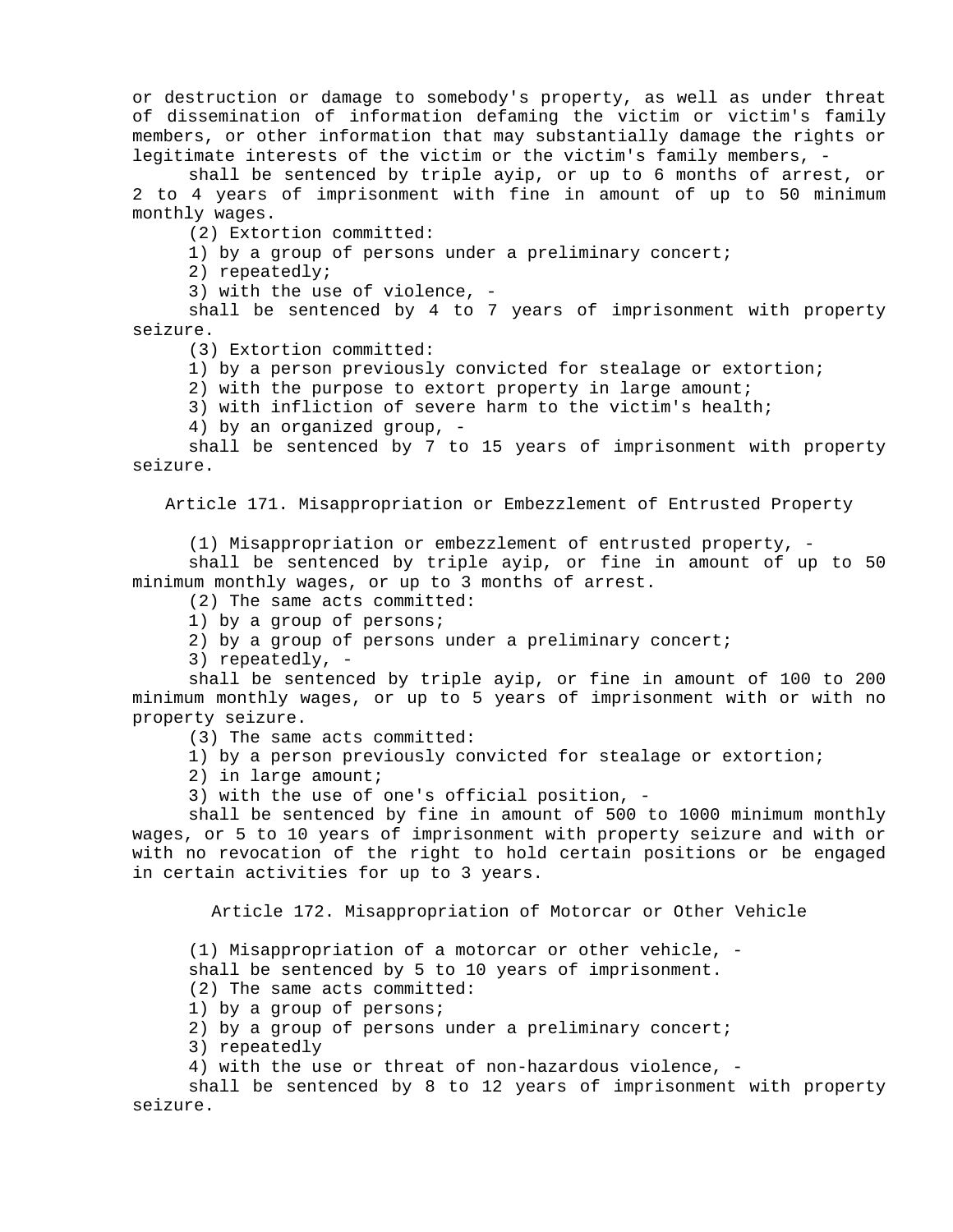(3) Acts provided for in parts 1 and 2 of this Article committed by an organized group or with the use or threat of hazardous violence, -

shall be sentenced by 10 to 15 years of imprisonment with property seizure.

Article 172-1. Unauthorized Land Occupation

(1) Unauthorized occupation of a land allotment regardless of ownership type, resulting in damage to or destruction of sow or harvest, and causing significant material damage, -

shall be sentenced by fine in amount of 20 minimum monthly wages, or triple ayip.

(2) The same act committed during unlawful mass occupation of land allotments resulting in damage to or destruction of sow or harvest, and causing large material damage, -

shall be sentenced by fine in amount of 20 to 1000 minimum monthly wages, or triple ayip, or up to 2 years of imprisonment.

(3) Organization or supervision of unlawful land allotment occupation causing large damage, -

shall be sentenced by up to 3 years of imprisonment.

Note: Significant damage in this Article means that 50 times exceeding the minimum monthly wage. Large damage means that 200 times exceeding the minimum monthly wage.

(In version of the Kyrgyz Republic Law of August 5, 2005, No. 122)

Article 173. Infliction of Property Damage through Deception or Confidence Misuse

(1) Infliction of property damage to the owner or another holder of property through deception or confidence misuse, unless with stealage attributes, -

shall be sentenced by fine in amount of up to 100 minimum monthly wages, or up to 4 months of arrest, or up to 2 years of imprisonment.

(2) The same act committed by a group of persons under a preliminary concert or repeatedly, -

shall be sentenced by fine in amount of 100 to 200 minimum monthly wages, or up to 3 years of imprisonment.

(3) Acts provided for in parts 1 and 2 of this Article:

1) committed by an organized group;

2) resulting in large damage;

3) committed by a person two or more times convicted previously for stealage, extortion or infliction of property damage through deception or confidence misuse, -

shall be sentenced by 2 to 5 years of imprisonment with fine in amount of up to 100 minimum monthly wages.

Note: In case of voluntary compensation of the damage caused to the owner, the offender shall be exempted from criminal liability, unless there are attributes mentioned in arts 2 and 3 of this Article.

Article 174. Intended Property Damage or Destruction

(1) Intended damage or destruction of somebody's property, causing significant damage, -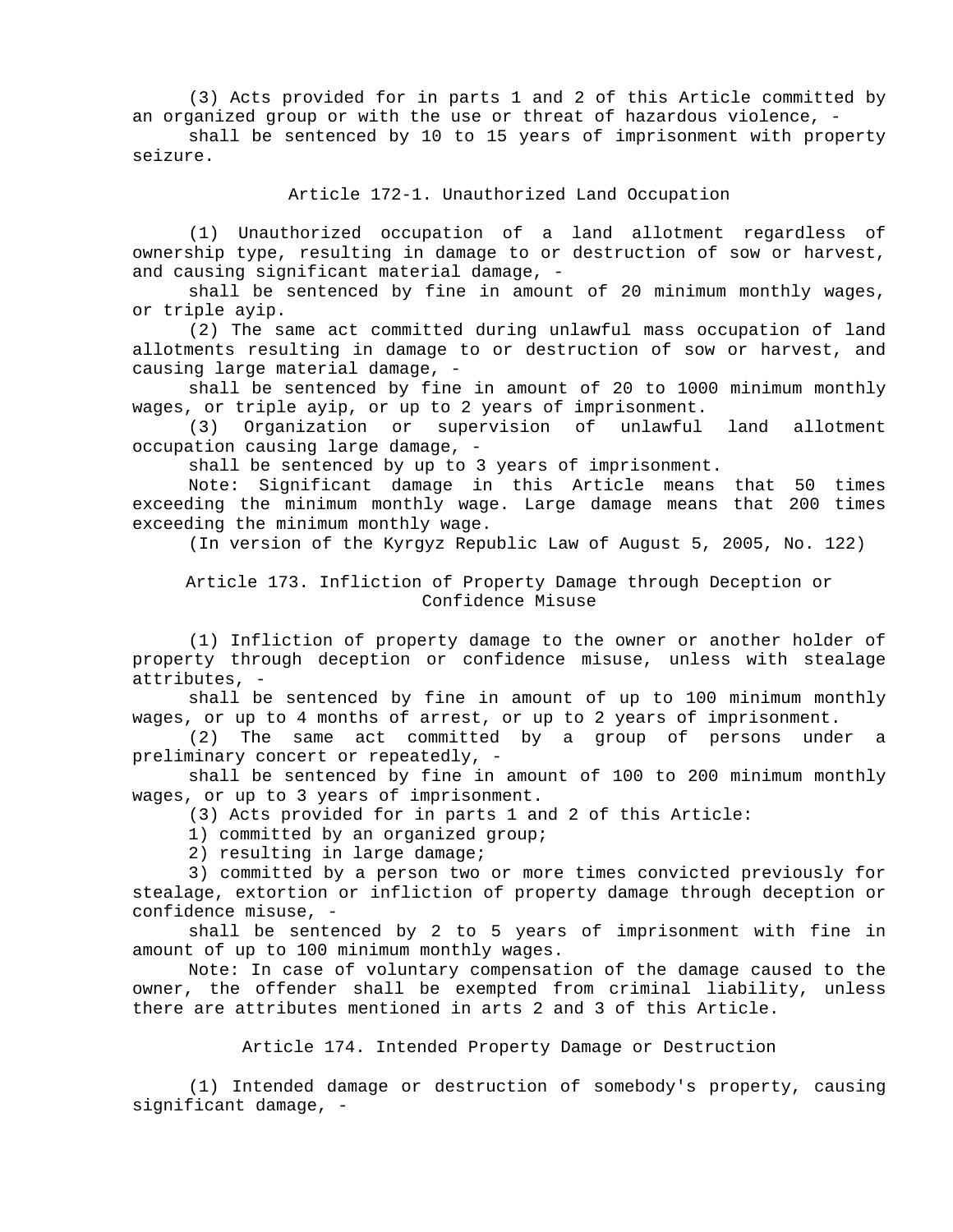shall be sentenced by triple ayip, or fine in amount of 100 to 200 minimum monthly wages, or up to 3 months of arrest.

(2) The same act committed:

1) by arson;

2) by another generally dangerous method;

3) with severe consequences, -

shall be sentenced by 2 to 7 years of imprisonment.

Article 175. Intended Wrecking or Destruction of Historic or Cultural Monuments

Intended wrecking or destruction of state-protected historic or cultural monuments or natural objects, -

shall be sentenced by fine in amount of up to 50 minimum monthly wages, or 150 to 240 hours of public works, or up to 3 years of imprisonment.

Article 176. Property Damage or Destruction through Carelessness

Large property damage or destruction through carelessness, -

shall be sentenced by fine in amount of up to 50 minimum monthly wages, or 150 to 240 hours of public works.

Article 177. Purchase or Sale of Property Knowingly Obtained in a Crime

(1) Purchase or sale of property knowingly obtained in a crime that was not promised in advance, -

shall be sentenced by fine in amount of up to 25 minimum monthly wages, or up to 2 months of arrest.

(2) The same acts committed as a business or in large amount, -

shall be sentenced by up to 5 years of imprisonment with property seizure.

CHAPTER 22. CRIMES IN THE ECONOMIC ACTIVITY AREA

Article 178. Impeding Legal Business Activities

(1) Illegitimate denial of an individual entrepreneur or commercial organization registration or evading such registration, illegitimate denial of issuance of a special permission (license) for certain activities or evading issuance of such, restriction of rights and legitimate interests of an individual entrepreneur or commercial organization with regard to their legal and organization type or ownership, as well as restriction of independence or another interference in activities of an individual entrepreneur or commercial organization, if committed by an official with the use of one's official position, -

shall be sentenced by fine in amount of 100 to 200 minimum monthly wages, or 150 to 240 hours of public works, or revocation of the right to hold certain positions or be engaged in certain activities for up to 5 years with fine in amount of up to 50 minimum monthly wages.

(3) The same acts committed in violation of an effective court act, as well as with large damage, -

shall be sentenced by revocation of the right to hold certain positions or be engaged in certain activities for up to 5 years with fine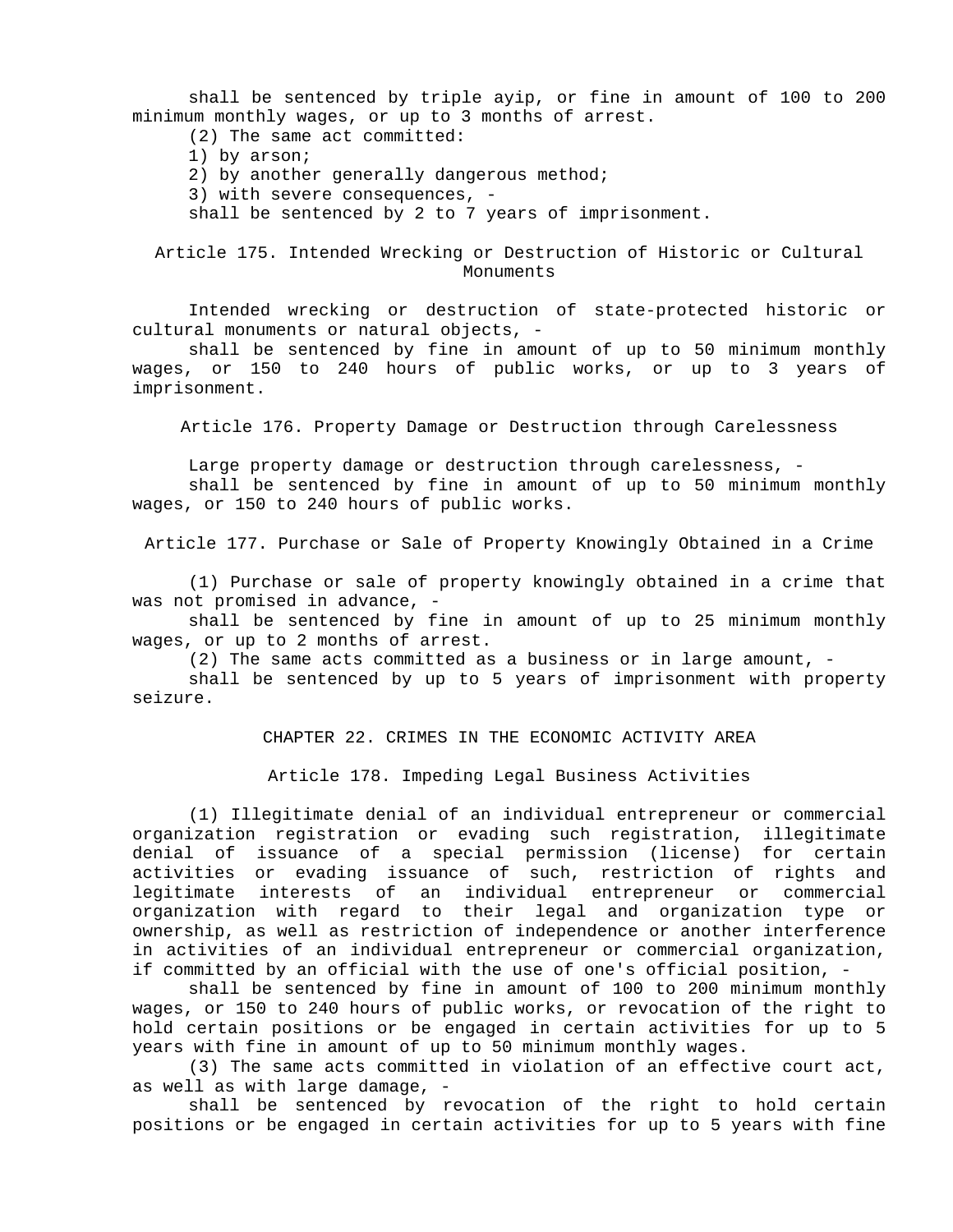in amount of 200 to 500 minimum monthly wages, or up to 6 months of arrest, or up to 2 years of imprisonment.

 Note: In Articles 178, 184, 187, 189, 191, 194, 197, 216, 217, and 218 of this Chapter, large damage means that 500 times exceeding the minimum monthly wage established by the Kyrgyz Republic laws by the moment of the crime commission.

#### Article 179. Registration of Illegal Land Transactions

Registration of knowingly illegal land transactions, perversion of registry records of the State Land Cadastre, as well as intended understatement or overstatement of payment for land, if committed by an official with the use of one's official position, -

shall be sentenced by fine in amount of 100 to 200 minimum monthly wages, or revocation of the right to hold certain positions or be engaged in certain activities for up to 5 years, or 40 to 150 hours of public works.

## Article 180. Illegal Enterprise

(1) Carrying out of business activities without registration or special permission (license) in cases when such permission (license) is mandatory, or with violation of licensing requirements, if such act caused large damage to individuals, organizations or the state, or was connected with income in a large amount, -

shall be sentenced by fine in amount of 100 to 200 minimum monthly wages, or 180 to 240 hours of public works, or up to 3 years of imprisonment.

(2) The same act:

1) committed by an organized group;

2) connected with the deriving of a special large income;

3) committed by a person previously convicted for illegal enterprise or illegal banking activities, -

shall be sentenced by fine in amount of 200 to 500 minimum monthly wages, or up to 5 years of imprisonment with property seizure.

Note: In Articles 180 and 181 hereof, large income means that 500 times exceeding the minimum monthly wage; special large income means that 1000 times exceeding the minimum monthly wage established by the Kyrgyz Republic laws by the moment of the crime commission.

### Article 181. Illegal Banking Activities

(1) Carrying out of banking activities (banking operations) without registration or special permission (license) in cases when such permission (license) is mandatory, or with violation of licensing requirements, if such act caused large damage to individuals, organizations or the state, or was connected with income in a large amount, -

shall be sentenced by fine in amount of 500 to 800 minimum monthly wages, or up to 5 years of imprisonment with fine in amount of up to 50 minimum monthly wages.

(2) The same act:

- 1) committed by an organized group;
- 2) connected with the deriving of a special large income;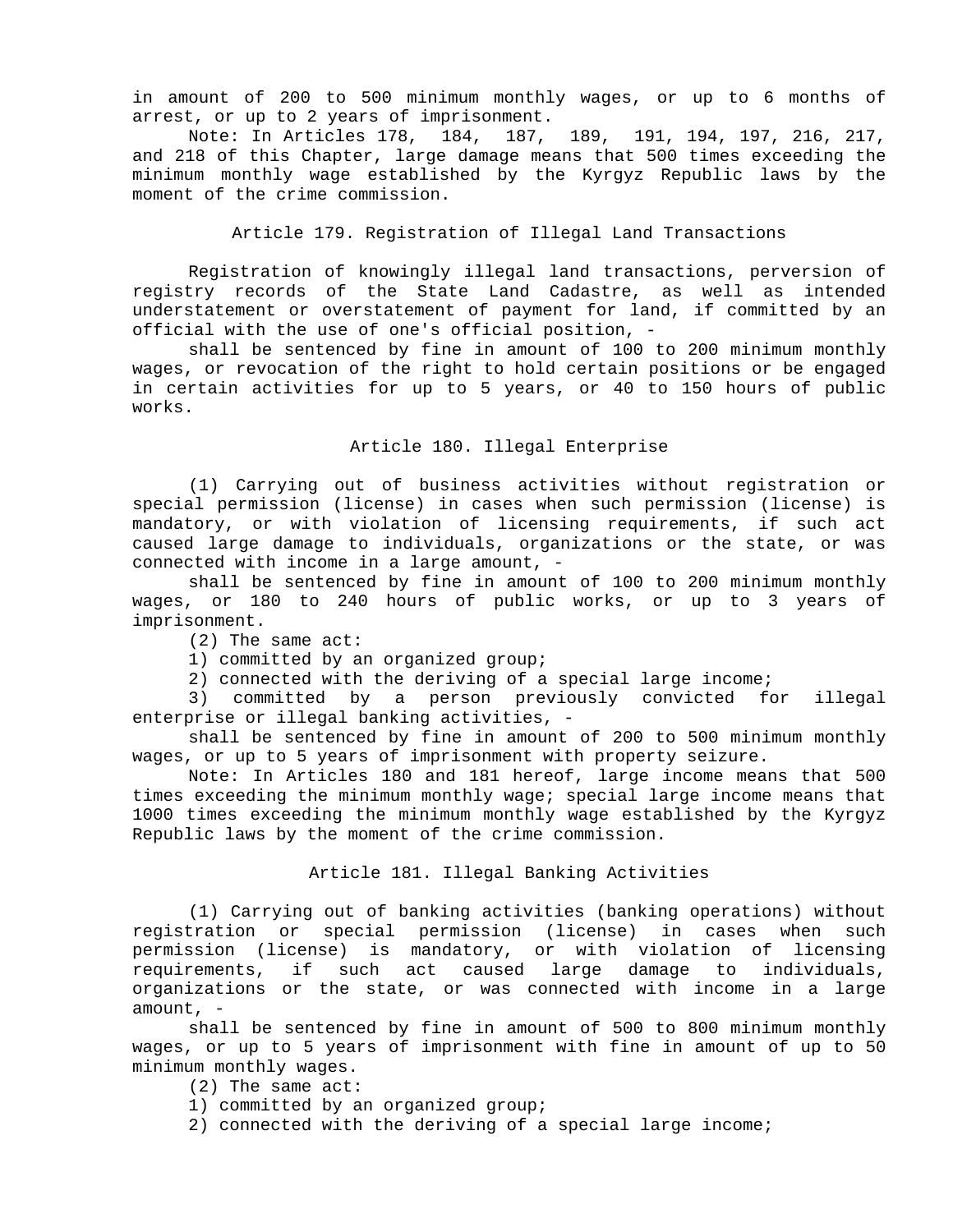3) committed by a person previously convicted for illegal enterprise or illegal banking activities, -

shall be sentenced by 3 to 7 years of imprisonment with property seizure.

#### Article 182. False Enterprise

False enterprise, i.e. establishing of a commercial organization with no intent to carry out business activities, with the purpose to obtain credits, become tax exempted, derive other valuable gain or to shelter prohibited activities, causing large damage to individuals, other commercial organizations or the state, -

shall be sentenced by fine in amount of 100 to 200 minimum monthly wages, or up to 5 years of imprisonment with or with no property seizure.

Article 183. Legalization of Unlawfully Obtained Funds or other Property

(1) Commission of financial operations and other transactions with funds or other property knowingly obtained in an unlawful manner, as well as use of such property for business or other economic activities, -

shall be sentenced by fine in amount of 500 to 1000 minimum monthly wages, or up to 4 years of imprisonment with fine in amount of up to 100 minimum monthly wages.

(2) The same acts:

1) committed by a group of persons under a preliminary concert;

2) committed repeatedly;

3) committed by an official with the use of one's official position, -

shall be sentenced by 4 to 8 years of imprisonment with or with no property seizure.

(3) Acts provided for in parts 1 and 2 of this Article committed by an organized group or in large amount, -

shall be sentenced by 7 to 10 years of imprisonment with property seizure.

#### Article 184. Unlawful Credit

(1) Unlawful drawing up of a credit or credit preferences by an entrepreneur or organization manager by providing the bank with knowingly false information of economic status or financial position of the entrepreneur or organization, if such act caused a large damage, -

shall be sentenced by fine in amount of 200 to 500 minimum monthly wages, or 4 to 6 months of arrest, or 2 to 5 years of imprisonment.

(2) Unlawful drawing up of a government purpose loan, resulting in a large damage, -

shall be sentenced by fine in amount of 500 to 1000 minimum monthly wages, or 3 to 7 years of imprisonment.

Article 185. Embezzlement of a Government Loan

(1) Embezzlement of a government loan, -

shall be sentenced by fine in amount of 300 to 500 minimum monthly wages, or up to 2 years of imprisonment.

(2) The same act, committed: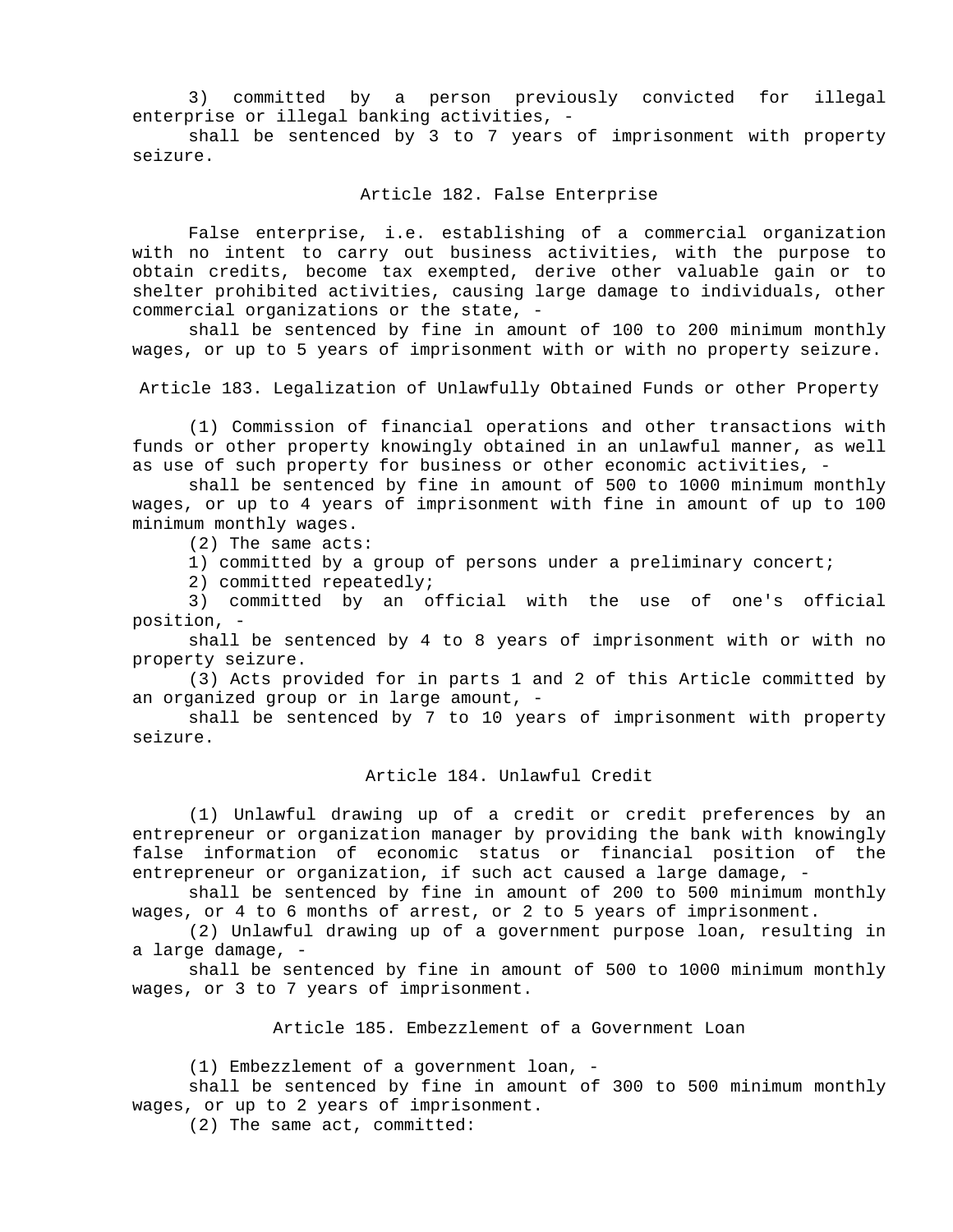1) repeatedly;

2) by a group of persons under a preliminary concert;

shall be sentenced by 2 to 5 years of imprisonment with or with no property seizure.

Article 186. Evasion of Credit Repayment

An organization manager or individual evading payment for bills payable in large amount or security repayment after the effective date of the related court act, -

shall be sentenced by fine in amount of 200 to 500 minimum monthly wages, or 180 to 240 hours of public works, or up to 6 months of arrest, or up to 2 years of imprisonment.

Note: Large amount of bills payable by an individual means that 500 times exceeding the minimum monthly wage; by an organization – 2,500 times exceeding the minimum monthly wage, as established by the Kyrgyz Republic laws by the moment of the crime commission.

Article 187. Violation of Accounting Regulations

An authorized person intently violating regulations of accounting and documenting, as provided by laws, or posting of knowingly false information of the organization's economic and financial activities, as well as extinguishment of financial and other documents, resulting in large damage, -

shall be sentenced by fine in amount of up to 50 minimum monthly wages, or up to 2 years of imprisonment.

Article 188. Monopoly Behavior and Competition Constraint

(1) Monopoly behavior expressed in both overpricing or underpricing, as well as competition constraint by agreement or coordinated actions, aimed at market sharing, restriction of access to market, removal of other economic entities from the market, and setting and maintaining of unit prices, -

shall be sentenced by fine in amount of 100 to 200 minimum monthly wages.

(2) The same acts, committed:

1) repeatedly;

2) by a group of persons under a preliminary concert;

shall be sentenced by fine in amount of 200 to 500 minimum monthly wages, or 2 to 5 years of imprisonment with or with no property seizure.

(3) The same acts committed:

1) with the use or threat of violence;

2) with damage or destruction of somebody's property or threat of such damage or destruction;

3) with the use of one's official position;

4) by an organized group, -

shall be sentenced by 5 to 10 years of imprisonment with property seizure.

Article 189. Gross Violation of Public Sale, Auction and Tender Procedures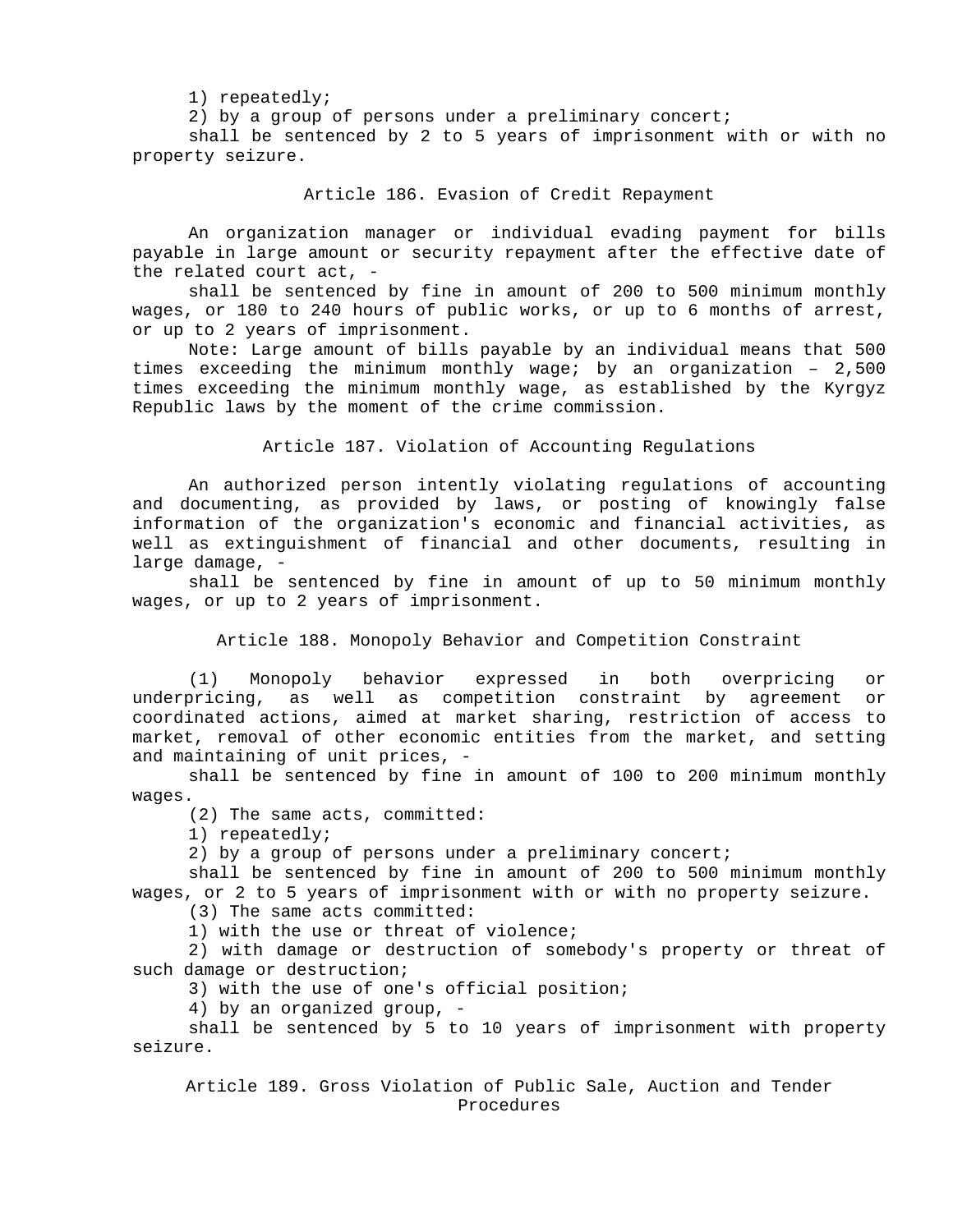Gross violation of public sale, auction and tender procedures causing large damage to property owner, organizer of sale or auction, buyer or another economic entity, -

shall be sentenced by fine in amount of 100 to 200 minimum monthly wages, or up to 2 years of imprisonment.

(In version of the Kyrgyz Republic Law of June 11, 2003, No. 98)

Article 190. Compelling Performance or Denial of Transaction

(1) Compelling performance or denial of transaction under threat of violence, damage or destruction of somebody's property, as well as dissemination of information capable of substantially damaging rights and legitimate interests of the victim or the victim's family members, unless with extortion attributes, -

shall be sentenced by 3 to 6 months of imprisonment, or up to 2 years of imprisonment with fine in amount of up to 50 minimum monthly wages.

(2) The same acts committed:

1) repeatedly;

2) with violence;

3) by an organized group, -

shall be sentenced by 3 to 7 years of imprisonment with or with no property seizure.

### Article 191. Unlawful Use of a Trademark

(1) Unlawful use of other entity's trademark, service mark, firmname, name of product origin, if committed repeatedly or with large damage, -

shall be sentenced by fine in amount of 200 to 400 minimum monthly wages, or 180 to 240 hours of public works, or up to 6 months of arrest.

(2) Unlawful use of a warning label with regard to a trademark, service mark or name of product origin not registered in the Kyrgyz Republic, if committed repeatedly or with large damage, -

shall be sentenced by fine in amount of 100 to 200 minimum monthly wages, or 120 to 180 hours of public works, or up to 4 months of arrest.

#### Article 192. Knowingly False Advertisement

(1) Advertiser using knowingly false information regarding goods, works or services, as well as regarding respective manufacturers or vendors, and advertisement of products subject to mandatory certification or licensing but not having appropriate compliance certificate or license, committed for lucrative purposes, -

shall be sentenced by fine in amount of up to 50 minimum monthly wages, or up to 100 hours of public works.

(2) The same acts:

1) committed with the use of media;

2) resulting in significant damage, -

shall be sentenced by triple ayip, or fine in amount of 50 to 100 minimum monthly wages, or 100 to 200 hours of public works.

Note: Significant damage provided for in articles of this Chapter means that equivalent to 20 (for natural persons) and 50 (for legal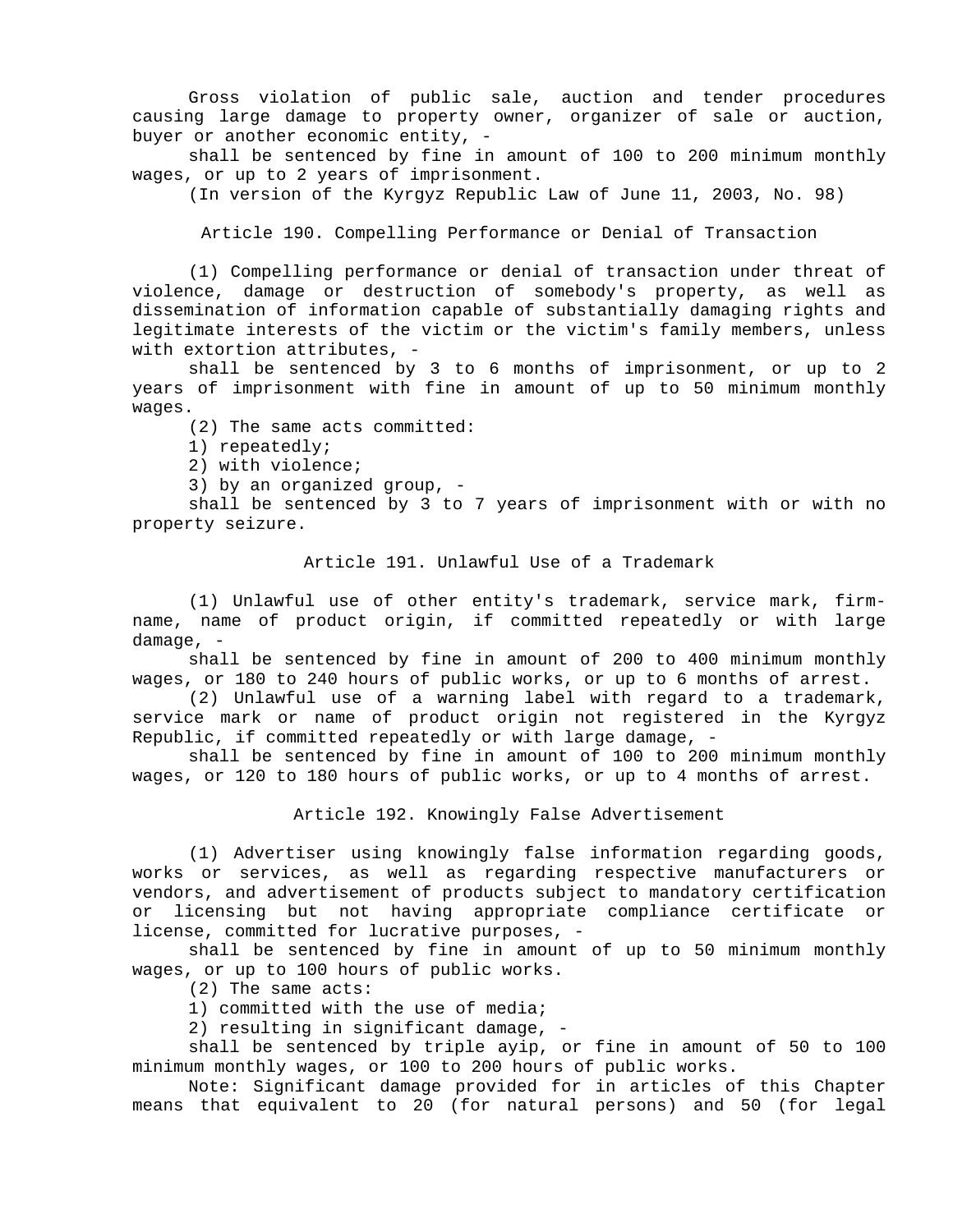entities) minimum monthly wages as established by the Kyrgyz Republic laws by the moment of the crime commission.

(In version of the Kyrgyz Republic Law of August 9, 2003, No. 193)

Article 192-1. Violation of Alcohol and Tobacco Products and Gambling Industry Advertisement Regulations

(1) Repeated violation of alcohol and tobacco products and gambling industry advertisement regulations, -

shall be sentenced by fine in amount of 20 to 30 minimum monthly wages, or up to 6 months of arrest.

(2) The same acts committed:

1) by officials;

2) media outlet editors, -

shall be sentenced by up to 3 years of imprisonment.

(In version of the Kyrgyz Republic Law of February 6, 2006, No. 35)

## Article 193. Unlawful Obtaining of Information Constituting Commercial or Bank Secret

Collecting of information constituting commercial or bank secret by document theft, bribery and threats towards holders of commercial or bank secrets or their family members, wiretapping, unlawful entry of computer systems or networks, using special technical means or in any other illegal manner, with the purpose of such secret further disclosure or use, -

shall be sentenced by fine in amount of 50 to 100 minimum monthly wages, or up to 6 months of arrest.

### Article 194. Commercial or Bank Secret Disclosure

Unlawful disclosure or use of commercial or bank secrets without their holder's consent by a person to which such information is known due to professional or service duties, causing large damage to a commercial organization or an individual entrepreneur, -

shall be sentenced by fine in amount of 100 to 200 minimum monthly wages, or up to 100 hours of public works.

Note: Criminal prosecution of acts provided by this Article shall be commenced at request of the aggrieved commercial organization or an individual entrepreneur.

# Article 195. Violation of Regulations of the State Mark of Assay Production and Use

(1) Unauthorized production, sale or use, as well as forgery of the state mark of assay, -

shall be sentenced by fine in amount of 200 to 500 minimum monthly wages, or up to 3 years of imprisonment.

(2) The same acts committed repeatedly or by an organized group, shall be sentenced by up to 5 years of imprisonment.

#### Article 196. Metrological Regulations Violation

 Issue of measuring instruments without their type approval or metrological certification, untested measuring instruments, as well as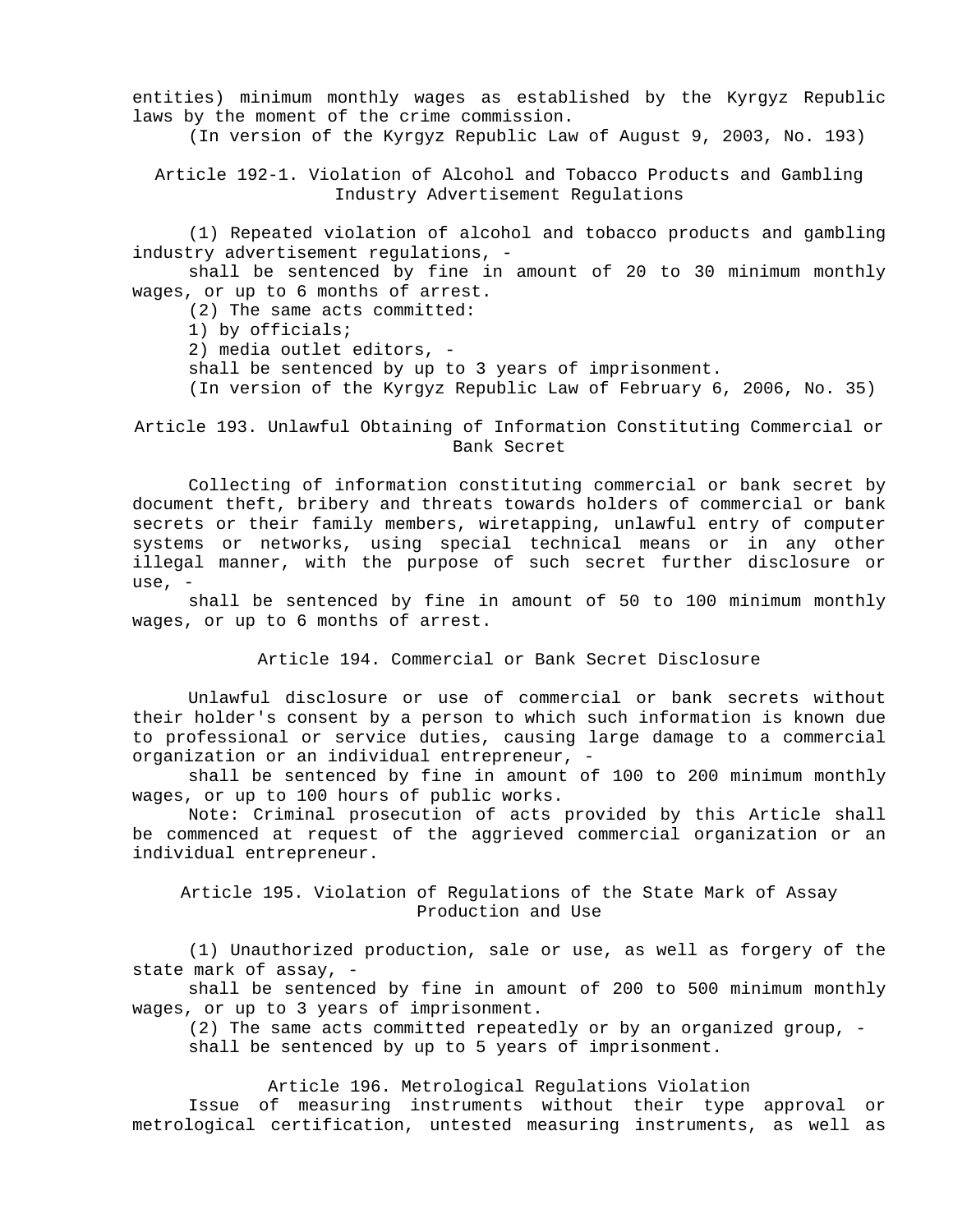manufacturing, fixing and testing of measuring instruments without appropriate permission, and violation of testing methods and rules, resulting in severe consequences, -

shall be sentenced by fine in amount of up to 100 minimum monthly wages, or up to 3 years of imprisonment.

Article 197. Abuse in Capital Issue (Emission)

Posting a knowingly false information in the emission prospect, as well as approval emission prospect containing knowingly false information or approval of knowingly inauthentic emission results, if such acts caused large damage, -

shall be sentenced by fine in amount of 200 to 500 minimum monthly wages.

Article 198. Production, Custody or Sale of Counterfeit Banknotes or Securities

(1) Production with the purpose of sale or custody with the purpose of sale, as well as sale of counterfeit banknotes, coins, securities, foreign currencies or securities in a foreign currency, -

shall be sentenced by 5 to 8 years of imprisonment with property seizure.

(2) The same acts, committed:

1) in large amount;

2) by a group of persons under a preliminary concert, -

shall be sentenced by 10 to 15 years of imprisonment with property seizure.

(3) Acts provided for in part 1 of this Article committed by an organized group, -

shall be sentenced by 15 to 20 years of imprisonment with property seizure.

Article 199. Production, Custody or Sale of Counterfeit Excise Marks

Production of counterfeit excise marks with the purpose of sale, as well as custody with the purpose of sale or use of counterfeit excise marks in large amount or by a group of persons under a preliminary concert, -

shall be sentenced by fine in amount of 50 to 100 minimum monthly wages, or 120 to 180 hours of public works, or up to 3 years of imprisonment with or with no property seizure.

Note: Acts provided for in this article shall be recognized committed in large amount if the amount of produced, stored, sold or used counterfeit excise marks exceeds 500.

Article 200. Production, Storage, Import and Sale of Products Subject to Mandatory Excise Taxation without Excise Marks

Production, storage, import and sale of products subject to mandatory excise taxation without excise marks, committed in large amount or by a person previously convicted for this crime or for tax evasion, -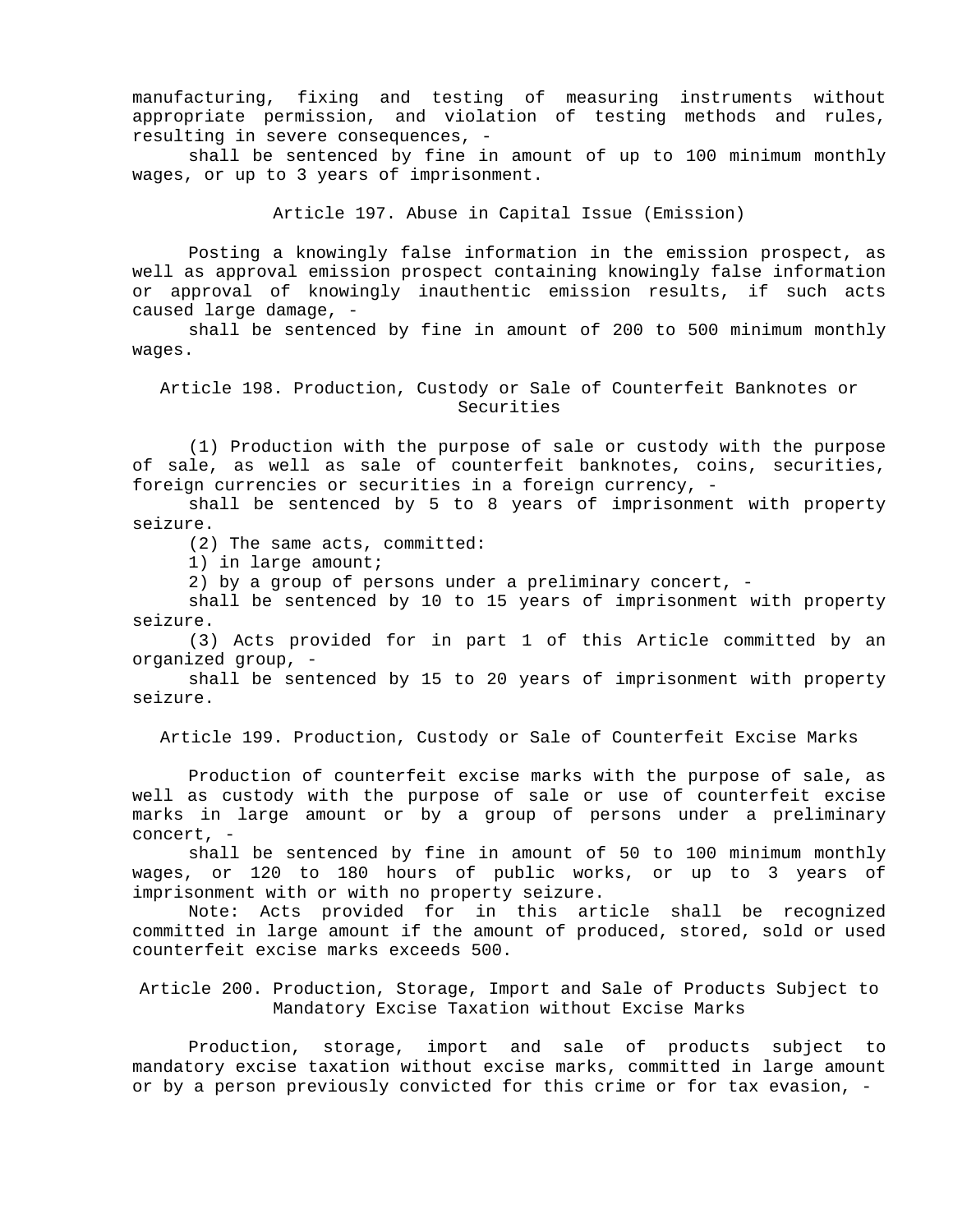shall be sentenced by fine in amount of 100 to 200 minimum monthly wages, or 180 to 240 hours of public works, or up to 5 years of imprisonment with property seizure.

Note: Acts provided for in this article shall be recognized committed in large amount if the products were subject to mandatory excise taxation in amount 1000 times exceeding minimum monthly wage.

(In version of the Kyrgyz Republic Law of March 12, 2002, No. 36)

## Article 201. Unlicensed Production and Sale of Alcohol and Spirit-based Beverages

Unlicensed production or storage with the purpose of sale, as well as sale of alcohol or spirit-based beverages in large amount, -

shall be sentenced by fine in amount of 100 to 200 minimum monthly wages, or 180 to 240 hours of public works, or up to 5 years of imprisonment with or with no property seizure.

Note: Acts provided for in this article shall be recognized committed in large amount if alcohol produced and sold amounted to 20 and more litters, and such spirit-based beverages amounted to 50 and more litters.

(In version of the Kyrgyz Republic Laws of June 11, 2003, No. 98; February 15, 2004, No. 13)

# Article 202. Production and Sale of Poor-quality Alcohol and Spirit-based Beverages

Production or storage with the purpose of sale, as well as sale of alcohol or spirit-based beverages incompliant with state quality standards, causing death or other severe consequences through carelessness, -

shall be sentenced by 3 to 8 years of imprisonment with or with no property seizure.

Article 202-1. Production and Sale or Storage with the Purpose of Sale of Homemade Spirit-based Beverages

Production, sale or storage with the purpose of sale of homemade spirit-based beverages (with over 9% of ethyl alcohol volume content) in large amount, production or storage with the purpose of sale of means of their production, as well as sale of the mentioned alcohol beverages or means of production, -

shall be sentenced by fine in amount of 50 to 100 minimum monthly wages, or 120 to 180 hours of public works, or up to 2 years of imprisonment with or with no property seizure, with compulsory seizure of products and means of production.

Note: Acts provided for in this article shall be recognized committed in large amount if alcohol produced, sold and stored amounted to 50 and more litters.

(In version of the Kyrgyz Republic Law of February 15, 2004, No. 13)

Article 203. Manufacturing or Sale of Counterfeit Credit Cards or Accounting Forms or Other Payment Documents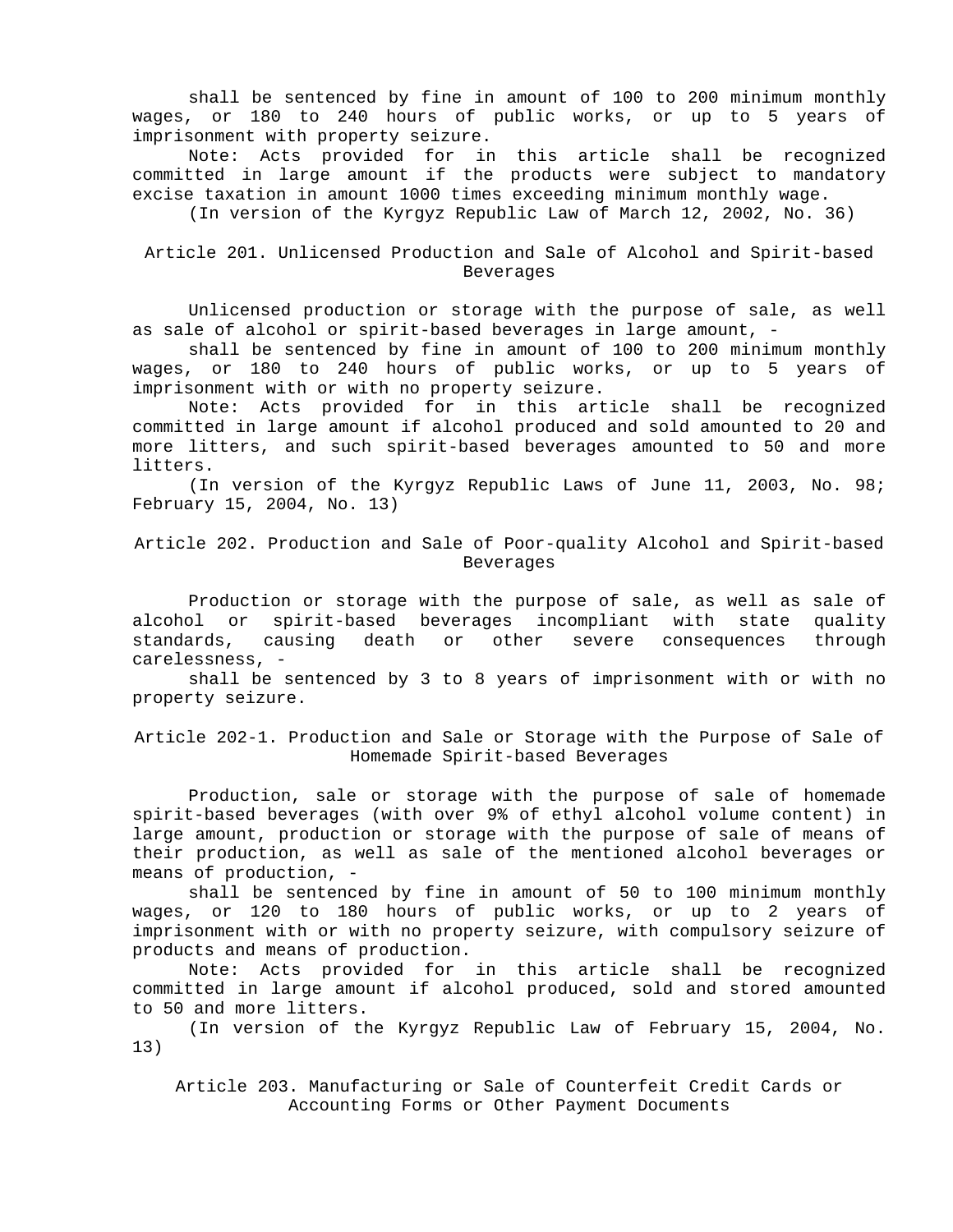Manufacturing with the purpose of sale or sale of counterfeit credit cards or accounting forms and other payment documents not registered as securities, -

shall be sentenced by fine in amount of 200 to 500 minimum monthly wages, or 2 to 5 years of imprisonment.

The same acts committed repeatedly or by an organized group, -

shall be sentenced by 4 to 7 years of imprisonment with property seizure.

#### Article 204. Contraband

(1) Contraband, i.e. transference over the Kyrgyz Republic customs border of large volume of goods or other objects, except those listed in part 2 of this Article, committed unbeknown to or concealed from customs control or with deceptive use of documents or means of customs identity, or connected with non-declaring or unauthentic declaring, -

shall be sentenced by up to 5 years of imprisonment with property seizure.

(2) Transference over the Kyrgyz Republic customs border of drugs, psychotropic, drastic, poisonous, toxic, radioactive or explosive substances, weapons, explosive devices, firearms or ammunition, nuclear, chemical, biological and other weapons of mass destruction, materials, technologies, documentation and equipment that may be used for manufacturing of weapons of mass destruction and which are subject to special regulations of transference over the Kyrgyz Republic customs border, strategic raw materials and cultural values subject to special regulations of transference over the Kyrgyz Republic customs border, if such acts are committed unbeknown to or concealed from customs control or with deceptive use of documents or means of customs identity, or connected with non-declaring or unauthentic declaring, -

shall be sentenced by 3 to 7 years of imprisonment with property seizure.

(3) Acts provided for in parts 1 and 2 of this Article, committed:

1) repeatedly;

2) by an official using one's official position;

3) with violence towards the person responsible for customs control, -

shall be sentenced by 5 to 10 years of imprisonment with property seizure.

(4) Acts provided for in parts 1, 2 and 3 of this Article, committed by an organized group, -

shall be sentenced by 7 to 12 years of imprisonment with property seizure.

Note: Acts provided for in Articles 204 and 205 of this Chapter shall be recognized to be committed in large amount if the cost of goods transferred 1,000 times exceeds the minimum monthly wage established by the Kyrgyz Republic laws by the time of the crime commission.

### Article 204-1. Organization of Illegal Migration

(1) Organization of illegal migration by providing means of transport or forged documents, house or another premises, as well as by providing other services for illegal entrance, departure or movement across the Kyrgyz Republic area, -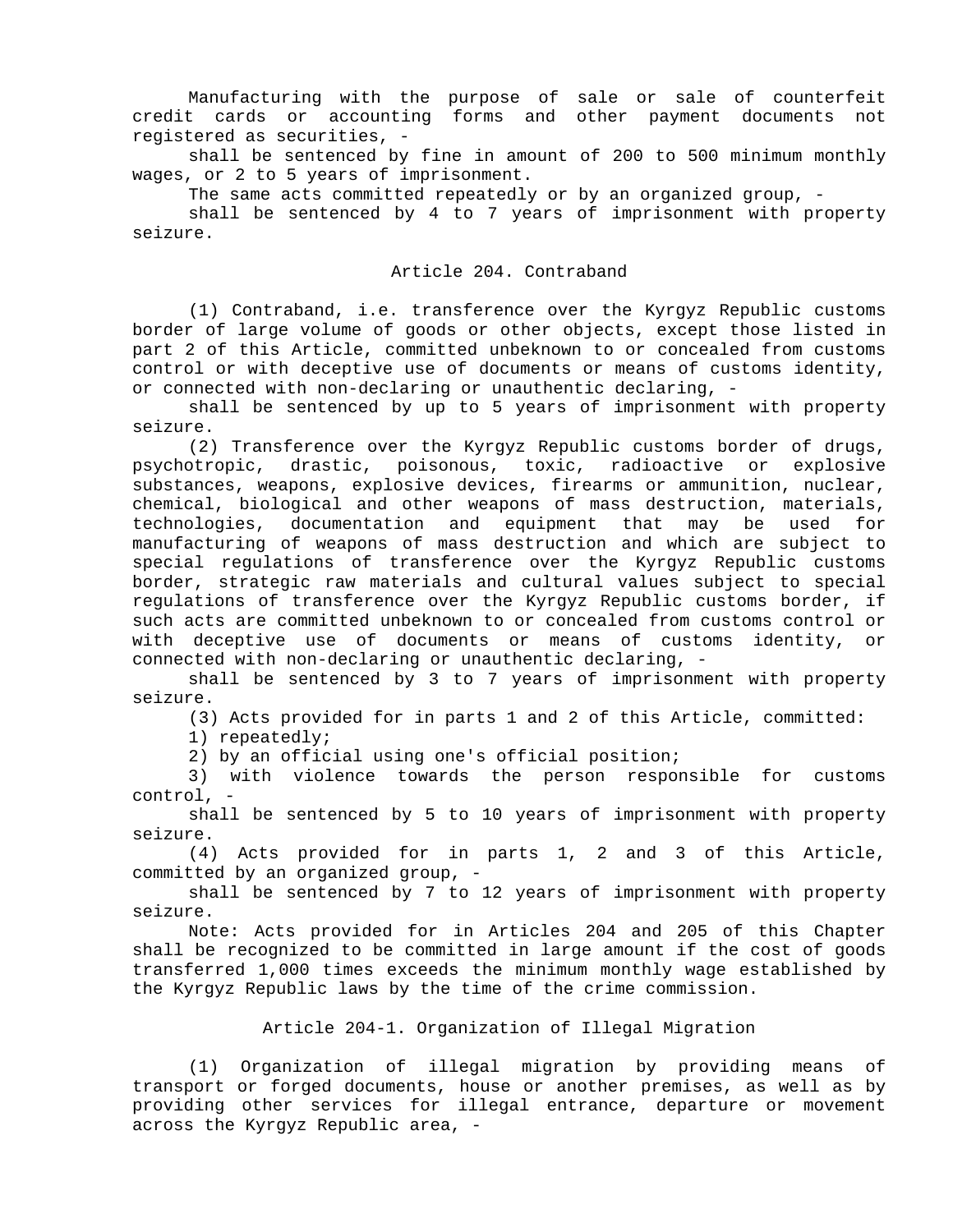shall be sentenced by fine in amount of 50 to 100 minimum monthly wages, or up to 3 years of imprisonment.

(2) The same act committed by a group of persons under a preliminary concert or using one's official powers, -

shall be sentenced by 3 to 5 years of imprisonment.

(In version of the Kyrgyz Republic Law of August 9, 2003, No. 193)

Article 204-2. Repeated Violation of Regulations of Industrial Intake and Use of Foreign Labor Force in the Kyrgyz Republic

(1) Employer repeatedly recruiting foreign citizens and stateless persons residing in the Kyrgyz Republic, without special permission of responsible authorities, -

shall be sentenced by fine in amount of 50 to 100 minimum monthly wages.

(2) Employer repeatedly violating regulations of foreign labor force in the Kyrgyz Republic, -

shall be sentenced by fine in amount of 100 to 200 minimum monthly wages, or 120 to 180 hours of public works, or up to 6 months of arrest, or up to 1 year of imprisonment.

Note: Acts provided for in this Article shall be recognized committed repeatedly if preceded by commission of 1 or more crimes mentioned in parts 1 and 2 of this Article.

(In version of the Kyrgyz Republic Law of August 9, 2001, No. 193)

Article 205. Failure to Return Material Stock from Abroad

Failure to return large amount of material stock belonging to the Kyrgyz Republic and exported under obligation of mandatory return from abroad, -

shall be sentenced by 5 to 8 years of imprisonment with property seizure.

Article 206. Failure to Return Objects of Art, Historic and Archeological Property of Peoples of the Kyrgyz Republic from Abroad

Failure to return to the Kyrgyz Republic at the stated time exported objects of art, historic and archeological property of peoples of the Kyrgyz Republic and other countries, if such return is mandatory, -

shall be sentenced by up to 5 years of imprisonment with property seizure.

Article 207. Failure to Return from Abroad Funds in Foreign Currency

An organization manager failing to return from abroad a large amount of public funds in foreign currency subject to mandatory transfer to accounts in an authorized bank of the Kyrgyz Republic, -

shall be sentenced by up to 3 years of imprisonment with property seizure.

Note: The act provided for in this Article shall be recognized committed in large amount if the amount of the non-returned funds in foreign currency 5,000 times exceeds the minimum monthly wage established by the Kyrgyz Republic laws by the time of the crime commission.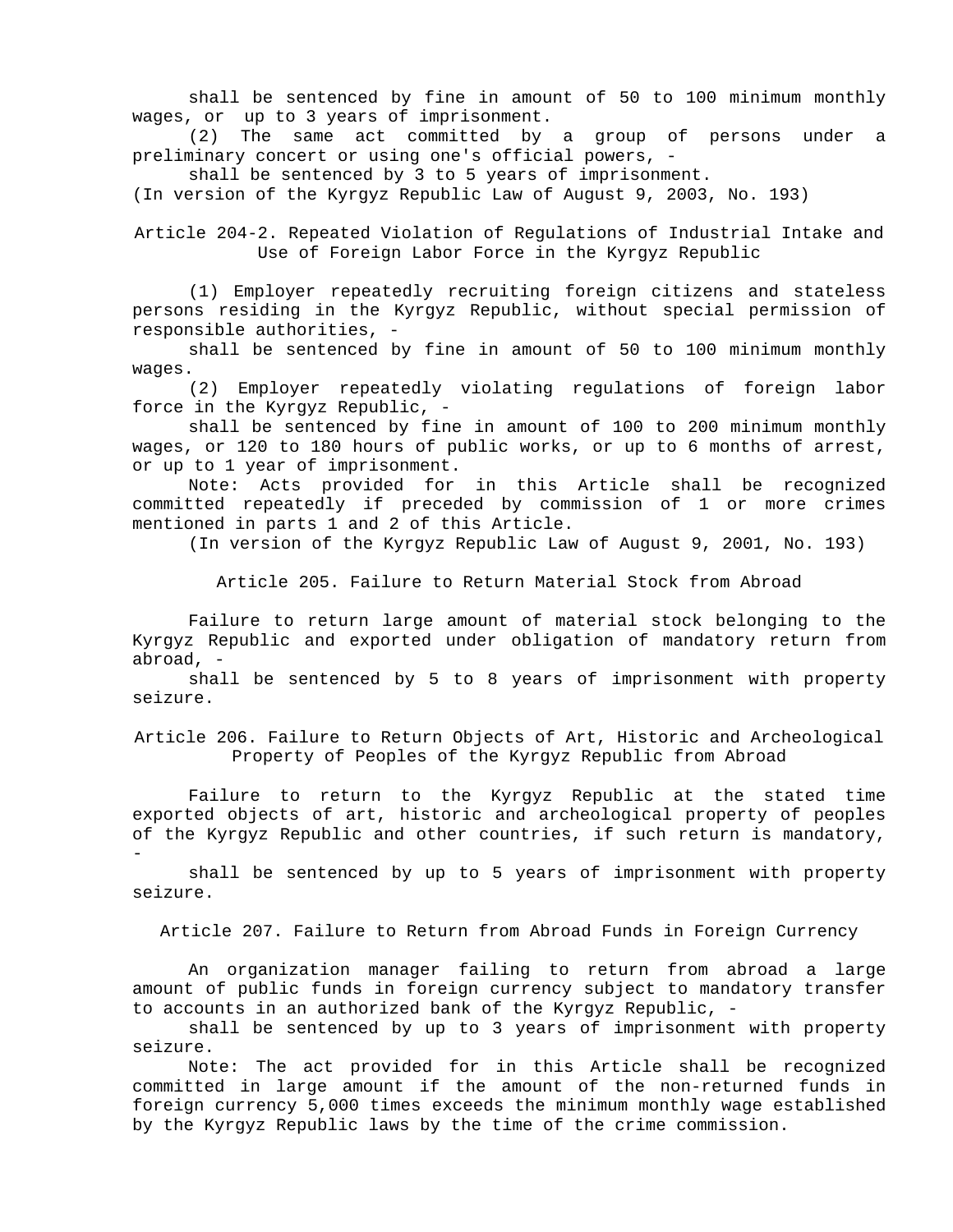Article 208. Illegal Turnover of Precious Metals and Natural Stones

(1) Commission of a transaction connected with precious metals, natural precious stones, in violation of regulations established by the Kyrgyz Republic laws, as well as illegal custody, transport or forwarding of precious metals, natural precious stones in any form or state, except domestic items and scrap of such items, -

shall be sentenced by fine in amount of 200 to 500 minimum monthly wages, or up to 6 months of arrest, or up to 3 years of imprisonment.

(2) The same acts committed:

1) by a person previously convicted for illegal turnover of precious metals or natural precious stones;

2) in large amount;

3) by an organized group, -

shall be sentenced by 5 to 10 years of imprisonment with property seizure.

Note: The act provided for in this Article shall be recognized committed in large amount if the cost of precious metals or natural precious stones involved in illegal turnover 500 times exceeds the minimum monthly wage established by the Kyrgyz Republic laws by the time of the crime commission.

Article 209. Violation of Regulations of Handing over of Precious Metals and Precious Stones to the State

Evasion of mandatory handing over for refining or mandatory sale to the state of precious metals or natural precious stones quarried from entrails, as well as picked and found, if such is committed in a large amount, -

shall be sentenced by fine in amount of 500 to 1,000 minimum monthly wages, or 2 to 5 years of imprisonment.

Note: The act provided for in this Article shall be recognized committed in large amount if the cost of mentioned object neither handed nor sold to the state 500 times exceeds the minimum monthly wage established by the Kyrgyz Republic laws by the time of the crime commission.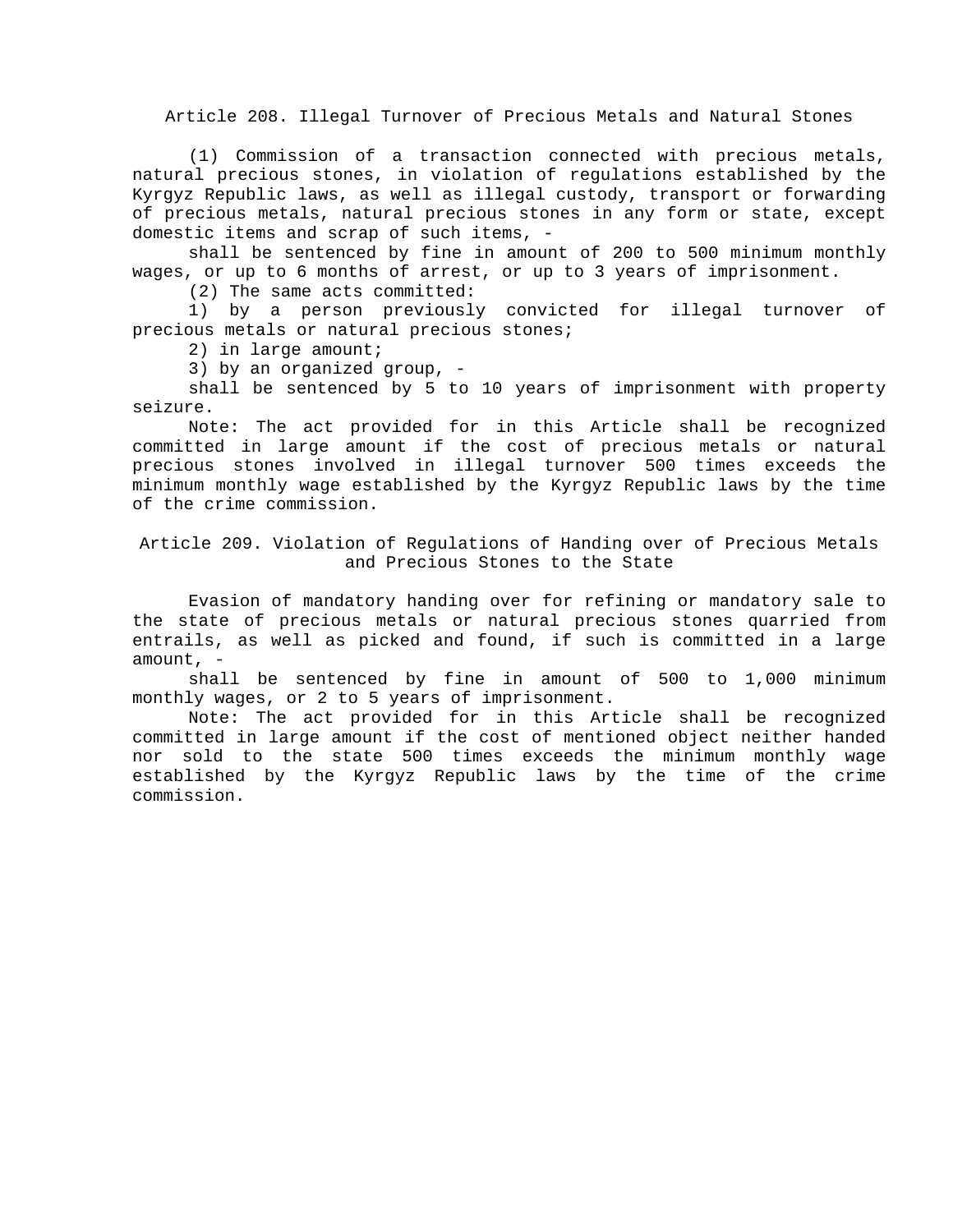Article 210. Evasion of Customs Payments

(1) Evasion of customs payments by failure to submit documents to compute payments or destruction thereof, by showing in these documents data on income and expenses known to be false, and by concealing other objects of taxation on a large scale,

shall be punishable with a fine in the amount of two hundred to five hundred minimum monthly wages.

(2) The same deed committed:

1) several times;

2) using official position;

3) by a group of persons by prior conspiracy,

shall be punishable by a fine in the amount of three hundred to seven hundred minimum monthly wages or by deprivation of liberty for a term of up to three years with confiscation of property or without such confiscation.

(3) Evasion of customs payments committed on a large scale or by an organized group shall be punishable by deprivation of liberty for a term of three to five years with confiscation of property.

Note: The evasion of customs payments on a large scale shall be regarded as committed on a large scale if the amount of non-paid customs payments exceeds three hundred the minimum monthly wage established by the legislation of the Kyrgyz Republic as of the date of committing a crime.

Article 211. Evasion of Tax by a Citizen

Evasion of a citizen of tax by failure to submit an income declaration in cases when the submission of a declaration is obligatory or by showing in a declaration data on incomes and expenses known to be false, committed on a large scale,

shall be punishable by a fine in the amount of one hundred to three hundred minimum monthly wages or by public works for a term of one hundred twenty to one hundred eighty hours or arrest for a term of up to three months, with the imposition of a fine in the amount up to one hundred minimum wages.

Note. The evasion of tax shall be regarded as committed on a large scale if the amount of non-paid tax exceeds one thousand the minimum monthly wage established by the legislation of the Kyrgyz Republic as of as date of committing a crime. (As amended by Law of the Kyrgyz Republic of July 23, 2001, # 77)

Article 212. Evasion of Tax and Compulsory Insurance Premiums by a Private Entrepreneur

(1) The evasion of a private entrepreneurs of tax and compulsory insurance premiums of the state social insurance by failure to submit documents for computation of taxes and compulsory insurance premiums or destruction thereof, by showing in the documents data on incomes and expenses known to be false or by concealing other objects of taxation and social insurance on a large scale,

shall be punishable with a fine in the amount from three hundred to five hundred minimum monthly wages or by public works for a term from one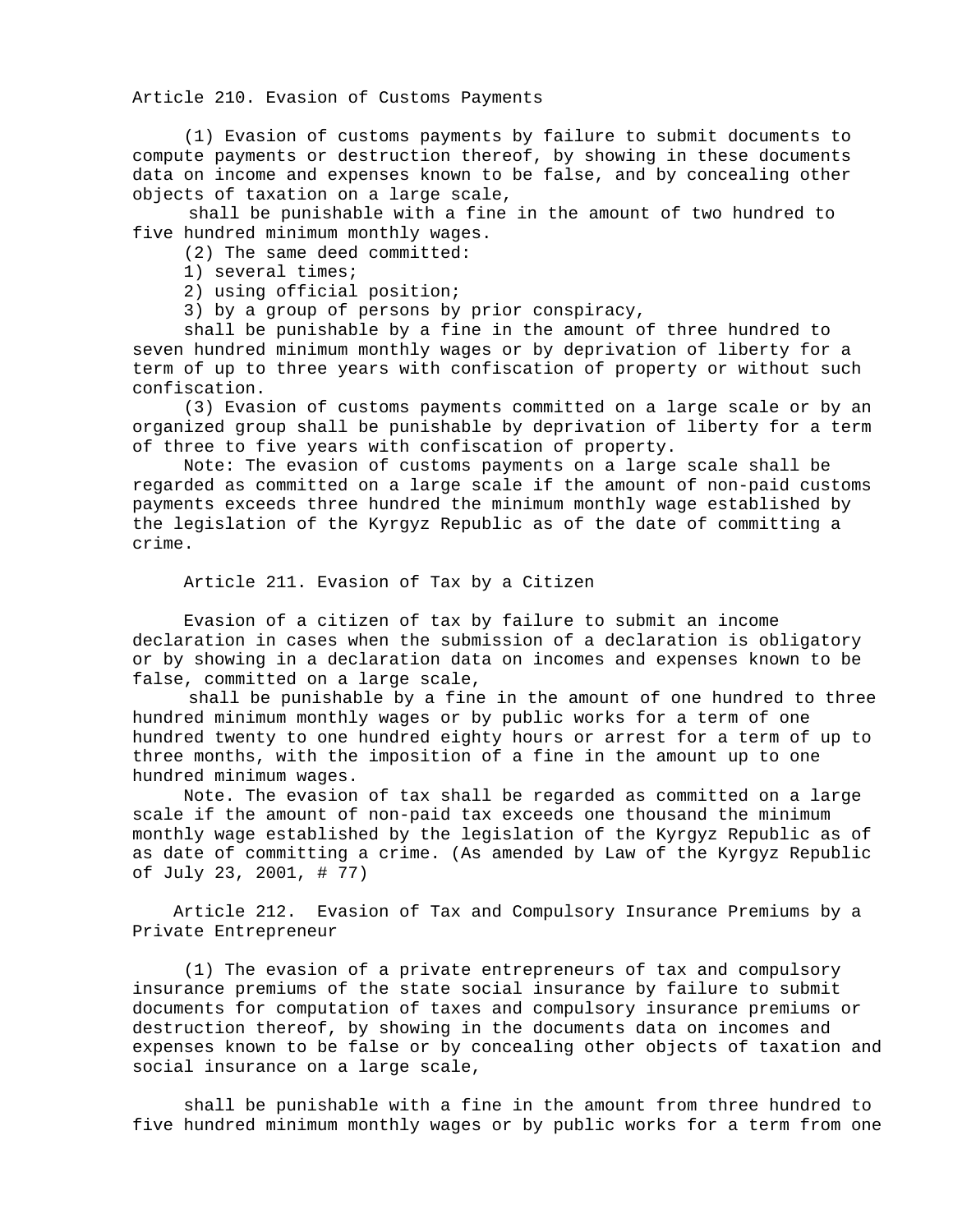hundred eighty to two hundred forty hours, or by deprivation of liberty for a term of up to one year.

(2) The same deed committed on a large scale,

shall be punishable by deprivation of liberty for a term from one to three years with confiscation of property or without such confiscation.

Note. The evasion of tax and compulsory insurance premiums shall be regarded as committed on a large scale if the amount of non-paid taxes and insurance premiums exceeds two thousand times the minimum monthly wage; the evasion of tax and compulsory insurance premiums shall be regarded as committed on especially large scale if the amount of non-paid taxes and premiums exceeds five thousand times the minimum monthly wage, established by the legislation of the Kyrgyz Republic as of the date of committing a crime.

(as amended by Laws of the Kyrgyz Republic of July 23, 2001, # 77, February 17, 2003, # 36)

Article 213. Evasion of Tax and Compulsory Insurance Premiums by Functionaries of Economic Entities

(1) The evasion of functionaries of economic entities of tax and compulsory insurance premiums by failure to submit documents for computation of taxes and compulsory insurance premiums, by showing in the accounting documents data on incomes and expenses known to be false or destruction thereof on a large scale,

shall be punishable by a fine in the amount of three hundred to five hundred minimum monthly wages or by disqualification to hold specified offices or to engage in specified activity for a term of up to five years, or by deprivation of liberty for a term of one to three years.

(2) The same act committed on especially large scale,

shall be punishable by deprivation of liberty for a term of three to five years with confiscation of property.

Note. The evasion of tax and compulsory insurance premiums shall be regarded as committed on a large scale if the amount of non-paid taxes and insurance premiums exceeds five thousand times the minimum monthly wage; the evasion of tax and compulsory insurance premiums shall be regarded as committed on especially large scale if the amount of non-paid taxes and premiums exceeds ten thousand times the minimum monthly wage, established by the legislation of the Kyrgyz Republic as of the date of committing a crime.

(as amended by Laws of the Kyrgyz Republic of July 23, 2001, 3 77, February 17, 2003, # 36)

Article 214. Non-fulfillment of Legal Requirements of Tax Services, Social Fund Bodies and Counteraction Against Them

Failure to fulfill legal requirements of tax services and Social Fund bodies regarding submission of documents required for computation and payment of a tax, insurance premiums within the state social insurance and other compulsory payments, coercive actions with respect to a functionary of tax services and Social Fund bodies in connection with their discharge of official duties, and likewise removing seals and stamps imposed by tax services,

shall be punishable by a fine in the amount of one hundred to five hundred minimum monthly wages or by public works for a term of one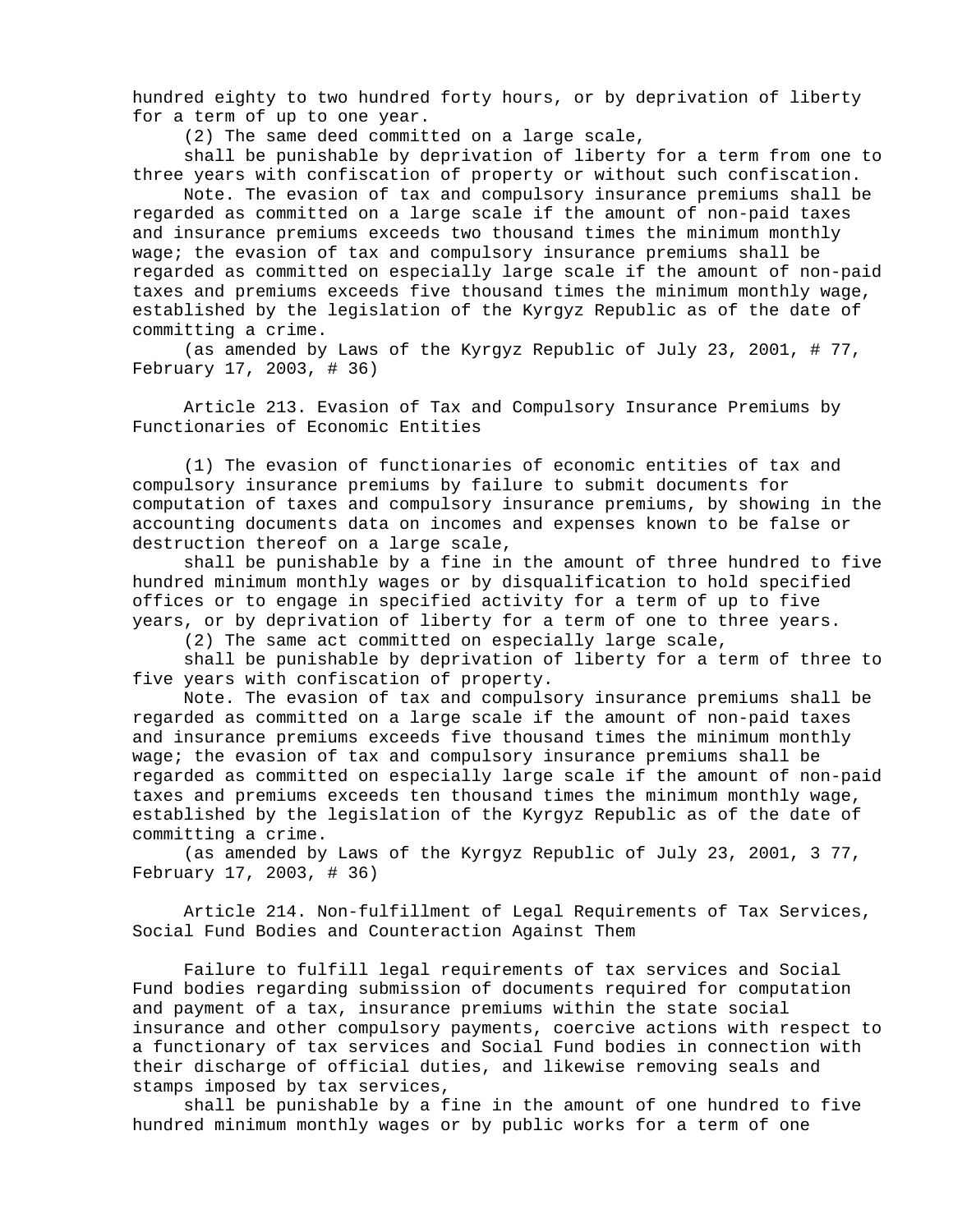hundred eight to two hundred forty hours, or by deprivation of liberty for a term of up to one year.

(as amended by Law of the Kyrgyz Republic of February 17, 2003, # 36)

Article 215. Illegal Granting or Receipt of Financial Benefits

Illegal granting or receipt of tax, customs or any other financial benefits,

shall be punishable by a fine in the amount of one hundred to two hundred minimum monthly wages or by public works for a term from one hundred eighty to two hundred forty hours, or by deprivation of liberty for a term of up to three years.

Article 216. Lawless Actions in Case of Bankruptcy

(1) Concealment of property or of property liabilities, of information about property, its size, and place of location, or of other information about property, transfer of property into another's possession, alienation or destruction of property, and also concealment, destruction, or falsification of accounting and other records reflecting economic activity, if these actions have been committed by the manager or the owner of a debtor organization or by an individual businessman in case of bankruptcy or in expectation of bankruptcy, and have caused sizable damage,

shall be punishable with a fine ranging from one hundred to two hundred minimal monthly wage or by public works for the term from one hundred and eighty to two hundred hours, or deprivation of liberty for a term of up to three years.

(2) Unlawful satisfaction of the property claims of particular creditors by the manager of a debtor organization or by an individual businessman who knows about his actual insolvency (bankruptcy), knowingly done to the detriment of other creditors, and also the acceptance of such satisfaction by a creditor who knows about the preference given to him in the insolvency to the detriment of other creditors, if these actions have caused large-scale damage,

shall be punishable with a fine ranging from twenty to one hundred minimal monthly wage or by public works for a term from one hundred and twenty to one hundred and eighty hours, or by deprivation of liberty for a term of up to two years (as amended by Law of the Kyrgyz Republic of June 22, 2002, # 109)

### Article 217. Deliberate Bankruptcy

The intentional creation or increase of insolvency, committed by the manager or the owner of a commercial organization, or by an individual businessman, for the doer's benefit or for the benefit of other persons, which has caused large-scale damage or any other grave consequences,

shall be punishable with a fine in the amount of two hundred to five hundred minimum monthly wages or by deprivation of liberty for a term of up to three years.

Article 218. Fictitious Bankruptcy

Fictitious bankruptcy, that is the knowingly false declaration by the manager or owner of a commercial organization, or by an individual businessman, about the doer's, insolvency with the aim of deluding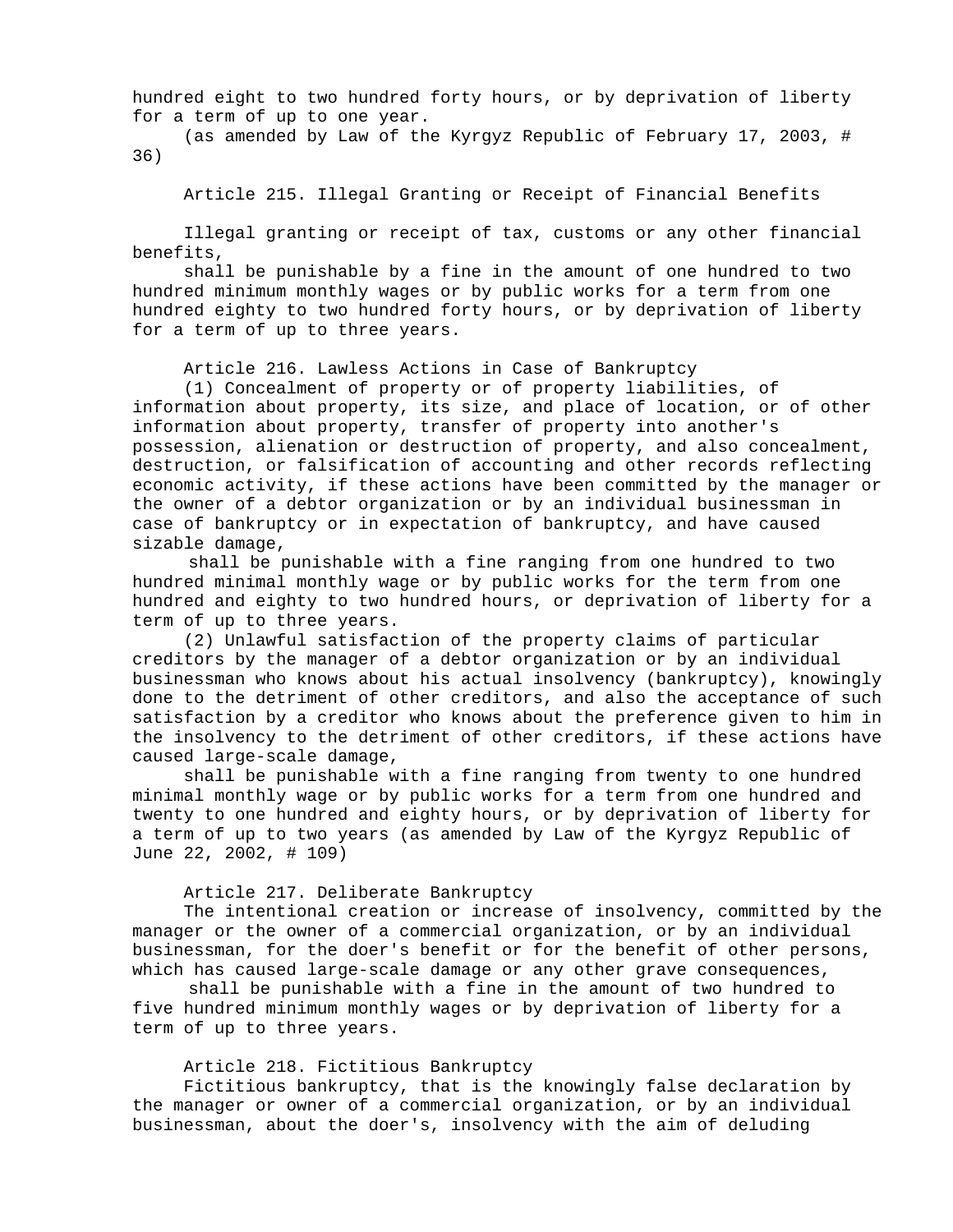creditors and receiving delays or time to make pay payments due to creditors, or a debt allowance, and likewise for defaults on debts, if this deed has caused large-scale damage,

shall be punishable with a fine in the amount of one hundred to three hundred minimum monthly wages or by deprivation of liberty for a term of up to two years.

Article 219. Deception of Customers

(1) False measurement, false weighting, cheating, and tricking customers regarding properties or the quality of goods (services), or any other deception of customers by organizations which sell goods or render services to people, and equally by private persons registered as individual businessmen in the sphere of trade (services), if these deeds have been committed on a large scale,

shall be punishable by triple ayip or with a fine in the amount of fifty minimum monthly wages, or by public works for a term of one hundred twenty to one hundred eighty hours.

(2) The same deeds committed:

1) on a large scale;

2) by a group of persons in a preliminary conspiracy

shall be punishable by triple ayip or deprivation of liberty for a term up to two years.

(3) The deeds set forth in points one and two of the present Article committed by an organized group or by a person earlier convicted of the same deeds,

shall be punishable by deprivation of liberty for a term of three to six years with confiscation of property or without any confiscation.

Note. The deeds stipulated in the present Article shall be deemed committed on a sizable scale, if the damage to customers exceeded one tenth of the minimum monthly wage; the deed shall be deemed committed on a large scale, if the damage to customers exceeded one minimum monthly wage established by the legislation of the Kyrgyz Republic as of the moment of committing a crime.

Article 220. Bribery of Participants and Organizers of Professional Sports and Entertainment Competitions

(1) Bribery of athletes, referees, coaches, team leaders, and other participants or organizers of professional sport competitions, and also organizers or jurymen of profit-making entertainment competitions, with the purpose of exerting influence on the results of these competitions or contests,

shall be punishable by a fine in the amount of three hundred to five hundred minimum monthly wages.

(2) The same act committed repeatedly or by an organized group,

shall be punishable by deprivation of liberty for a term of one to five years.

(3) Illegal receipt by athletes of money, securities, or any other services of material nature transferred to them for the purpose of exerting influence on the results of said competitions,

shall be punishable by a fine in the amount of five hundred to seven hundred minimum monthly wages.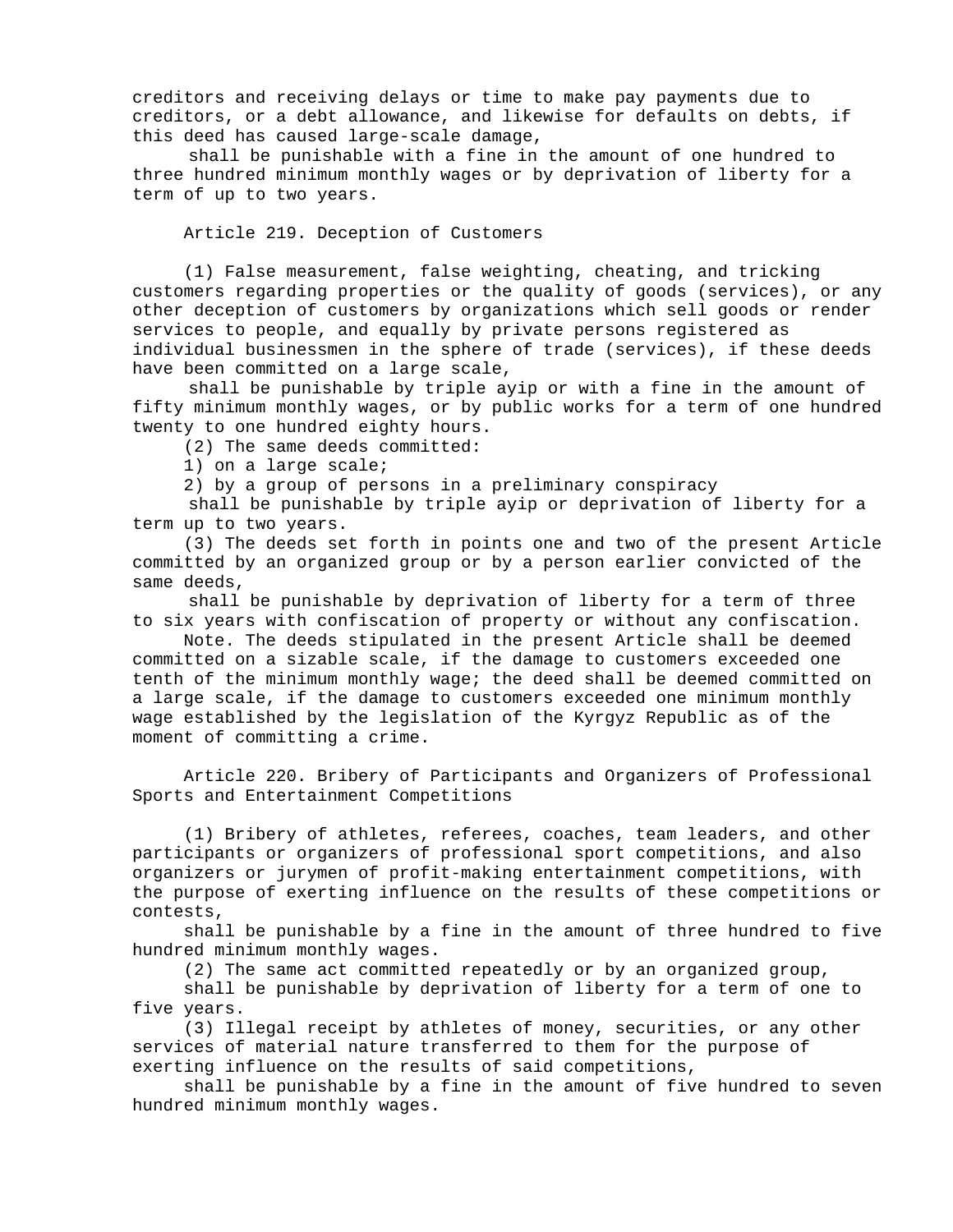(4) Illegal receipt of money or material values, or services of material nature by referees, coaches, team leaders, and other participants or organizers of professional sports competitions, and also by organizers or jurymen of profit-making entertainment competitions for the same purpose,

shall be punishable by deprivation of liberty for a term of two to five years with disqualification to hold specified offices or to engage in specified activity for a term of up to three years.

CHAPTER 23. CRIMES AGAINST THE INTERESTS OF SERVICE IN NON-STATE ENTERPRISES AND ORGANIZATIONS

Article 221. Abuse of Authorities by Employees of Commercial or Other Organizations

(1) The use of authority by a person discharging managerial functions in a profit-making or any other organization in defiance of the lawful interests of this organization and for the purpose of deriving benefits and advantages for himself or for other persons or for the purpose of inflicting harm on other persons, if this deed has involved the infliction of substantial damage on the rights and lawful interests of individuals or organizations or on the legally-protected interests of the society or the State,

shall be punishable with a fine in the amount of fifty to one hundred minimum monthly wage or arrest for a term of up to six months, or by public works for a term of one hundred eighty to two hundred forty hours.

(2) The same deed, which has involved grave consequences

shall be punishable with a fine in the amount of one hundred to five hundred minimum monthly wages or arrest for a term of up to six months, or by deprivation of liberty for a term of up to three years.

Note 1. A person who discharges on a permanent or temporary basis or on the basis of a special power the organizational and regulatory or administrative and economic duties in a commercial organization, regardless of its form of property, or in a non-commercial organization that is not a state agency, or a local self-government body, a governmental municipal institution, is regarded as a person discharging managerial functions in a commercial or any other organization.

2. If a deed stipulated by this Article or by other Articles of this Chapter has caused harm to the interests of an exclusively commercial organization that is not a governmental or municipal enterprise, then prosecution shall be instituted upon the application of this organization, or with its consent.

3. If a deed envisaged by this Article or by other Articles of this Chapter has caused harm to the interests of other organizations, or to the interests of individuals, society, or the State, then prosecution shall be instituted on general grounds.

Article 222. Abuse of Authority by Private Notaries and Auditors

(1) The use by a private notary or a private auditor of his authority, contrary to his duty and for the purpose of deriving benefits and advantages for himself or for other persons, or of inflicting harm on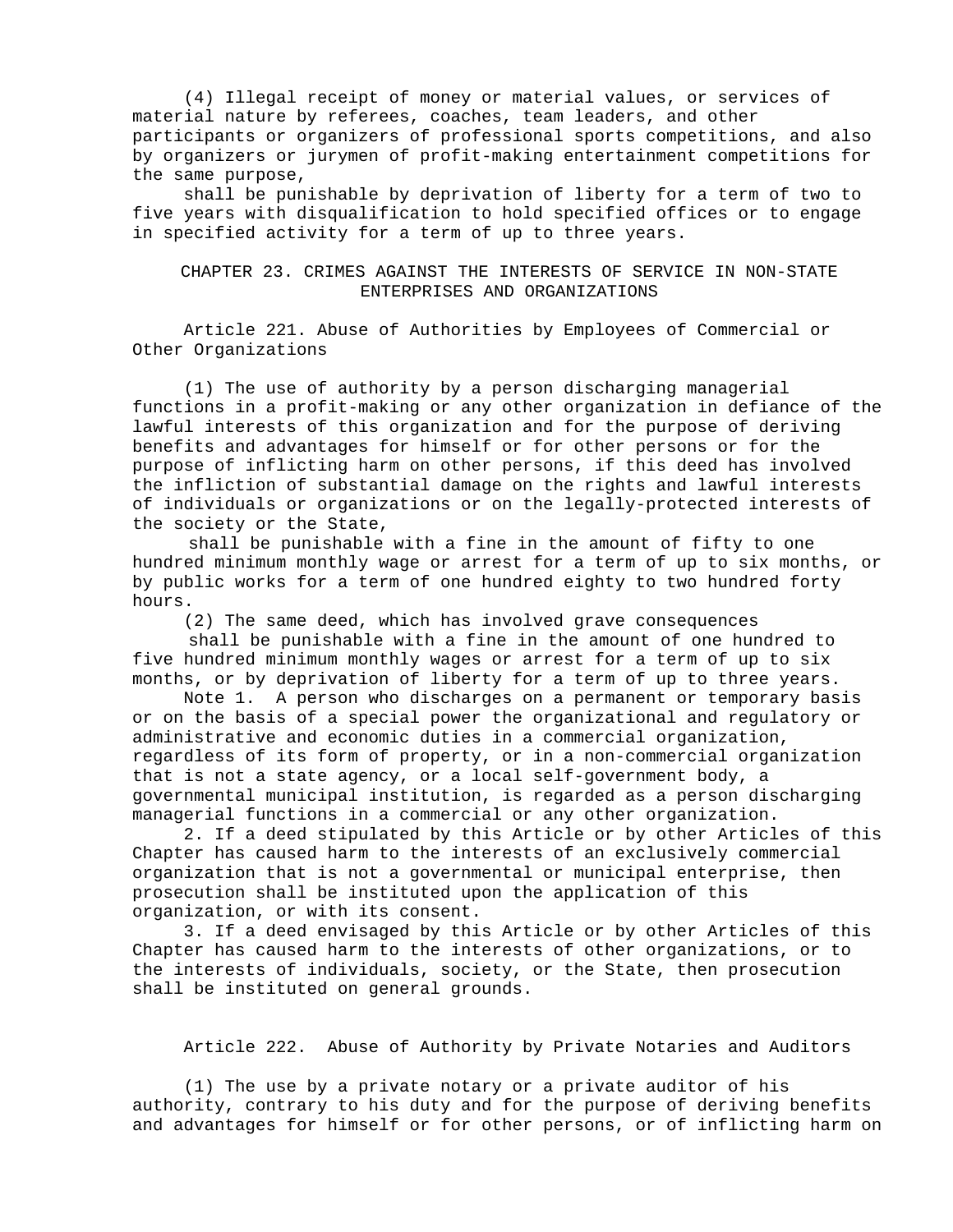other persons, if this deed has caused substantial damage to the rights and lawful interests of individuals or organizations or to the legallyprotected interests of society and the State,

shall be punishable with a fine in the amount of one hundred to two hundreds minimum monthly wages with disqualification to hold specified offices or to engage in specified activities for a term of up to three years or by deprivation of liberty for a term of up to three years.

(2) The same deed committed repeatedly

shall be punishable by deprivation of liberty for a term of three to five years.

(as amended by Law of the Kyrgyz Republic of November 15, 2003, # 223)

Article 223. Exceeding Authority by Staff Members of Private Detective Services

(1) The exceeding of his authority by a manager or an officer of private detective service, if this deed has been committed with the use of violence or with the threat of its application,

shall be punishable by deprivation of liberty for a term of two to five years with disqualification to hold specified offices or to engage in specified activities for a term of up to three years.

(2) The same deed, which:

1) has been committed with application of weapon;

2) has involved grave consequences,

shall be punishable by deprivation of liberty for a term of five to eight years with disqualification to hold specified offices or to engage in specified activities for a term of up to three years.

Article 224. Commercial Bribery

(1) The illegal transfer of money, securities, or any other assets to a person who discharges the managerial functions in a commercial organization, and likewise the unlawful rendering of property-related services to him for the commission of actions (inaction) in the interests of the giver, in connection with the official position held by this person,

shall be punishable with a fine in the amount of two hundred to five hundred minimum monthly wages or arrest for a term of up to six months, or by deprivation of liberty for a term of up to two years.

- (2) The same deeds committed:
- 1) repeatedly;
- 2) by a group of persons in preliminary conspiracy;
- 3) by an organized group, -

shall be punishable with a fine in the amount of three hundred to eight hundred minimum monthly wages or arrest for a term of up to six months, or deprivation of liberty for a term of up to three years.

(3) The illegal receipt of money, securities, or any other assets by a person who discharges the managerial functions in a commercial organization, and likewise the illegal use of property-related services for the commission of actions (inaction) in the interests of the giver, in connection with the official position held by this person,

shall be punishable by a fine in the amount of five hundred to eight hundred minimum monthly wages or by disqualification to hold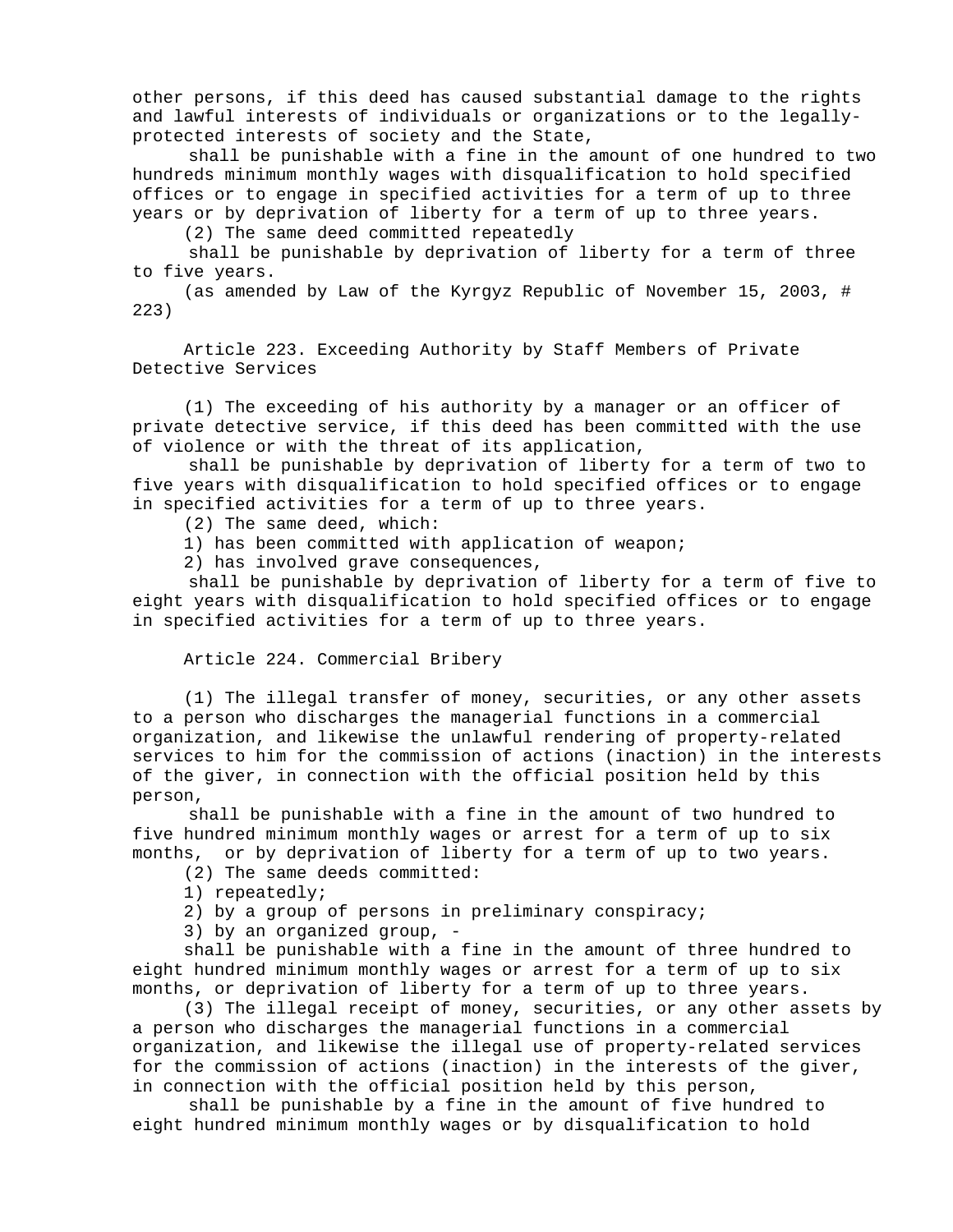specified offices or to engage in specified activities for a term of up to five years, or by deprivation of liberty for a term of up to four years.

(4) Acts provided for by the third part of the present Article, if they are:

1) committed by a group of persons in a preliminary conspiracy;

2) committed repeatedly;

3) attended by extortion;

4) committed by an organized group,

shall be punishable by a fine in the amount of eight hundred to one thousand minimum monthly wages or by disqualification to hold specified offices or to engage in specified activities for a term of up to five years, or by deprivation of liberty for a term of up to five years.

Note. A person who has committed acts stipulated in the first or second part of the present Article, shall be relieved from criminal responsibility, if he has been subject to extortion or if this person has voluntarily informed the body that has the right to institute proceedings in a criminal case about bribery.

Article 225. Illegal Receipt of Remuneration by an Employee

Knowingly illegal receipt of material remuneration or property gain on a large scale by an employee, who is not a functionary of a state body, an enterprise, institution, organization, public association, selfgovernment body of citizens for taking or not taking certain action in the interest of a person, who is giving a briber, that the employee should or could take through his official position,

shall be punishable by a fine in the amount of fifty to two hundred minimum monthly wages or by public works for a term of one hundred twenty to one hundred eighty hours.

Note. A deed stipulated by the present Article shall be deemed as committed on a large scale, if the value of the remuneration or property gain exceeds three times the minimum monthly wage established by the legislation of the Kyrgyz Republic at the time of committing a crime.

SECTION IX. CRIMES AGAINST PUBLIC SECURITY AND ORDER

CHAPTER 24. CRIMES AGAINST PUBLIC SECURITY

Article 226. Terrorism

(1) Terrorism, that is, the perpetration of an explosion, arson, or any other action endangering the lives of people, causing sizable property damage, or entailing other socially dangerous consequences, if these actions have been committed for the purpose of violating public security, frightening the population, or exerting influence on decisionmaking by governmental bodies, and also the threat of committing said actions for the same ends,

shall be punishable by deprivation of liberty for a term of five to ten years.

(2) The same deeds committed:

- 1) by a group of persons in a preliminary conspiracy;
- 2) repeatedly;
- 3) with the use of firearms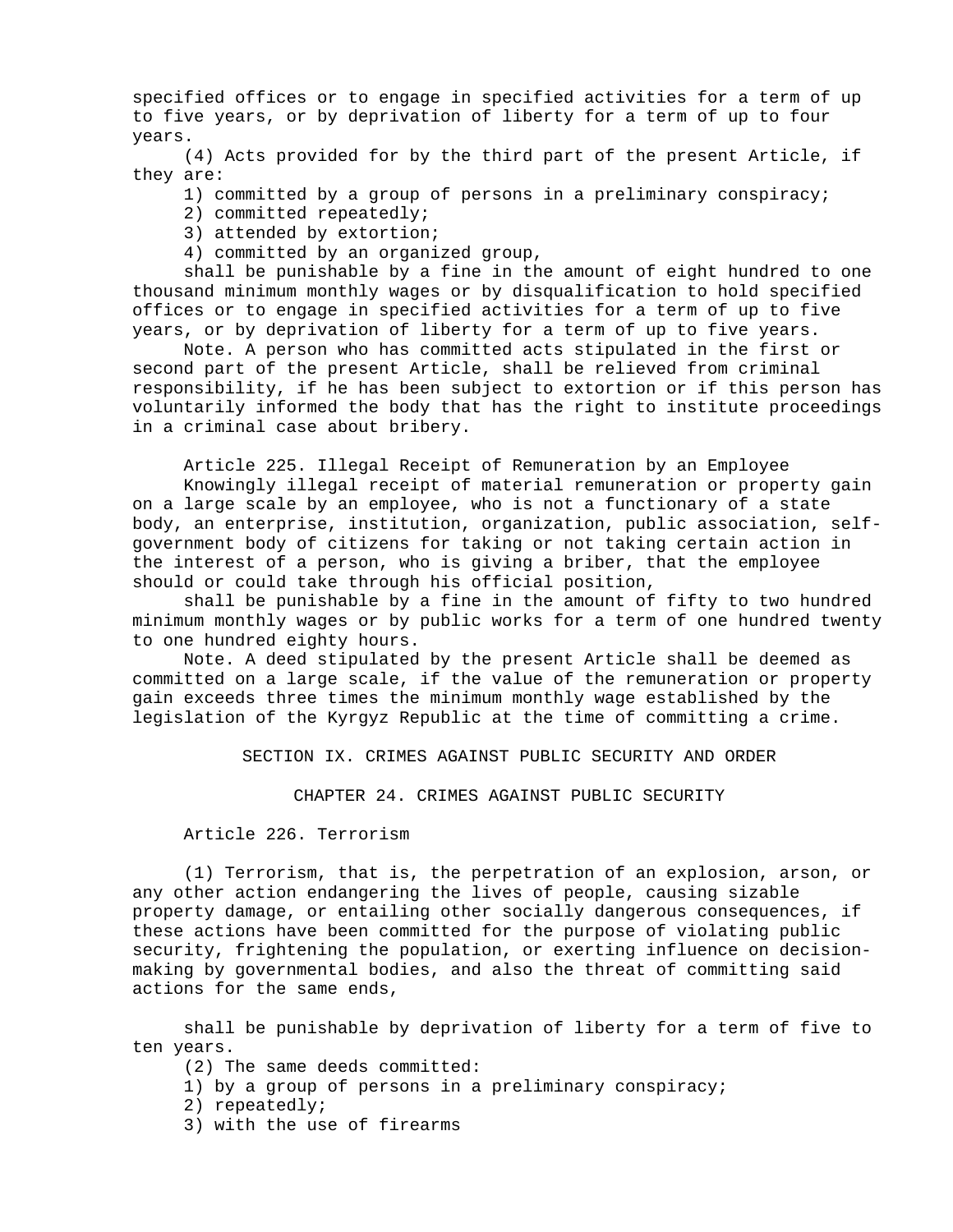shall be punishable by deprivation of liberty for a term of eight to fifteen years.

(3) Deeds stipulated in the first and second part of the present Article, if they have been committed by an organized group or have involved by negligence the death of a person, or any other grave consequences,

shall be punishable by deprivation of liberty for a term of fifteen to twenty years.

Note. A person who has taken part in the preparation of an act of terrorism shall be released from criminal responsibility if he facilitated the prevention of the act of terrorism by timely warning governmental bodies, or by any other method, unless the actions of this person contain a different corpus delicti.

Article 227. Hostage-Taking

(1) The capture or detention of a hostage, committed to compel the State, an international organization, legal entity or an individual to perform or to abstain from taking any action as a condition for the release of the hostage,

shall be punishable by deprivation of liberty for a term of five to ten years.

(2) The same deeds committed:

1) by a group of persons in a preliminary conspiracy;

2) repeatedly;

3) by an organized group;

4) with the use of violence posing a danger to human life or health, or with the threat of killing;

5) with the use of arms or other objects used as arms;

6) against one or more persons;

7) against an obvious minor;

8) against a woman in a state of pregnancy obvious to the convicted person;

9) out of mercenary motives or by hire,

shall be punishable by deprivation of liberty for a term of eight to fifteen years.

(3) Deeds provided for by the first or second part of the present Article, if they have been committed by a criminal community or have involved by negligence the death of a person, or inflicted substantial harm to his health, or any other grave consequencesДеяния,

shall be punishable by deprivation of liberty for a term of twelve to twenty years.

Note. A person who released a hostage voluntarily shall be relieved from criminal responsibility, unless his actions contain a different corpus delicti.

Article 228. Knowingly Making a False Communication About an Act of Terrorism

A knowingly false communication about an impending explosion, act of arson, or any other action creating a danger of killing people, inflicting sizable damage to property, or entailing other socially hazardous consequences,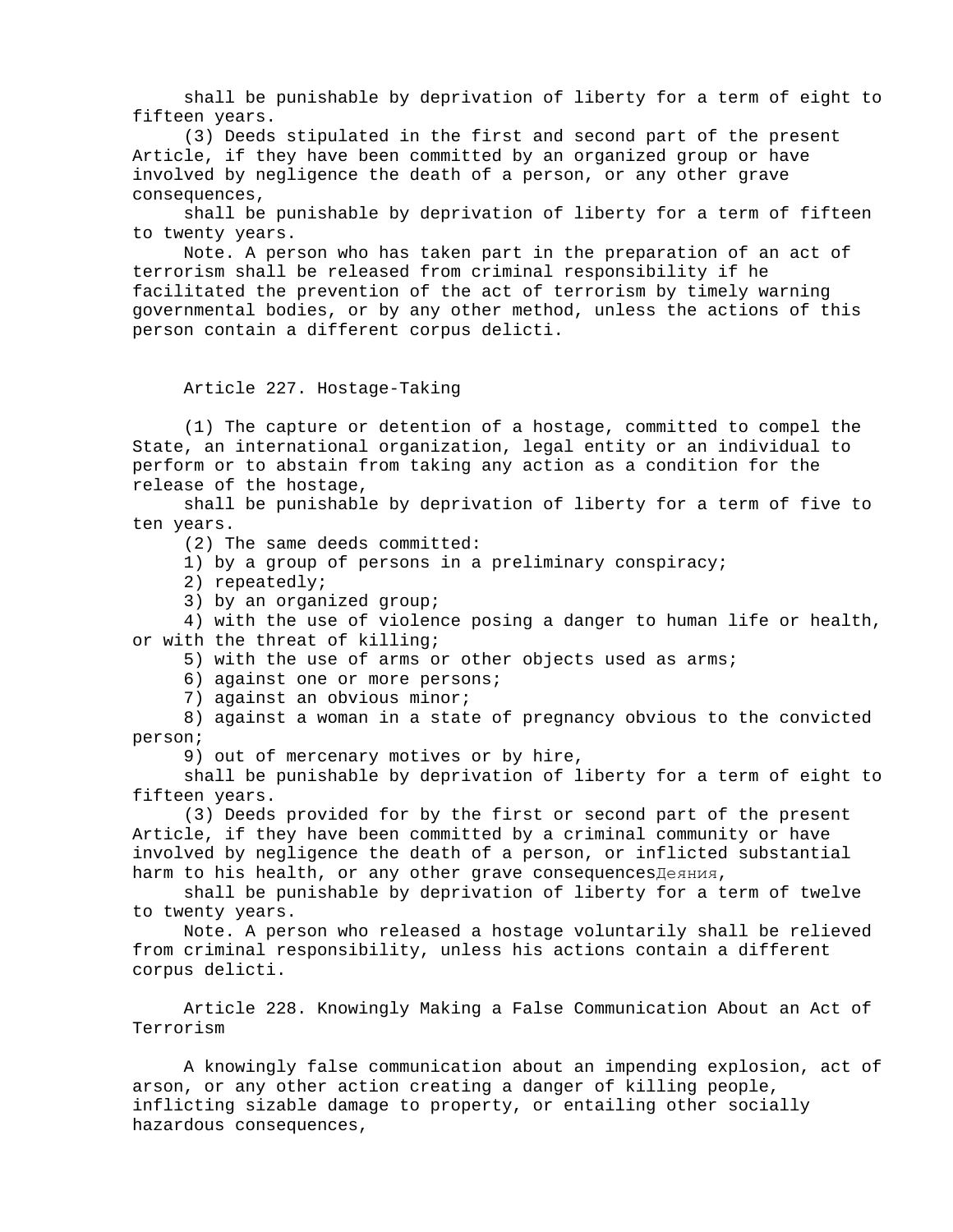shall be punishable by a fine in the amount of fifty to three hundred minimum monthly wages or by public works for a term of one hundred eighty to two hundred forty hours or arrest for a term of three to six months, or by deprivation of liberty for a term of up to three years.

Article 229. Organization of an Illegal Armed Formation, or Participation in It

(1) Creation of an armed formation (unit, squad, or any other group), and likewise operating of such a formation,

shall be punishable by deprivation of liberty for a term of two to seven years.

(2) Participation in an armed formation,

shall be punishable by arrest for a term of up to six months or by deprivation of liberty for a term of up to five years.

Note. A person who has ceased to take part in an illegal armed formation on his own free will, and has handed in his weapons, shall be released from criminal responsibility unless his actions contain a different corpus delicti.

Article 230. Banditry

(1) Creation of a stable armed group (band) with the aim of assaulting individuals or organizations, and also operation of such a group (band),

shall be punishable by deprivation of liberty for a term of ten to fifteen years with confiscation of property.

(2) Participation in a stable armed group (band), or in its assaults,

shall be punishable by deprivation of liberty for a term of eight to fifteen years with confiscation of property.

(3) Acts provided for by the first or second part of the present Article and committed by a person through his official position,

shall be punishable by deprivation of liberty for a term of twelve to twenty years with confiscation of property.

Article 231. Organization of a Criminal Community (Criminal Organization)

(1) Creation of a criminal community (criminal organization) for committing grave or especially grave crimes, and likewise operation of such a community(organization) or its structural subdivisions, and also creation of an association of organizers, leaders, or other representatives of organized groups for formulating plans and conditions for the commission of grave or especially grave crimes,

shall be punishable by deprivation of liberty for a term of ten to fifteen years with confiscation of property or without such confiscation.

(2) Participation in a criminal community (criminal organization) shall be punishable by deprivation of liberty for a term of eight to twelve years with confiscation of property.

(3) Acts provided for by the first or second part of this Article, and committed by a person through his official position,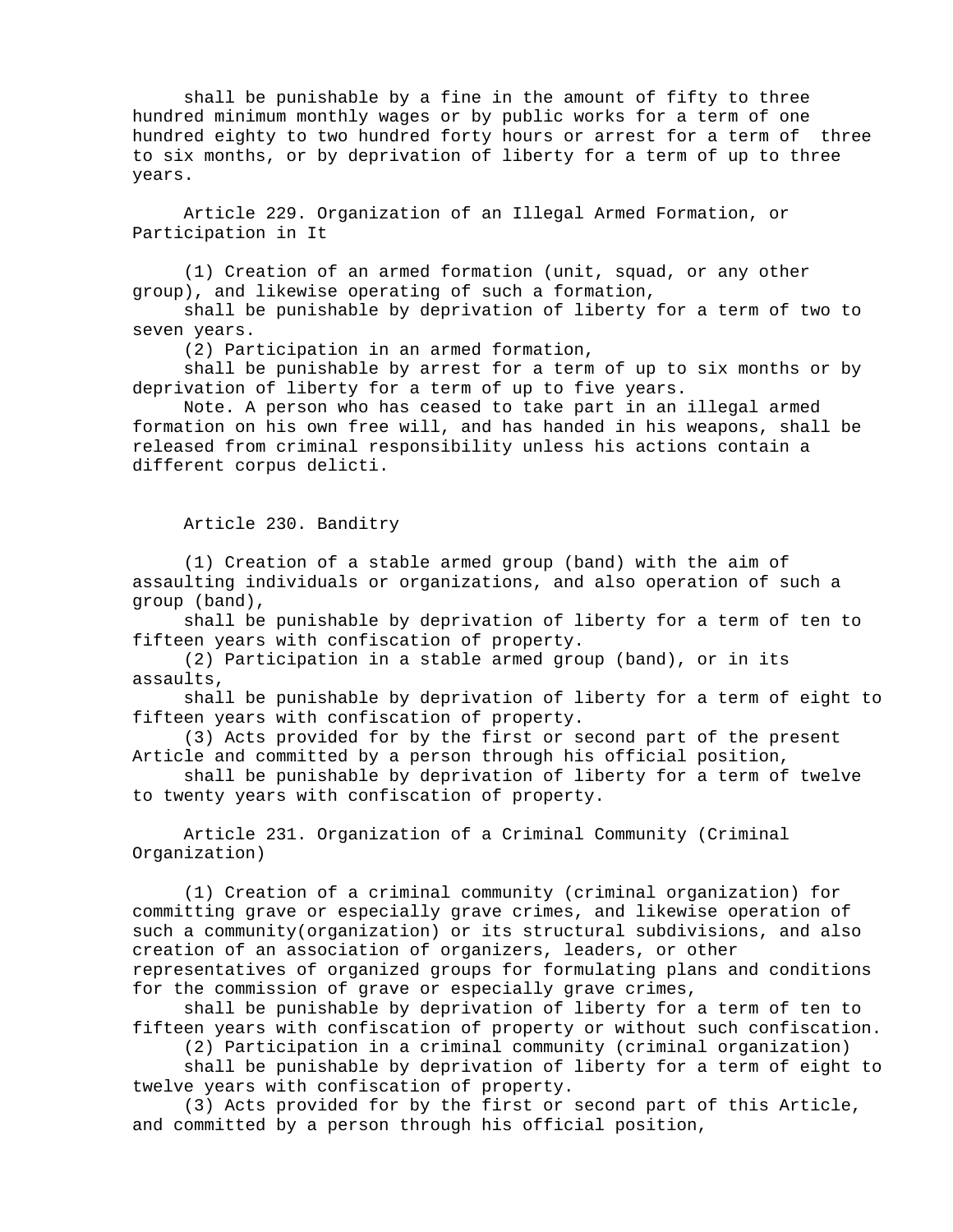shall be punishable by deprivation of liberty for a term from ten to twenty years with confiscation of property.

Article 232. Hijacking of an Aircraft, a Sea-going Ship, or a Railway Train

(1) Hijacking of an aircraft, a sea-going ship, a railway train, and likewise seizure of such a ship or train in order to hijack it,

shall be punishable by deprivation of liberty for a term from four to eight years.

(2) The same acts committed:

1) by a group of persons in a preliminary conspiracy;

2) repeatedly;

3) with the use of violence threatening human life and health or with the threat of such violence;

4) with the use of arms or objects to be used as arms

shall be punishable by deprivation of liberty for a term of seven to twelve years.

(3) Deeds stipulated in the first or second part of this Article, if they have been committed by an organized group or have involved by negligence the death of a person, or any other grave consequences,

shall be punishable by deprivation of liberty for a term from eight

to fifteen years.

Article 233. Mass Riots

(1) Organization of mass riots attended by violence, pogroms, arson, the destruction of property, the use of firearms, explosives, or explosive devices, and also armed resistance to government representatives,

shall be punishable by deprivation of liberty for a term of eight to ten years.

(2) Participation in mass riots, as provided for by the first part of the present Article,

shall be punishable by deprivation of liberty for a term of three to eight years.

(3) Calls to active insubordination of the lawful requirements of the representatives of the authorities, and to mass riots, and likewise calls for violence against persons,

shall be punishable by deprivation of liberty for a term of two to five years.

Article 234. Hooliganism

(1) Hooliganism that is, deliberate acts, grossly violating the public order or norms of commonly accepted behavior, attended by violence or by the threat of its use, and likewise by the destruction or damage of other people's property,

shall be punishable by a fine in the amount of up to one hundred minimum monthly wages or by public works for a term of one hundred twenty to one hundred eighty hours, or arrest for a term of up to six months, or by deprivation of liberty for a term of up to two years.

(2) Hooliganism:

1) committed by a group of persons;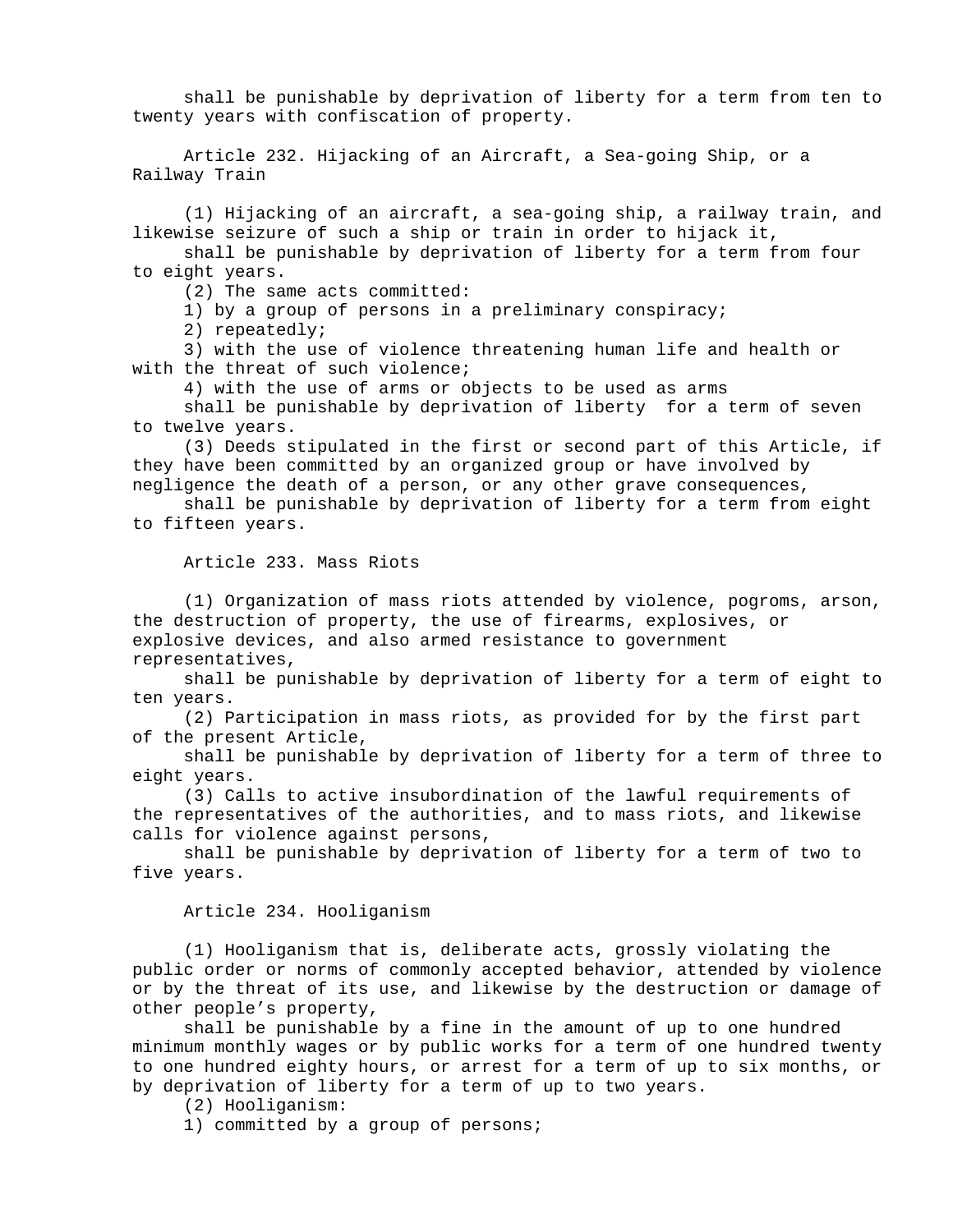2) committed by a group of persons in a preliminary conspiracy;

3) attended by humiliation of minor, elderly or a person in a feeble condition;

4) attended by deliberate destruction or damage of somebody else's property that inflicted substantial damage,

shall be punishable by deprivation of liberty for a term of up to five years.

(3) Hooliganism, that is:

1) committed repeatedly;

2) committed with the use or threat of use of arms or objects used as arms;

3) connected with resistance to a representative of authority or to any other person who fulfills the duty of protecting the public order or who prevents violation of the public order,

shall be punishable by deprivation of liberty for a term of four to seven years.

Article 235. Vandalism

The defacement of buildings and other structures, grossly insulting the public morality, the infliction of damage to property in public transport or in other public places,

shall be punishable with a fine in the amount of up to one hundred minimum wages or public works for a term of one hundred twenty to one hundred eighty hours or arrest for a term of up to six months.

Article 236. Violation of Safety Rules During Mining, Building, Highly Explosive and Other Activities Violation of safety rules during mining, building or any other activities, if this has involved by negligence the infliction of grave injury or injury

of average gravity to someone's health,

(1) Violation of safety rules during mining, building or highly explosive activities, if this has involved by negligence the infliction of grave injury or injury of average gravity to someone's health,

shall be punishable with a fine in the amount of up to one hundred minimum monthly wages or by deprivation of liberty for a term of up to two years.

(2) The same act, that has entailed by negligence the death of a person or any other grave consequences,

shall be punishable by deprivation of liberty for a term up to five years, with disqualification to hold specified offices or to engage in specified activities for a term up to three years.

Article 237. Violation of the Rules for Record-keeping, Storage, Carriage, and Use of Explosive Materials, Highly Inflammable Substances, and Pyrotechnical Articles

Violation of the rules for record-keeping, storage, carriage and use of explosive materials, highly inflammable substances, and pyrotechnical articles, and also illegal transportation of these substances and materials by post or as luggage, if these deeds have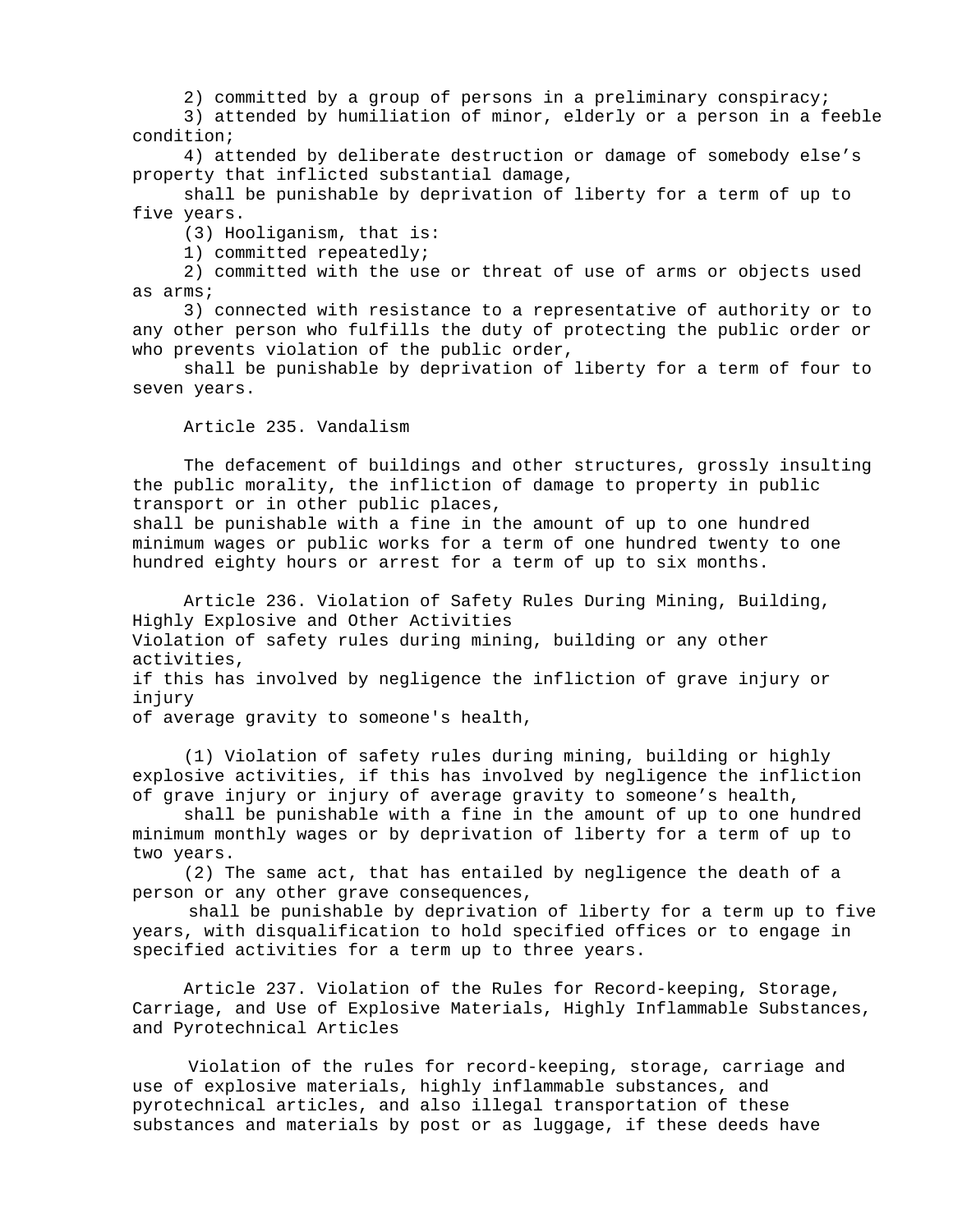involved, by negligence, grave consequences,

shall be punishable by deprivation of liberty for a term from three to five years.

Article 238. Violation of Fire Safety Rules

(1) Violation of fire safety rules, committed by a person charged with their observance, if this has involved by negligence the infliction of moderate injury or injury of average grave harm to human health,

shall be punishable with a fine in the amount of up to fifty minimum monthly wages or by public works for a term from one hundred twenty to one hundred eighty hours, or by deprivation of liberty for a term of up to two years.

(2) The same deed which has entailed by negligence the death of a person, or any other grave consequences,

shall be punishable by deprivation of liberty for a term from two to eight years.

Article 239. Illegal Treatment of Nuclear Materials or Radioactive Substances

(1) Illegal acquisition, storage, use, transfer, sale or destruction of nuclear materials or radioactive substances

shall be punishable by arrest for a term of up to six months or by deprivation of liberty for a term up to three years.

(2) The same acts, which have involved by negligence the death of a person or any other grave consequences,

shall be punishable by deprivation of liberty for a term from three to seven years.

Article 240. Stealing or extortion of Nuclear Materials or Radioactive Substances

(1) Stealing or extortion of nuclear materials or radioactive substances,

shall be punishable by a fine in the amount of seven hundred to one thousand minimum monthly wages or by deprivation of liberty for a term of up to five years.

(2) The same acts committed:

1) repeatedly;

2) by a group of persons in a preliminary conspiracy;

3) by a person through his official position;

4) with the use of violence with endangering human life or health, or with the threat of applying such violence,

shall be punishable by deprivation of liberty for a term from four to seven years with confiscation of property of without such confiscation.

(3) Stealing or extortion of radioactive materials committed with the use of violence endangering human life or health, or by an organized group or criminal community or by a person convicted two or more times for stealing or extortion,

shall be punishable by deprivation of liberty for a term from five to ten years with confiscation of property.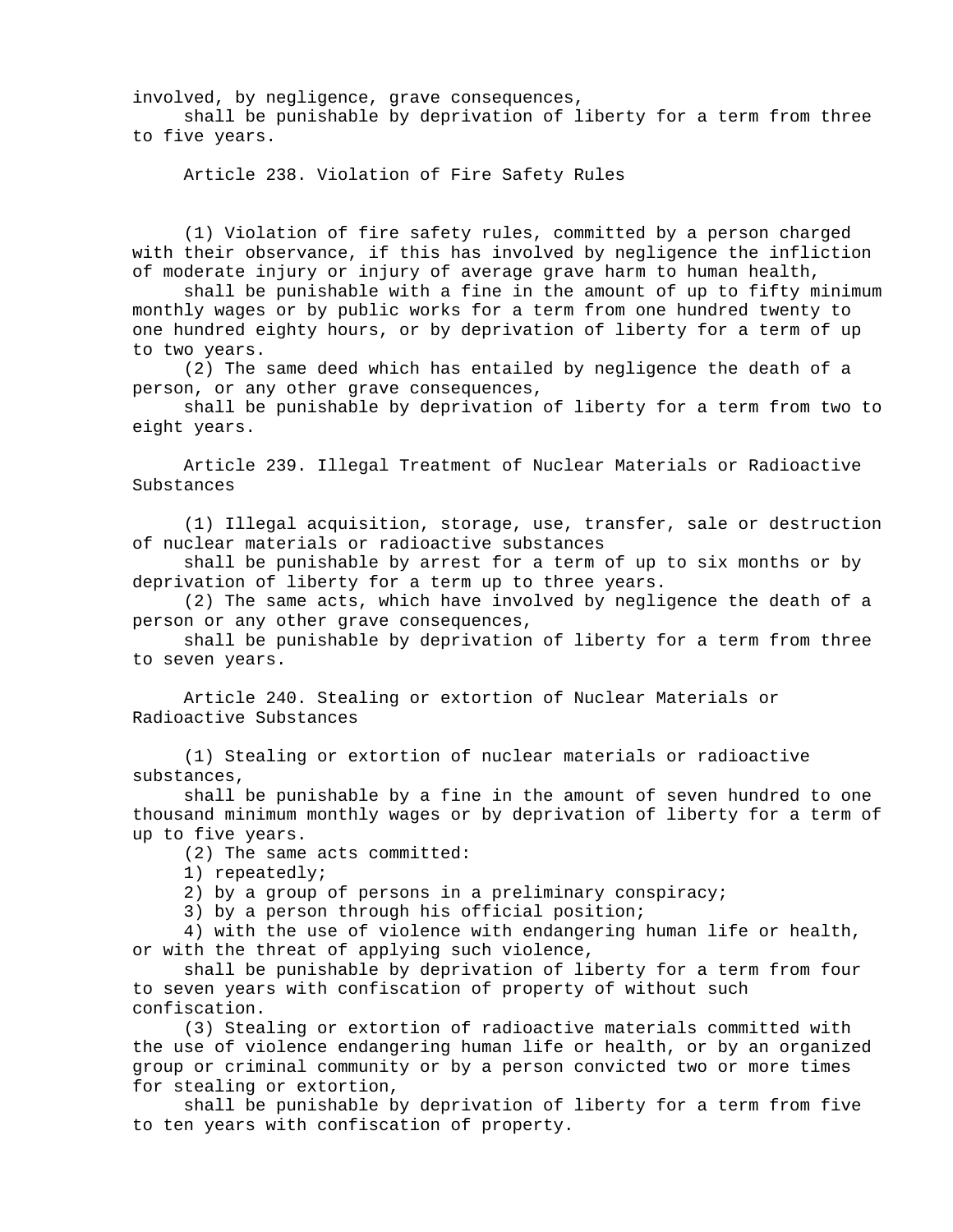Article 241. Illegal Acquisition, Transfer, Sale, Storage, Transportation, or Bearing of Firearms, Ammunition, Explosives, and Explosive Devices

(1) Illegal acquisition, transfer, sale, storage, transportation, or bearing of firearms (except for smooth-bores), ammunition, explosives, or explosive devices,

shall be punishable with a fine in the amount of two hundred to five hundred minimum monthly wages or by arrest for a term of up to six months or by deprivation of liberty for a term of up to three years.

(2) The same acts committed by a group of persons in a preliminary conspiracy, or repeatedly,

shall be punishable by deprivation of liberty for a term from two to six years.

(3) Acts stipulated by the first or second part of this Article, and committed by an organized group,

shall be punishable by deprivation of liberty for a term from three to eight years.

(4) Illegal acquisition, sale, or bearing of gas arms, cold steel weapons, including missile weapons,

shall be punishable by a fine in the amount of up to one hundred minimum monthly wages or by public works for a term from one hundred eighty to two hundred forty hours, or by arrest for a term of up to six months, or by deprivation of liberty for a term of up to two years.

Note. A person who has on his own free will handed in the objects referred to in this Article shall be relieved from criminal responsibility, unless his actions contain a different corpus delicti.

(as amended by Law of the Kyrgyz Republic of March 12, 2002, # 36)

Article 242. Illegal Manufacture or Repair of Weapons

(1) Illegal manufacture or repair of firearms, and likewise illegal manufacture of ammunition, explosives, or self-made explosive devices,

shall be punishable by deprivation of liberty for a term of up to three years.

(2) The same acts committed:

1) by a group of persons in a preliminary conspiracy;

2) repeatedly;

3) by an organized group

shall be punishable by deprivation of liberty for a term from two to five years.

(3) Illegal manufacture of gas arms, cold steel weapons, including missile weapons,

shall be punishable by a fine in the amount of one hundred to two hundred minimum monthly wages or by arrest for a term from four to six months.

Note. A person who has of his own free will handed in the objects referred to in this Article shall be released from criminal responsibility, unless his actions contain a different corpus delicti.

Article 243. Careless Keeping of Arms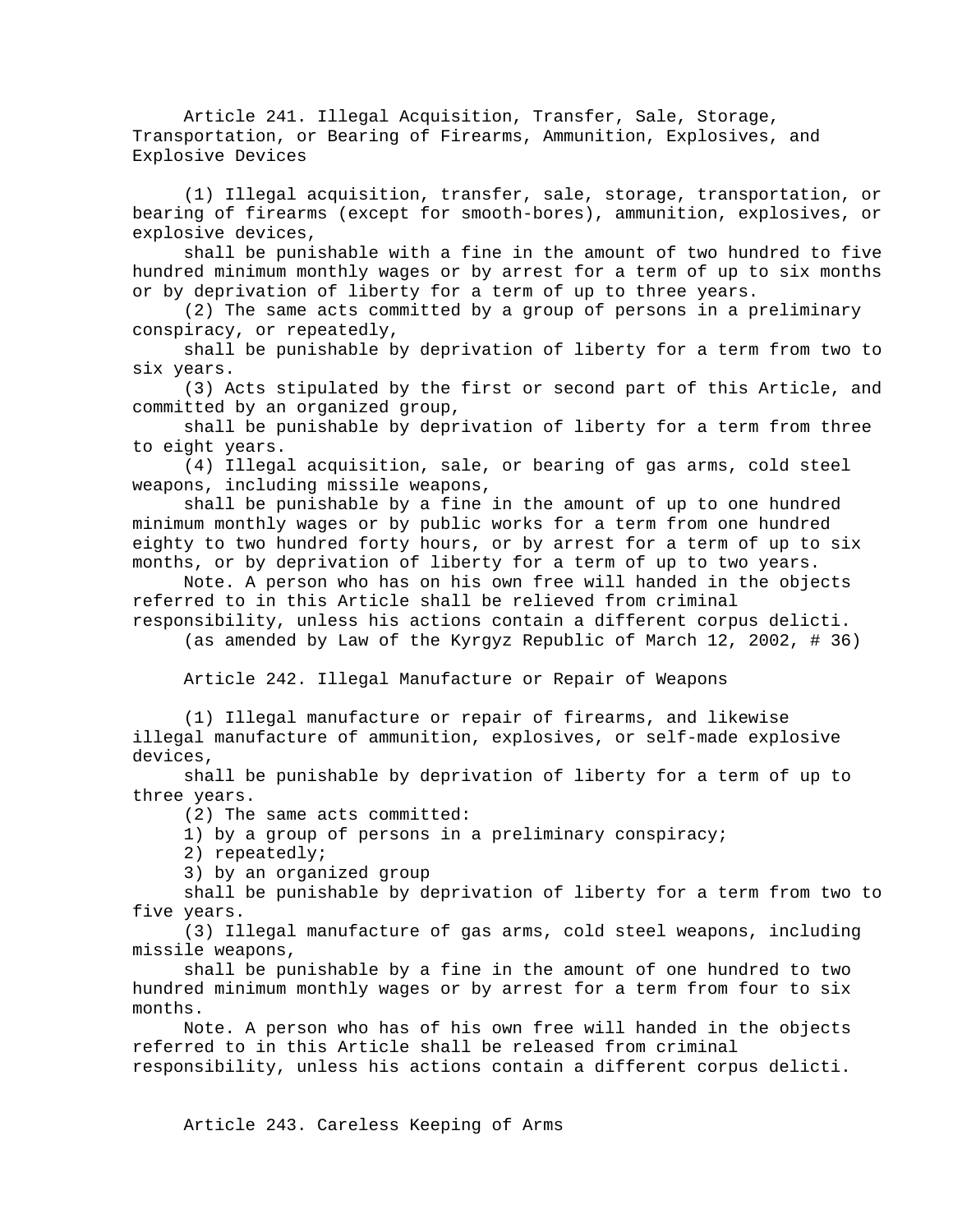Careless keeping of firearms, creating the possibility of their use by another person, if this entails grave consequences,

shall be punishable by arrest for a term of up to six months or by deprivation of liberty for a term of up to one year.

Article 244. Improper Discharge of the Duties of Protecting Arms, Ammunition, Explosives, and Explosive Devices

Improper discharge of his duties by a person entrusted with the protection of firearms, ammunition, or explosives, if this has entailed their stealing or destruction or the onset of other grave consequences,

shall be punishable by arrest for a term from three to six months or by deprivation of liberty for a term of up to two years.

Article 245. Stealing or Extortion of Arms, Ammunition, Explosives,

(1) Stealing or extortion of arms, ammunition, or explosives,

shall be punishable by deprivation of liberty for a term from three to seven years.

(2) Acts provided for in the first part of this Article, if they have been committed:

1) by a person, who was entrusted with firearms, ammunition or explosives, in connection with his office position or under his protection;

2) repeatedly or by a person who was convicted of stealing or extortion;

3) by a group of persons in a preliminary conspiracy;

4) by an organized group,

shall be punishable by deprivation of liberty for a term from seven to twelve years with confiscation of property.

(3) Acts provided for in the first and second part of the present Article, if they were committed with the use of violence posing danger to human life or health, or by criminal community,

shall be punishable by deprivation of liberty for a term from eight to fifteen years with confiscation of property.

CHAPTER 25. CRIMES AGAINST HUMAN HEALTH AND PUBLIC

MORALITY

Article 246. Illegal Making, Acquisition, Storage, Transportation, or Sending of Narcotic Drugs or Psychotropic Substances Without the Purpose of Sale

(1) Illegal making, acquisition, storage, transportation or sending of narcotic drugs or psychotropic substances without the purpose of sale,

shall be punishable by a fine in the amount of up to fifty minimum monthly wages or by deprivation of liberty for a term of up to three years.

(2) The same deeds committed repeatedly by a person who was earlier convicted for any crime related to the drugs,

shall be punishable by deprivation of liberty for a term from three to eight years.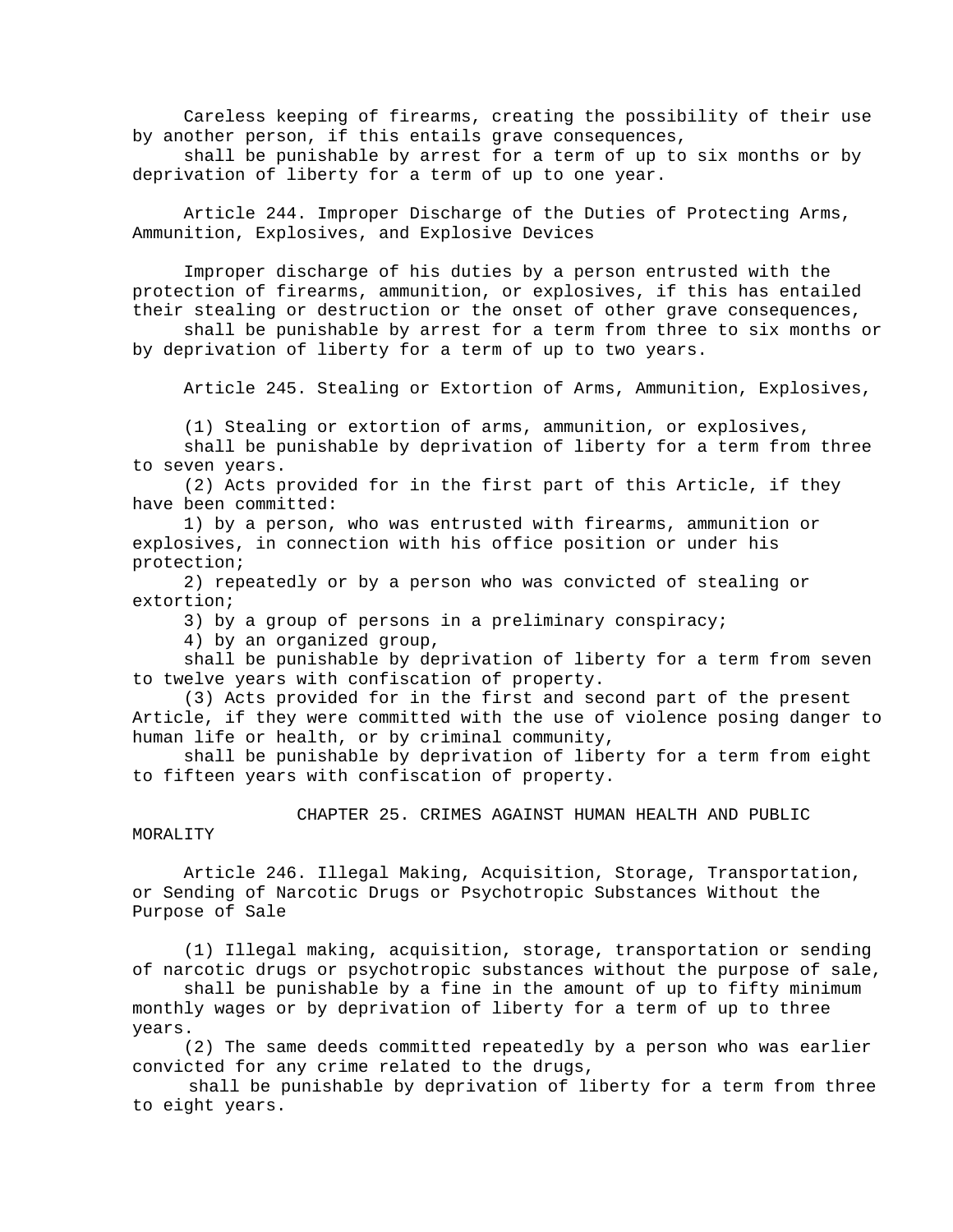(3) The deeds enumerated in the first or second parts of the present Article, if their objects have been narcotic drugs in a large quantity,

shall be punishable by deprivation of liberty for a term from eight to fifteen years with confiscation of property or without such confiscation.

Note. A person who has handed in narcotic drugs or psychotropic substances on his own free will shall be released from criminal responsibility for acquisition, storage, transportation or sending of narcotic drugs or substances.

Large quantity of narcotic drugs and psychotropic substances within the meaning of the present Article, as well as in other articles of the present Code shall be defined by a List of Narcotic Drugs, Psychotropic and Large scale of narcotic drugs, psychotropic and strong substances with indication of their small, large and especially large quantities revealed in illegal trafficking or storage, approved by the appropriate authorized body pursuant to the Law of the Kyrgyz Republic "On Narcotic Drugs, Psychotropic Substances and Precursors".

(as amended by Law of the Kyrgyz Republic of July 26, 2004, # 99)

Article 247. Illegal Making, Acquisition, Storage, Transportation, Sending of Narcotic Drugs, Psychotropic Substances or Precursors For the Purpose of Sale or Sale Thereof

(1) Illegal making, acquisition, storage, transportation, sending of narcotic drugs, psychotropic substances or precursors, as well as illegal sale thereof,

shall be punishable by deprivation of liberty for a term from five to ten years with confiscation of property.

(2) The same deeds committed by a group of persons in a preliminary conspiracy or by person who has earlier committed any crime connected with the narcotic drugs, psychotropic substances or precursors, and likewise if narcotic drugs, psychotropic substances or precursors in large quantity have been the objects of the above actions,

shall be punishable by deprivation of liberty for a term of ten to fifteen years with confiscation of property.

(3) The deeds envisaged in the first and second parts of the present Article, if committed by an organized group,

shall be punishable by deprivation of liberty for a term from fifteen to twenty years with confiscation of property.

(as amended by Law of the Kyrgyz Republic of March 12, 2002, # 36).

Article 248. Stealing or Possession of Narcotic Drugs or Psychotropic Substances

(1) Illegal possession of narcotic drugs or psychotropic substances committed by stealing or extortion,

shall be punishable by deprivation of liberty for a term of three to seven years with confiscation of property or without such confiscation.

(2) The same act committed:

1) repeatedly or by a person who was previously convicted for stealing or extortion;

2) by a group of persons in a preliminary conspiracy;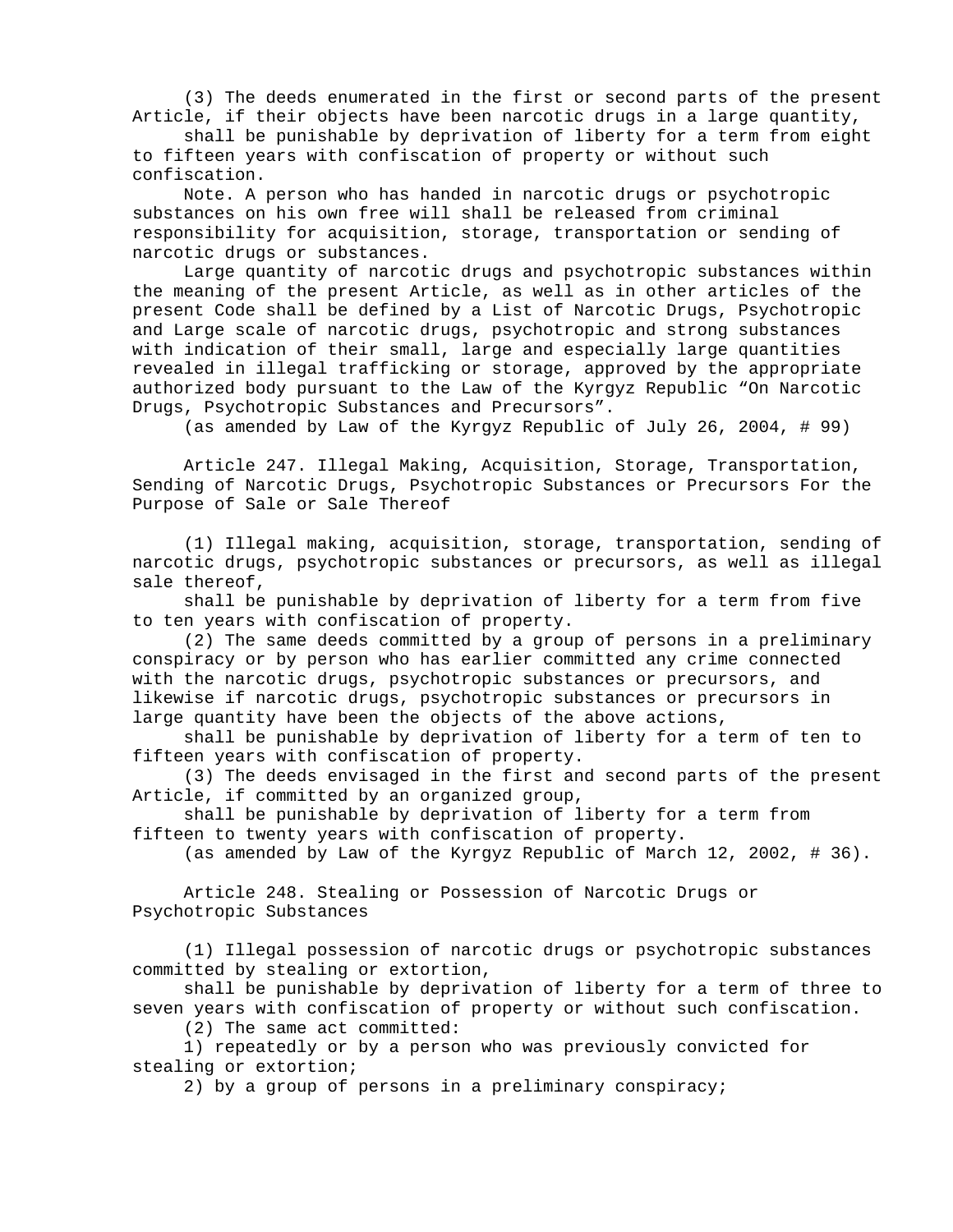3) by a person who has been entrusted narcotic drugs or psychotropic substances in connection with his official position or under his supervision,

shall be punishable by deprivation of liberty for a term of six to ten years with confiscation of property.

(3) The act envisaged in the first part of the present Article, if committed by an organized group,

shall be punishable by deprivation of liberty for a term of seven to twelve years with confiscation of property.

(4) The acts stipulated by the first, second and third parts of the present Article, committed by a criminal group,

shall be punishable by deprivation of liberty for a term of twelve to twenty years with confiscation of property.

Article 249. Inducement to Use Narcotic Drugs or Psychotropic Substances

(1) Inducement to use narcotic drugs or psychotropic substances,

shall be punishable by deprivation of liberty for a term from three to five years.

(2) The same deed committed:

1) repeatedly;

2) by a group of persons in a preliminary conspiracy;

3) in respect to an obvious minor, or in respect of two and more persons;

4) with the use of violence of with the threat of its use,

shall be punishable by deprivation of liberty for a term from five to seven years.

(3) The deeds stipulated by the first and second parts of the present Article, if they have been committed by an organized group or have involved by negligence the death of the victim or any other grave consequences,

shall be punishable by deprivation of liberty for a term from seven to twelve years.

Article 250. Sowing or Cultivation of Plants Containing Narcotic Substances

(1) Sowing or cultivation of illicit plants containing narcotic substances,

shall be punishable by a fine in the amount of one hundred to three hundred minimum monthly wages or by deprivation of liberty for a term from two to five minimum monthly wages with confiscation of property or without such confiscation.

(2) The same deeds committed repeatedly, by a group of persons in a preliminary conspiracy or by a person who has committed earlier a crime connected with the narcotic drugs,

shall be punishable by deprivation of liberty for a term from three to eight years with confiscation of property.

Article 251. Violation of the Rules for the Production and Legal Turnover of Narcotic Drugs, Psychotropic Substances or Precursors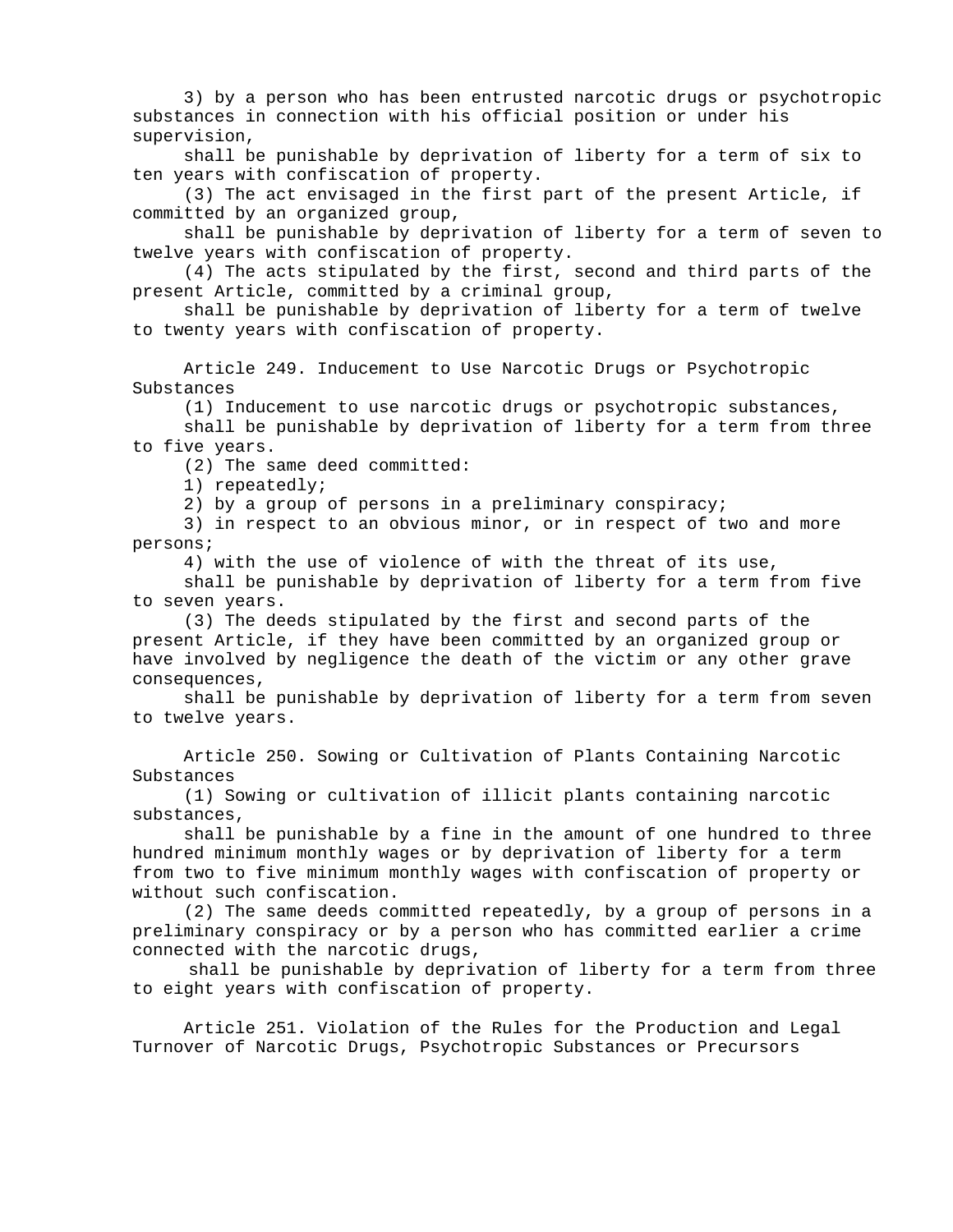(1) Violation of the rules for the production and legal turnover of narcotic drugs, psychotropic substances or precursors if this deed entailed their loss or any other grave consequences,

shall be punishable by a fine in the amount from one hundred to two hundred minimum monthly wages for a term of up to three years.

(2) The same deed committed repeatedly or by a person who was earlier convicted for committing any crimes connected with narcotic drugs, psychotropic substances or precursors,

shall be punishable by deprivation of liberty for a term from three to seven years.

Article 252. Organization or Maintenance of Dens for Consuming Narcotic or Psychotropic Substances

(1) Organization or maintenance of dens for consuming narcotic or psychotropic substances or provision of the dens for the same purposes,

shall be punishable by deprivation of liberty for a term of three to five years with confiscation of property or without such confiscation.

(2) The same deeds, committed:

1) repeatedly;

2) by a group of persons in a preliminary conspiracy,

shall be punishable by deprivation of liberty for a term from five to seven years with confiscation of property.

Article 253. Illegal Issue or Forgery of Prescriptions or Other Documents Entitling Persons to Obtain Narcotic or Psychotropic Substances

Illegal issue or forgery of prescriptions or any other documents that entitle a person to obtain narcotic or psychotropic substances,

shall be punishable by deprivation of liberty for a term of up to two years with disqualification to hold specified offices or to engage in specified activity for a term of up to three years or without such disqualification.

Article 254. Illegal Traffic in Potent and Toxic Substances for the Purpose of Sale

(1) Illegal making, processing, acquisition, storage, transportation, or sending for the purpose of sale, and likewise illegal marketing of potent or toxic substances, which are not narcotic drugs or psychotropic substances, or illegal manufacture of equipment for making or processing such substances,

shall be punishable by deprivation of liberty for a term of up to three years with confiscation of property or without such confiscation.

(2) The same deeds committed by a group of persons in a preliminary conspiracy or repeatedly,

shall be punishable by deprivation of liberty for a term from two to five years with confiscation of property.

(3) The deeds stipulated in the first or second part of the present Article, if committed by an organized group or on a large scale,

shall be punishable by deprivation of liberty for a term from four to eight years with confiscation of property.

(4) Violation of the rules for production, acquisition, storage, record-keeping, issue, transportation, or sending of potent or toxic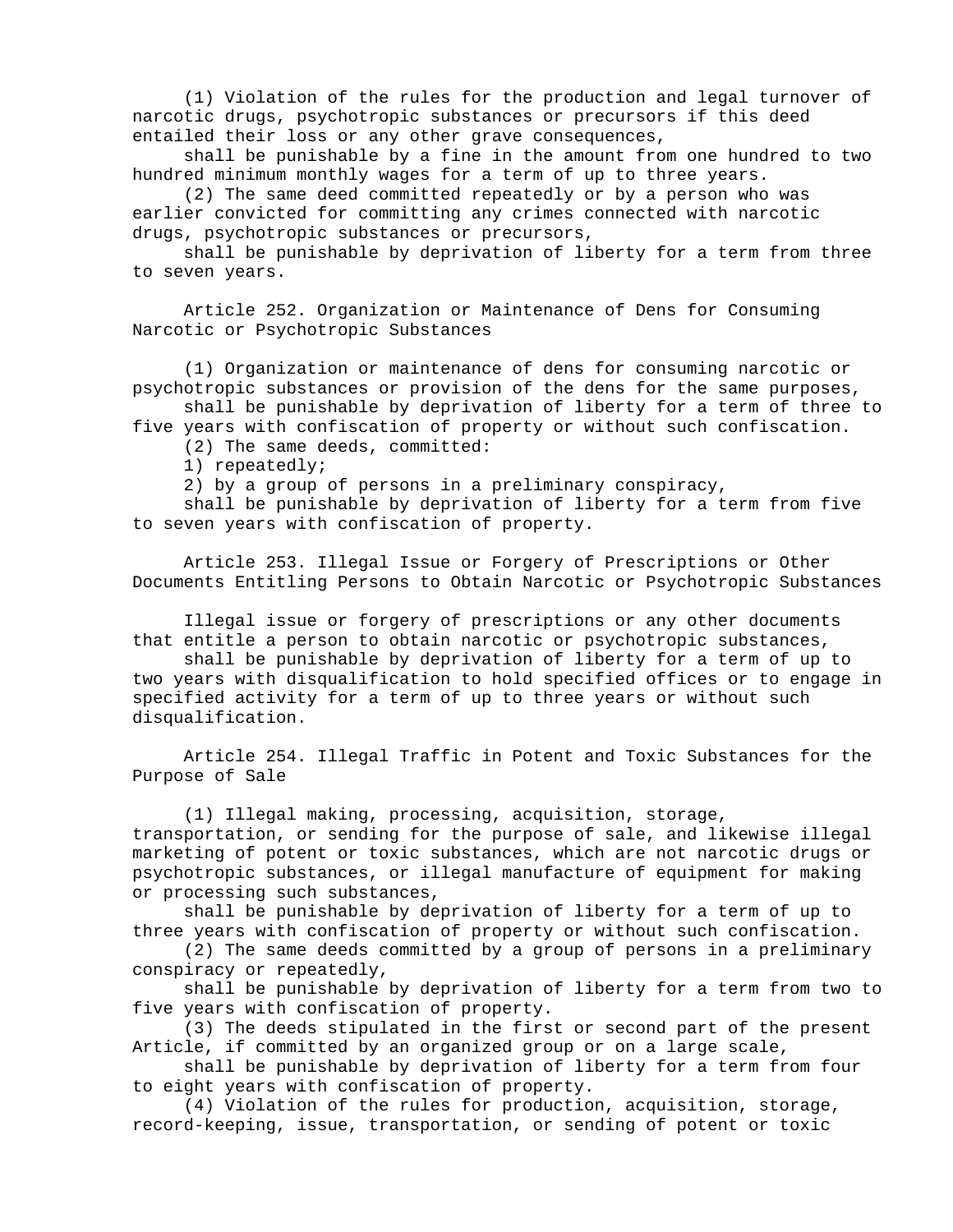substances, if this has entailed through negligence their theft or the infliction of any substantial harm,

shall be punishable by a fine in the amount from two hundred to five hundred minimum monthly wages or by deprivation of liberty for a term of up to two years with disqualification to hold specified office or to engage in specified activity for a term of up to three years or without such disqualification.

Article 255. Illegal Production and Sale of Medicine, Medical Goods and Equipment, Products of Medical and Prophylactic Nutrition and Food Supplements

(1) Illegal production and sale of medicine, diagnostic, prophylactic goods, medical cosmetics, medical equipment and good supplements, if this activities resulted through negligence in infliction of damage to human health,

shall be punishable by a fine in the amount of fifty to one hundred minimum monthly wages or by public works for a term of one hundred twenty to one hundred eighty hours, or by arrest for a term of up to six months or by deprivation of liberty for a term of up to two years.

(2) The same acts that caused through negligence the death of a victim,

shall be punishable by deprivation of liberty for a term of three to five years.

Article 256. Violation of Sanitary and Epidemiological Rules (1) Violation of sanitary and epidemiological rules which has

resulted in, by negligence, mass diseases or poisoning of people,

shall be punishable with a fine in the amount of up to one hundred minimum monthly wage or by deprivation of liberty for a term of up to two years.

(2) The same deed if entailed grave consequences,

shall be punishable by deprivation of liberty for a term from two to five years with disqualification to hold specified offices or to engage in specified activity for a term of up to three years or without such disqualification.

Article 257. Concealment or Distortion of Information About Circumstances Endangering Human Life or Health

(1) Concealment or distortion of information about developments, facts, or phenomena endangering human life or health, or the environment, committed by a person who is duty-bound to supply the population with such information,

shall be punishable by a fine in the amount of five hundred to seven hundred minimum monthly wages or by deprivation of liberty for a term of up to two years with disqualification to hold specified offices or to engage in specified activity for a term of up to three years.

(2) The same acts, if they are committed by a person holding a post in the government, and likewise by the head of a local self-government body, if such acts have inflicted harm to man's health or have resulted other grave consequences,

shall be punishable by a fine in the amount of seven hundred to one thousand minimum monthly wages or by deprivation of liberty for a term of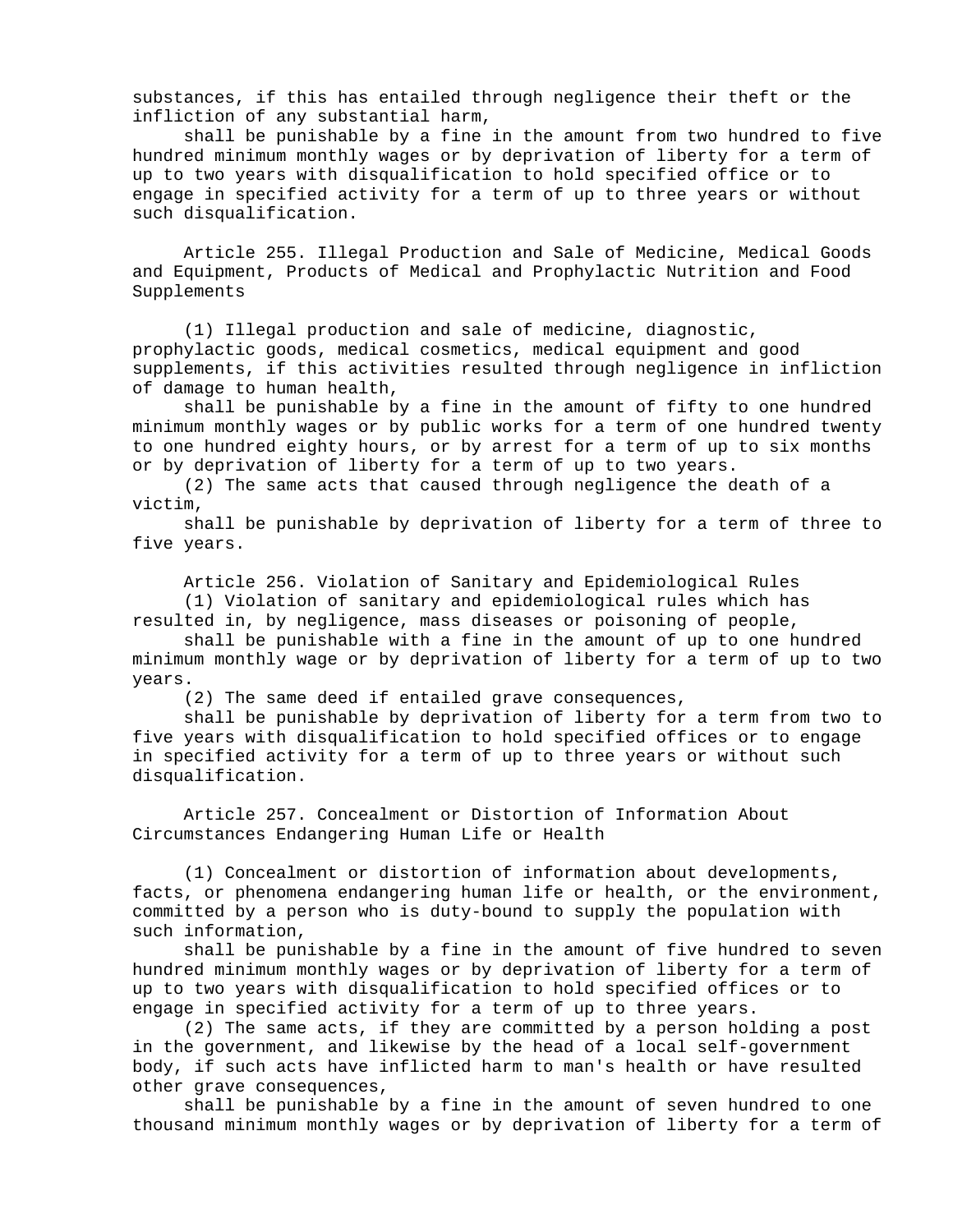up to five years with disqualification to hold specified offices or to engage in specified activity for a term of up to three years.

Article 258. Production, Storage, Carriage or Sale of Goods and Products, Fulfillment of Works or Rendering of Services Which Do Not Meet Safety Standards

(1) Production or sale of goods, fulfillment of works or rendering of services which do not meet standards of safety to lives or health of consumers as well as wrongful issue or use of an official document which certifies compliance of the said goods, works or services to safety standards, if these acts, by negligence, inflicted harm to a man's health,

shall be punishable by a fine in the amount of five hundred to seven hundred minimum monthly wages or by deprivation of liberty for a term of up to two years.

(2) The same acts, if they:

1) have been committed in respect of goods, works, or services intended for children under six years of age;

2) have entailed by negligence serious damage to health of two or over persons;

3) have entailed by negligence death of a person,

shall be punishable by a fine in the amount of seven hundred to one thousand minimum monthly wages or by deprivation of liberty for a term of up to five years.

(3) Deeds stipulated by the first or second parts of the present Article, which have entailed by negligence the death of two or over persons,

shall be punishable by deprivation of liberty for a term of four to ten years.

Article 259. Organization of an Association Infringing upon the Liberties and Rights of Individuals

(1) Creation of a religious or public association whose activity is fraught with violence against individuals or with the infliction of injury to their health, or with inducement of individuals to refuse to discharge their civil duties or to commit other unlawful deeds, and likewise operation of such an association,

shall be punishable by a fine in the amount of two hundred to five hundred minimum monthly wages or by deprivation of liberty for a term of up to three years.

(2) Participation in the activity of said association, and also promotion of deeds provided for by the first part of the present Article,

shall be punishable by a fine in the amount of one hundred to three hundred minimum monthly wages or by deprivation of liberty for a term of up to two years.

Article 260. Involvement in Prostitution

(1) Involvement in prostitution by means of applying violence or the threat of its use, blackmail, destroying or damaging property, or by means of fraud,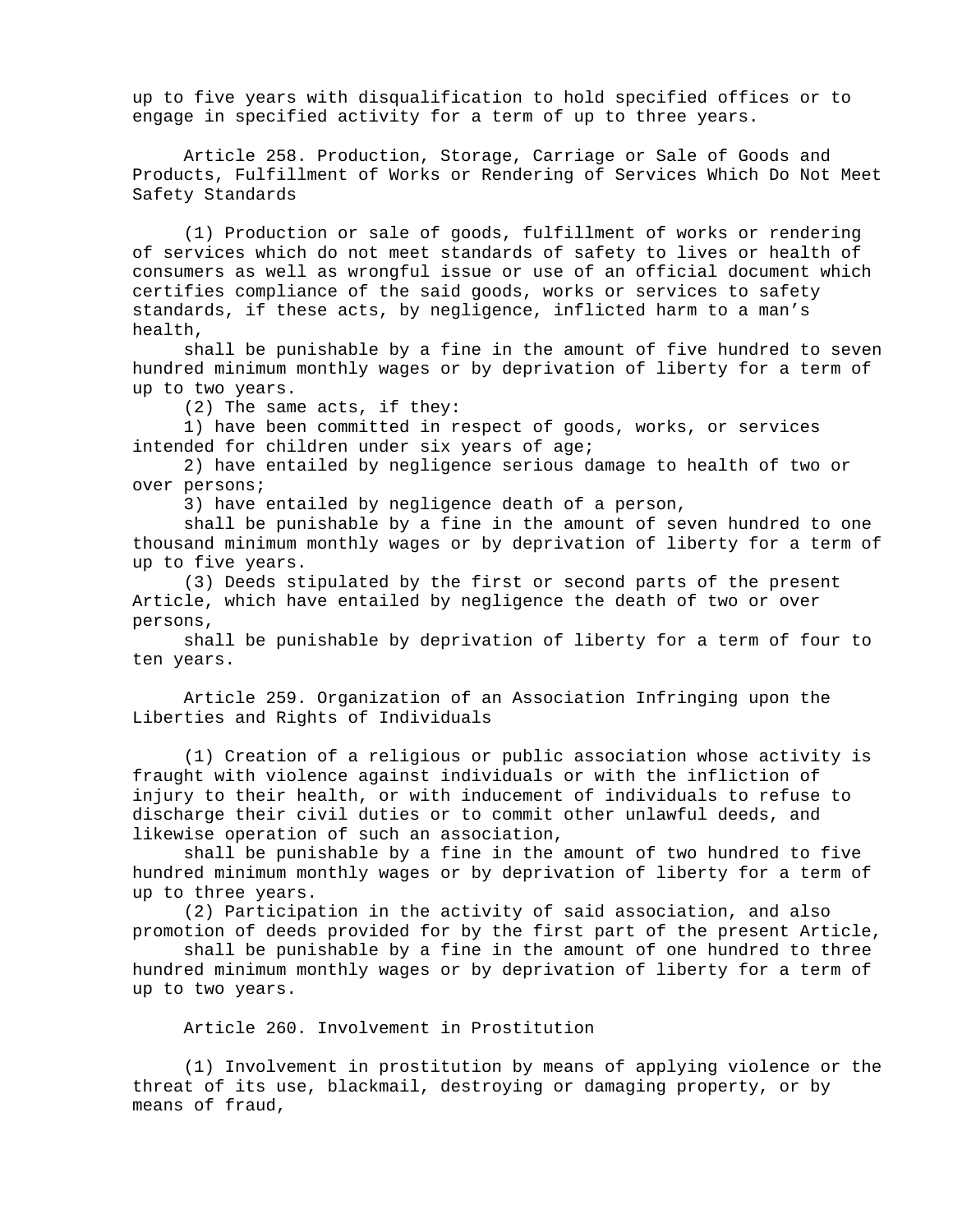shall be punishable by a fine in the amount of one hundred to two hundred minimum monthly wages or by deprivation of liberty for a term of up to three years.

(2) The same deed committed by an organized group,

shall be punishable by a fine in the amount of two hundred to five hundred minimum monthly wages or by deprivation of liberty for a term from three to five years.

Article 261. Organization or Maintenance of Hangouts for Prostitution Organization

Organization or maintenance of hangouts for prostitution,

shall be punishable by a fine in the amount of one hundred to three hundred minimum monthly wages or by deprivation of liberty for a term from two to five years with confiscation of property.

Article 262. Illegal Distribution of Pornographic Materials or Objects

Illegal making for the purpose of sale, dissemination or advertising, of pornographic works, printing, pictures, or any other pornographic objects, and likewise illegal trade in these objects or storage for the purpose of sale,

shall be punishable by a fine in the amount of two hundred to three hundred minimum monthly wages or by deprivation of liberty for a term of up to two years with confiscation of property or without such confiscation.

Article 263. Outrages upon Bodies of the Deceased and Their Burial Places

(1) Outrages upon the bodies of the deceased, or destruction, damage to, or desecration of burial places, gravestones, and likewise stealing of objects from or on the grave,

shall be punishable by public works for a term from one hundred eighty to two hundred hours or by deprivation of liberty for a term of up to three years.

(2) The same acts committed:

1) by a group of persons;

2) repeatedly,

shall be punishable by deprivation of liberty for a term of three to five years.

Article 264. Cruelty to Animals

Cruelty to animals that has involved their death or injury shall be punishable by a fine in the amount of fifty to one hundred minimum monthly wages or by public works for a term of one hundred twenty or one hundred fifty hours, or by arrest for a term of up to six months.

## CHAPTER 26. ENVIRONMENTAL CRIMES

Article 265. Violation of the Rules for Environmental Protection During the Performance of Works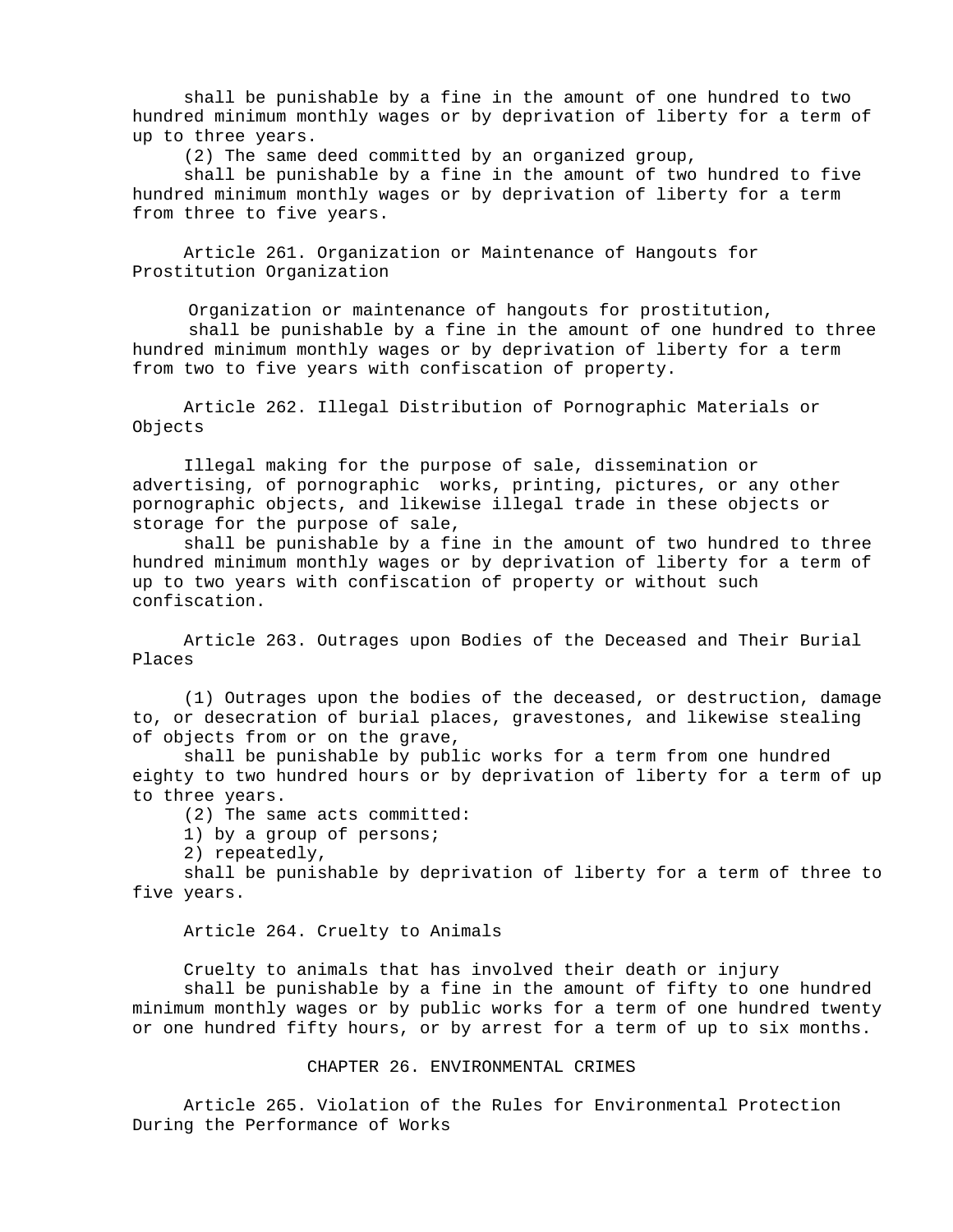Violation of the rules for environmental protection during the designing, placement, building, commissioning, or operation of industrial, agricultural, scientific, or other facilities by persons responsible for the observance of these rules, if this has involved a substantial change in the radioactive background, the infliction of injury to human health, mass-scale injury to animals, or any other grave consequences,

shall be punishable by deprivation of liberty for a term from three to five years with disqualification to hold specified offices or to engage in specified activity for a term of up to three years.

Article 266. Violation of the Rules for Managing Environmentally Hazardous Substances and Waste

(1) Production, dumping or utilization of radioactive, bacteriological, chemical substances and wastes with the violation of the established rules, if these acts have created a threat of infliction of substantial harm on human health or the environment,

shall be punishable by a fine in the amount of fifty to one hundred minimum monthly wages or by deprivation of liberty for a term of up to two years.

(2) The same acts, which have involved the pollution, poisoning, or contamination of the environment, the infliction of harm on human health or mass-scale injury to animals, and likewise acts committed in a zone of ecological distress or in a zone of ecological emergency,

shall be punishable by deprivation of liberty for a term from three to five years.

(3) Deeds provided for by the first or second part of the present Article, and entailing by negligence the death of a man or mass disease inflection of people,

shall be punishable by deprivation of liberty for a term of five to eight years.

Article 267. Violation of Safety Rules in Dealing with Microbiological or Other Biological Agents or Toxins

(1) Violation of safety rules in dealing with microbiological or any other biological or agents or toxins, if this has involved the infliction of injury to human health, the spread of epidemics or epizootic, or any other grave consequences,

shall be punishable by deprivation of liberty for a term of up to three years.

(2) The same act that has entailed by negligence the death of a person,

shall be punishable by deprivation of liberty for a term of two to five years.

Article 268. Violation of Rules Established for Struggle with Diseases or Plant Pests

Violation of rules established for struggle with diseases or plant pests that has entailed grave consequences, shall be punishable by a fine in the amount of one hundred to two hundred minimum monthly wages or by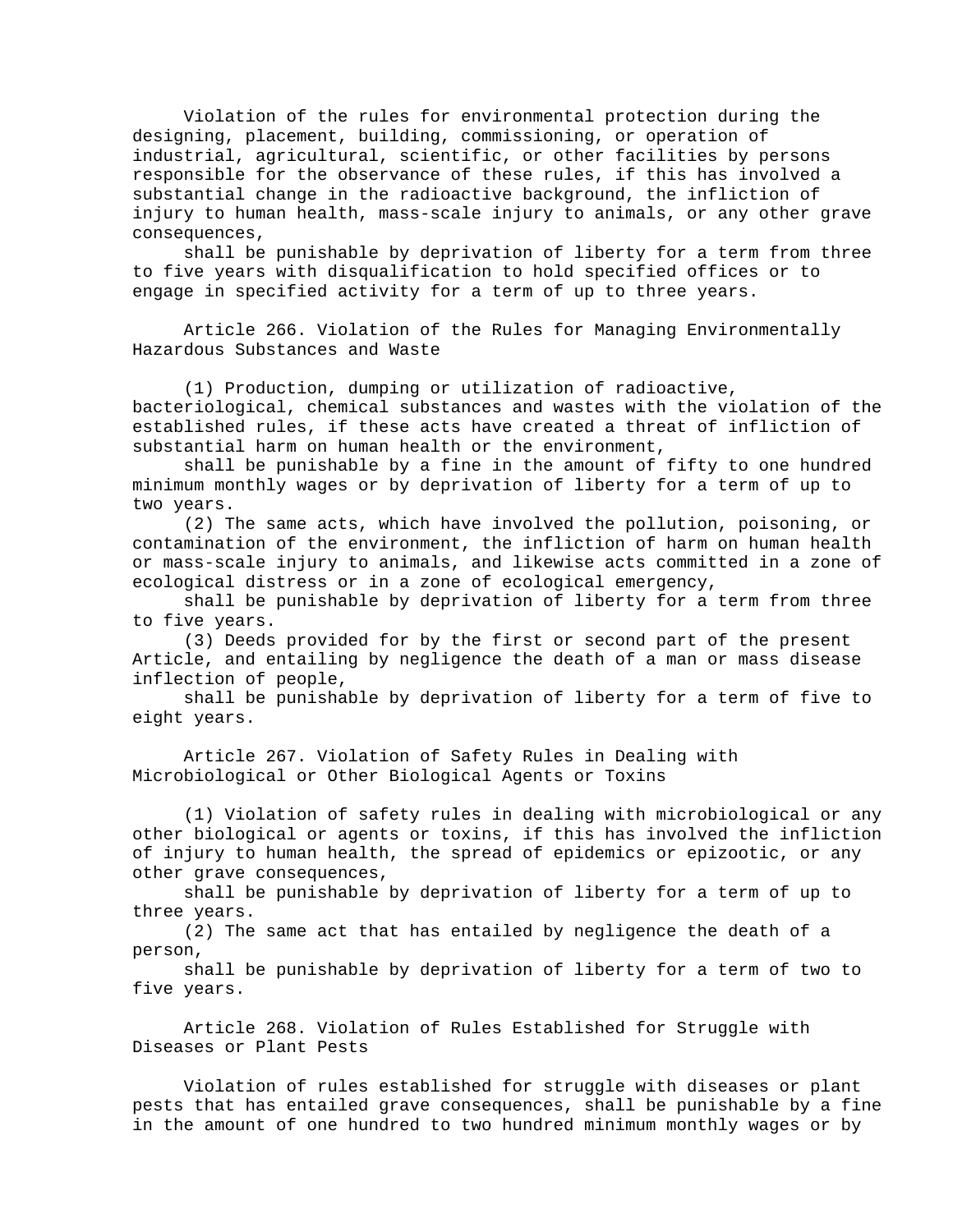deprivation of liberty for a term of up to two years with disqualification to hold specified offices or to engage in specified activity for a term of up to three years or without such disqualification.

Article 269. Violation of Veterinary Rules

Violation of veterinary rules which has entailed spread of epizootic, mass murrain or any other grave consequences, shall be punishable by deprivation of liberty for a term of up to three years with disqualification to hold specified offices or to engage in specified activity for a term of up to three years or without such disqualification.

Article 270. Extermination or Damage of Forests and Other Objects of Nature

(1) Extermination or damage of forests or other objects of nature, as a result of careless handling of fire or any other sources of increased danger, shall be punishable by a fine in the amount of fifty to one hundred minimum monthly wages or by deprivation of liberty for a term of up to two years.

(2) Extermination or damage of forests, peatbogs or other objects of nature by means of arson or any other commonly dangerous method, shall be punishable by deprivation of liberty for a term of up to three years.

Article 271. Pollution of the Marine Environment

(1) Pollution or clogging up of water reservoirs (surface or subsoil waters) by sewage, manufacturing, domestic and other types of wastes and refuse which has entailed the infliction of harm to human health or other grave consequences, shall be punishable by a fine in the amount of two hundred to five hundred minimum monthly wages or by deprivation of liberty for a term of up to three years with disqualification to hold specified officers or to engage in specified activity for a term of up to three years.

(2) The same deed which has entailed, through negligence, the death of a person, shall be punishable by deprivation of liberty for a term of two to five years with disqualification to hold specified offices or to engage in specified activity for a term of up to three years.

Article 272. Pollution of the Atmosphere

(1) Violation of the rules for release of pollutants into the atmosphere, or violation of the operations of installations, structures, and other facilities, if these acts have resulted in pollution or any other change of the natural properties of the air, shall be punishable by a fine in the amount of one hundred to two hundred minimum monthly wages or by disqualification to hold specified offices or to engage in specified activity for a term of up to five years or by arrest for a term of up to three months.

(2) The same deeds which have entailed infliction of harm of human health, shall be punishable by a fine in the amount of two hundred to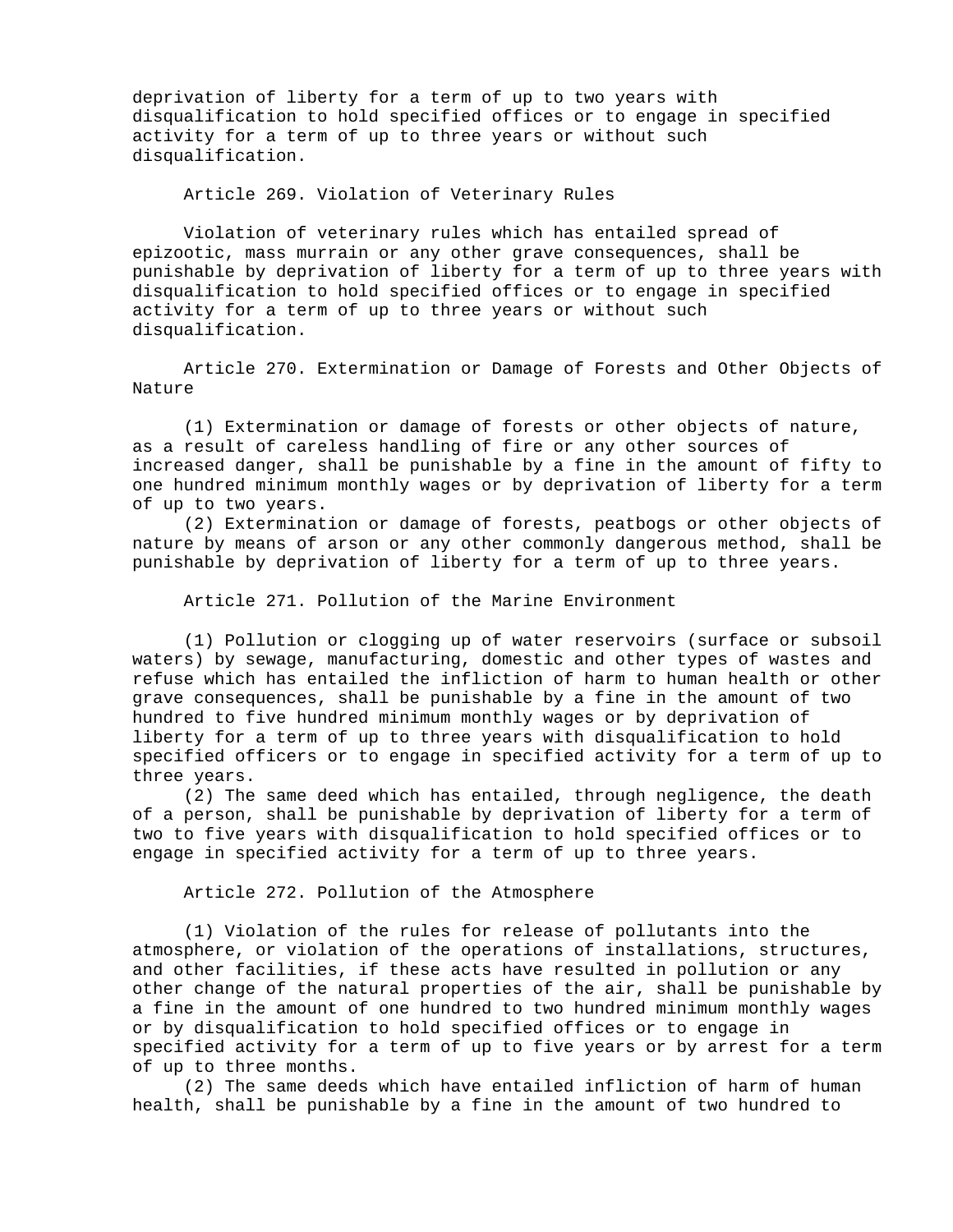five hundred minimum monthly wages or by deprivation of liberty for a term of up to three years.

(3) The deeds stipulated by the first or second part of the present Article, which have caused through negligence the death of one or over persons, shall be punishable by deprivation of liberty for a term of two to seven years.

Article 273. Deterioration of Land

(1) Poisoning, polluting, or causing any other deterioration of land through harmful products of economic and any other activity, due to the violation of the rules for dealing with fertilizers, plant growth stimulators, chemical weed-killers, any other dangerous chemical or biological substances during their storage, use, or transportation, which has entailed the infliction of harm to human health or the environment, shall be punishable by a fine in the amount of one hundred to two hundred minimum monthly wages or by deprivation of liberty to hold specified offices or to engage in specified activity for a term of up to five years.

(2) spoilage or destruction of fertile layer of the soil due to nonfulfillment of rules for land re-cultivation if this entailed their withdrawal from the agricultural circulation in the emergency ecological zone or in the area of ecological distress, shall be punishable by a fine in the amount of one hundred to two hundred minimum monthly wages or by deprivation of liberty for a term of up to three years.

(3) The deeds stipulated by the first or second part of the present Article which have caused through negligence the death of one or over persons, shall be punishable by deprivation of liberty for a term of two to seven years.

Article 274. Non-Application of Measures Aimed at Liquidation of Consequences of Environmental Violations

Evasion of conduction or improper conduction of decontaminating or other reclamation activities in the localities suffering from environmental that entailed grave consequences, shall be punishable by a fine in the amount of two hundred to five hundred minimum monthly wages or by deprivation of liberty for a term of up to three years with disqualification to hold specified offices or to engage in specified activity for a term of up to three years.

Article 275. Violation of the Rules for the Protection and Use of Subsoil

Violation of the rules for the protection and use of subsoil during the designing, site developing, building, commissioning, and operating of mining enterprises or underground structures not related to the extraction of minerals, and likewise unauthorized building on areas of mineral deposits, if these acts have involved the infliction of considerable damage, shall be punishable by a fine in the amount of two hundred to five hundred minimum monthly wages or by disqualification to hold specified offices or to engage in specified activity for a term of up to five years.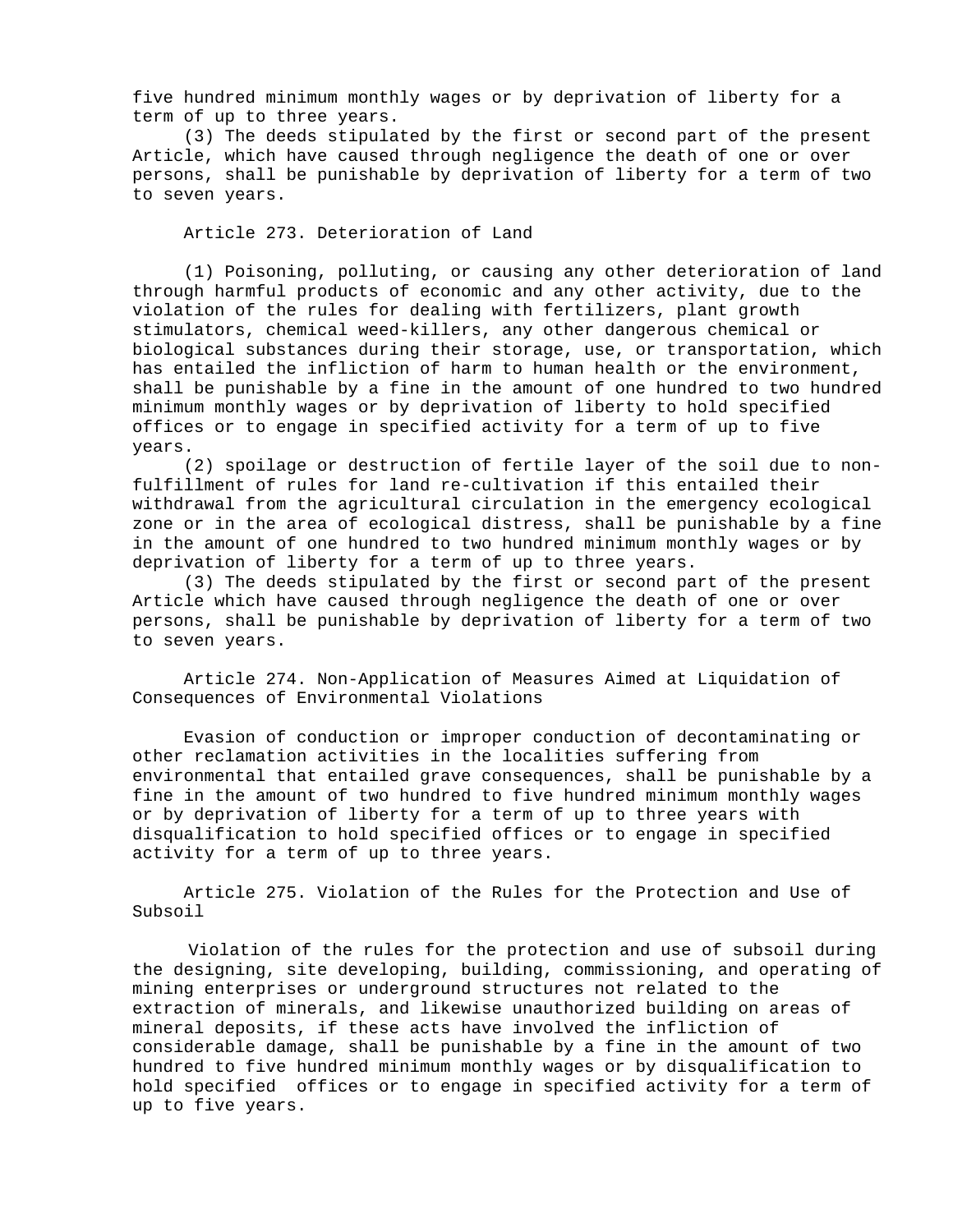Article 276. Illegal Fishing and Hunting of Aquatic Animals

(1) Illegal catching of fish and aquatic animals, if these acts have been committed:

1) with the infliction of large damage;

2) with the use of a self-propelled transport craft, explosives, chemicals, electric current, or any other methods of mass extermination of said aquatic animals or;

3) in their spawning places or migration routes,

shall be punishable by a fine in the amount of one hundred to two hundred minimum monthly wages or arrest for a term of up to six months or by deprivation of liberty for a term of up to two years.

(2) The same deed committed by a person through his official offices, in the territory of the state preserve, game reserve or in the area of ecological distress or ecological emergency situation, or by a group of persons in a preliminary conspiracy,

shall be punishable by a fine in the amount of two hundred to five hundred minimum monthly wages or by deprivation of liberty for a term of up to three years with disqualification to hold specified offices or to engage in specified activity for a term of up to three years.

Article 277. Violation of the Rules for Protecting Fish Reserves

Operation of water intake facilities and pumping mechanisms, bridge and dam building, blasting and other works in violation of the rules for protecting fish reserves, if these acts have involved mass destruction of fish or any other aquatic animals, the destruction of feed reserves, or any other grave consequences,

shall be punishable by a fine in the amount of two hundred to five hundred minimum monthly wages or by disqualification to hold specified offices or to engage in specified activity for a term of up to five years.

Article 278. Illegal Hunting

(1) Illegal hunting, if this deed has been committed:

1) with infliction of large-scale damage;

2) with the use of a mechanical transport vehicle or an aircraft, explosives, gases, or any other methods of mass-scale extermination of birds and beasts;

3) in respect of birds and beasts, the shooting of which is fully prohibited;

4) in the territory of a preserve, game reserve, or in a zone of ecological distress or ecological emergency,

shall be punishable by a fine in the amount of two hundred to five hundred minimum monthly wages or arrest for a term of up to six months, or deprivation of liberty for a term of up to two years.

(2) The same deed, committed by a person through his official position, or by a group of persons in a preliminary conspiracy or by an organized group,

shall be punishable by a fine in the amount of five hundred to seven hundred minimum monthly wages or by deprivation of liberty for a term of up to three years with disqualification to hold specified offices or to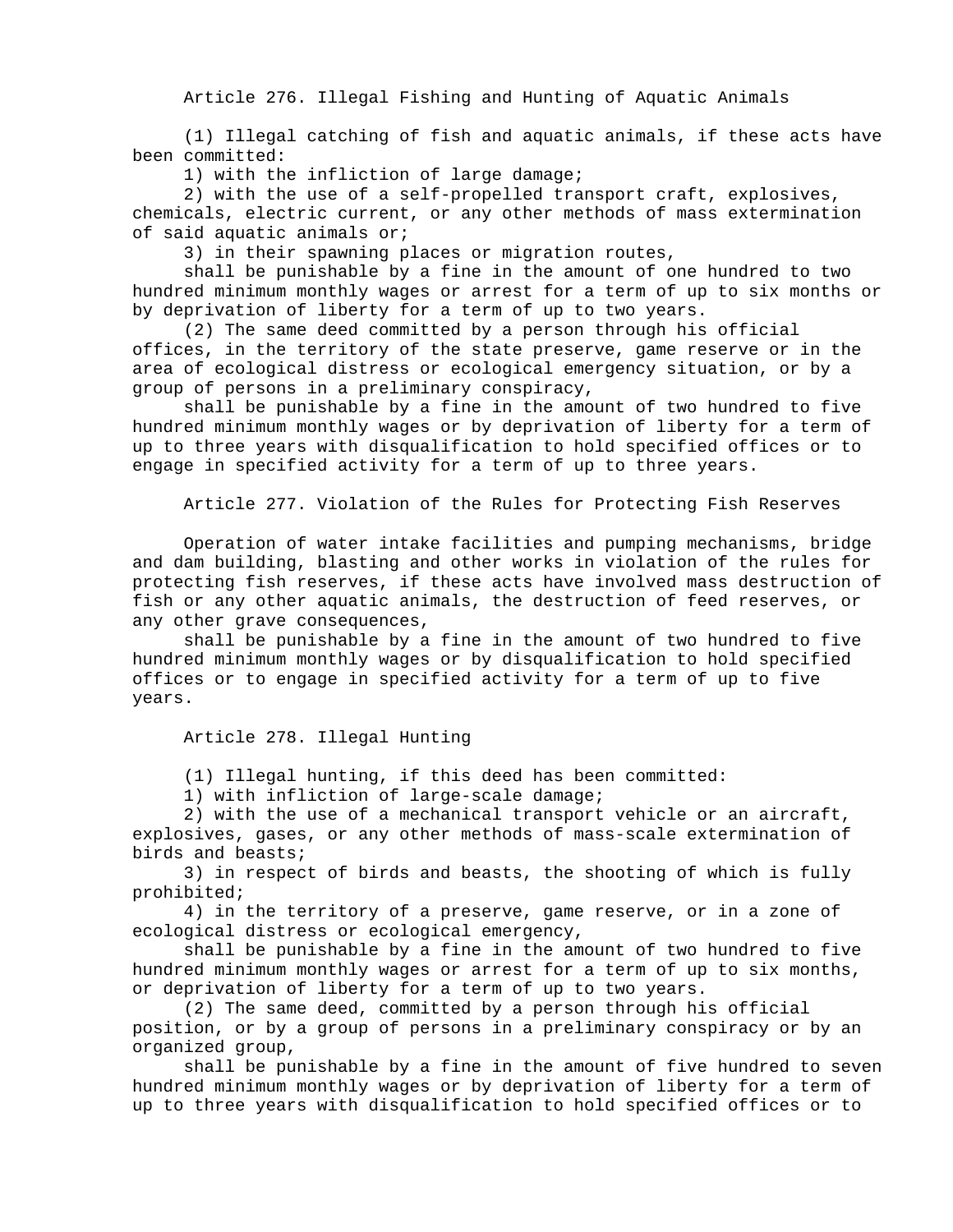engage in specified activity for a term of up to three years of without such disqualification.

Article 279. Illegal Felling of Trees and Shrubs

(1) Illegal felling of, and also damage to, trees and shrubs, to the point of the cessation of their growth in forests or in specially protected or green areas not included into the state forest fund, and likewise illegal felling of or damage to specially protected trees and shrubs to the point of the cessation of their growth in any places, if these acts have been committed on a large scale,

shall be punishable by a fine in the amount of fifty to one hundred minimum monthly wages.

(2) Illegal felling, and likewise damage to trees and shrubs to the point of the cessation of their growth in forests, if these deeds:

1) have inflicted damage on a sizable scale;

2) have been committed repeatedly;

3) have been committed by a person through his official position, shall be punishable by a fine in the amount of one hundred to two hundred minimum monthly wages or by arrest for a term of up to three months.

Note: In Articles 276, 277, 278, 279 damage which exceeds by 20 times the minimum wage, established by the legislation of the Kyrgyz Republic at the time of committing a crime, and which is calculated at fixed rates, shall be deemed to be inflicted on a sizable scale; while damage that exceeds the statutory minimum wage by 100 times shall be deemed to be inflicted on a large scale.

CHAPTER 27. CRIMES AGAINST TRAFFIC SAFETY AND THE OPERATION OF TRANSPORT VEHICLES

Article 280. Violation of the Rules for Traffic Safety and Operation of the Railway, Air, or Water Transportation Systems

(1) Violation of the rules for traffic safety and operation of railway, air, sea, or river transport by a person, who by virtue of the work he performs or the post he holds is duty-bound to observe these rules, if this deed has involved, by negligence, the infliction of grave injury or injury of average gravity to human health, or the infliction of a large-scale damage,

shall be punishable by arrest for a term of up to six months or by deprivation of property for a term of up to two years with disqualification to hold specified office or to engage in specified activity for a term of up to three years or without such disqualification.

(2) The same deed, which has involved by negligence the death of a person, shall be punishable by deprivation of property for a term of up to five years.

(3) A deed, provided by the first part of the present Article, and entailing by negligence the death of several persons, shall be punishable by deprivation of property for a term of seven to fifteen years.

Note. Damage that exceeds 200 times the minimum monthly wage established by the Law of the Kyrgyz Republic at the moment of committing a crime shall be considered committed on a large scale. (as amended by Law of the Kyrgyz Republic of March 12, 2002, # 36)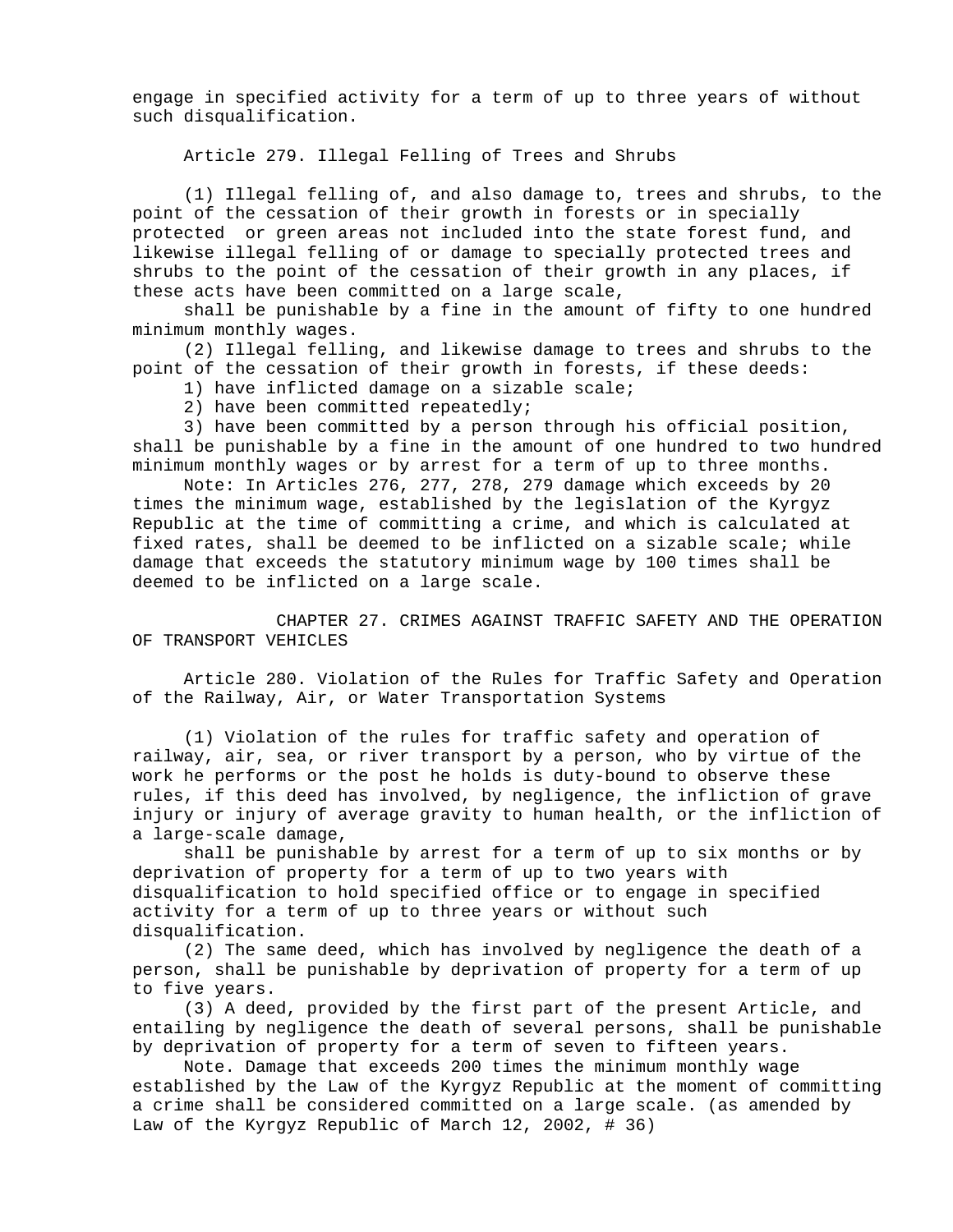Article 281. Violation of the Rules for Traffic Safety and Operation of Transport Vehicles

(1) Violation of the rules for traffic safety and operation of transport vehicles by a person driving a transport vehicle, which has involved the infliction of grave injury or injury of average gravity to the victim's health, shall be punishable by a fine in the amount of up to one hundred minimum monthly wages or by deprivation of liberty for a term of up to two years with disqualification to hold specified offices or to engage in specified activity for a term of up to three years or without such disqualification.

(2) The same act, which has involved the death of a victim or infliction of grave injury to his health, shall be punishable by deprivation of liberty for a term of three to seven years with disqualification to hold specified offices or to engage in specified activity for a term of up to three years or without such disqualification.

(3) The deed stipulated by the first part of the present Article and entailing the death of several persons, shall be punishable by deprivation of liberty for a term of seven to fifteen years with disqualification to hold specified offices or to engage in specified activity for a term of up to three years.

Note. In this Article, all types of cars, trolley-buses, tractors, and other self-propelled vehicles, motorcycles, and other mechanical transportation vehicles mean other mechanical transport vehicles.

Article 282. Incompetent Repair of Transport Vehicles, and Putting Them into Service with Technical Defects

(1) Incompetent repair of transport vehicles, communications, warning devices, or communication facilities, or any other transport equipment, and likewise the commissioning of technically defective transport vehicles by a person responsible for the technical condition of transport vehicles, if these acts have entailed, by negligence, the infliction of grave injury or injury of average gravity to human health, or the infliction of large-scale damage, shall be punishable by a fine in the amount of fifty to one hundred minimum monthly wages or by arrest for a term of three to six months.

(2) The same acts, which have involved by negligence the death of a person, shall be punishable by deprivation of liberty for a term of two to four years.

(3) Acts provided for in the first part of the present Article, and entailing by negligence the death of two or more persons, shall be punishable by deprivation of liberty for a term of four to ten years.

Article 283. Putting out of Commission Transport Vehicles or Communications

(1) Destruction, damage, or putting out of commission transport vehicles, warning devices, communications or communications facilities, or any other transport equipment, and likewise blocking transport communications, if these acts have involved, by negligence, the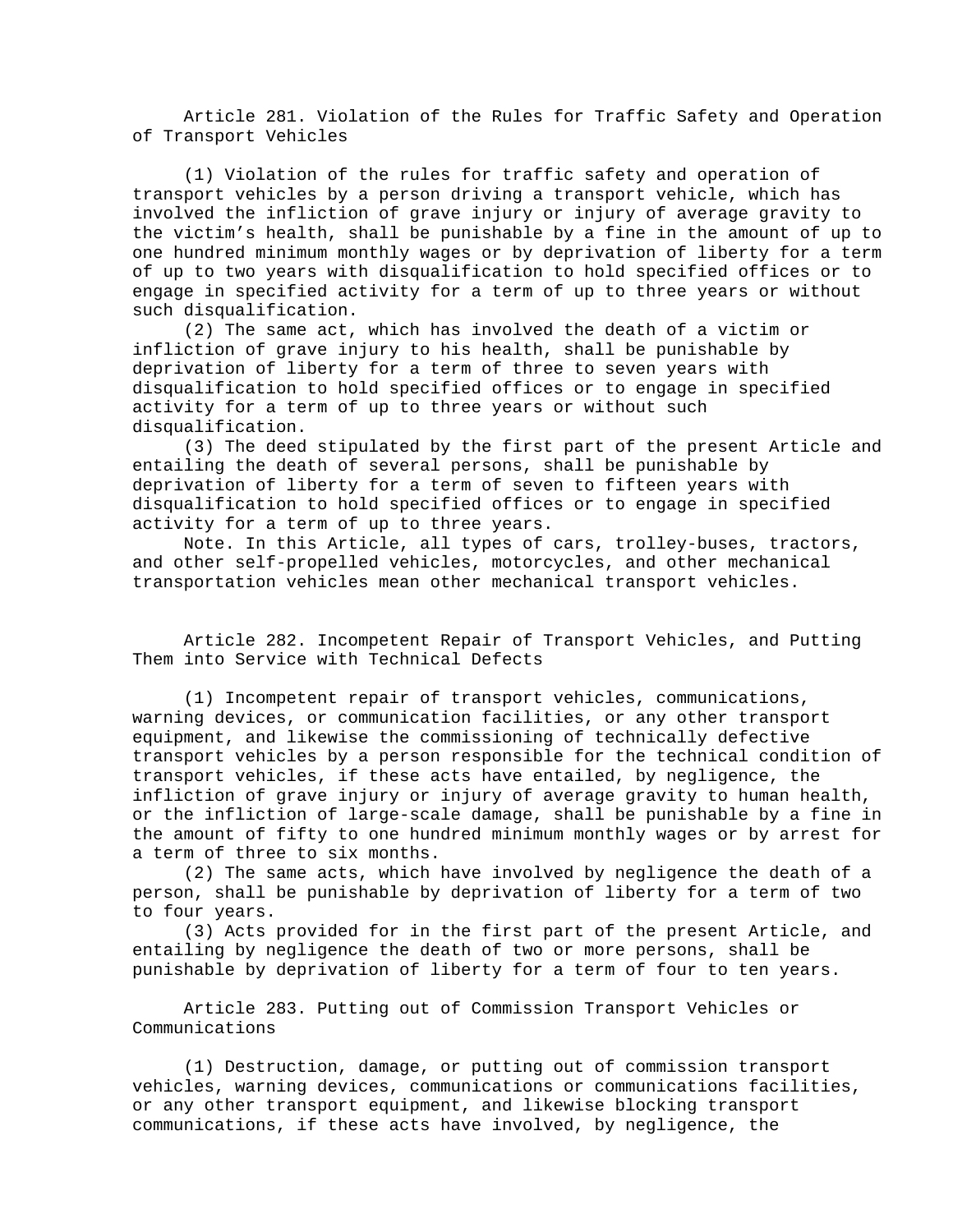infliction of grave injury or injury of average gravity to human health, or the infliction of large-scale damage, shall be punishable by a fine in the amount of fifty to one hundred minimum monthly wages or by deprivation of liberty for a term of up to three years.

(2) The same acts, which have caused by negligence the death of a person, shall be punishable by deprivation of liberty for a term of three to five years.

(3) The acts provided for in the first part of the present Article entailing by negligence the death of two or more persons, shall be punishable by deprivation of liberty for a term of five to ten years.

Article 284. Admissibility to Driving a Motor Vehicle of a Person in the State of Intoxication

Admissibility of a person in the state of alcohol, narcotic or any other intoxication to driving a motor vehicle by a person responsible for exploitation of the given vehicle, if this entailed consequences stipulated in Article 281 of the present Code, shall be punishable by a fine in the amount of fifty to one hundred minimum monthly wages or by deprivation of liberty for a term of up to five years with disqualification to hold specified offices or to engage in specified activity for a term of up to three years.

Article 285. Violation of the Rules for the Safe Work of Transport

(1) Violation by a passenger, pedestrian, or any other traffic participant of the rules for traffic safety and operation of transport vehicles, if this deed has involved by negligence the infliction of grave injury or injury of average gravity to human health, shall be punishable by a fine in the amount of up to fifty minimum monthly wages or arrest for a term of up to three months.

(2) The same deed, which has involved by negligence the death of one or more persons, shall be punishable by deprivation of liberty for a term of up to three years.

Article 286. Violation of Safety Rules During the Construction, Operation, or Repair of Trunk Pipelines

(1) Violation of safety rules during the construction, operation, or repair of trunk pipelines, if this act has involved by negligence the infliction of grave injury or injury of average gravity to human health, or the infliction of large-scale damage, shall be punishable by arrest for a term of three to six months or by deprivation of liberty for a term of up to two years with disqualification to hold specified offices or to engage in specified activity or without such disqualification.

(2) The same act, which has entailed by negligence the death of a person, shall be punishable by deprivation of liberty for a term of up to five years.

(3) The act provided for in the first part of the present Article, and entailing by negligence the death of two or more persons, shall be punishable by deprivation of liberty for a term of four to ten years.

Article 287. Violation of the Rules for Automobile Road Use and Protection Thereof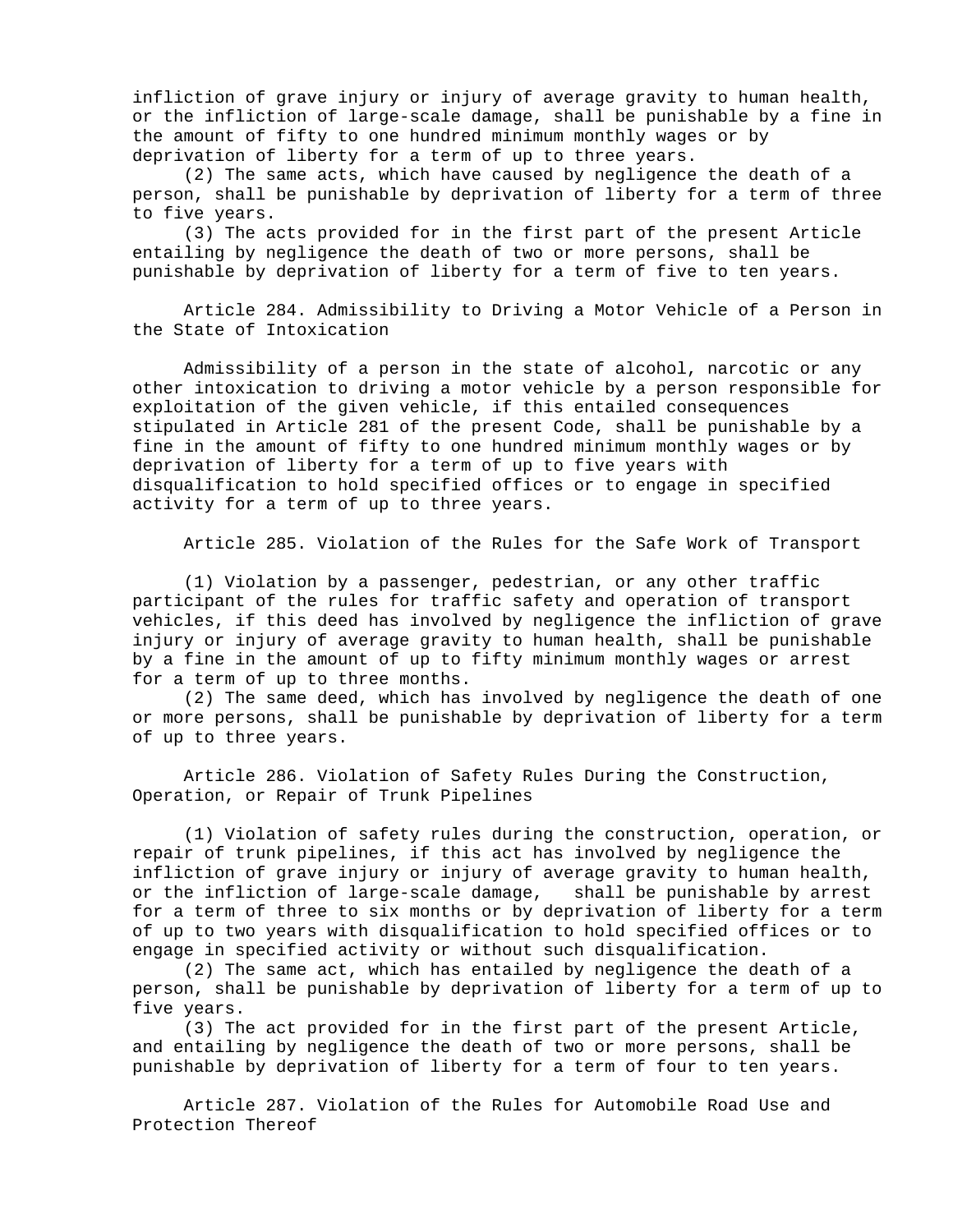(1) Violation of the rules for use of automobile roads and their protection, that is construction, repair without due permit of underground or ground-based communications on automobile roads and in the right-of-way, non-observance of the established conditions and terms for carrying out the above works, arbitrary building of arches, fences, crossing gates or other facilities, storage of materials and other objects on the roads, destruction of roadway that entailed through negligence infliction of grave or average grave damage to the health of a victim, shall be punishable by a fine in the amount of up to one hundred minimum monthly wages or by arrest for a term of up to six months.

(2) The same act caused the death of a person,

shall be punishable by deprivation of liberty for a term of three to five years.

(3) The same act that entailed:

1) death of two or more persons;

2) other grave consequences,

shall be punishable by deprivation of liberty for a term of five to ten years.

Article 288. Violation of the Rules for International Flights

Non-observance of routes, landing places, air gate-ways, flight altitudes, or any other violation of the rules of international flights, shall be punishable by a fine in the amount of fifty to one hundred minimum monthly wages or by disqualification to hold specified offices or to engage in specified activity for a term of up to five years.

CHAPTER 28. CRIMES IN THE SPHERE OF COMPUTER INFORMATION

Article 289. Illegal Access to Computer Information

(1) Illegal accessing of legally-protected computer information, that is, information on machine-readable media, in computers, computer systems, and their networks, if this deed has involved the destruction, blocking, modification, or copying of information, or the disruption of the work of the computers, computer systems, or their networks, shall be punishable by a fine in the amount of one hundred to three hundred minimum monthly wages or by deprivation of liberty for a term of up to two years.

(2) The same deed, committed by a group of persons in a preliminary conspiracy or by an organized group, or by a person through his official position, and likewise by a person who has access to computers, computer systems, or their networks, shall be punishable by a fine in the amount of two hundred to five hundred minimum monthly wages or by arrest for a term of three to six months or by deprivation of liberty for a term of up to three years.

Article 290. Creation, Use, and Dissemination of Harmful Computer Viruses

(1) Creation of computer viruses for the introduction of changes to existing programs, which knowingly leads to the unsanctioned destruction, blocking, modification, or copying of information, the disruption of the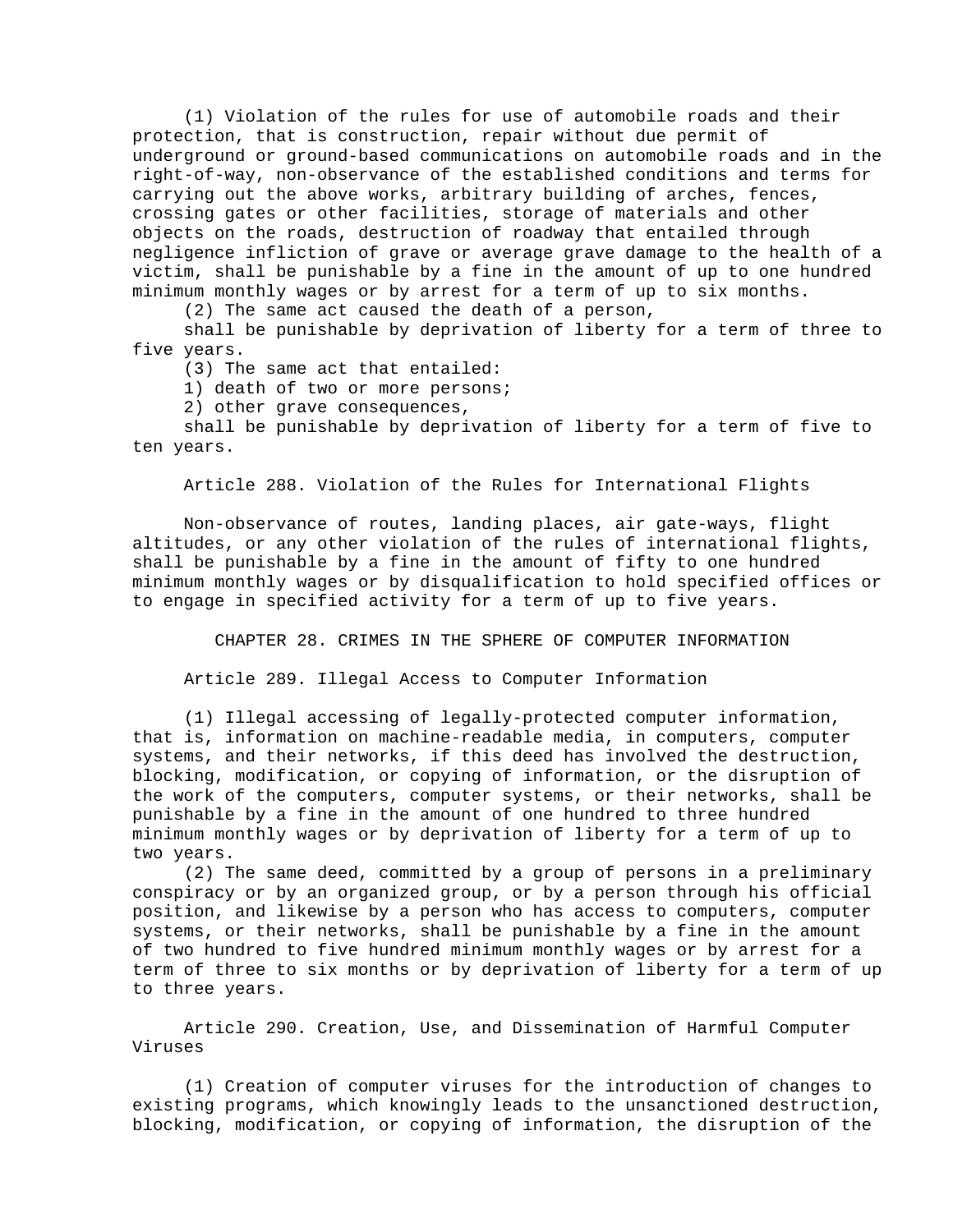work of computers, computer systems, or their networks, and also the use or dissemination of such viruses or machine-readable media with such viruses, shall be punishable by deprivation of liberty for a term of up to three years with a fine in the amount of two hundred to five hundred minimum monthly wages.

(2) The same acts, which have involved by negligence grave consequences, shall be punishable by deprivation of liberty for a term of three to seven years.

Article 291. Violation of Rules for the Operation of Computers, Computer Systems, or Their Networks

(1) Violation of rules for the operation of computers, computer systems, or their networks by a person who has access to computers, computer systems, or their networks, which has involved the destruction, blocking, or modification of legally-protected computer information, if this act has inflicted substantial damage, shall be punishable by disqualification to hold specific office or to engage in specified activity for a term of up to five years.

(2) The same deed which have involved by negligence grave consequences, shall be punishable by deprivation of liberty for a term of up to four years.

## SECTION X. CRIMES AGAINST STATE POWER

CHAPTER 29. CRIMES AGAINST THE FUNDAMENTALS OF THE CONSTITUTIONAL SYSTEM AND STATE SECURITY

Article 292. High Treason

High treason, that is disclosure of state secrets, or any other assistance rendered to a foreign State or foreign organization in hostile activities to the detriment of the external security of the Kyrgyz Republic, committed by a citizen of the Kyrgyz Republic, shall be punishable by deprivation of liberty for a term from twelve to twenty years with confiscation of property.

Note. A person who has committed crimes stipulated in the present Article, or by Articles 293 and 295 of the Code, shall be relieved from criminal responsibility if he has facilitated the prevention of further damage to the interests of the Kyrgyz Republic by informing the governmental authorities of his own free will and in due time, or in any other way, if his actions contain no other corpus delicti.

Article 293. Espionage

Transfer, and also collection, theft, or keeping for the purpose of transfer to a foreign state, a foreign organization, or their representatives of information constituting a state secret, and also transfer or collection of other information under the order of a foreign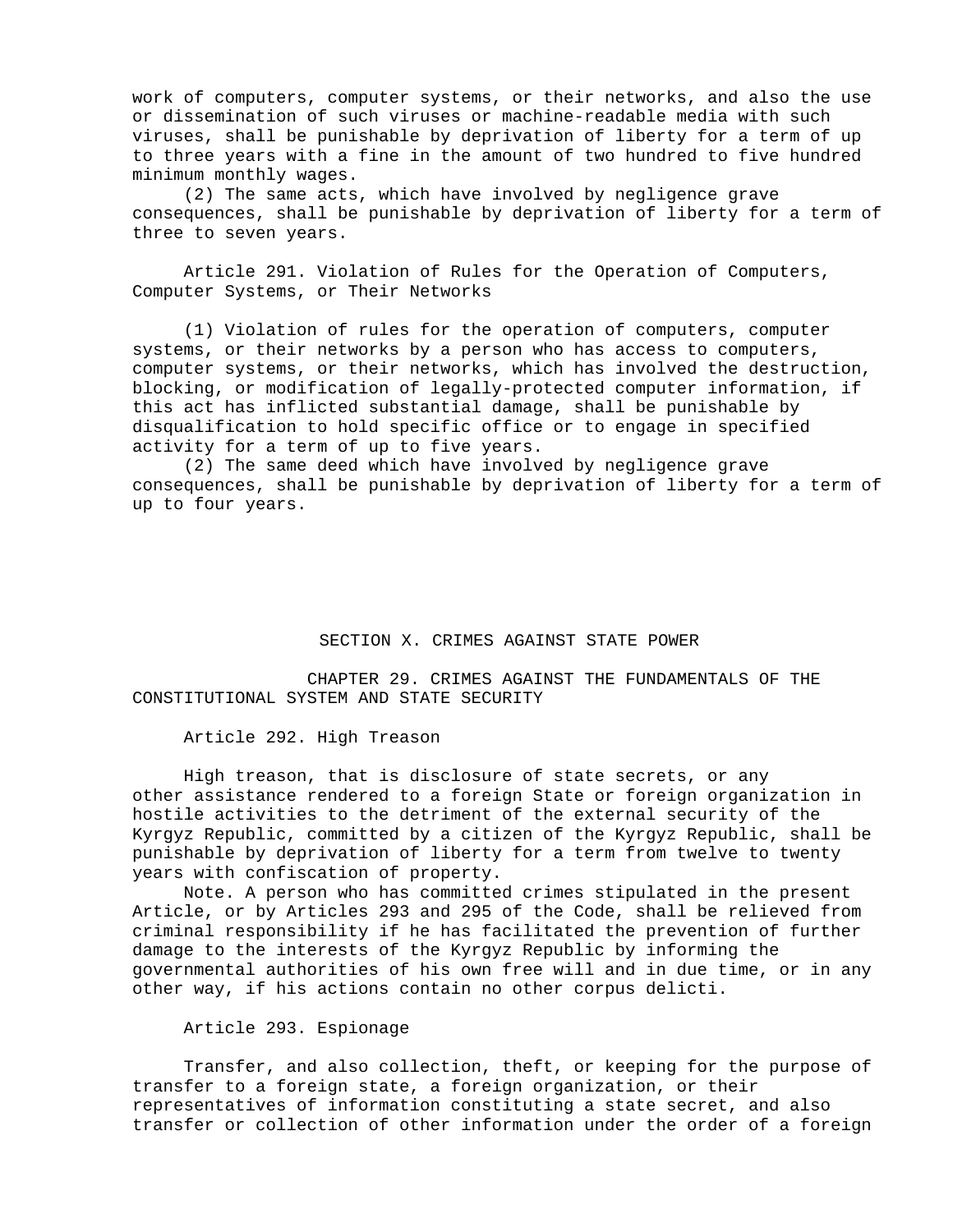intelligence service, to the detriment of the external security of the Kyrgyz Republic, if these deeds have been committed by a foreign national or a stateless person, shall be punishable by deprivation of liberty for a term of ten to twenty years with confiscation of property.

Article 294. Encroachment on the Life of a Statesman or a Public Figure

(as amended by Law of Encroachment on the life of a statesman or a public figure, committed for the purpose of terminating his government or any other political activity, or out of revenge for such activity (a terrorist act), shall be punishable by deprivation of liberty for a term of fifteen to twenty years with confiscation of property. the Kyrgyz Republic of march 23, 2004, # 46)

Article 295. Forcible Seizure of Power or Forcible Retention of Power

Forcible seizure of power or forcible retention of power in contravention of the Constitution of the Kyrgyz Republic, and likewise the same actions aimed at the forcible change of the constitutional system of the Kyrgyz Republic, shall be punishable by deprivation of liberty for a term of twelve to twenty years.

Article 296. Armed Rebellion

Organization of an armed rebellion or active participation in it for the purpose of overthrowing or forcibly changing the constitutional system of the Kyrgyz Republic, or of breaching the territorial integrity of the Kyrgyz Republic, shall be punishable by deprivation of liberty for a term of twelve to twenty years.

Article 297. Public Appeals for a Forcible Change of the Constitutional System of the Kyrgyz Republic

(1) Public appeals for a forcible seizure of state power, or for a forcible change of the constitutional system, shall be punishable by a fine in the amount of fifty to one hundred minimum monthly wages or by arrest for a term of three to six years, or by deprivation of liberty for a term of up to two years.

(2) The same acts, committed with the use of the mass media, shall be punishable by deprivation of liberty for a term of up to five years.

## Article 298. Sabotage

Perpetration of an explosion, arson, or of any other actions aimed at the destruction or damage of enterprises, structures, communications and communication facilities, or vital supply facilities for the population, with the aim of subverting the economic security or the defense capacity or for the purpose of destabilization of the activities of the state bodies or public and political situation of the Kyrgyz Republic, shall be punishable by deprivation of liberty for a term of fifteen to twenty years with confiscation of property.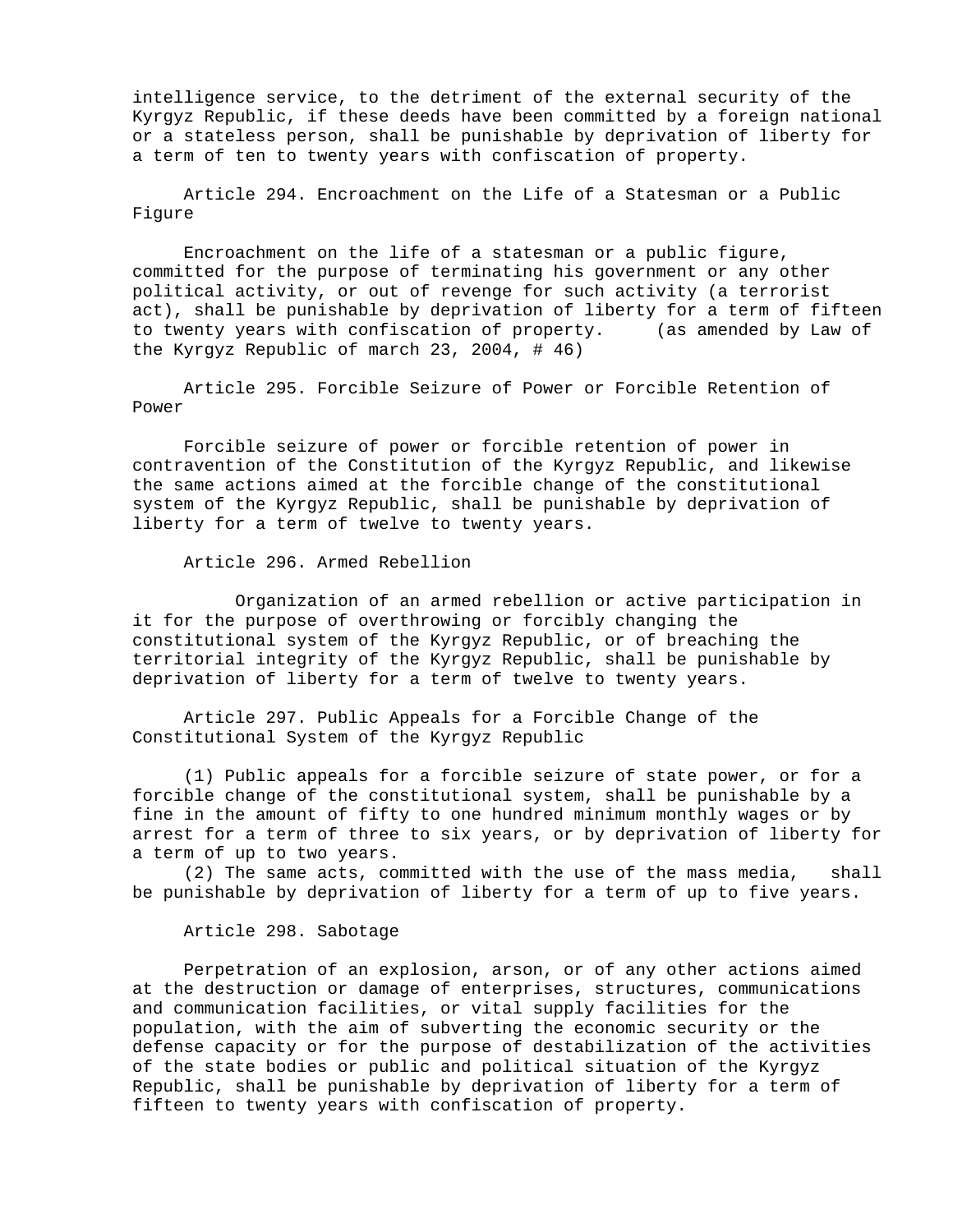Article 299. Incitement of National, Racial, or Religious Enmity

(1) Actions aimed at the incitement of national, racial, or religious enmity, abasement of human dignity, and also propaganda of the exceptionality, superiority, or inferiority of individuals by their attitude to religion, national, or racial belonging, if these acts have been committed in public or with the use of mass media, shall be punishable by a fine in the amount of one hundred to five hundred minimum monthly wages or by arrest for a term of up to six months, or by deprivation of liberty for a term of one to three years.

(2) The same acts committed:

1) with the use of violence or with the threat of its use;

2) by a person through his official position;

3) by an organized group,

shall be punishable by deprivation of liberty for a term of three to five years.

Article 300. Disclosure of a State Secret

(1) Disclosure of information comprising a state secret, by a person to whom it has been entrusted or to whom it has become known through his office or work, if this information has become the property of other persons, in the absence of the characteristic features of high treason or espionage, shall be punishable by deprivation of liberty with disqualification to hold specified offices or to engage in specified activity for a term of up to five years, or by arrest for a term of p to six months, or by deprivation of liberty for a term of up to two years.

(2) The same deed, which has involved grave consequences, shall be punishable by deprivation of liberty for a term of two to five years.

Article 301. Loss of Documents Containing State Secrets

(1) Violation by a person who has access to state secrets of the rules for dealing with documents containing state secrets, and with objects, information about which comprises a state secret, if this has involved by negligence their loss, shall be punishable by deprivation of liberty for a term of up to three years with disqualification to hold specified offices or to engage in specified activity for a term of up to three years.

(2) The same act which has involved grave consequences, shall be punishable by deprivation of liberty for a term of three to five years with disqualification to hold specified offices or to engage in specified activity for a term of up to three years.

Article 302. Transfer of Data Constituting Official Secret or Collection Thereof for the Purpose of Transfer to Foreign Organizations

(1) Transfer of economic, scientific and technical or other data, constituting official secret or collection thereof for the purpose of transfer to foreign organizations or their representatives by a person, who has been entrusted access to the above data through his official position or at work or by any other way, shall be punishable by deprivation of liberty for a term of up to three years.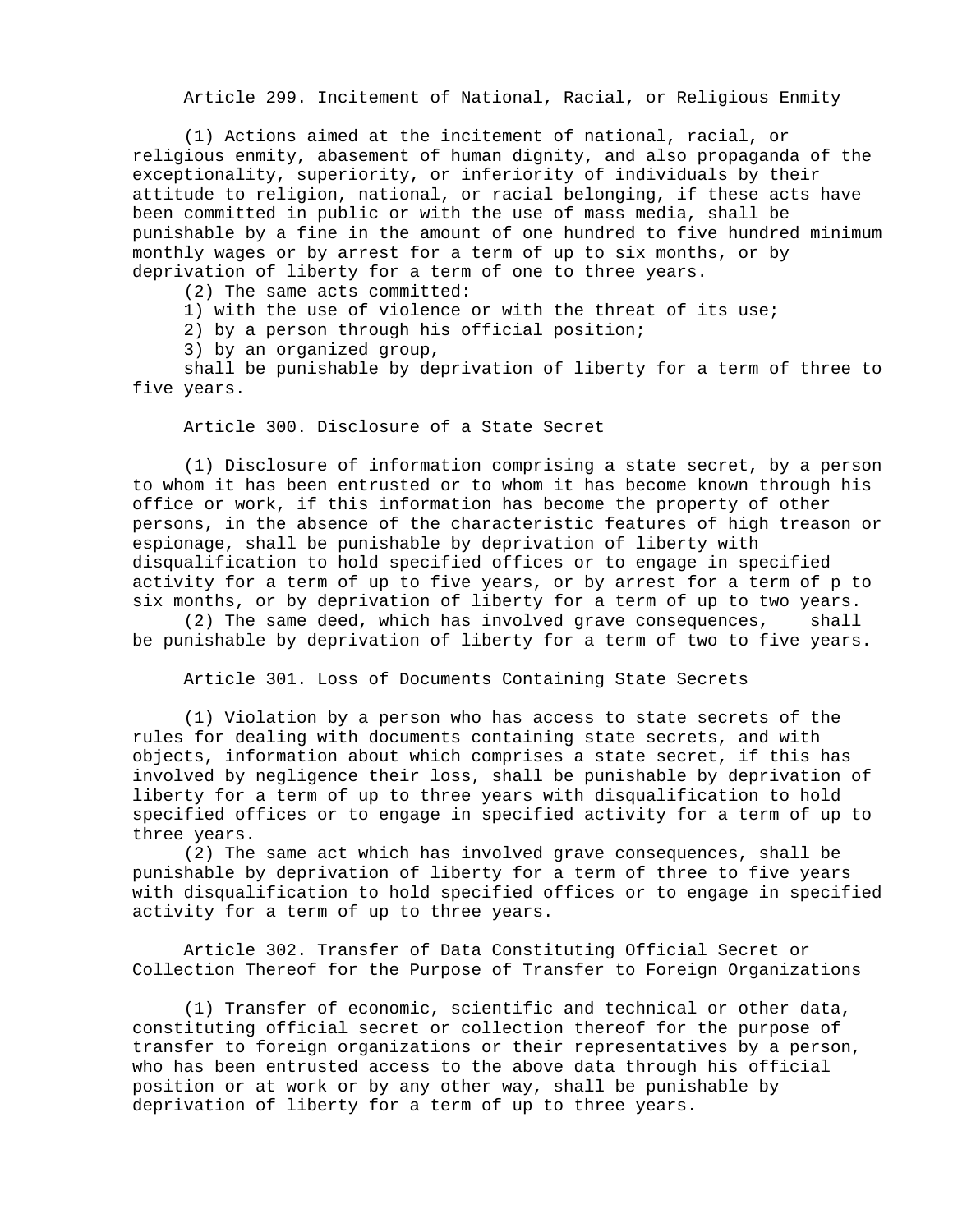(2) The same acts that inflicted large property damage to state or public organizations, or caused grave consequences, shall be punishable by deprivation of liberty for a term of up to eight years.

## CHAPTER 30. MALFEASANCE

Article 303. Corruption

(1) Corruption is deliberate actions, that is creation of sustainable illegal connection of one or several functionaries possessing relevant authorities with certain persons or groupings for the purpose of illegal receiving of material and any other benefits, as well as granting such benefits to individuals and legal entities that threaten the interests of the society and the state,

Shall be punishable by deprivation of liberty for a term of eight to fifteen years with confiscation of property and disqualification to hold specified offices or to engage in specified activity for a term of up to three years.

(2)The same acts committed in the interests of an organized group, criminal group or entailing other grave consequences,

Shall be punishable by deprivation of liberty for a term of fifteen to twenty years with confiscation of property and disqualification to hold specified offices or to engage in specified activity for a term of up to three years.

Article 304. Abuse of Official Powers

(1) Use by an official of his powers, contrary to the interests of the civil service, if this deed has involved a substantial violation of the rights and lawful interests of individuals or organizations, or the legally-protected interests of the society or the State, shall be punishable by a fine in the amount of one hundred to two hundred minimum monthly wages or by deprivation of liberty for a term of three to five years with confiscation of property or without such confiscation.

(2) The same deed committed out of mercenary and benefits for himself or for other persons, and out of personal interest, shall be punishable by a fine in the amount of two hundred to five hundred minimum monthly wages or by deprivation of liberty for a term of three to six years with confiscation of property or without such confiscation.

(3) Deed provided for in the second part of the present Article:

1) entailing especially large damage;

2) committed in the interests of an organized group or criminal community;

3) committed by an official holding public office,

shall be punishable by deprivation of liberty for a term of five to eight years with confiscation of property or without such confiscation.

(4) The deeds stipulated by the second and third parts of the present Article, if committed repeatedly or entailing grave consequences, shall be punishable by deprivation of liberty for a term of eight to fifteen years with confiscation of property.

Note. 1. Persons who discharge the functions of a representative of government on a permanent or temporary basis, or by special authority, or who perform organizing and regulative, administrative, and economic,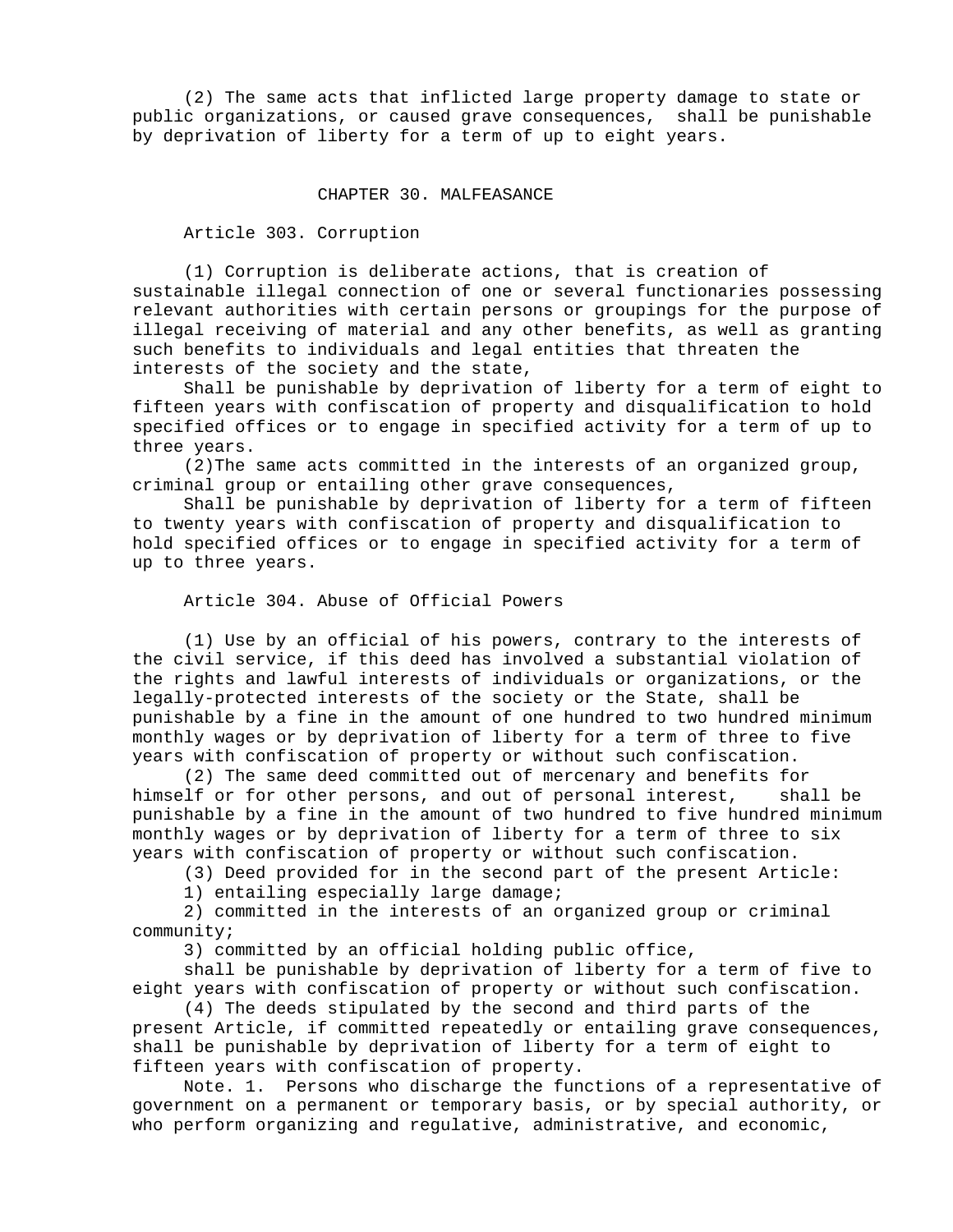controlling and review functions in state bodies, local self-government bodies, governmental and municipal institutions, and also in the Armed Forces of the Kyrgyz Republic, in other military formations are deemed to be officials in the Articles of the present Chapter.

2. Persons holding offices established by the Constitution of the Kyrgyz Republic, by constitutional laws of the Kyrgyz Republic for the direct exercise of the powers of state bodies are understood in the Articles of the present Code as being persons holding government posts.

3. Civil servants and local self-government employees who are not included into the category of officials shall bear criminal responsibility under the relevant Articles of the present Chapter.

Article 304-1. Conduction of Illegal Inspections by a Functionary of a State Controlling Body

1) Conduction by a functionary of the state controlling body of illegal inspections, if these inspections entailed violation of rights and legal interests of individuals and legal entities,

Shall be punishable by a fine in the amount of one hundred to two hundred minimum monthly wages or by deprivation of liberty of one to three years with disqualification to hold specified offices or to engage in specified activity for a term of up to three years or without such disqualification.

2) The same act committed for personal gain and benefits, as well as for other persons' interest and personal interest,

Shall be punishable by a fine in the amount of two hundred to five hundred minimum monthly wages with disqualification to hold specified offices or to engage in specified activity for a term of up to three years or by deprivation of liberty for a term of three to five years with confiscation of property or without such confiscation.

3) The act envisaged in the second part of the present Article, committed repeatedly or entailing grave consequences,

Shall be punishable by deprivation of liberty for a term of six to ten years with confiscation of property.

(as amended by Law of the Kyrgyz Republic of August 5, 2003, # 192).

Article 305. Exceeding Official Powers

(1) Commission by an official of actions which transcend the limits of his powers and which involve a substantial violation of the rights and lawful interests of individuals or organizations, or the legallyprotected interests of society and the State, shall be punishable by a fine in the amount of one hundred to two hundred minimum monthly wages or by disqualification to hold specified offices or to engage in specified activity for a term of up to five years, or by deprivation of liberty for a term of up to four years.

- (2) The same acts committed:
- 1) in the interests of an organized group or criminal community;
- 2) by a person holding government post;
- 3) with the use of violence or threat of its use;
- 4) with the use of weapons or special means;
- 5) entailing grave consequences,

shall be punishable by deprivation of liberty for a term of four to eight years with confiscation of property or without such confiscation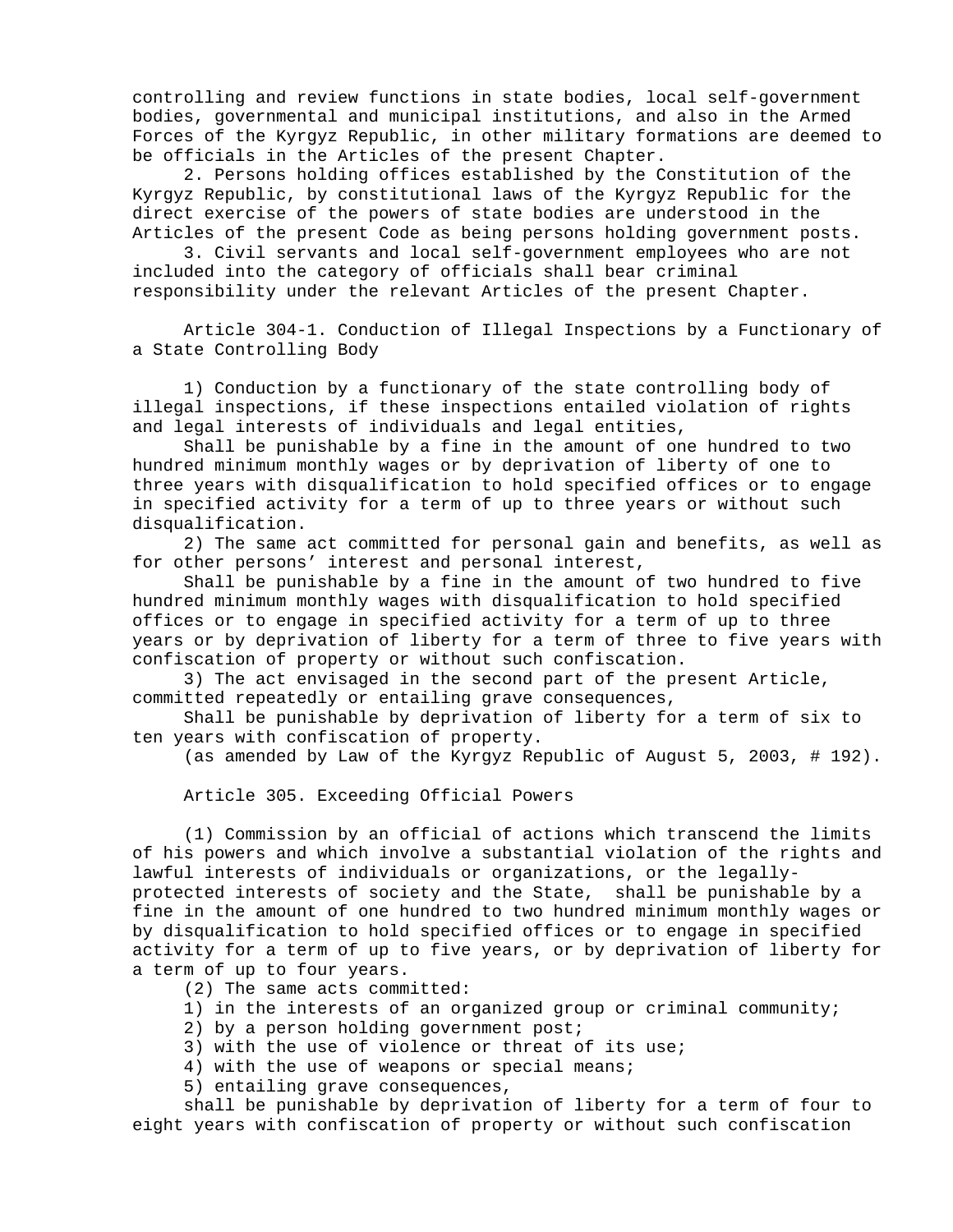with disqualification to hold specified offices or to engage in specified activity for a term of up to three years.

Article 305-1. Torture

Deliberate infliction of physical or mental suffering to any person for the purpose of obtaining information or confession for the person, punishing him for committed act or for the act in commission of which the person is suspected, as well as for the purpose of intimidating and compelling the person to commit certain actions, if these acts are committed by a functionary or any other person with the knowledge or consent of a functionary,

Shall be punishable by deprivation of liberty for a term of three to five years with disqualification to hold specified offices for a term of one to three years or without such disqualification.

(as amended by Law of the Kyrgyz Republic of November 15, 2003, # 223)

Article 305-2. Violation of Land Legislation of the Kyrgyz Republic

Transfer of state- or municipality-owned land by a functionary into the property or temporary use by individuals and legal entities in violation of the land legislation of the Kyrgyz Republic,

Shall be punishable by a fine in the amount of fifty to five hundred minimum monthly wages or by deprivation of liberty for a term of up to five years.

Note. In the present Article a functionary shall be considered an official of the relevant authorized bodies regulating land relations. (as amended by Law of the Kyrgyz Republic of March 7, 2004, # 17)

Article 306. Signing a Contract and Carrying out State Procurement in Contravention to the Interests of the Kyrgyz Republic

(1) Signing by a functionary contract unfavorable for the state, and likewise carrying out state procurement that entailed damage on a large scale,

Shall be punishable by a fine in the amount of seven hundred to one thousand of minimum monthly wages with disqualification to hold specified offices or to engage in specified activity for a term of up to three years or by deprivation of liberty for a term of three to five years with disqualification to hold specified offices or to engage in specified activity for a term of up to three years.

(2) The same acts committed:

1) repeatedly;

2) by a group of persons in a preliminary conspiracy;

3) in the interest of an organized group,

Shall be punishable by deprivation of liberty for a term of five to eight years with confiscation of property.

Article 307. Illegal Use of Official Position during Privatizing, Tax, Customs or Licensing Activities

(1) Use by a functionary of his official position, that is transfer of objects that are not subject to privatization into someone's property,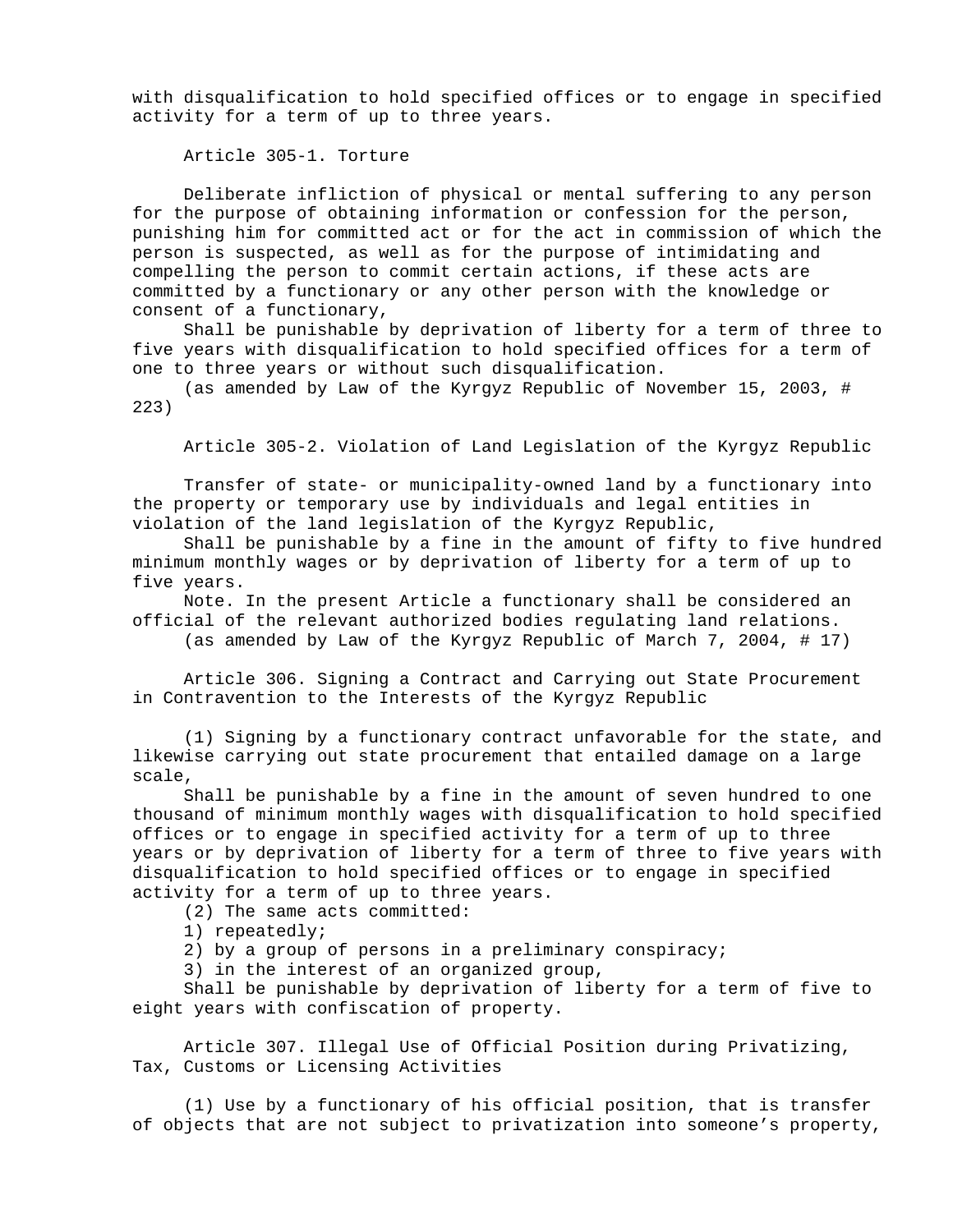or under-declaration of taxes, customs payments or cost of privatized objects, as well as illegal exemption from taxes or customs payments, or illegal issuance of a license,

Shall be punishable by a fine in the amount of one hundred to two hundred minimum monthly wages with disqualification to hold specified positions or to engage in specified activity for a term of up to three years or by deprivation of liberty for a term of up to five years.

(2) The same acts committed by a group of persons in a preliminary conspiracy or caused large damage,

Shall be punishable by deprivation of liberty for a term of five to eight years with disqualification to hold specified offices or to engage in specified activity for a term of up to three years.

Article 308. Illegal Use of Budgetary Funds

Illegal use of budgetary funds by a functionary that inflicted damage to public or state interests,

Shall be punishable by a fine in the amount of five hundred to one thousand minimum monthly wages with disqualification to hold specified offices or to engage in specified activity for a term of up to three years or by deprivation of liberty for a term of five to eight years with confiscation of property.

Article 309. Illegal Participation in Business Activity

The establishment of an organization carrying out business activity, by a functionary, or participation in the management of such an organization in person or through a confident contrary to the ban established by the law, if these deeds are connected with the granting to such an organization of benefits and advantages, or with patronage in a different form, shall be punishable by disqualification to hold specified offices or to engage specified activity for a term of up to five years with a fine in the amount of one hundred to two hundred minimum monthly wages or by arrest for a term of three to six months or by deprivation of liberty for a term of up to two years.

Article 310. Bribe-taking (remuneration)

(1) Bribe-taking by a functionary, in person or through an intermediary, in the form of money, securities, or other assets or property benefits, not stipulated before, for actions (inaction) in favor of a bribe-giver or the persons he represents, if the functionary then takes actions (inaction) which are part and parcel of the functionary's official powers, or if the latter, by virtue of his official position may further such actions (inaction), shall be punishable by a fine in the amount of two hundred to five hundred minimum monthly wages or by deprivation of liberty for a term of up to three years with disqualification to hold specified offices or to engage in specified activity for a term of up to three years.

(2) The acts envisaged in the first part of the present Article, if it has been committed:

- 1) by an official holding government post;
- 2) repeatedly;
- 3) on a large scale;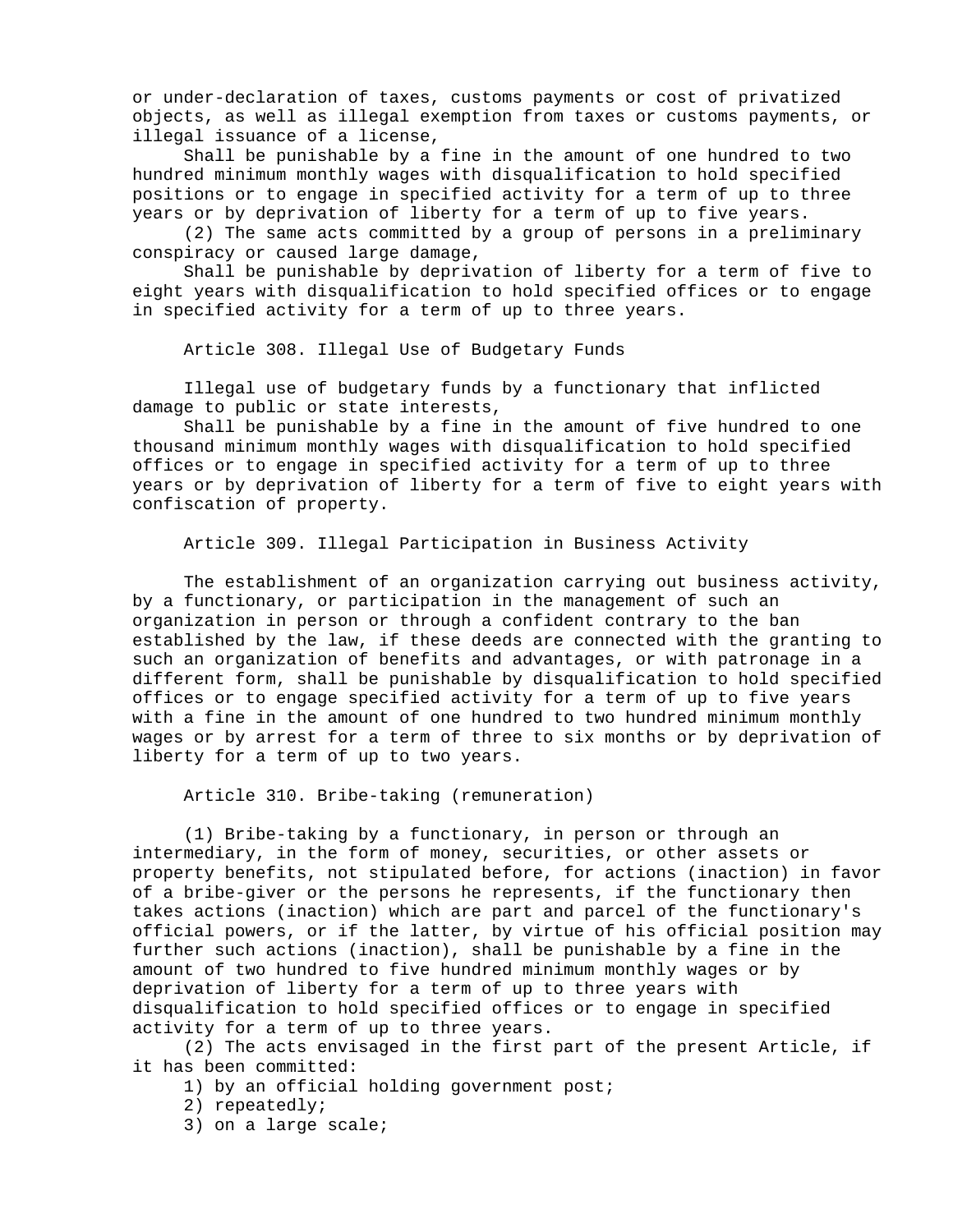4) for illegal action (inaction),

shall be punishable by deprivation of liberty for a term of three to eight years with disqualification to hold specified offices or to engage in specified activity for a term of up to three years with confiscation of property.

Note. A sum of money, the value of securities, other assets, or property benefits exceeding 200 minimum monthly wages, established by the legislation of the Kyrgyz Republic at the time of committing a crime, shall be deemed by a bribe on a large scale.

Article 311. Bribe-taking (graft)

(1) Bribe-taking by a functionary, in person or through an intermediary, in the form of money, securities, or other assets or property benefits, stipulated before, for actions (inaction) in favor of a bribe-giver or the persons he represents, if the functionary then takes actions (inaction) which are part and parcel of the functionary's official powers, or if the latter, by virtue of his official position may further such actions (inaction), and likewise for general patronage, connivance at work, shall be punishable by deprivation of liberty for a term of five to eight years with disqualification to hold specified offices or to engage in specified activity for a term of up to three years with confiscation of property.

- (2) The same act committed:
- 1) by a group of persons in a preliminary conspiracy;
- 2) by an organized group;
- 3) by a functionary holding a responsible post;
- 4) repeatedly;
- 5) on a large scale,

Shall be punishable by deprivation of liberty for a term of seven to twelve years with disqualification to hold specified offices or to engage in specified activity for a term of up to three years with confiscation of property.

Article 312. Receipt of Bribes for Bestowal of a Post

(1) Receipt of a bribe by a functionary in person or through a mediator for bestowal of a post within the civil service system,

Shall be punishable by deprivation of liberty for a term of five to eight years with disqualification to hold specified offices or to engage in specified activity for a term of up to three years and confiscation of property.

- (2) The same act committed:
- 1) repeatedly;
- 2) on a large scale;
- 3) by an official occupying a responsible post,

Shall be punishable by deprivation of liberty for a term of eight to fifteen years with disqualification to hold specified officers or to engage in specified activity for a term of up to three years and with confiscation of property.

Article 313. Extortion of Bribes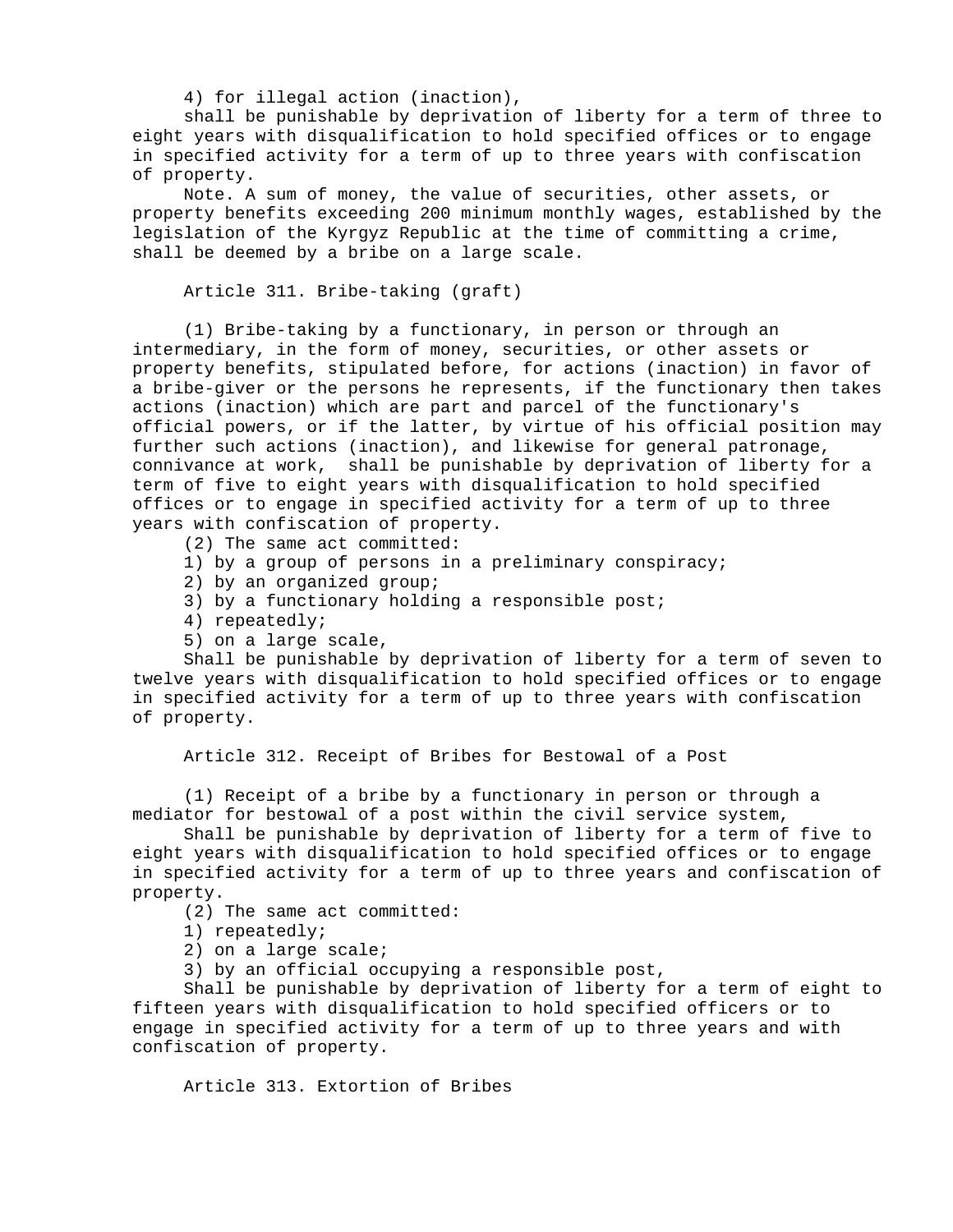(1) Extortion of a bribe, that is, demand by an official of a bribe for taking or failure to take action (inaction) in the interest of a bribe-giver, and likewise placing a person in conditions compelling to give bribe in order to prevent infliction of harmful consequences to his legally protected interests,

Shall be punishable by deprivation of liberty for a term of ten to fifteen years with disqualification to hold specified offices or to engage in specified activity for a term of up to three years with confiscation of property.

(2) Extortion of a bribe committed:

1) repeatedly;

2) on a large scale;

3) by an official occupying responsible post,

Shall be punishable by deprivation of liberty for a term of twelve to twenty years with confiscation of property.

Article 314. Bribe-giving

(1) Bribe-giving to a functionary, in person or through a mediator, shall be punishable by arrest for a term of three of six months or by deprivation of liberty for a term of up to three years.

(2) The same act committed:

1) repeatedly;

2) on a large scale;

3) in the interest of an organized group, as well as giving a bribe for committing knowingly illegal action (inaction), shall be punishable by deprivation of liberty for a term of three to eight years.

Note 1. Mediator-accomplice shall be recognized a person who contributed to achievement and implementation of an agreement on receiving or giving bribes to another person.

2. A person, who is a mediator-accomplice in receiving or giving bribe to another person shall be released from criminal liability if he has informed on his own free will the body authorized to institute criminal proceedings about the fact of bribe-giving.

3. A person, who has given a bribe shall be released from criminal liability if a functionary extorted the bribe from the bribe-giver or if the person has informed of his own free will the body possessing the right to institute criminal proceedings about the fact of bribe-giving.

(as amended by Law of the Kyrgyz Republic of February 13, 2006, # 57)

Article 315. Official Forgery

Official forgery, that is, the introduction of known false information into official documents by a functionary, and also by a civil servant or a local self-government employee, and likewise the introduction of corrections into said documents distorting their actual content, if these acts have been committed due to mercenary or any other personal interests,

shall be punishable by a fine in the amount of one hundred to two hundred minimum monthly wages with disqualification to hold specified offices or to engage in specified activity for a term of up to three years or by deprivation of liberty for a term of up to two years with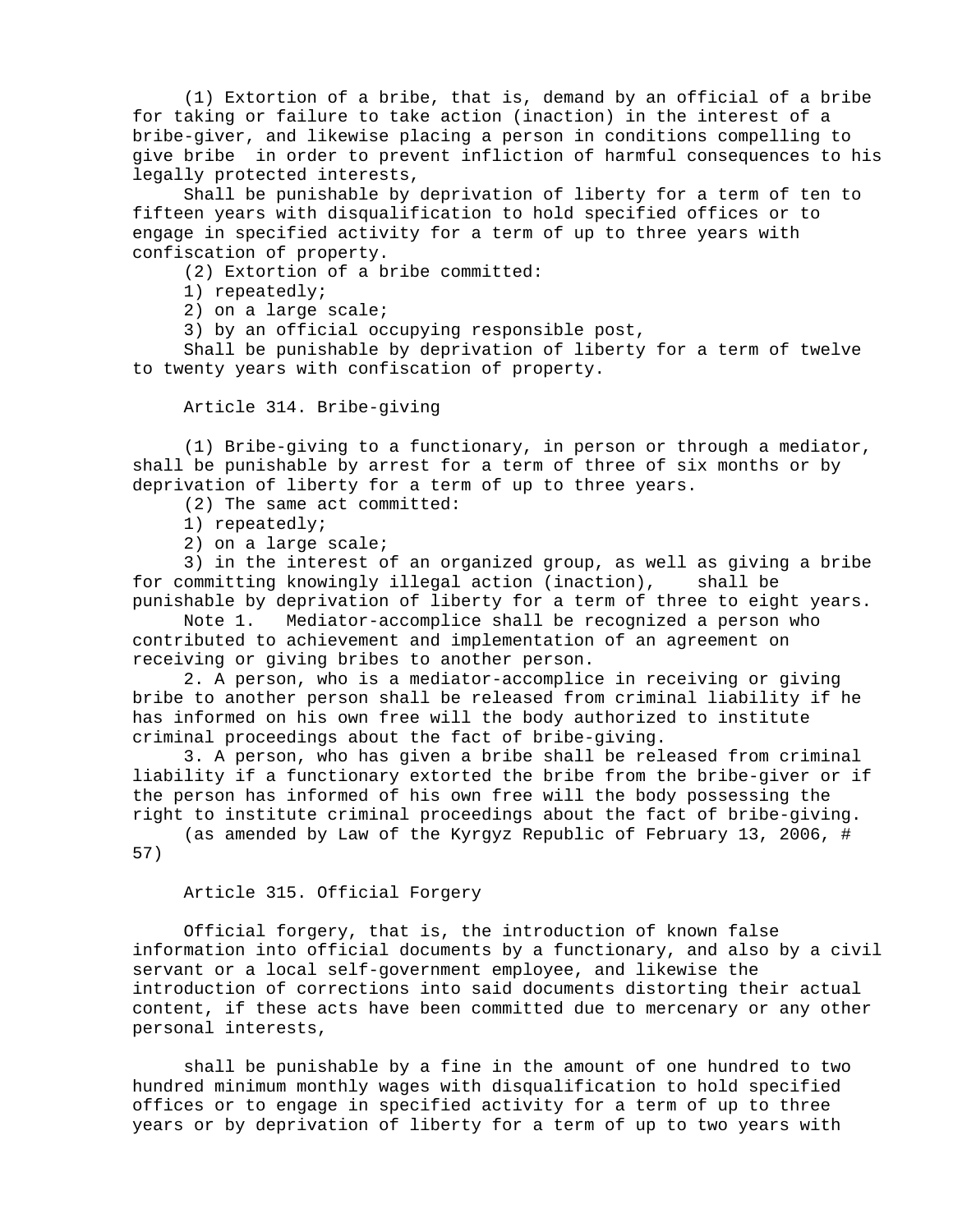disqualification to hold specified offices or to engage in specified activity for a term of up to three years.

Article 316. Neglect of Duty

(1) Neglect of duty, that is, the non-discharge or improper discharge by a functionary of his duties due to a dishonest and careless attitude to civil service, if this has involved the substantial breach of the rights and lawful interests of individuals or organizations, or of the legally-protected interests of society and the State,

shall be punishable by a fine in the amount of one hundred to two hundred minimum monthly wages or by arrest for a term of up to six months.

(2) The same act caused by negligence a death of a person, Inflicted large damage or any other grave consequences,

shall be punishable by deprivation of liberty for a term of up to five years.

CHAPTER 31. CRIMES AGAINST THE ADMINISTRATOIN OF JUSTICE

Article 317. Obstruction of the Administration of Justice

(1) Interference in any form in the functioning of the Court, for the purpose of obstructing the administration of justice,

Shall be punishable by a fine in the amount of two hundred to five hundred minimum monthly wages with disqualification to hold specified offices or to engage in specified activity for a term of up to three years or by arrest for a term of three to six months, or by deprivation of liberty for a term of up to two years.

(2) A deed stipulated by the first part of the present Article, committed by a person by using his official position,

Shall be punishable by a fine in the amount of five hundred to one thousand of minimum monthly wages or by deprivation of liberty for a term of up to five years with disqualification to hold specified offices or to engage in specified activity for a term of up to three years.

Article 318. Obstruction of the Preliminary Investigation

(1) Interference in any form in the activity of a procurator, investigator, and a person conducting inquests for the purpose of obstructing the comprehensive, full, and objective investigation of a case,

Shall be punishable by a fine in the amount of one hundred to two hundred minimum monthly wages or by arrest for a term of three to six months.

(2) A deed envisaged in the first part of the present Article committed by a person using his official position,

Shall be punishable by a fine in the amount of five hundred to one thousand minimum monthly wages or by deprivation of liberty for a term of up to five years with disqualification to hold specified offices or to engage in specified activity for a term of up to three years.

Article 318-1. Obstruction of the Professional Activity of a Defense Counselor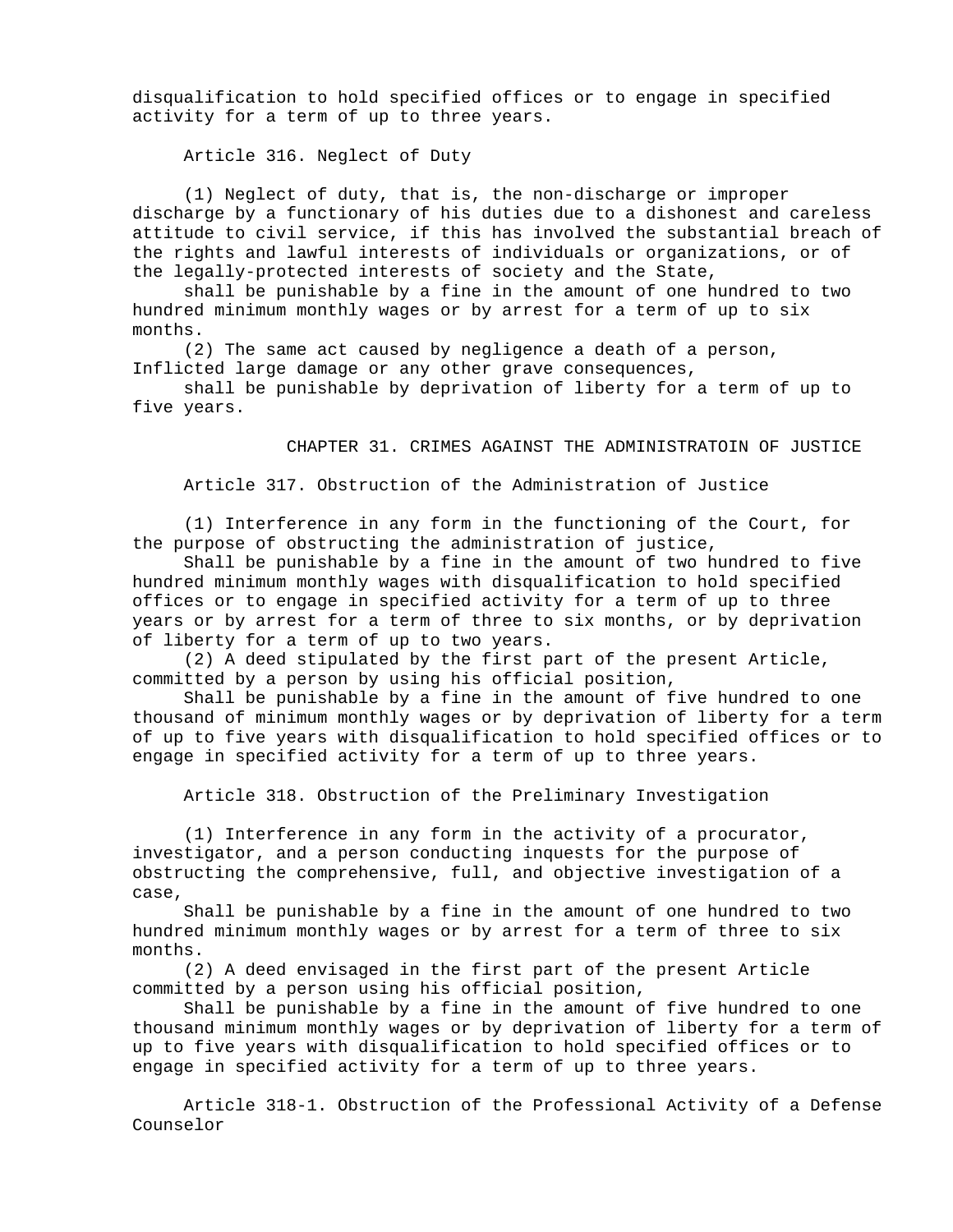(1) Obstruction in any form of the fulfillment of rights and discharge of duties of a defense counselor stipulated by Article 48 of the Criminal Procedures Code of the Kyrgyz Republic,

Shall be punishable by a fine in the amount of one hundred to two hundred minimum monthly wages or by arrest for a term of three to six months.

(2) A deed stipulated by the first part of the present Article committed by a person using his official position,

Shall be punishable by a fine in the amount of five hundred to one thousand minimum monthly wages or by deprivation of liberty for a term of up to five years with disqualification to hold specified offices or to engage in specified activity for a term of up to three years.

(as amended by Law of the Kyrgyz Republic of October 16, 2002, # 141)

Article 319. Encroachment on the Life of a Person Administering Justice or Engaged in a Preliminary Investigation

Encroachment on the life of a judge, juror, or any other person participating in the administration of justice, of a procurator, investigator, a person conducting inquest, a defense lawyer, an expert, an officer of justice, and also of their relatives, in connection with the examination of cases or materials in court, with the preliminary investigation or the execution of a court's judgment or decision, or any other judicial act, accomplished for the purpose of obstructing the lawful activity of said persons or out of revenge for such activity,

Shall be punishable by deprivation of liberty for a term of twelve to twenty years.

(as amended by Law of the Kyrgyz Republic of March 23, 2004, # 46)

Article 320. Threats or Forcible Actions in Connection with the Administration of Justice or Preliminary Investigation

(1) Threats of murder, infliction of injury to human health, or destruction or damage of property against a judge, juror, or any other person participating in the administration of justice, and also against their relatives, in connection with the examination of cases or materials in court,

Shall be punishable by a fine in the amount of five hundred to seven hundred minimum monthly wages or by deprivation of liberty for a term of up to three years.

(2) The same deed, committed against a procurator, investigator, a person conducting inquests, defense lawyer, expert, officer of justice, and also against their relatives, in connection with the preliminary investigation, the examination of cases or materials in court, or in connection with the execution of a court's judgment or decision, or any other judicial act,

Shall be punishable by a fine in the amount of two hundred to five hundred minimum monthly wages or by arrest for a term of three to six months, or by deprivation of liberty for a term of up to two years.

(3) The acts envisaged by the first or second part of the present Article committed with the use of violence that provides no danger to human life or health,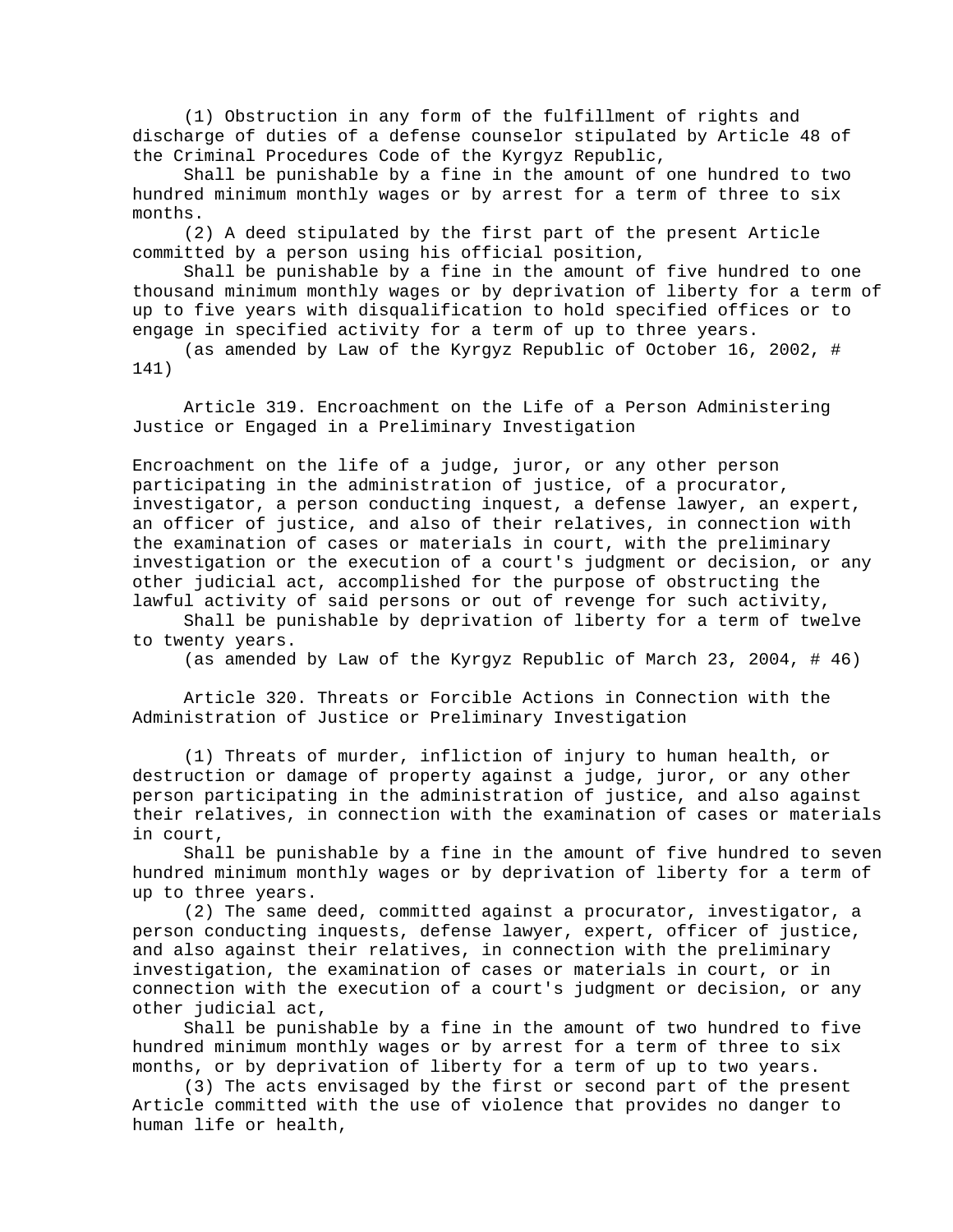Shall be punishable by deprivation of liberty for a term of up to five years.

(4) The deeds envisaged in the first or second part of the present Article and committed with the use of violence endangering the human life or health,

Shall be punishable by deprivation of liberty for a term of five to ten years.

Article 321. Contempt of Court

(1) Contempt of court, which finds expression in the insult of the trial participants,

Shall be punishable by a fine in the amount of one hundred to two hundred minimum monthly wages or by arrest for a term of two to four months.

(2) The same deed, that has found its expression in the insult of a judge or juror, participating in the justice administration,

Shall be punishable by a fine in the amount of two hundred to five hundred minimum monthly wages or arrest for a term of four to six months.

Article 322. Knowingly Bringing an Innocent Person to Criminal Liability

(1) Knowingly bringing an innocent person to criminal liability by an employee of the inquest bodies, investigation body or prosecution office,

Shall be punishable by deprivation of liberty for a term of two to five years.

(2)The same deed joined with the accusation of a person of committing a grave or especially grave crime,

Shall be punishable by deprivation of liberty for a term of five to ten years.

Article 323. Illegal Refusal in Instituting a Criminal Case

Knowingly illegal refusal in instituting a criminal case, as well as illegal termination of criminal proceedings by a person conducting inquest, investigator, prosecutor that inflicted damage to an individual, public or state interests,

Shall be punishable by deprivation of liberty for a term of up to five years.

Article 324. Illegal Detention or Taking into Custody

(1) Knowingly illegal detention,

Shall be punishable by a fine in the amount of up to fifty minimum monthly wages or by deprivation of liberty for a term of up to one year with disqualification to hold specified offices or to engage in specified activity for a term of up to three years.

(2) Knowingly taking into custody or keeping in custody,

Shall be punishable by deprivation of liberty for a term of up to three years.

(3) The acts stipulated for in the first or second part of the present Article and entailed grave consequences,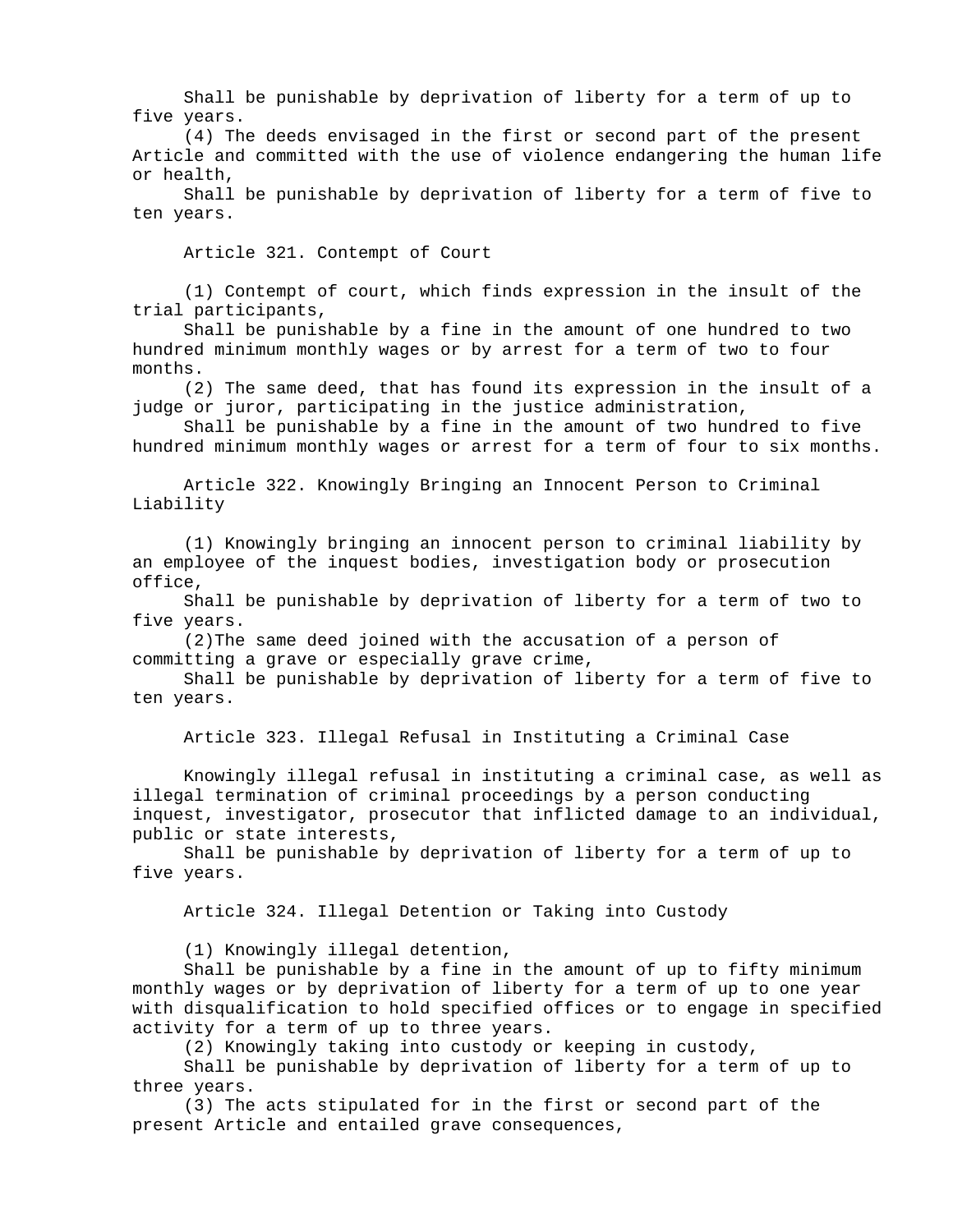Shall be punishable by deprivation of liberty for a term of three to eight years.

Article 325. Compulsion to Give Evidence

(1) Compulsion to give evidence used with regard to a suspect, defendant, victim, or witness, or coercion of an expert to make a report through the application of threats, blackmail, or other illegal actions, by an investigator or a person conducting inquests,

Shall be punishable by deprivation of liberty for a term of up to two years.

(2) The same act, joined with the use of violence, mockery, or torture

Shall be punishable by deprivation of liberty for a term of two to eight years.

(3) The acts stipulated for in the first and second parts of the present Article and entailed grave consequences,

Shall be punishable by deprivation of liberty for a term of seven to twelve years.

Article 326. Falsification of Evidence

(1) Falsification of evidence in a civil case, by a person who takes part in this case or by his representative,

Shall be punishable by a fine in the amount of five hundred to eight hundred of minimum monthly wages or by arrest for a term of two to four months.

(2) Falsification of evidence in a criminal case, by a person who conducts inquests, an investigator, procurator, or defense lawyer,

Shall be punishable by deprivation of liberty for a term of up to three years with disqualification to hold specified offices or to engage in specified activity for a term of up to three years.

(3) Falsification of evidence in a criminal case about a grave or especially grave crime, and also falsification of evidence which has involved grave consequences,

Shall be punishable by deprivation of liberty for a term of three to seven years with disqualification to hold specified offices or to engage in specified activity for a term of up to three years.

Article 327. Provocation of a Bribe, or Commercial Graft

Provocation of a bribe or commercial graft, that is, attempts to transfer money, securities, or other assets, or to render propertyrelated services to a functionary or a person fulfilling managerial functions in profit-making and other organizations, without their consent, for the purpose of artificially manufacturing evidence of a crime or blackmail,

Shall be punishable by a fine the amount of two hundred to five hundred minimum monthly wages or by deprivation of liberty for a term of up to five years with disqualification to hold specified offices or to engage in specified activity for a term of up to three years or without such disqualification.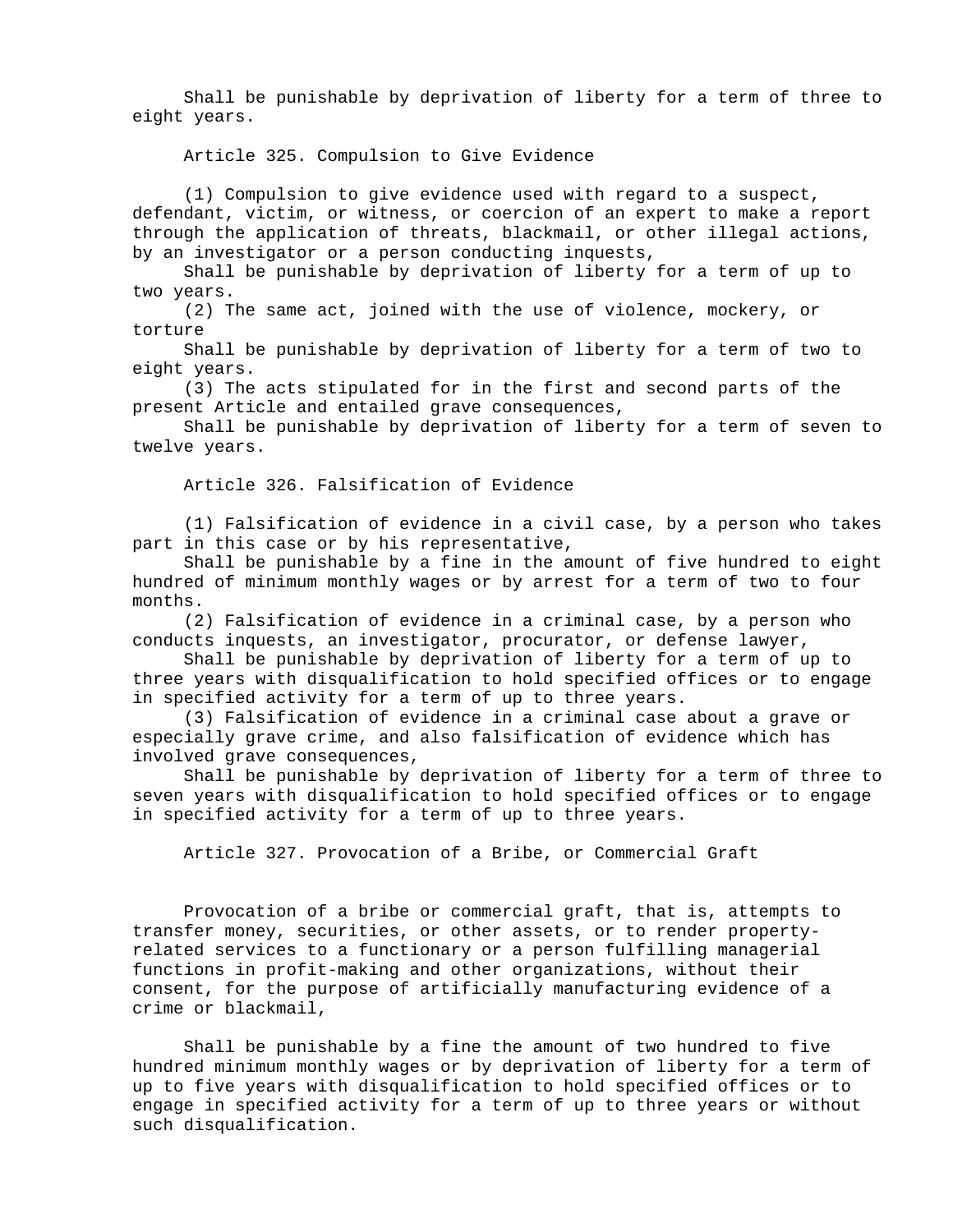Article 328. Knowingly Giving an Unjust Judgment, Decision, or any Other Judicial Act

(1) Delivery by a judge (judges) of a knowingly unjust judgment, decision, or any other judicial act,

Shall be punishable by deprivation of liberty for a term of two to five years.

(2) The same deed, related to the delivery by a court of law of an unjust sentence of deprivation of liberty, or entailing other serious consequences,

Shall be punishable by deprivation of liberty for a term of three to ten years.

Article 329. Knowingly False Denunciation

(1) Knowingly false denunciation about a crime,

Shall be punishable by a fine in the amount of one hundred to two hundred minimum monthly wages or by arrest for a term of three to ix months.

(2) The same deed, joined with the accusation of a person of committing a grave or especially grave crime, or with the artificial manufacturing creation of prosecution evidence,

Shall be punishable by deprivation of liberty for a term of up to five years.

Article 330. Knowingly False Testimony, Expert Opinion, or Mistranslation

(1) Knowingly false testimony of a witness, a victim or an expert's opinion, and also knowing mistranslation in court, or in a preliminary investigation,

Shall be punishable by a fine in the amount of up to one hundred minimum monthly wages or by arrest for a term of up to six months.

(2) The same acts, joined with the accusation of a person of the commission of a grave or especially grave crime,

Shall be punishable by a fine in the amount of one hundred to five hundred minimum monthly wages or by deprivation of liberty for a term of up to five years.

Note. A witness, victim, expert, or interpreter shall be relieved from criminal liability if prior to passing a sentence by a court or a court's decision they on their own free will have stated that their testimony or opinion was false, or that interpretation was knowingly given wrongly in the course of an inquest, preliminary investigation, or court hearing.

Article 331. Refusal or Evasion of a Witness or a Victim to Give Testimony

Refusal or evasion of a witness or a victim to give testimony during the court proceedings or in the course of preliminary investigation or inquest,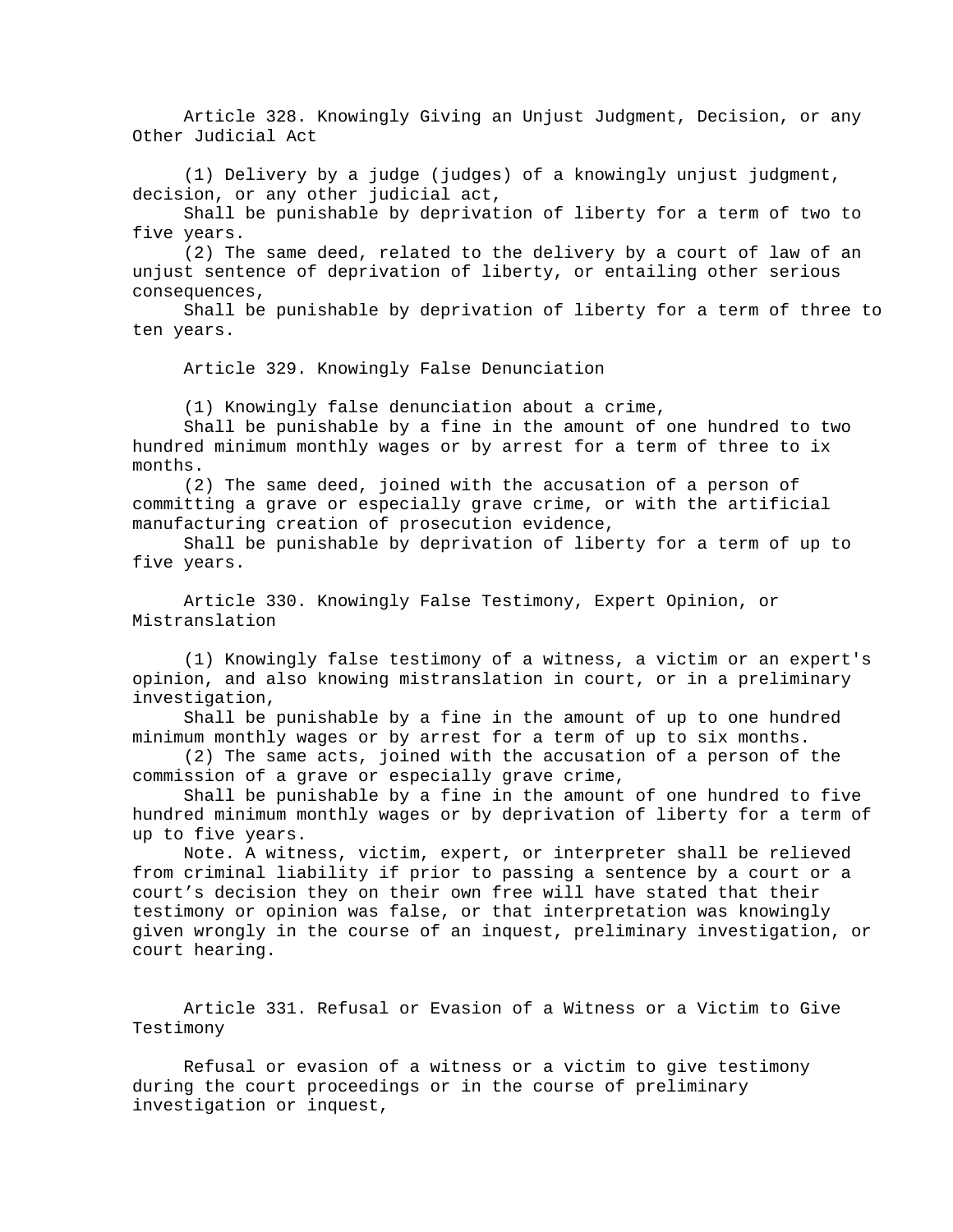Shall be punishable by a fine in the amount of up to fifty minimum monthly wages.

Note. A person shall not be liable to criminal responsibility for the refusal to give testimony against himself, his spouse, or his close relatives (parents, children, brother and sister).

Article 332. Bribery or Compulsion for Giving Testimony or for Evading Giving Testimony, or for Mistranslating

(1) Bribery of a witness or victim to give false testimony, or of an expert to give a false opinion or false testimony, or of an interpreter to make a mistranslation,

Shall be punishable by a fine in the amount of one hundred to two hundred minimum monthly wages or by arrest for a term of up to three months.

(2) Compulsion of a witness or victim to give false testimony, or of an expert to give a false opinions, or of an interpreter to make a mistranslation, and also compulsion of said persons to evade giving testimony, joined with blackmail or threat of murder, infliction of injury to human health, or destruction or damage of the property of these persons or of their relatives,

Shall be punishable by a fine in the amount of two hundred to five hundred minimum monthly wages or by arrest for a term of three to six months or by deprivation of liberty for a term of up to three years.

(3) Acts provided for in the second part of the present Article, and committed by an organized group, with the use of violence that does not endanger the lives or health of said persons,

Shall be punishable by deprivation of liberty for a term of up to five years.

(4) Acts stipulated in the first or second part of the present Article, and committed by an organized group, or with the use of violence that endangers the lives and health of said persons,

Shall be punishable by deprivation of liberty for a term of three to ten years.

Article 333. Disclosure of the Data of a Preliminary Investigation

Disclosure of the data of a preliminary investigation, by a person who is warned in the statutory manner that it is impermissible to disclose this information, if this act has been committed without the consent of a procurator, investigator, or a person conducting inquests,

Shall be punishable by a fine in the amount of one hundred to two hundred minimum monthly wages or by arrest for a term of up to six months.

Article 334. Disclosure of Information About Security Measures Applicable to the Judge and Other Participants in a Criminal Trial

(1) Disclosure of information about security measures applicable to a judge or any other person who takes part in the administration of justice, officer of the court, victim, witness, or other participants in a criminal trial, or applicable to their relatives, if this act has been committed by a person to whom this information has been entrusted or to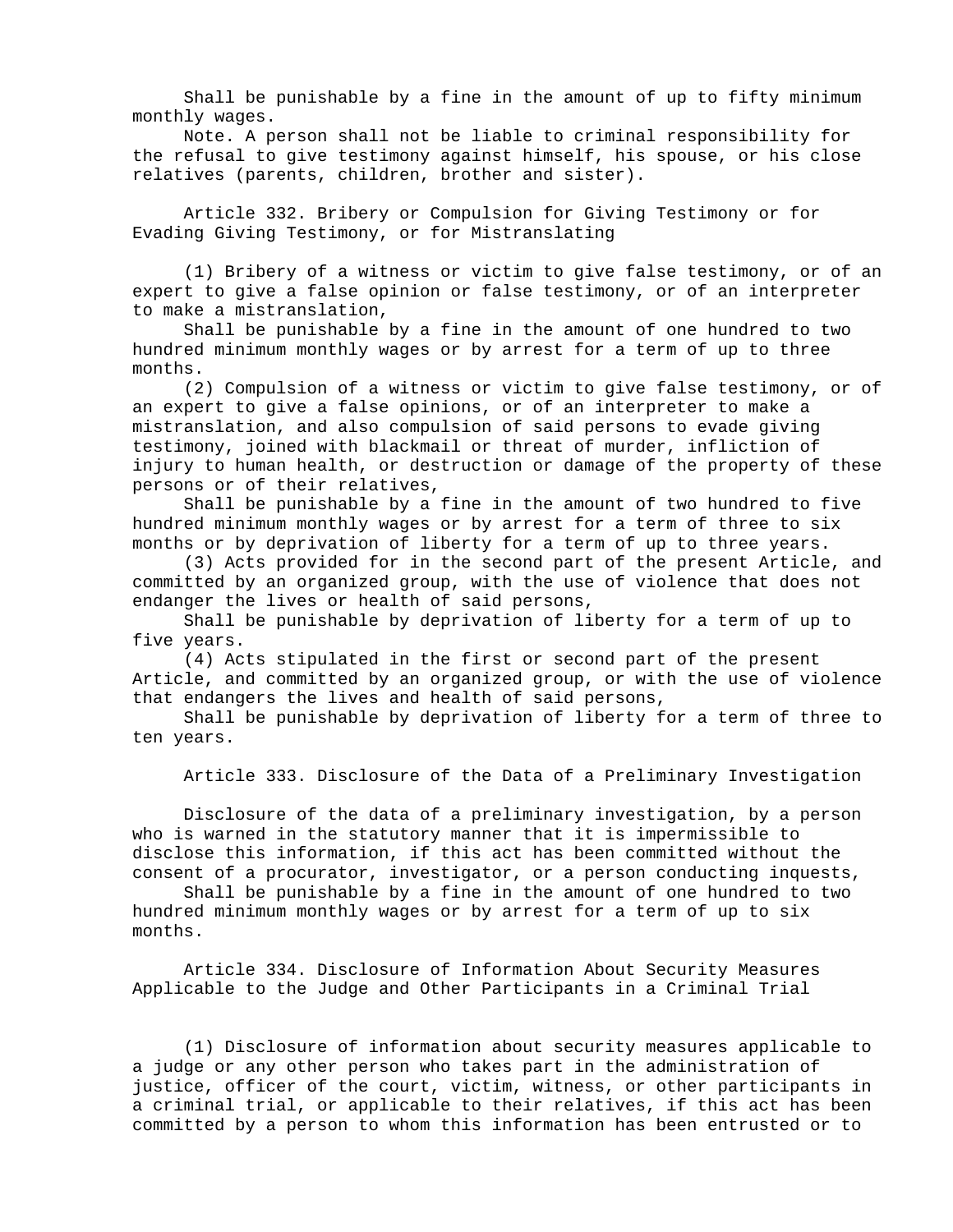whom this information has become known in connection with his official activity,

Shall be punishable by a fine in the amount of one hundred to two hundred minimum monthly wages or by arrest for a term of up to six months.

(2) The same act caused grave consequences,

Shall be punishable by deprivation of liberty for a term of up to five years.

Article 335. Illegal Actions Against Property Subjected to Inventory or Attachment, or Confiscation

(1)Embezzlement, alienation, concealment, or illegal transfer of assets subjected to inventory or attachment, which has been committed by a person to whom these assets were entrusted, and also the use by an employee of a credit organization of banking operations with frozen funds (deposits),

Shall be punishable by a fine in the amount of one hundred to two hundred minimum monthly wages or by arrest for a term of up to six months, or by deprivation of liberty for a term of up to two years.

(2) Concealment or misappropriation of property subject to confiscation under a court's judgment, and also any other evasion of the execution of the court's sentence that has come into legal force about the confiscation of the property,

Shall be punishable by a fine in the amount of two hundred to five hundred minimum monthly wages or by deprivation of liberty for a term of up to three years with a fine in the amount of up to fifty minimum monthly wages.

Article 336. Escape from a Place of Confinement or Custody

(1) Escape from a place of confinement, or custody, committed by a person who is serving a sentence or is imprisoned before trial,

Shall be punishable by deprivation of liberty for a term of up to three years.

(2) The same act committed:

1) by a group of persons in a preliminary conspiracy;

2) by an organized group;

3) with the use of violence dangerous for life or health of other persons or with the threat of using such violence;

4) with the use of arms or objects used as arms,

Shall be punishable by deprivation of liberty for a term of three or eight years.

Note. A person, who on his own will returned within three-day period for the first time to the place of confinement or into custody shall be released from criminal liability, if he has not committed a new crime or if his escape has not been connected with the acts stipulated by the second part of the present Article.

Article 337. Evasion of a Serving of Punishment in the Form of Deprivation of Liberty

Failure to return, by a person convicted to deprivation of liberty, who is permitted to leave his place of confinement for a short time, or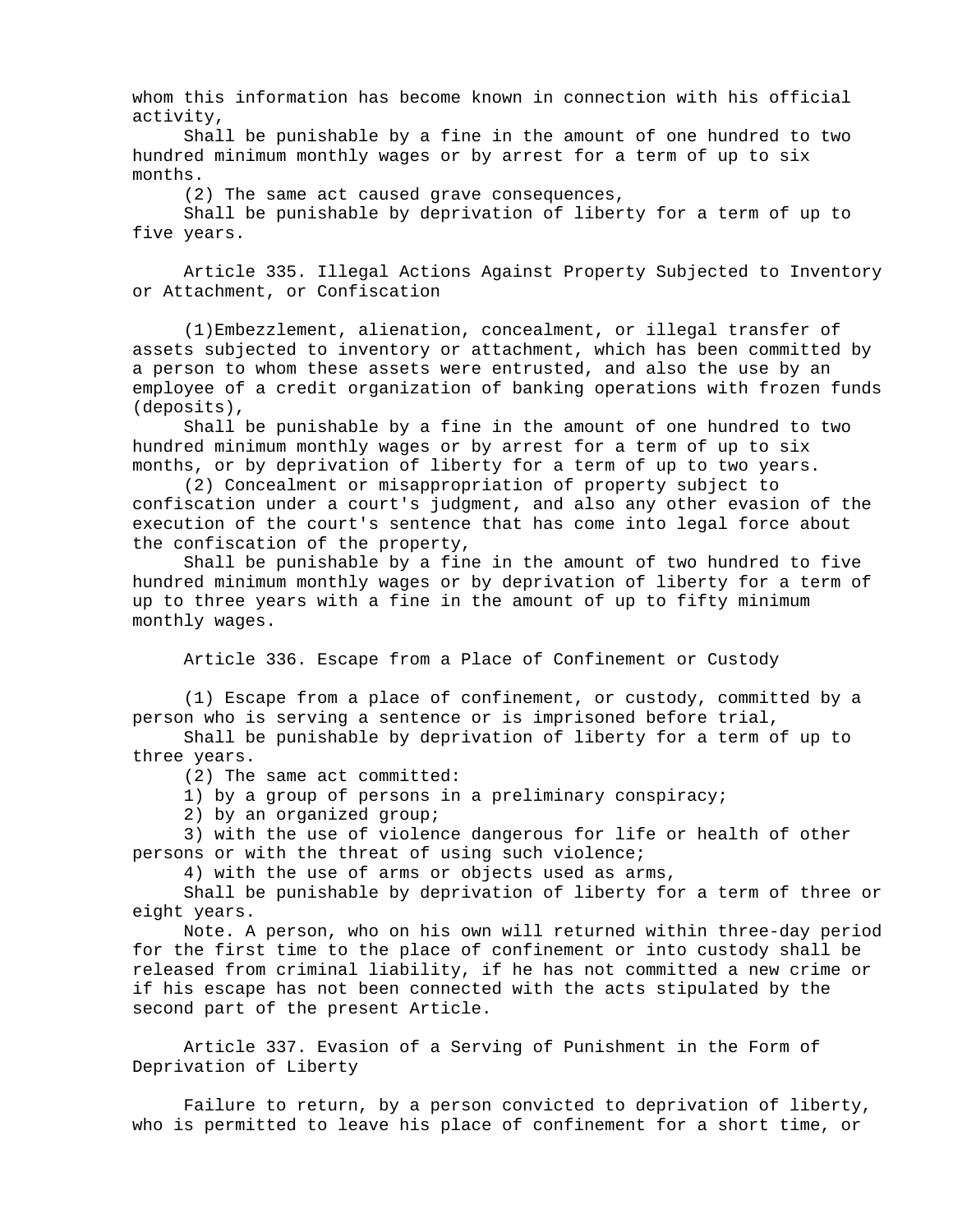who is given respite or deferral of punishment, upon the expiry of the term of departure or respite,

Shall be punishable by deprivation of liberty for a term of up to two years.

Article 338. Non-execution of a Court's Judgment, Decision, or any Other Judicial Act

Persistent non-execution of the court's judgment, decision, or any other judicial act that has entered into legal force, and also obstruction of their execution by a representative of the authority, a civil servant, local self-government employee, and employee of state institution, commercial or any other organization,

Shall be punishable by a fine in the amount of two hundred to four hundred minimum monthly wages or by disqualification to hold specified offices or to engage in specified activity for a term of up to five years, or by arrest for a term of up to six months, or by deprivation of liberty for a term of up to two years.

Article 339. Concealment of Crimes

(1) Concealment of especially grave crimes, which was not promised in advance,

Shall be punishable by deprivation of liberty for a term of up to two years.

(2) The same act with respect to especially grave crime,

Shall be punishable by deprivation of liberty for a term of up to four years.

Note. Note: A person shall not be liable to criminal liability for the concealment of a crime committed by his spouse or close relative, under this concealment was promised in advance.

(as amended by Law of the Kyrgyz Republic of July 26, 2004, # 99)

CHAPTER 32. CRIMES AGAINST ADMINISTRATION PROCEDURE

Article 340. Encroachment on the Life of an Officer of a Lawenforcement Agency

Encroachment on the life of an officer of a law-enforcement body, or of a serviceman, and also of their relatives, for the purpose of obstructing the lawful activity of said persons to protect the public order and security, or out of vengeance for such activity,

shall be punishable by deprivation of liberty for a term of twelve to twenty years with confiscation of property.

(as amended by Law of the Kyrgyz Republic of March 23, 2004 # 46)

Article 341. Use of Violence Against a Representative of the Authority

(1) Use of violence that does not endanger human life or health, or threats to use violence against a representative of the authority, or his relatives, in connection with the discharge by his official duties,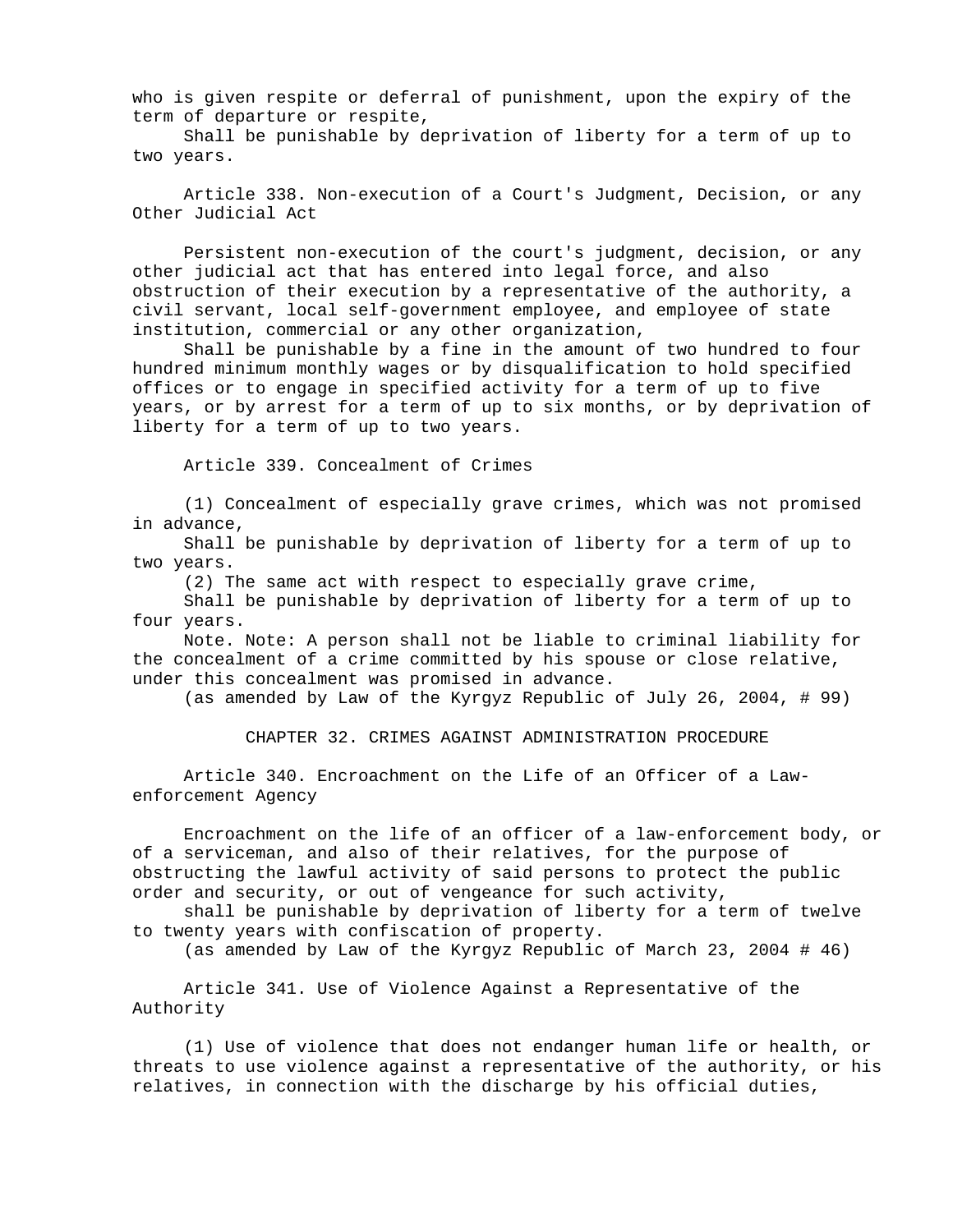Shall be punishable by a fine in the amount of two hundred to five hundred minimum monthly wages or by arrest for a term of three to six months or by deprivation of liberty for a term of up to five years.

(2) The same acts attended by use of violence endangering the life or health of a person,

Shall be punishable by deprivation of liberty for a term of five to ten years.

Note. A public officer of a law-enforcement or controlling body, and also other public officials vested in the statutory order with regulatory powers in respect of persons who are not dependent on them by virtue of employment, shall be deemed to be a representative of the authority in this and other Articles of the present Code.

Article 342. Insult of a Representative of the Authority

Public insult of a representative of the authority during the discharge by him of his official duties, or in connection with their discharge,

Shall be punishable by a fine in the amount of fifty to one hundred minimum monthly wages or by arrest for a term of up to six months.

Article 343. Arbitrary Conferment of Rank or Power of an Official

Arbitrary conferment of rank or power of an official and commission in this regard any publicly dangerous actions,

Shall be punishable by deprivation of liberty for a term of up to two years.

Article 344. Disclosure of Information About Security measures Protecting a Public Officer of a Law-enforcement or Controlling Agency

(1) Disclosure of information about security measures protecting a public officer of a law-enforcement or controlling body, and also protecting his relatives, if this deed has been committed to obstruct his official activity,

Shall be punishable by a fine in the amount of two hundred to four hundred minimum monthly wages or by arrest for a term of up to four months.

(2) The same deed caused grave consequences,

Shall be punishable by deprivation of liberty for a term of up to five years.

Article 345. Disruption of Normal Activity of Penitentiary Institutions

(1) Threats of using violence against an officer at a place of confinement or place of detention, and also against a convicted person, with a view to obstruct his reformation, or respectively, out of vengeance for the discharge by him of his public duty,

Shall be punishable by deprivation of liberty for a term of four to seven years.

(2) Use of violence without danger to the lives or health of the persons referred to in the first part of the present Article,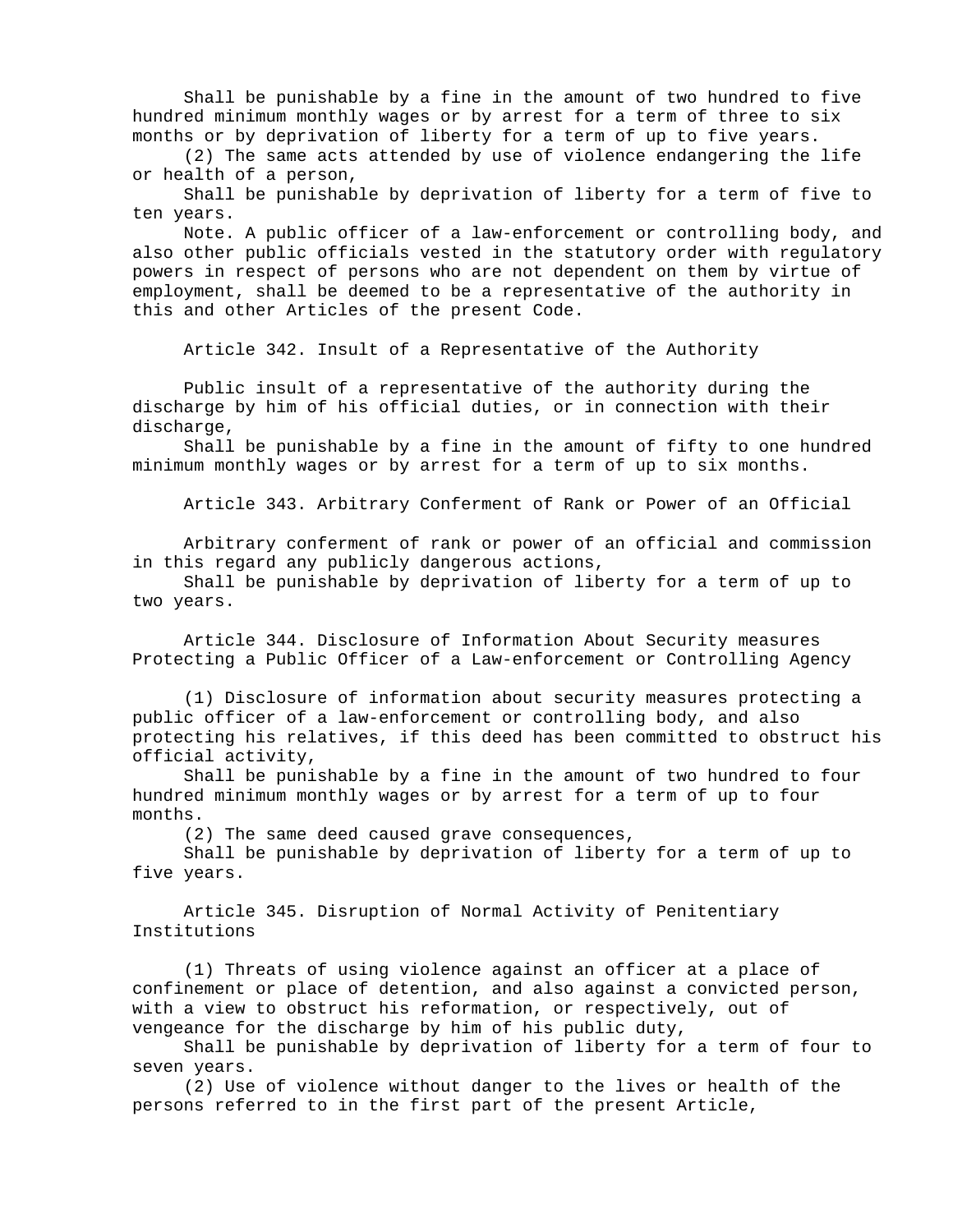Shall be punishable by deprivation of liberty for a term of three to seven years.

(3) Deeds provided for in the first or second part of the present Article, and committed by an organized group or with the use of violence endangering human life or health,

Shall be punishable by deprivation of liberty for a term of five to ten years.

Article 346. Illegal Crossing of the State Border

(1) Illegal crossing of the protected State border of the Kyrgyz Republic,

Shall be punishable by a fine in the amount of fifty to one hundred minimum monthly wages or by deprivation of liberty for a term of up to three years.

(2) The same act committed by a group of persons in a preliminary conspiracy, by an organized group or with the use of violence or threat of its use,

Shall be punishable by deprivation of liberty for a term of two to five years.

Note. The present Article shall not extend to cases of arrival of foreign nationals or stateless persons, for the use of the right of political asylum.

Article 347. Acquisition or Sale of Official Documents and Government Awards

Illegal acquisition or sale of official documents, as well as government awards of the Kyrgyz Republic, of the Union of Soviet Socialist Republics that grant rights or exempt from duties,

Shall be punishable by a fine in the amount of fifty to one hundred minimum monthly wages or by public works for a term of one hundred twenty to one hundred eight hours, or by arrest for a term of up to three months.

Article 348. Theft, Destruction, Damage or Concealment of Documents, Stamps, Seals

(1) Theft, destruction, damage or concealment of official documents, stamps or seals committed out of mercenary or any other personal interests,

Shall be punishable by a fine in the amount of one hundred to two hundred minimum monthly wages or by arrest for a term of up to six months.

(2) Theft of a passport or any other important personal document from an individual,

Shall be punishable by a fine in the amount of fifty to one hundred minimum monthly wages or by public works for a term of one hundred twenty to one hundred eighty hours, or by arrest for a term of up to three months.

Article 349. Forgery or Destruction of the Identification Numberplate of a Motor Vehicle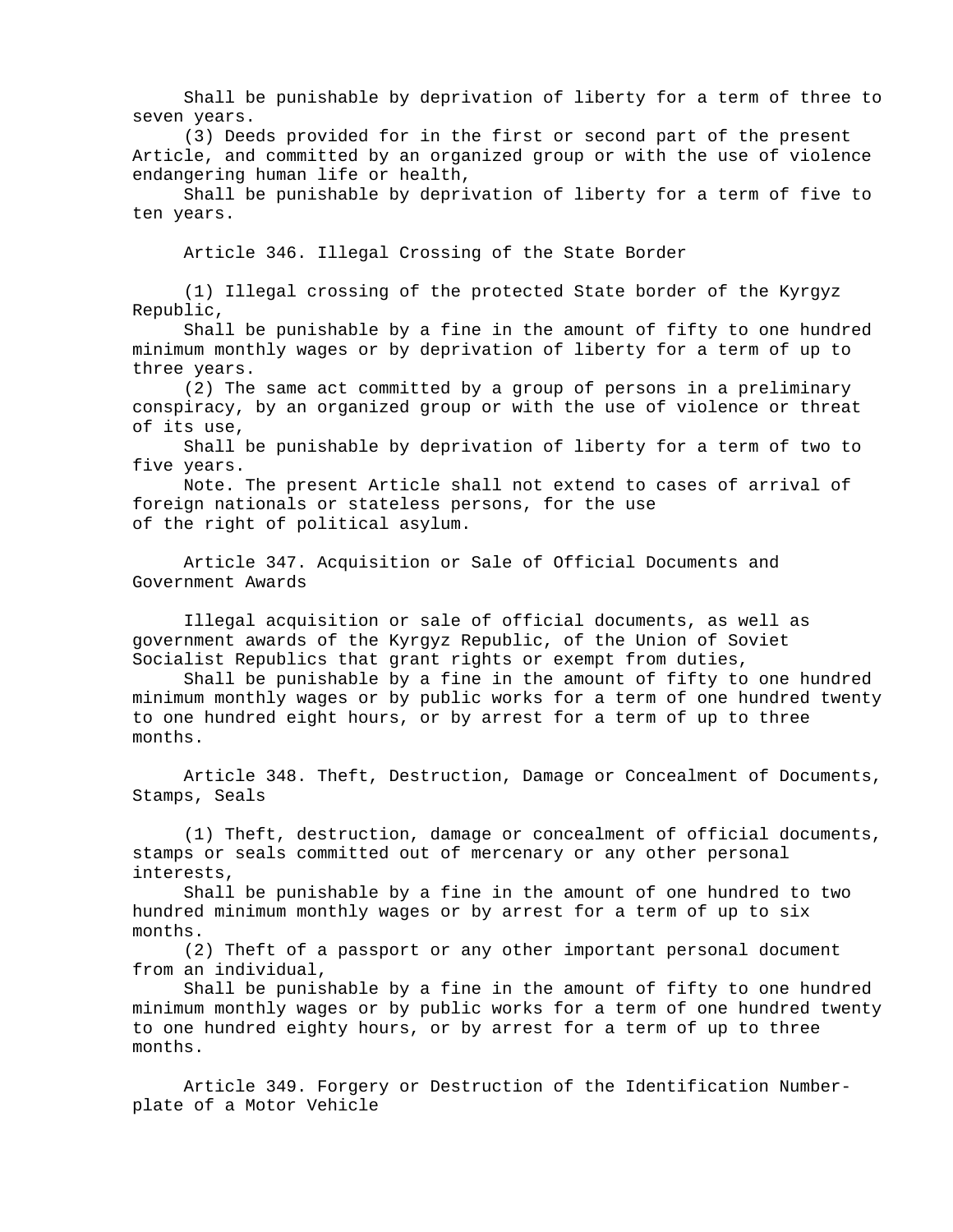(1) Forgery or destruction of the identification number-plate, the number of the chassis, undercarriage, or engine, and also forgery of the state registration plate of a transport vehicle,

Shall be punishable by a fine in the amount of one hundred to two hundred minimum monthly wages or by deprivation of liberty for a term of up to two years.

Article 350. Forgery, Manufacture, or Sale of Falsified Documents, Government Awards, Stamps, Seals, and Forms

(1) Forgery of an identification card which gives the rights or releases from duties, for the purpose of the use or sale of said document, and likewise manufacture for the same purposes or sale of falsified government awards, stamps, seals, and forms of enterprises,

Shall be punishable by a fine in the amount of up to fifty minimum monthly wages or by public works for a term of one hundred to one hundred eighty hours, or by deprivation of liberty for a term of up to two years.

(2) The same acts, committed repeatedly,

Shall be punishable by deprivation of liberty for a term of up to four years.

(3) Use of a knowingly forged document

Shall be punishable by a fine in the amount of fifty minimum monthly wages or by public works for a term of one hundred eighty to two hundred forty hours or by deprivation of liberty for a term of up to two years.

Article 351. Evasion of Military or Alternative (Reserve Training) Service

(1) Evasion of conscription in the absence of lawful grounds for release from the military service,

Shall be punishable by a fine in the amount of two hundred to five hundred minimum monthly wages or by arrest for a term of three to six months, or by deprivation of liberty for a term of up to two years.

(2) Evasion of performing alternative (reserve training) service, by persons released from military service,

Shall be punishable by a fine in the amount of one hundred to two hundred minimum monthly wages or by public works for a term of one hundred to two hundred forty hours or by arrest for a term of three to six months.

Article 352. Desecration upon the National Emblem of the Kyrgyz Republic or the State Flag of the Kyrgyz Republic

Desecration upon the National emblem of the Kyrgyz Republic or the State flag of the Kyrgyz Republic,

Shall be punishable by a fine in the amount of fifty to one hundred minimum monthly wages or by arrest for a term of three to six months, or by deprivation of liberty for a term of up to one year.

Article 353. Arbitrariness

(1) Arbitrariness, that is the unauthorized commission of actions contrary to the procedure stipulated by, whose lawfulness is contested by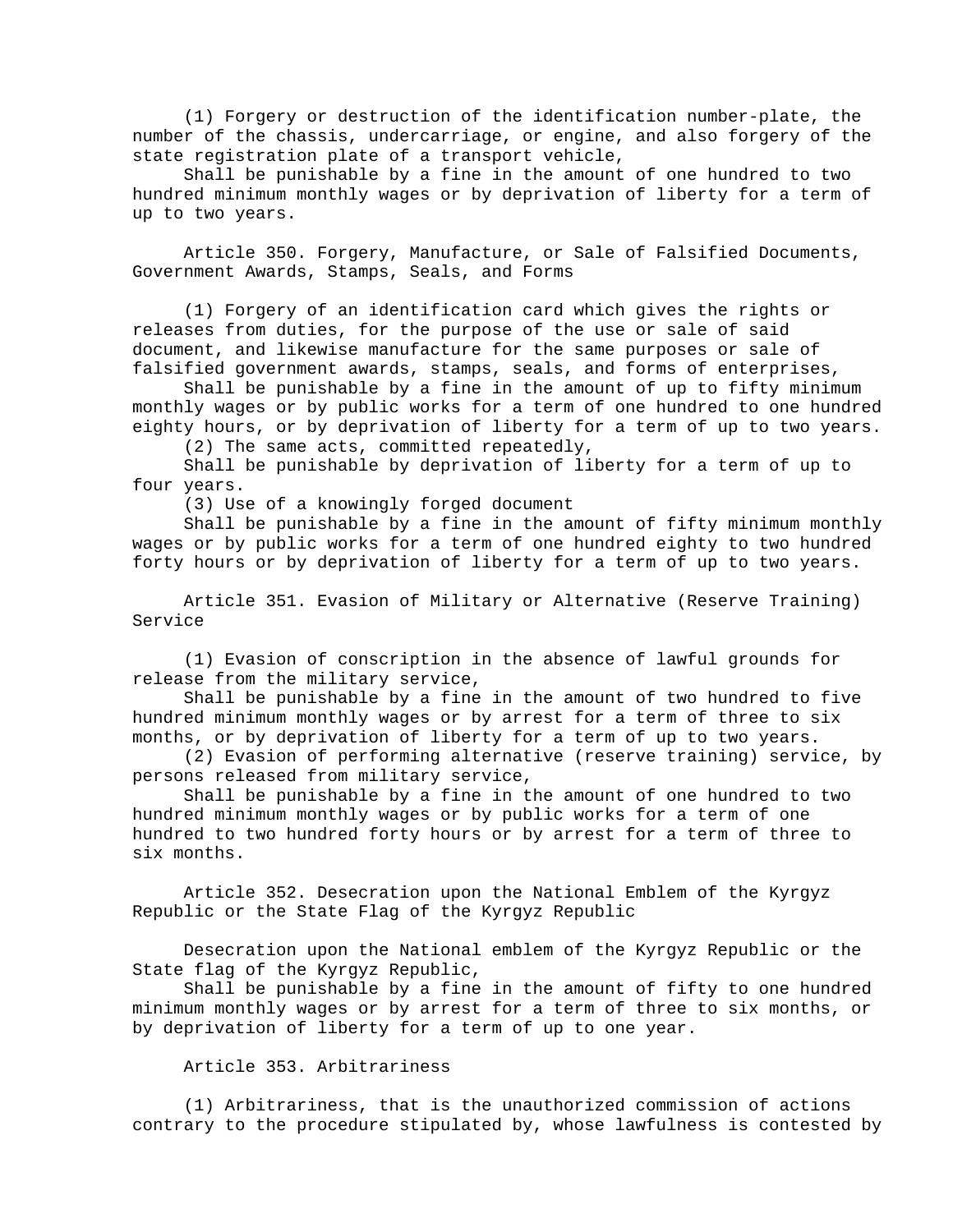another person, or state or public enterprise, institution, if such actions have inflicted substantial harm to the public interests or rights and interests of citizens protected by Law,

Shall be punishable by a fine in the amount of up to thirty minimum monthly wages or by public works for a term of one hundred twenty to one hundred eighty hours or by arrest for a term of up to three months.

(2) The same act committed with the use of violence of with the threat of using violence,

Shall be punishable by arrest for a term of four to six months or by deprivation of liberty for a term of up to five years.

SECTION XI. CRIMES AGAINST MILITARY SERVICE

CHAPTER 33. CRIMES AGAINST MILITARY SERVICE

Article 354. Concept of Crimes Against Military Service

(1) Crimes against the established order of military service, covered by the present chapter and committed by servicemen who have been drafted in the Armed Forces of the Kyrgyz Republic, works service units, other troops and military formations of the Kyrgyz Republic, and also by reservists during military training.

(2) Pursuant to the relevant articles of the present Chapter, criminal liability shall be borne by military engineers, contingent of para-military troops, where the service is equivalent to military, for crimes against the established order of military service.

(3) Criminal liability for crimes against military service, committed in wartime or in a military situation, shall be determined by the wartime legislation.

Article 355. Failure to Execute an Order

(1) Failure to execute a superior's lawful order that has been issued according to the established procedure by a subordinate, if it has caused substantial harm to the interests of military service,

Shall be punishable by arrest for a term of up to six months or by custody in disciplinary military unit for a term of up to one year.

(2) The same act committed by a group of persons in a preliminary conspiracy or by an organized group, and entailing grave consequences,

Shall be punishable by deprivation of liberty for a term of up to five years.

(3) Failure to execute an order, due to a careless or dishonest attitude to military service, if it has involved grave consequences,

Shall be punishable by arrest for a term of three to six months or by custody in disciplinary military unit for a term of up to two years.

Article 356. Resistance to a Superior or Compulsion of Another to Violate His Duties of Military Service

(1) Resistance to a superior, and also to another person who discharges the duties of military service, or compulsion of him to violate these duties, attended by violence or by threats to use it,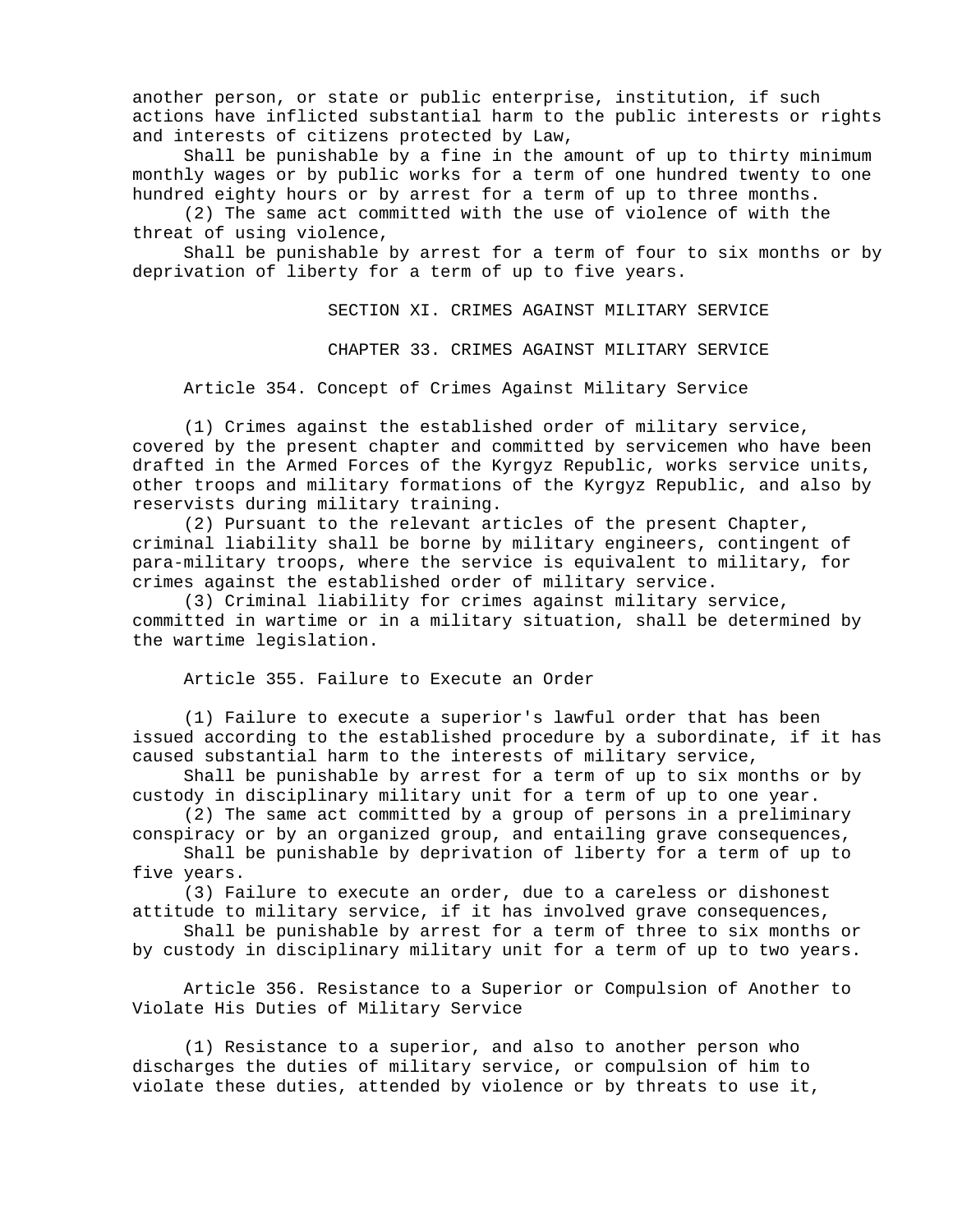Shall be punishable by custody in disciplinary military unit for a term of one year or by deprivation of liberty for a term of up to three years.

(2) The same deeds committed by a group of persons in a preliminary conspiracy or by an organized group with the use of arms, or inflicted serious damage to the health or entailing other grave consequences,

Shall be punishable by deprivation of liberty for a term of three to seven years.

Article 357. Violent Actions Against a Superior

(1) Beating of, or any other violence against a superior, committed during the discharge of the superior's duties of military service, or in connection with the execution of these duties,

Shall be punishable by custody in disciplinary military unit for a term of up to two years or by deprivation of liberty for a term of up to four years.

(2) The same acts committed:

1) by a group of persons;

2) by a group of persons in a preliminary conspiracy;

3) by an organized group;

4) with the use of weapons;

5) with the infliction of grave injury or injury of average gravity to the health or any other grave consequences,

Shall be punishable by deprivation of liberty for a term of three to eight years.

Article 358. Violation of Regulations for Mutual Relations Between Servicemen, in the Absence of Subordinating Relations Among Them

(1) Violation of regulations for mutual relations between servicemen, in the absence of subordinating relations among them, which is associated with debasement of human honor and dignity, or with mockery over the victim, or which is attended by violence,

Shall be punishable by deprivation of liberty for a term of up to one year.

(2) The same deed committed:

1) repeatedly;

2) with respect to several persons;

3) by a group of persons;

4) by a group of persons in a preliminary conspiracy;

5) by an organized group;

6) with the use of weapons;

7) with the infliction of average gravity injury to the health of a victim,

Shall be punishable by deprivation of liberty for a term of two to five years.

(3) The deeds stipulated by the first or second part of the present Article and entailing grave consequences,

Shall be punishable by deprivation of liberty for a term of five to ten years.

Article 359. Unauthorized Abandonment of a Military Unit or a Place of Military Service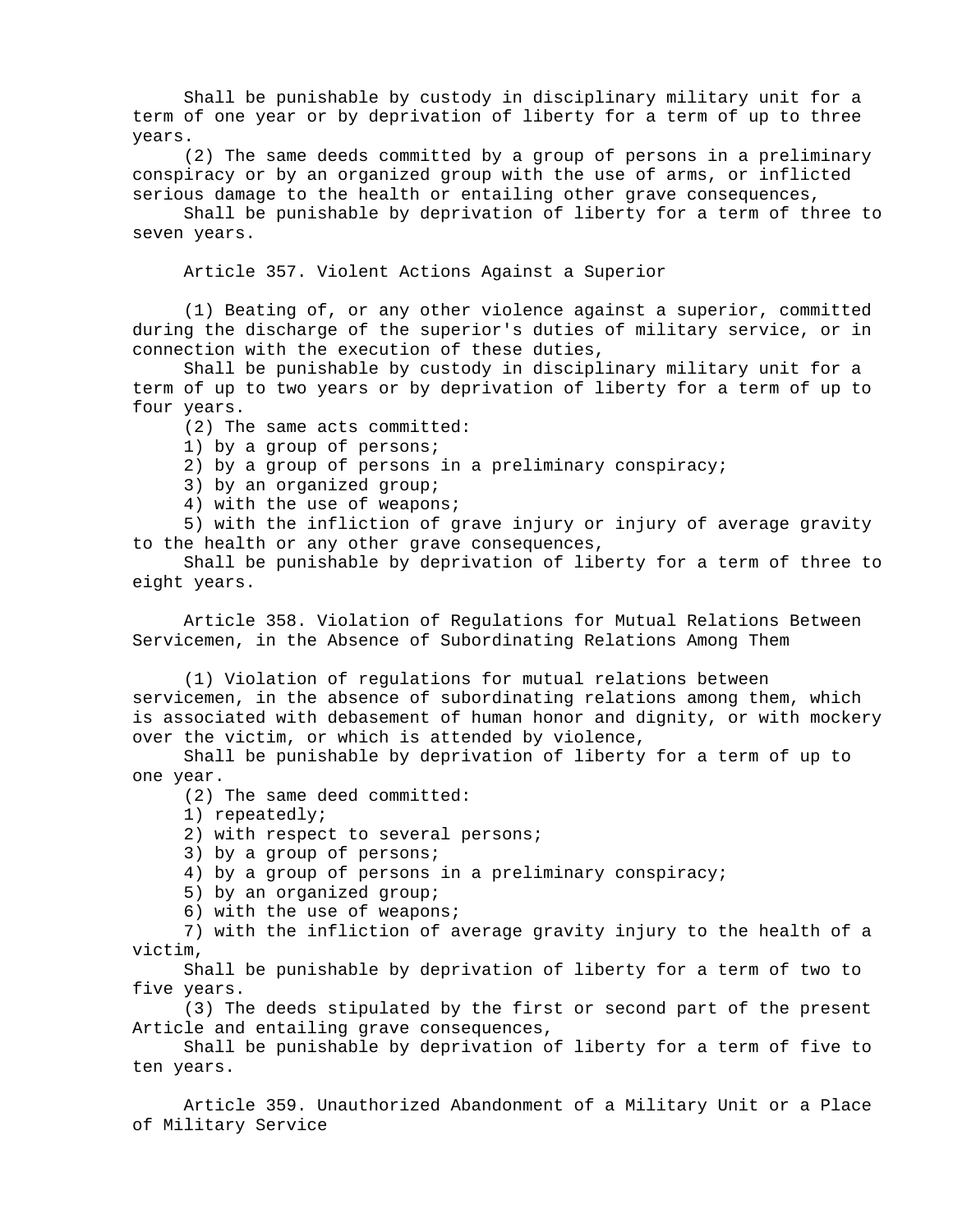(1) Unauthorized abandonment of a military unit or a place of military service, and likewise failure to appear for service without valid reasons in case of discharge from a unit, appointment, or transfer, and also in case of absence for a business trip, annual leave, or from a medical establishment for a term of more than three days, and not more than one month, if this deed has been committed by a serviceman undergoing military service for a regular term,

Shall be punishable by custody in disciplinary military unit for a term of up to one year or by deprivation of liberty for a term of up to three years.

(2) The deeds stipulated for in the first part, if unauthorized absence lasted for over one month,

Shall be punishable by attachment to disciplinary military unit for a term of one to two years or by deprivation of liberty for a term of two to five years.

(3) Unauthorized abandonment of a military unit or a place of military service, and likewise failure to appear for service on the due date without valid reasons for more than ten days, but not for more than one month, or less than for ten days but over three days, by a military servant of officers corps, warrant officer, or servant of additional military service, if this deed has been committed by a serviceman repeatedly during a year,

Shall be punishable by deprivation of liberty for a term of two to five years.

(4) The acts stipulated for in the third part of the present Article, provided unauthorized absence lasted over one month,

Shall be punishable by deprivation of liberty for a term of two to five years.

Note. A servicemen who has committed deeds stipulated in this Article for the first time may be relieved from criminal liability, if unauthorized abandonment of his military unit has been necessitated by exceptional circumstances.

Article 360. Desertion

(1) Desertion, that is, the unauthorized abandonment of a military unit or a place of military service for the purpose of evading military service,

Shall be punishable by deprivation of liberty for a term of three to seven years.

(2) Desertion with arms entrusted in the military service, and likewise desertion committed by a group of persons in a preliminary conspiracy, or by an organized group,

Shall be punishable by deprivation of liberty for a term of five to ten years.

Note. A serviceman who has for the first time committed desertion, as stipulated by the first part of this Article, may be relieved from criminal liability, if desertion has been necessitated by exceptional circumstances.

Article 361. Evasion of Military Service Duties by Pretending to Be Ill, or by Any Other Method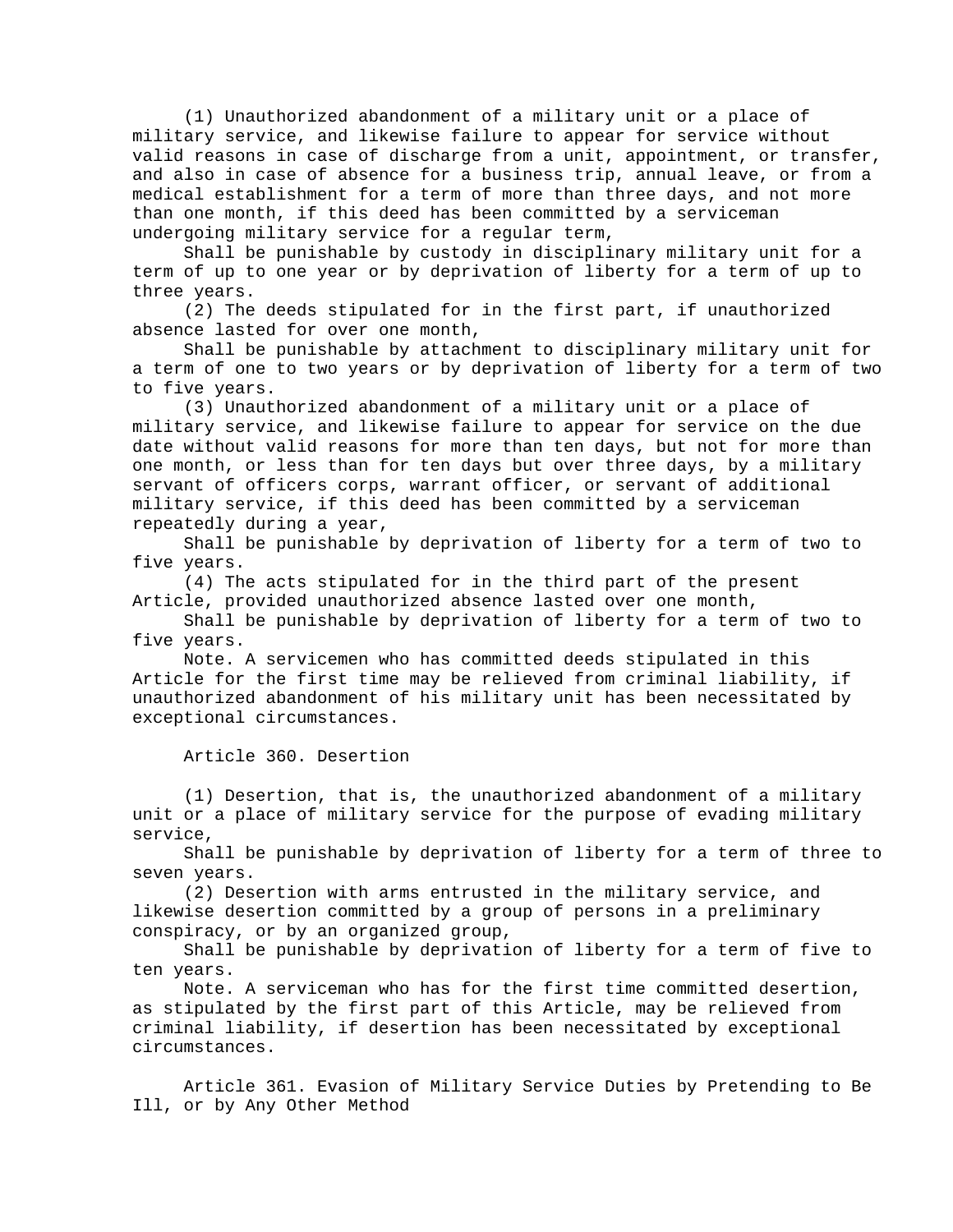Evasion by a serviceman of his military service duties, by pretending to be ill or by inflicting injury on himself (maiming himself), or by forging documents, or by some other fraud,

Shall be punishable by custody in disciplinary military unit for a term of up to one year or by arrest for a term of up to three months.

Article 362. Violation of the Rules for Conducting Oneself on Combat Duty in Military Service

(1) Violation of the rules for conducting oneself on combat duty in military service, for revealing in time and repelling a surprise attack against the Kyrgyz Republic, or for safeguarding its security, if this deed has involved or might have involved the infliction of harm to the interests of state security,

Shall be punishable by deprivation of liberty for a term of up to five years.

(2) The same deed entailing grave consequences,

Shall be punishable by deprivation of liberty for a term of three to seven years.

(3) Violation of the rules for conducting oneself on combat duty in military service due to a careless or dishonest attitude to these rules, if this has involved grave consequences,

Shall be punishable by custody in disciplinary military unit for a term of up to two years or by deprivation of liberty for a term of up to two years.

Article 363. Violation of the Rules for Bearing Frontier Service

(1) Violation of the rules for bearing frontier service, by a person who is a member a frontier detail or who discharges other duties of frontier service, if this deed has involved or might have involved the infliction of harm to the interest of state security,

Shall be punishable by custody in disciplinary military unit for a term of up to two years or by deprivation of liberty for a term of up to three years.

(2) The same deed entailing grave consequences,

Shall be punishable by deprivation of liberty for a term of up to five years.

(3) Violation of the rules for bearing frontier service, due to a careless or dishonest attitude to these rules, which has involved grave consequences,

Shall be punishable by custody in disciplinary military unit for a term of up to two years or by deprivation of liberty for a term of up to two years.

Article 364. Violation of Regulations for Guard Duty

(1) Violation of regulations for guard duty, by a person who is a member of a guard (watch), if this deed has involved the infliction of harm to the facilities protected by the guard,

Shall be punishable by custody in disciplinary military unit for a term of up to one year or by arrest for a term of up to six months, or deprivation of liberty for a term of up to two years.

(2) The same deed caused grave consequences,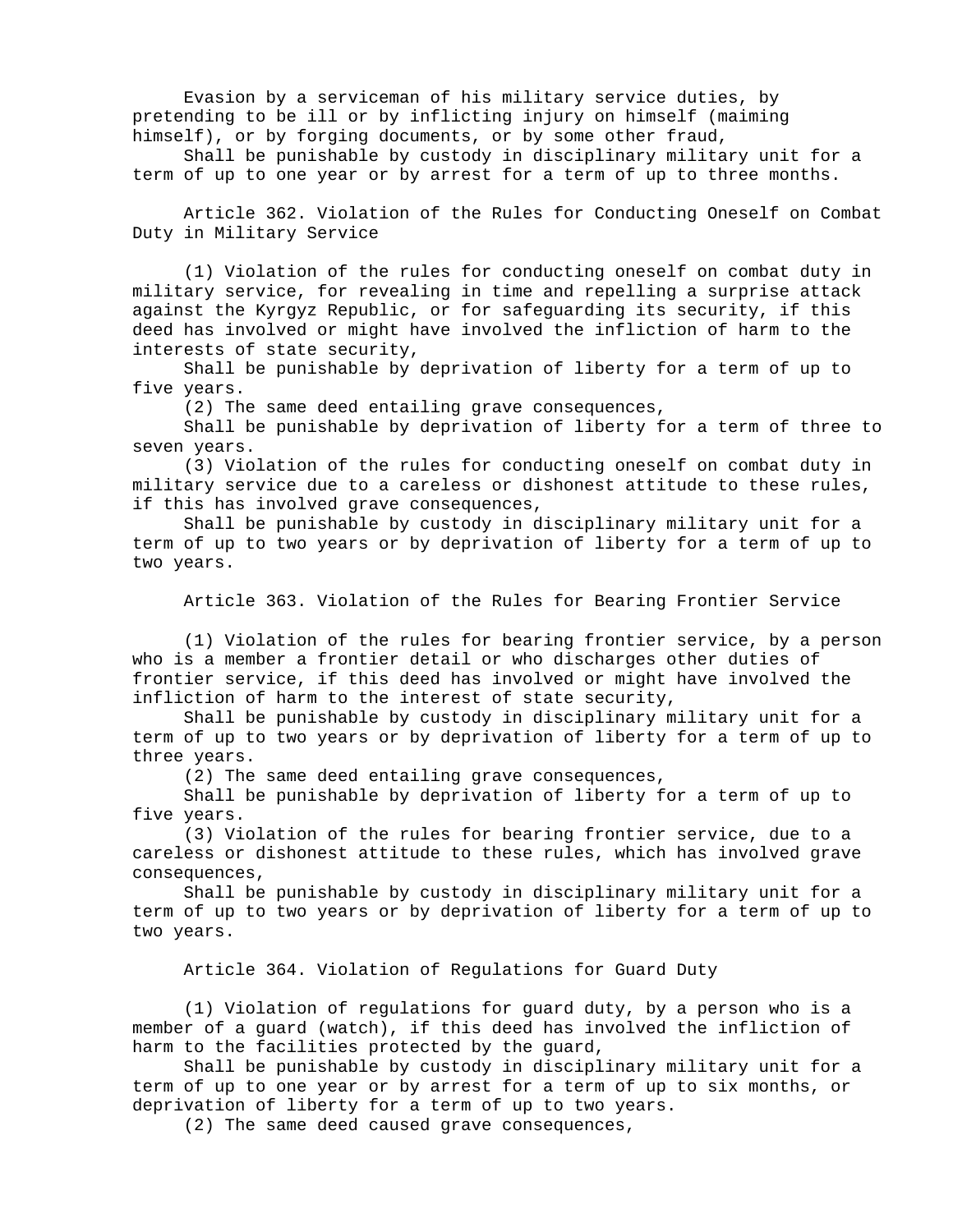Shall be punishable by deprivation of liberty for a term of up to five years.

Article 365. Violation of the Rules for the Service of Protecting Public Order and Safeguarding Public Security

- $(1)$ Violation of regulations for guard duty, by a person who is a member of a guard (watch), if this deed has involved the infliction of harm to the legal interests of citizens, shall be punishable by custody in disciplinary military unit for a term of up to one year, or by arrest for a term of up to six months.
- $(2)$ The same deed, which has involved serious consequences, shall be punishable by deprivation of liberty for a term of two to five years.

Article 366. Violation of the Internal Service and Patrolling Regulations in a Garrison

Violation of the internal service regulations by a person who is a member of the day detail of a unit (except for a guard or watch), and likewise violation of the patrolling regulations in a garrison by a person who is a member of a patrol detail, if these deeds have involved serious consequences, shall be punishable by custody in disciplinary military unit for a term of up to one year, or by arrest for a term of up to six months.

Article 367. Willful Destruction or Damage of Military Equipment

- $(1)$ Willful destruction or damage of weapons, ammunition, or military hardware, shall be punishable by custody in disciplinary military unit for a term of up to two years or by arrest for a term of up to six months, or by deprivation of liberty for a term of one to three years.
- $(2)$ The same acts, which have involved grave consequences, shall be punishable by deprivation of liberty for a term of three to six years.

Article 368. Destruction or Damage of Military Equipment by Negligence

Destruction or damage of weapons, ammunition, or objects of war material, by negligence, that has entailed grave consequences, shall be punishable by custody in disciplinary military unit for a period of up to one year, or by arrest for a period of up to three months, or by deprivation of liberty for a period of up to two years.

Article 369. Loss of Military Equipment

Violation of the rules for preserving weapons, ammunition, and hardware entrusted for official use, if this has involved through negligence their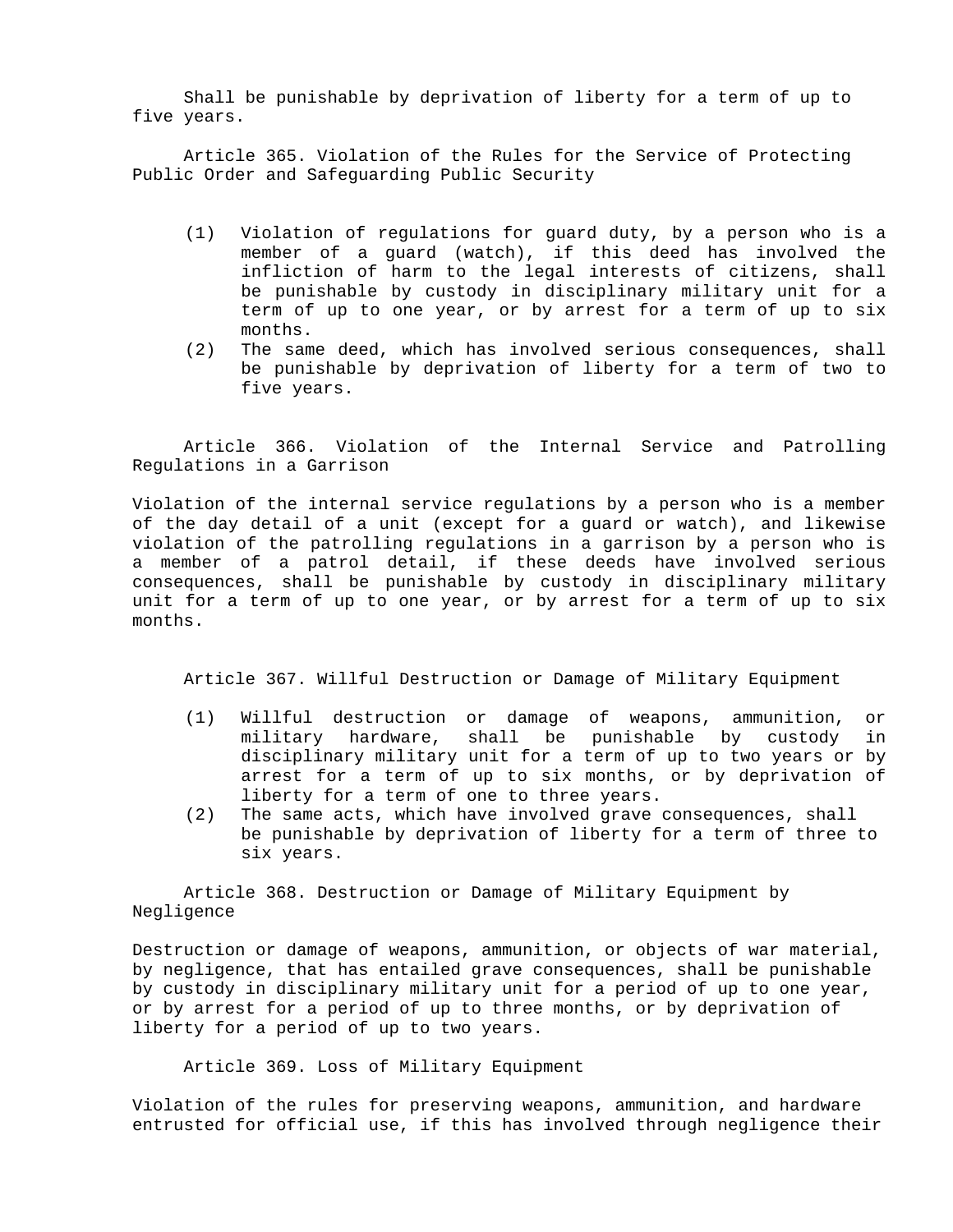loss, shall be punishable by a fine in the amount of 100 to 200 minimum wages, or by custody in a disciplinary military unit for a term of up to two years, or by arrest for a term of up to six months, or by deprivation of liberty for a term of up to two years.

Article 370. Violation of the Rules for Handling Arms and Objects of Increased Hazardous to the Surroundings

(1) Violation of the rules for handing arms, ammunition, radioactive materials, explosives, or other substances and objects of increased hazard, if this has involved by negligence the infliction of grave injury or injury of average gravity to human health, the destruction of military hardware, or any other serious consequences, shall be punishable by custody in a disciplinary military unit for a term of up to two years or by deprivation of liberty for a term of up to two years.

(2) The same act, which has involved by negligence the death of a person, shall be punishable by deprivation of liberty for a term of two to five years.

(3) An act envisaged by the first part of this Article, and entailing by negligence the death of two or more persons, shall be punishable by deprivation of liberty for a term of five to seven years.

Article 371. Violation of the Rules for Driving or Operating Cars

(1) Violation of the rules for driving or operating a combat, special, or honor transport vehicle, which has involved by negligence the infliction of grave injury or injury of average gravity to human health, shall be punishable by deprivation of liberty for a term of up to three years, with disqualification to hold specified offices or to engage in specified activities for a term of up to three years, or without such disqualification.

(2) The same deed, which has involved by negligence the death of a person or grave injury, shall be punishable by deprivation of liberty for a term of three to seven years, with disqualification to hold specified offices or to engage in specified activities for a term of up to three years, or without such disqualification.

(3) The deed provide for in the first part of this Article, and entailing by negligence the death of two or more persons, shall be punishable by deprivation of liberty for a term of seven to fifteen years with disqualification to hold specified offices or to engage in specified activities for a term of up to three years.

Article 372. Violation of the Rules for Flights and Training for Them

Violation of the rules for flights and training for them, or of any other rules of operating military aircraft, which has involved by negligence the death of a person, or any other serious consequences, shall be punishable by deprivation of liberty for a term of three to ten years.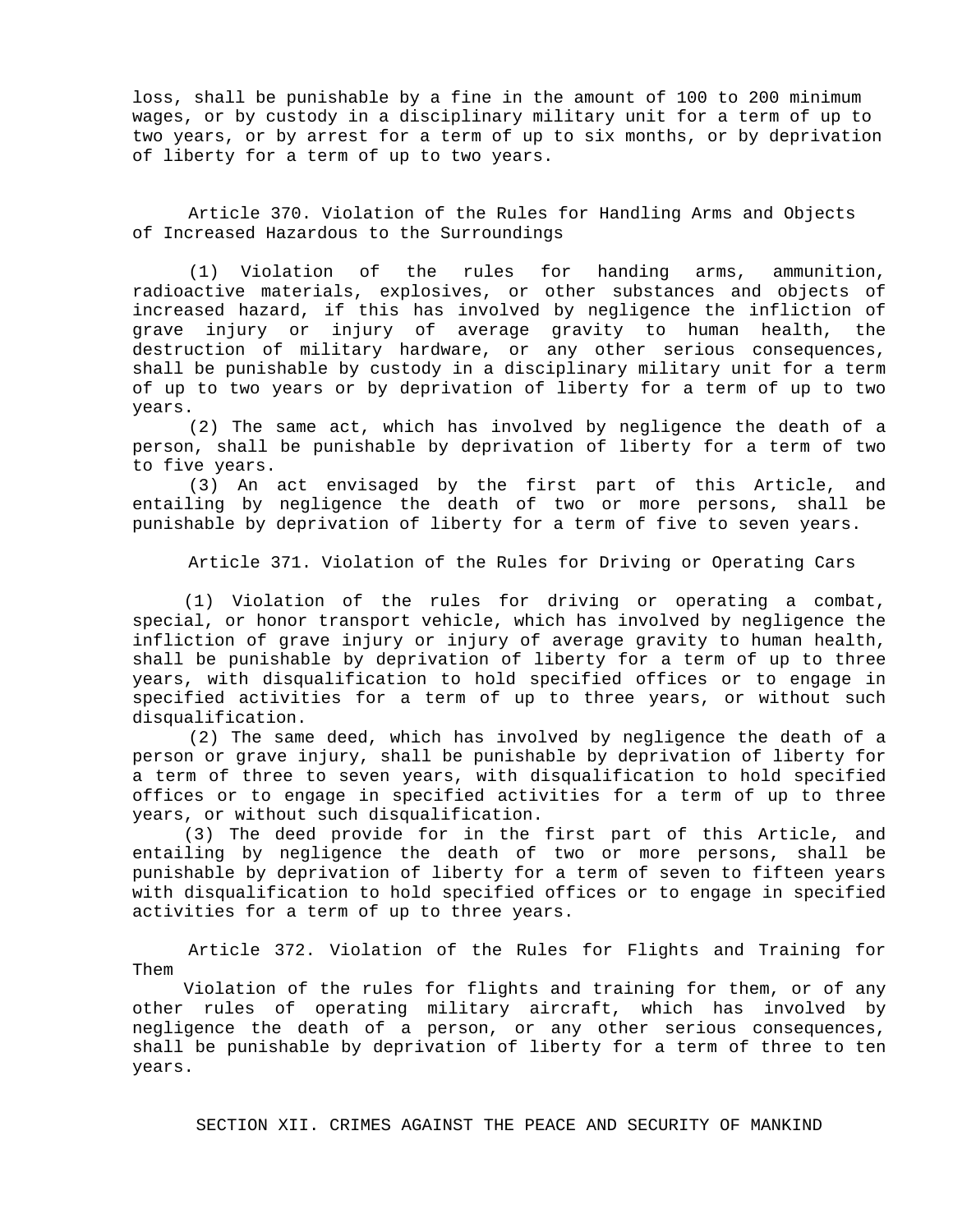CHAPTER 34. CRIMES AGAINST THE PEACE AND SECURITY MANKIND

Article 373. Genocide

Actions aimed at the complete or partial extermination of a national, ethnic, racial or religious group by killing its members, inflicting grave injuries to their health, forcible prevention of childbirth, forcible transfer of children, forcible resettlement, or by any other method of creating living conditions meant for the physical destruction of the members of this group, shall be punishable by deprivation of liberty for a term of 12 to 20 years, or by capital punishment.

Article 374. Ecocide

Massive destruction of the animal or plant kingdoms, contamination of the atmosphere or water resources, and also commission of other actions capable of causing an ecological catastrophe, shall be punishable by deprivation of liberty for a term of 12 to 20 years.

Article 375. Mercenarism

(1) Recruitment, training, financing, or any other material provision of a mercenary, and also the use of him in an armed conflict or hostilities, shall be punishable by deprivation of liberty for a term of four to eight years.

(2) Participation by a mercenary in an armed conflict or hostilities shall be punishable by deprivation of liberty for a term of three to seven years.

(3) The same acts, committed by a person through his official position, or with relation to a minor, shall be punishable by deprivation of liberty for a term of seven to fifteen years, with confiscation of property or without such confiscation.

Note: A mercenary shall be deemed to mean a person who acts for the purpose of getting a material reward, and who is not a citizen of the state in whose armed conflict or hostilities he participates, who does not reside on a permanent basis on its territory, and also who is not a

Article 376. Assaults on Persons or Institutions Enjoying International Protection

Assault on a representative of a foreign state, or on a staff member of an international organization that enjoys international protection, or also on an official or on the living quarters or transport vehicles of persons enjoying international protection, if this deed has been committed to provoke a war or to complicate international relations, shall be punishable by deprivation of liberty for a term of three to eight years.